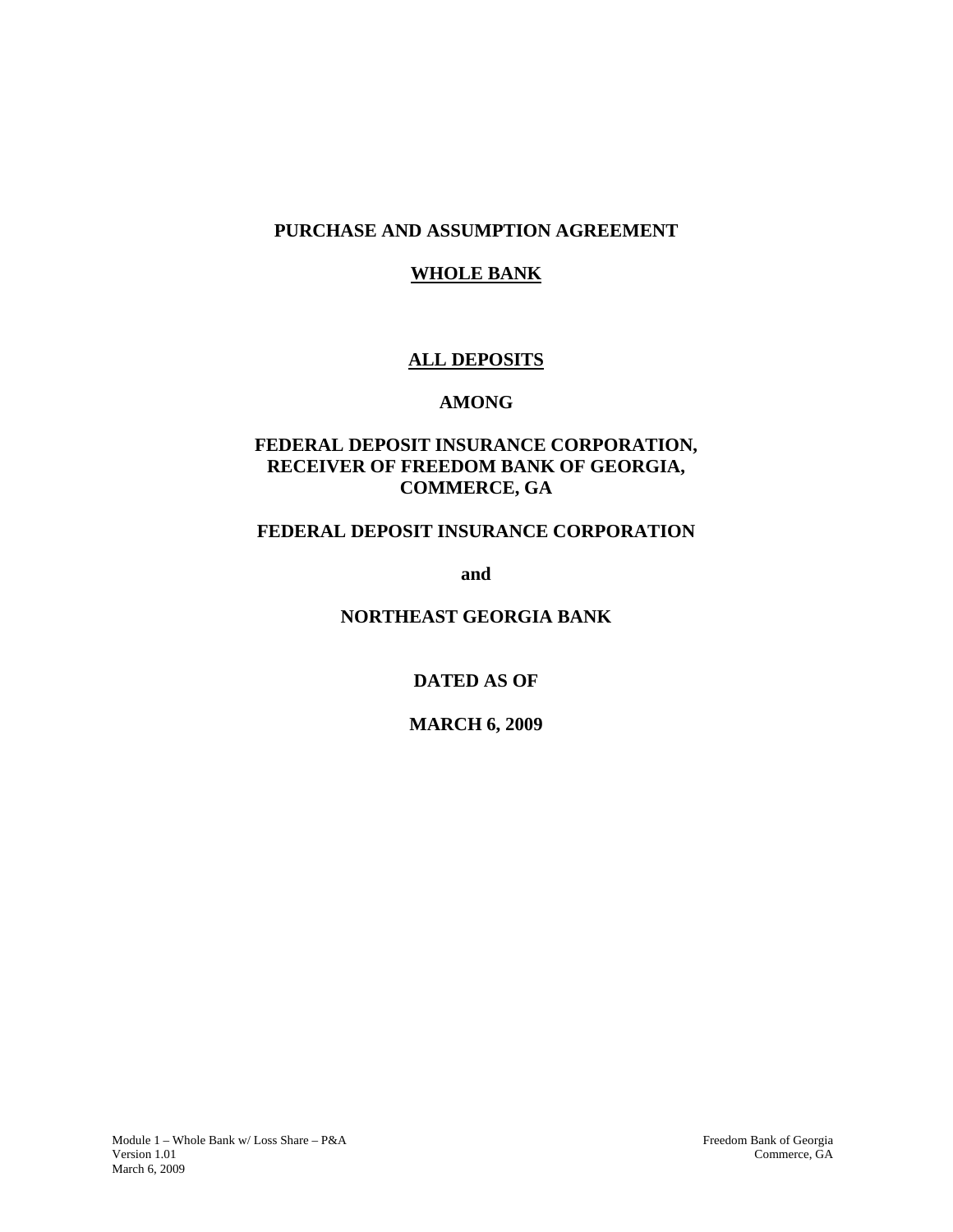# **TABLE OF CONTENTS**

| <b>ARTICLE I</b>   |                                                       |
|--------------------|-------------------------------------------------------|
| <b>ARTICLE II</b>  |                                                       |
| 2.1                |                                                       |
| 2.2                |                                                       |
| 2.3                |                                                       |
| 2.4                |                                                       |
| <b>ARTICLE III</b> |                                                       |
| 3.1                |                                                       |
| 3.2                |                                                       |
| 3.3                | Manner of Conveyance; Limited Warranty;               |
|                    |                                                       |
| 3.4                |                                                       |
| 3.5                |                                                       |
| 3.6                |                                                       |
|                    |                                                       |
| <b>ARTICLE IV</b>  | <b>ASSUMPTION OF CERTAIN DUTIES AND OBLIGATIONS15</b> |
| 4.1                |                                                       |
| 4.2                |                                                       |
| 4.3                |                                                       |
| 4.4                |                                                       |
| 4.5                |                                                       |
| 4.6                |                                                       |
| 4.7                | Agreement with Respect to Leased Data                 |
|                    |                                                       |
| 4.8                | Agreement with Respect to Certain                     |
|                    |                                                       |
| 4.9                |                                                       |
| 4.10               |                                                       |
| 4.11               |                                                       |
| 4.12               | Agreement with Respect to Continuation of Group       |
| 4.13               | Agreement with Respect to Interim Asset Servicing 22  |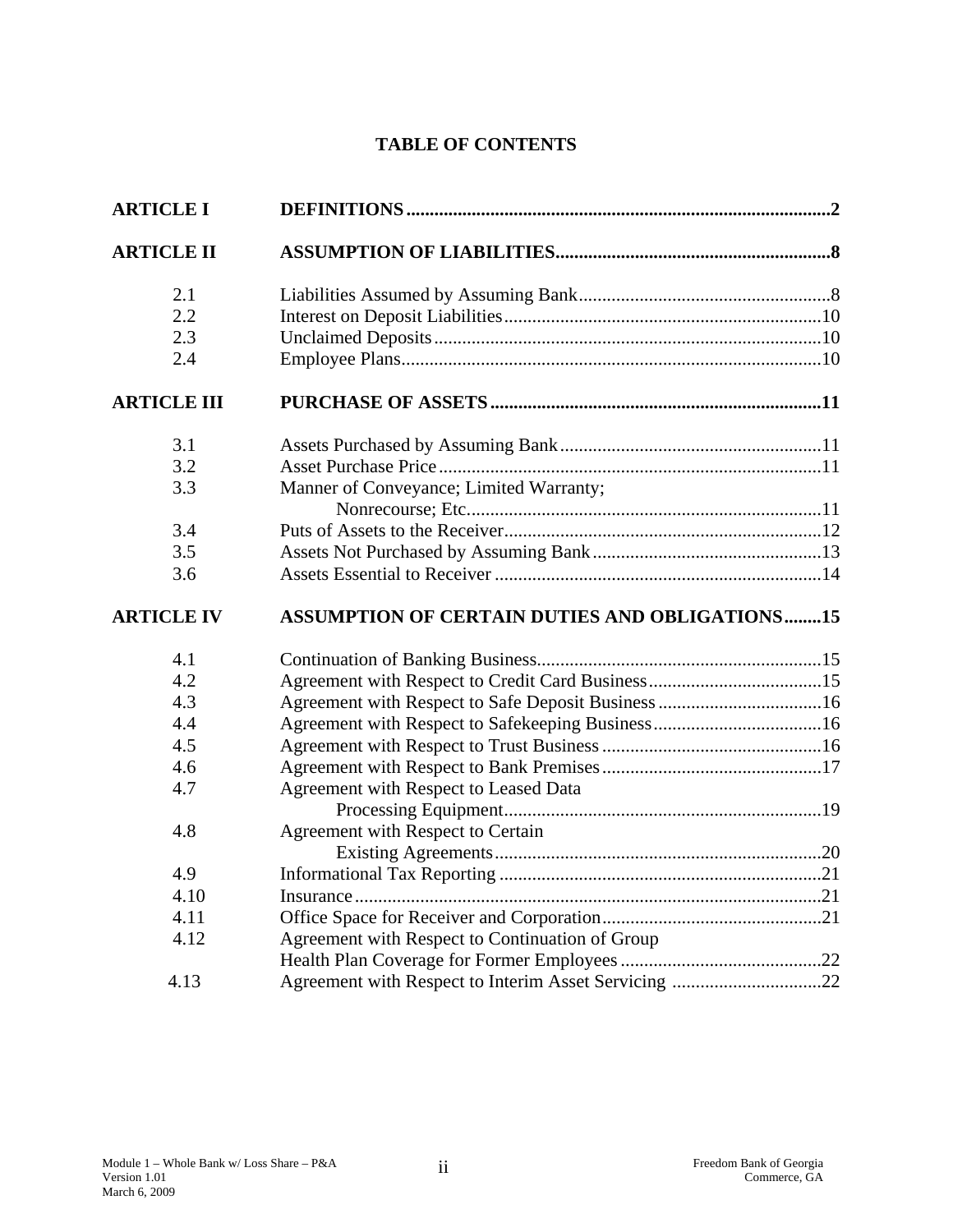| <b>ARTICLE V</b>    | <b>DUTIES WITH RESPECT TO DEPOSITORS</b>              |  |
|---------------------|-------------------------------------------------------|--|
| 5.1                 |                                                       |  |
| 5.2                 |                                                       |  |
| 5.3                 |                                                       |  |
| <b>ARTICLE VI</b>   |                                                       |  |
| 6.1                 |                                                       |  |
| 6.2                 |                                                       |  |
| 6.3                 |                                                       |  |
| 6.4                 |                                                       |  |
| <b>ARTICLE VII</b>  |                                                       |  |
| <b>ARTICLE VIII</b> |                                                       |  |
| 8.1                 |                                                       |  |
| 8.2                 | Correction of Errors and Omissions; Other Liabilities |  |
| 8.3                 |                                                       |  |
| 8.4                 |                                                       |  |
| 8.5                 |                                                       |  |
| <b>ARTICLE IX</b>   |                                                       |  |
| 9.1                 |                                                       |  |
| 9.2                 |                                                       |  |
| 9.3                 |                                                       |  |
| 9.4                 |                                                       |  |
| 9.5                 |                                                       |  |
| 9.6                 | Proceedings with Respect to Certain Assets            |  |
|                     |                                                       |  |
| 9.7                 |                                                       |  |
| <b>ARTICLE X</b>    |                                                       |  |
| <b>ARTICLE XI</b>   | <b>REPRESENTATIONS AND WARRANTIES OF THE</b>          |  |
| <b>ARTICLE XII</b>  |                                                       |  |
| 12.1                |                                                       |  |
| 12.2                |                                                       |  |
| 12.3                |                                                       |  |
| 12.4                |                                                       |  |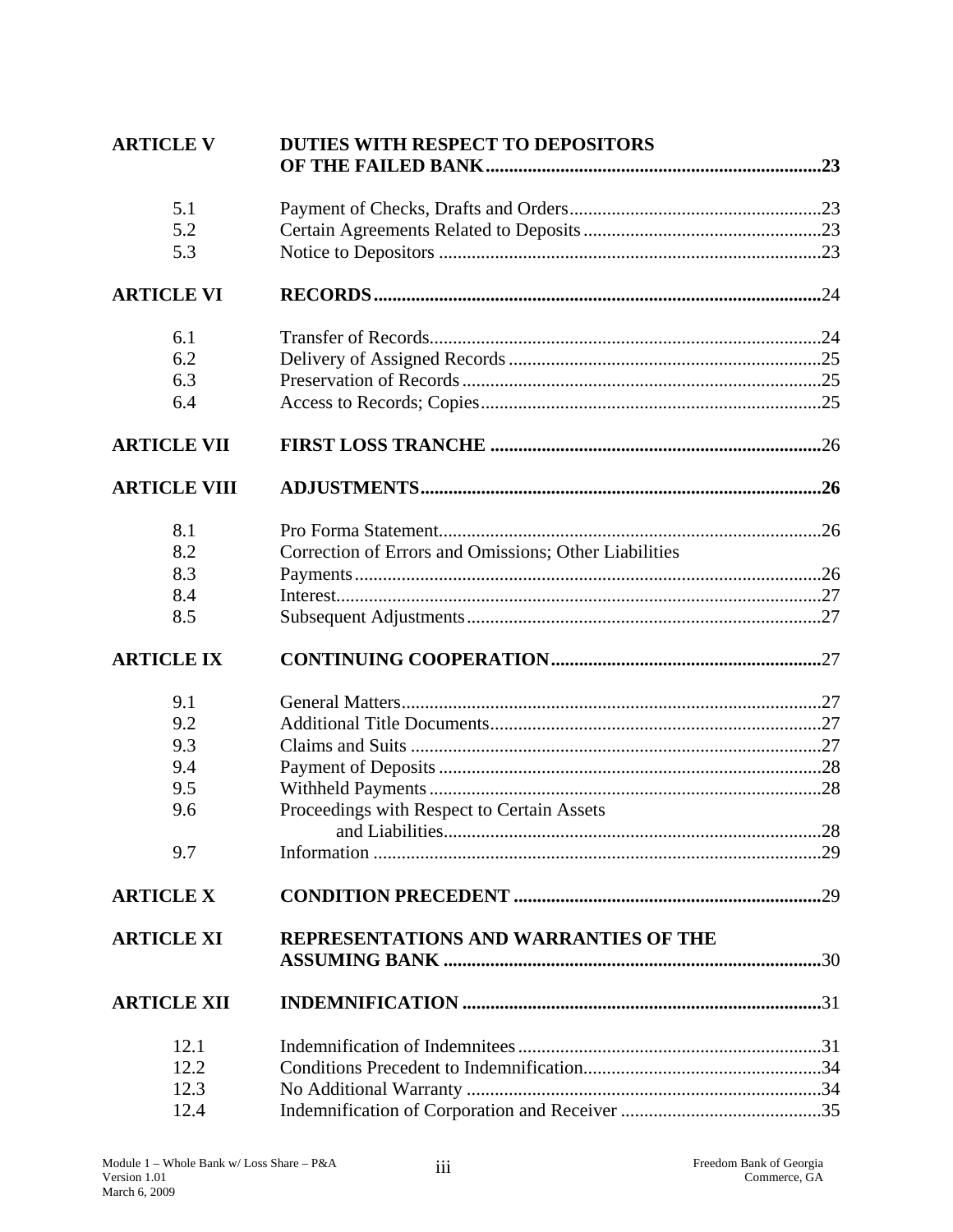| 12.5                |  |
|---------------------|--|
| 12.6                |  |
| 12.7                |  |
| 12.8                |  |
| <b>ARTICLE XIII</b> |  |
| 13.1                |  |
| 13.2                |  |
| 13.3                |  |
| 13.4                |  |
| 13.5                |  |
| 13.6                |  |
| 13.7                |  |
| 13.8                |  |
| 13.9                |  |
| 13.10               |  |
| 13.11               |  |
| 13.12               |  |
| 13.13               |  |

## **SCHEDULES**

| 2.1   |  |
|-------|--|
| 3.1   |  |
| 3.2   |  |
| 4.15A |  |
| 4.15B |  |

# **EXHIBITS**

| 4.13  |  |
|-------|--|
| 4.15A |  |
| 4.15B |  |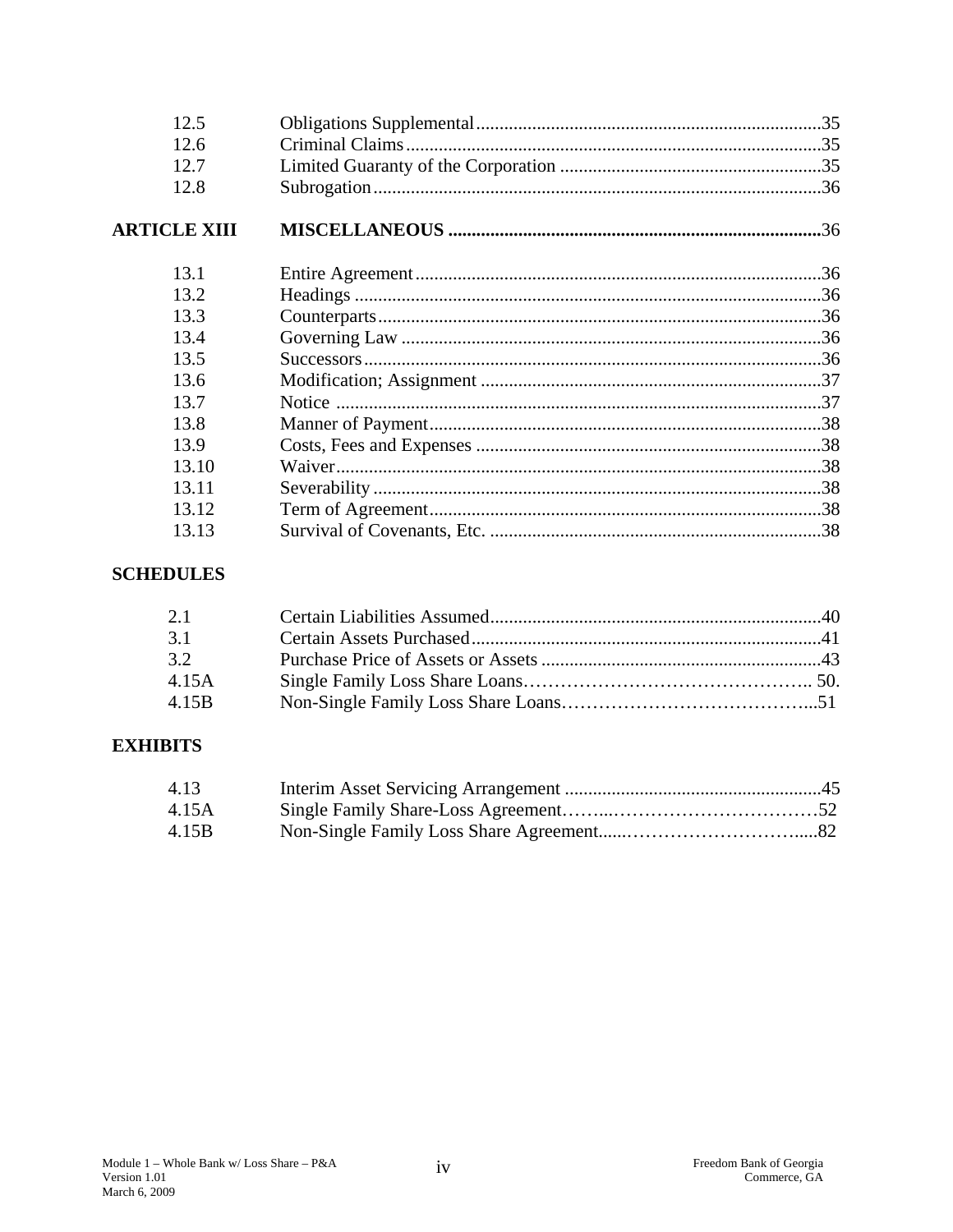### **PURCHASE AND ASSUMPTION AGREEMENT**

## **WHOLE BANK**

## **ALL DEPOSITS**

**THIS AGREEMENT**, made and entered into as of the 6<sup>th</sup> day of March, 2009, by and among the **FEDERAL DEPOSIT INSURANCE CORPORATION, RECEIVER of FREEDOM BANK OF GEORGIA, COMMERCE, GA** (the "Receiver"), **NORTHEAST GEORGIA BANK**, organized under the laws of the United States of America, and having its principal place of business in Lavonia, Georgia (the "Assuming Bank"), and the **FEDERAL DEPOSIT INSURANCE CORPORATION**, organized under the laws of the United States of America and having its principal office in Washington, D.C., acting in its corporate capacity (the "Corporation").

#### **WITNESSETH**:

**WHEREAS**, on Bank Closing, the Chartering Authority closed **FREEDOM BANK OF GEORGIA** (the "Failed Bank") pursuant to applicable law and the Corporation was appointed Receiver thereof; and

**WHEREAS**, the Assuming Bank desires to purchase certain assets and assume certain deposit and other liabilities of the Failed Bank on the terms and conditions set forth in this Agreement; and

**WHEREAS**, pursuant to 12 U.S.C. Section 1823(c)(2)(A), the Corporation may provide assistance to the Assuming Bank to facilitate the transactions contemplated by this Agreement, which assistance may include indemnification pursuant to Article XII; and

**WHEREAS**, the Board of Directors of the Corporation (the "Board") has determined to provide assistance to the Assuming Bank on the terms and subject to the conditions set forth in this Agreement; and

**WHEREAS**, the Board has determined pursuant to 12 U.S.C. Section 1823(c)(4)(A) that such assistance is necessary to meet the obligation of the Corporation to provide insurance coverage for the insured deposits in the Failed Bank.

 **NOW THEREFORE**, in consideration of the mutual promises herein set forth and other valuable consideration, the parties hereto agree as follows: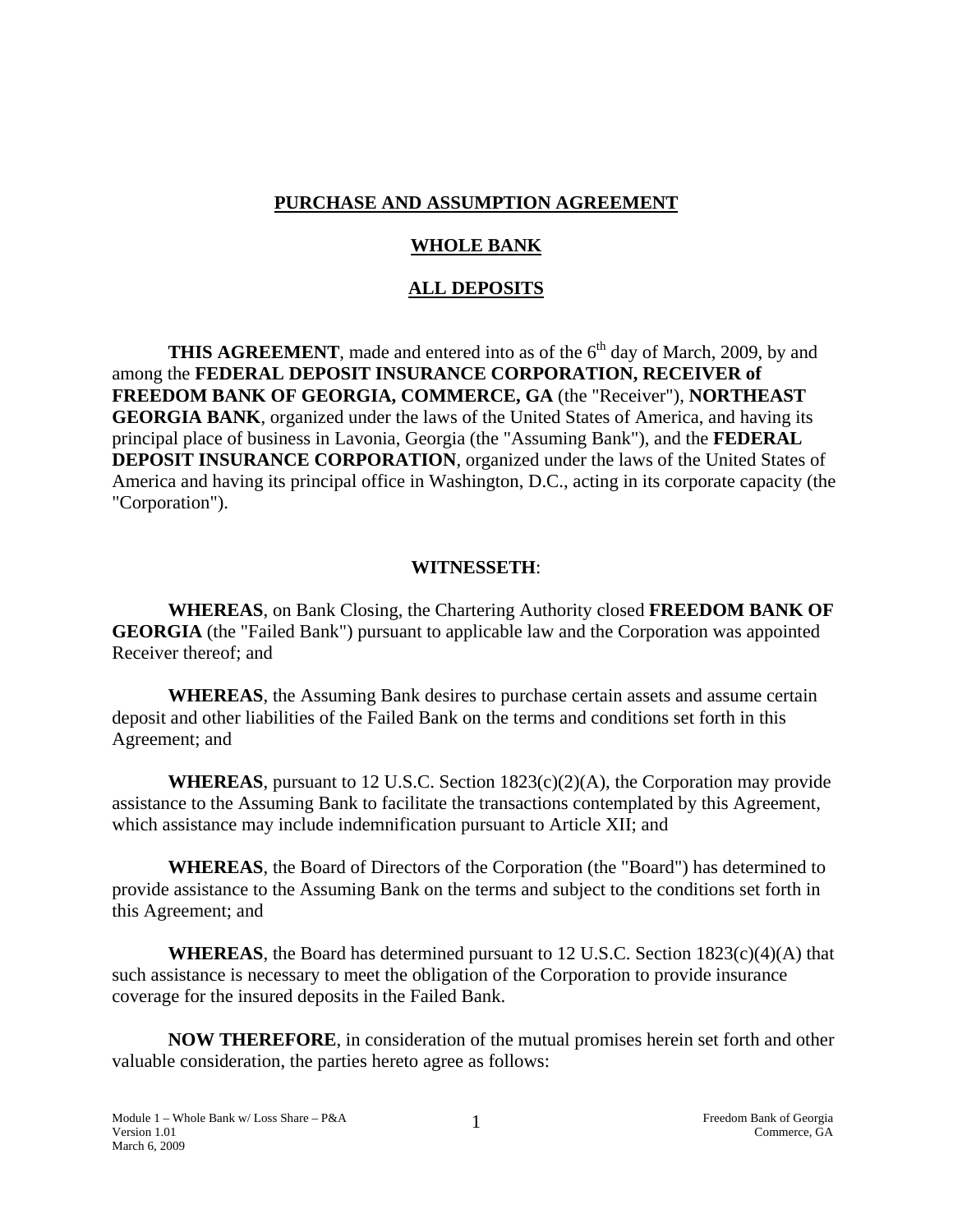## **ARTICLE I DEFINITIONS**

<span id="page-5-0"></span>Capitalized terms used in this Agreement shall have the meanings set forth in this Article I, or elsewhere in this Agreement. As used herein, words imparting the singular include the plural and vice versa.

**"Accounting Records"** means the general ledger and subsidiary ledgers and supporting schedules which support the general ledger balances.

**"Acquired Subsidiaries"** means Subsidiaries of the Failed Bank acquired pursuant to Section 3.1.

**"Adversely Classified"** means, with respect to any Loan or security, a Loan or security which, as of the date of the most recent pertinent data made available to the Assuming Bank as part of the Information Package, has been designated in the most recent report of examination as "Substandard," "Doubtful" or "Loss" by the Failed Bank's appropriate Federal or State Chartering Authority or regulator.

**"Affiliate"** of any Person means any director, officer, or employee of that Person and any other Person (i) who is directly or indirectly controlling, or controlled by, or under direct or indirect common control with, such Person, or (ii) who is an affiliate of such Person as the term "affiliate" is defined in Section 2 of the Bank Holding Company Act of 1956, as amended, 12 U.S.C. Section 1841.

**"Agreement"** means this Purchase and Assumption Agreement by and among the Assuming Bank, the Corporation and the Receiver, as amended or otherwise modified from time to time.

**"Assets"** means all assets of the Failed Bank purchased pursuant to Section 3.1. Assets owned by Subsidiaries of the Failed Bank are not "Assets" within the meaning of this definition.

**"Assumed Deposits"** means Deposits.

**"Bank Closing"** means the close of business of the Failed Bank on the date on which the Chartering Authority closed such institution.

**"Bank Premises"** means the banking houses, drive-in banking facilities, and teller facilities (staffed or automated) together with appurtenant parking, storage and service facilities and structures connecting remote facilities to banking houses, and land on which the foregoing are located, that are owned or leased by the Failed Bank and that are occupied by the Failed Bank as of Bank Closing.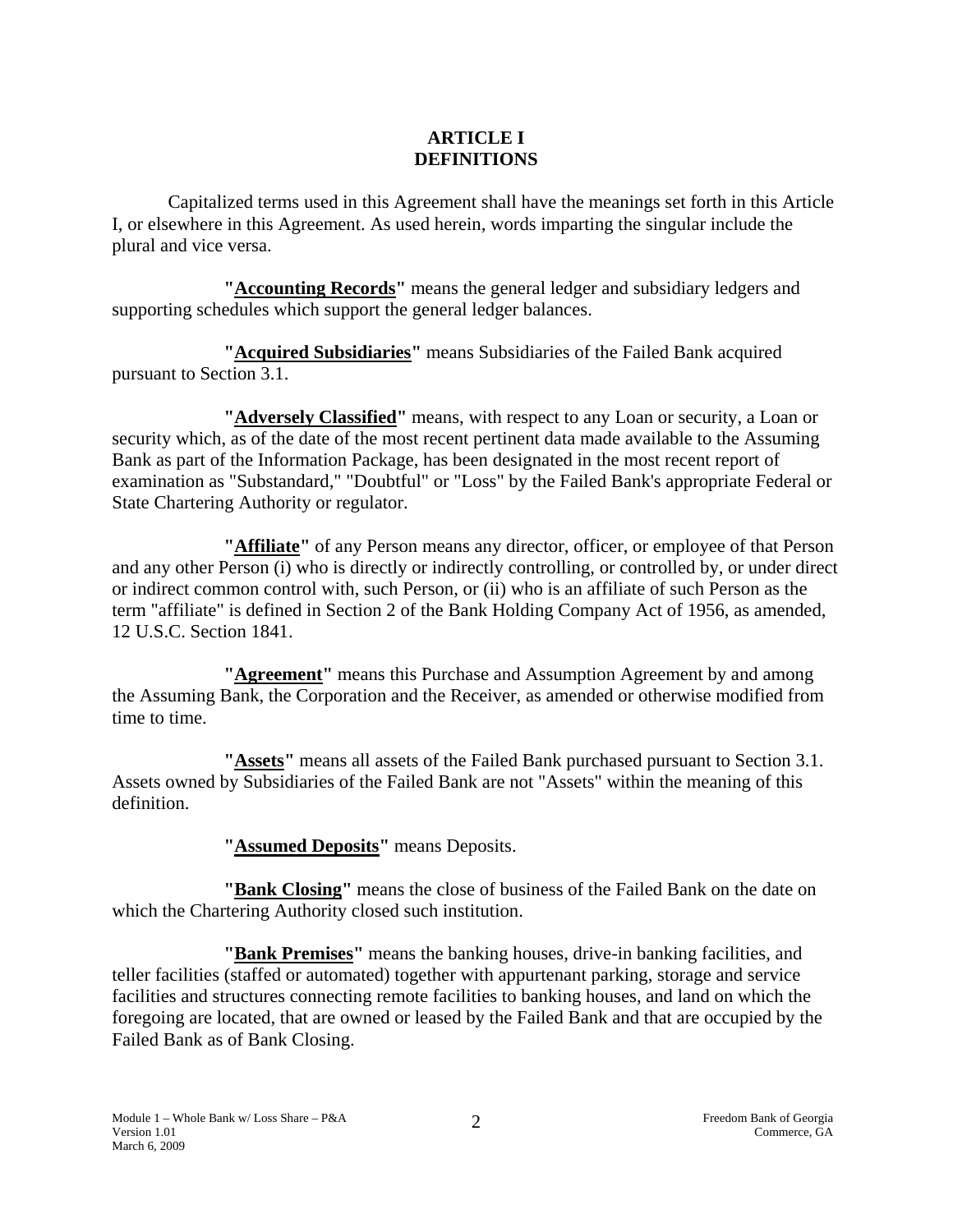**"Book Value"** means, with respect to any Asset and any Liability Assumed, the dollar amount thereof stated on the Accounting Records of the Failed Bank. The Book Value of any item shall be determined as of Bank Closing after adjustments made by the Receiver for differences in accounts, suspense items, unposted debits and credits, and other similar adjustments or corrections and for setoffs, whether voluntary or involuntary. The Book Value of a Subsidiary of the Failed Bank acquired by the Assuming Bank shall be determined from the investment in subsidiary and related accounts on the "bank only" (unconsolidated) balance sheet of the Failed Bank based on the equity method of accounting. Without limiting the generality of the foregoing, (i) the Book Value of a Liability Assumed shall include all accrued and unpaid interest thereon as of Bank Closing, and (ii) the Book Value of a Loan shall reflect adjustments for earned interest, or unearned interest (as it relates to the "rule of 78s" or add-on-interest loans, as applicable), if any, as of Bank Closing, adjustments for the portion of earned or unearned loan-related credit life and/or disability insurance premiums, if any, attributable to the Failed Bank as of Bank Closing, and adjustments for Failed Bank Advances, if any, in each case as determined for financial reporting purposes. The Book Value of an Asset shall not include any adjustment for loan premiums, discounts or any related deferred income or fees, or general or specific reserves on the Accounting Records of the Failed Bank.

**"Business Day"** means a day other than a Saturday, Sunday, Federal legal holiday or legal holiday under the laws of the State where the Failed Bank is located, or a day on which the principal office of the Corporation is closed.

**"Chartering Authority"** means (i) with respect to a national bank, the Office of the Comptroller of the Currency, (ii) with respect to a Federal savings association or savings bank, the Office of Thrift Supervision, (iii) with respect to a bank or savings institution chartered by a State, the agency of such State charged with primary responsibility for regulating and/or closing banks or savings institutions, as the case may be, (iv) the Corporation in accordance with 12 U.S.C. Section 1821(c), with regard to self appointment, or (v) the appropriate Federal banking agency in accordance with 12 U.S.C. 1821(c)(9).

**"Commitment"** means the unfunded portion of a line of credit or other commitment reflected on the books and records of the Failed Bank to make an extension of credit (or additional advances with respect to a Loan) that was legally binding on the Failed Bank as of Bank Closing, other than extensions of credit pursuant to the credit card business and overdraft protection plans of the Failed Bank, if any.

**"Credit Documents"** mean the agreements, instruments, certificates or other documents at any time evidencing or otherwise relating to, governing or executed in connection with or as security for, a Loan, including without limitation notes, bonds, loan agreements, letter of credit applications, lease financing contracts, banker's acceptances, drafts, interest protection agreements, currency exchange agreements, repurchase agreements, reverse repurchase agreements, guarantees, deeds of trust, mortgages, assignments, security agreements, pledges, subordination or priority agreements, lien priority agreements, undertakings, security instruments, certificates, documents, legal opinions, participation agreements and intercreditor agreements, and all amendments, modifications, renewals, extensions, rearrangements, and substitutions with respect to any of the foregoing.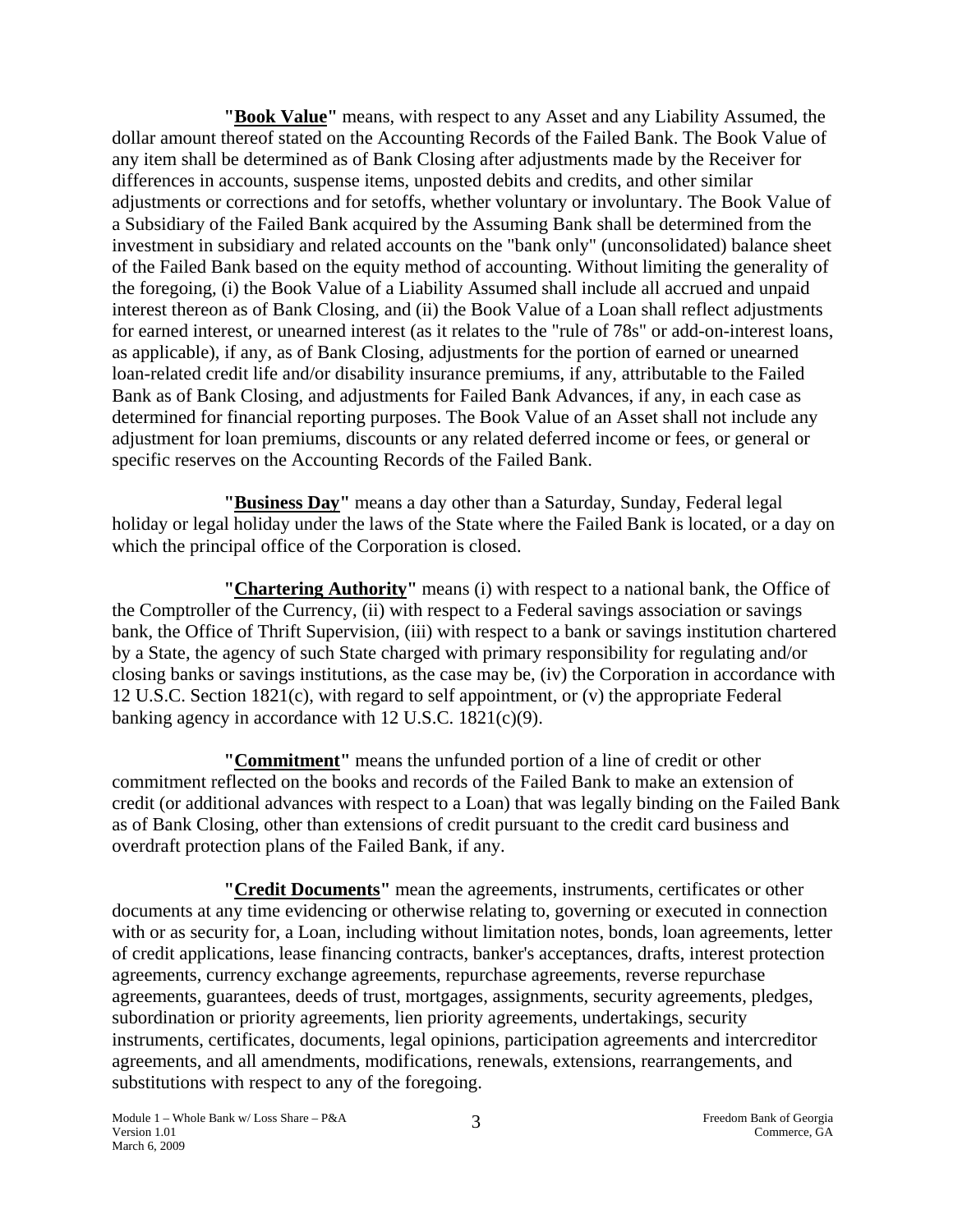**"Credit File"** means all Credit Documents and all other credit, collateral, or insurance documents in the possession or custody of the Assuming Bank, or any of its Subsidiaries or Affiliates, relating to an Asset or a Loan included in a Put Notice, or copies of any thereof.

**"Data Processing Lease"** means any lease or licensing agreement, binding on the Failed Bank as of Bank Closing, the subject of which is data processing equipment or computer hardware or software used in connection with data processing activities. A lease or licensing agreement for computer software used in connection with data processing activities shall constitute a Data Processing Lease regardless of whether such lease or licensing agreement also covers data processing equipment.

**"Deposit"** means a deposit as defined in 12 U.S.C. Section 1813(l), including without limitation, outstanding cashier's checks and other official checks and all uncollected items included in the depositors' balances and credited on the books and records of the Failed Bank; provided, that the term "Deposit" shall not include all or any portion of those deposit balances which, in the discretion of the Receiver or the Corporation, (i) may be required to satisfy it for any liquidated or contingent liability of any depositor arising from an unauthorized or unlawful transaction, or (ii) may be needed to provide payment of any liability of any depositor to the Failed Bank or the Receiver, including the liability of any depositor as a director or officer of the Failed Bank, whether or not the amount of the liability is or can be determined as of Bank Closing.

**"Equity Adjustment"** means the dollar amount resulting by subtracting the Book Value, as of Bank Closing, of all Liabilities Assumed under this Agreement by the Assuming Bank from the Book Value, as of Bank Closing, of all Assets acquired under this Agreement by the Assuming Bank, which may be a positive or a negative number.

**"Failed Bank Advances"** means the total sums paid by the Failed Bank to (i) protect its lien position, (ii) pay ad valorem taxes and hazard insurance, and (iii) pay credit life insurance, accident and health insurance, and vendor's single interest insurance.

**"Fair Market Value"** means (i)(a) "Market Value" as defined in the regulation prescribing the standards for real estate appraisals used in federally related transactions, 12 C.F.R. § 323.2(g), and accordingly shall mean the most probable price which a property should bring in a competitive and open market under all conditions requisite to a fair sale, the buyer and seller each acting prudently and knowledgeably, and assuming the price is not affected by undue stimulus. Implicit in this definition is the consummation of a sale as of a specified date and the passing of title from seller to buyer under conditions whereby:

- (1) Buyer and seller are typically motivated;
- (2) Both parties are well informed or well advised, and acting in what they consider their own best interests;
- (3) A reasonable time is allowed for exposure in the open market;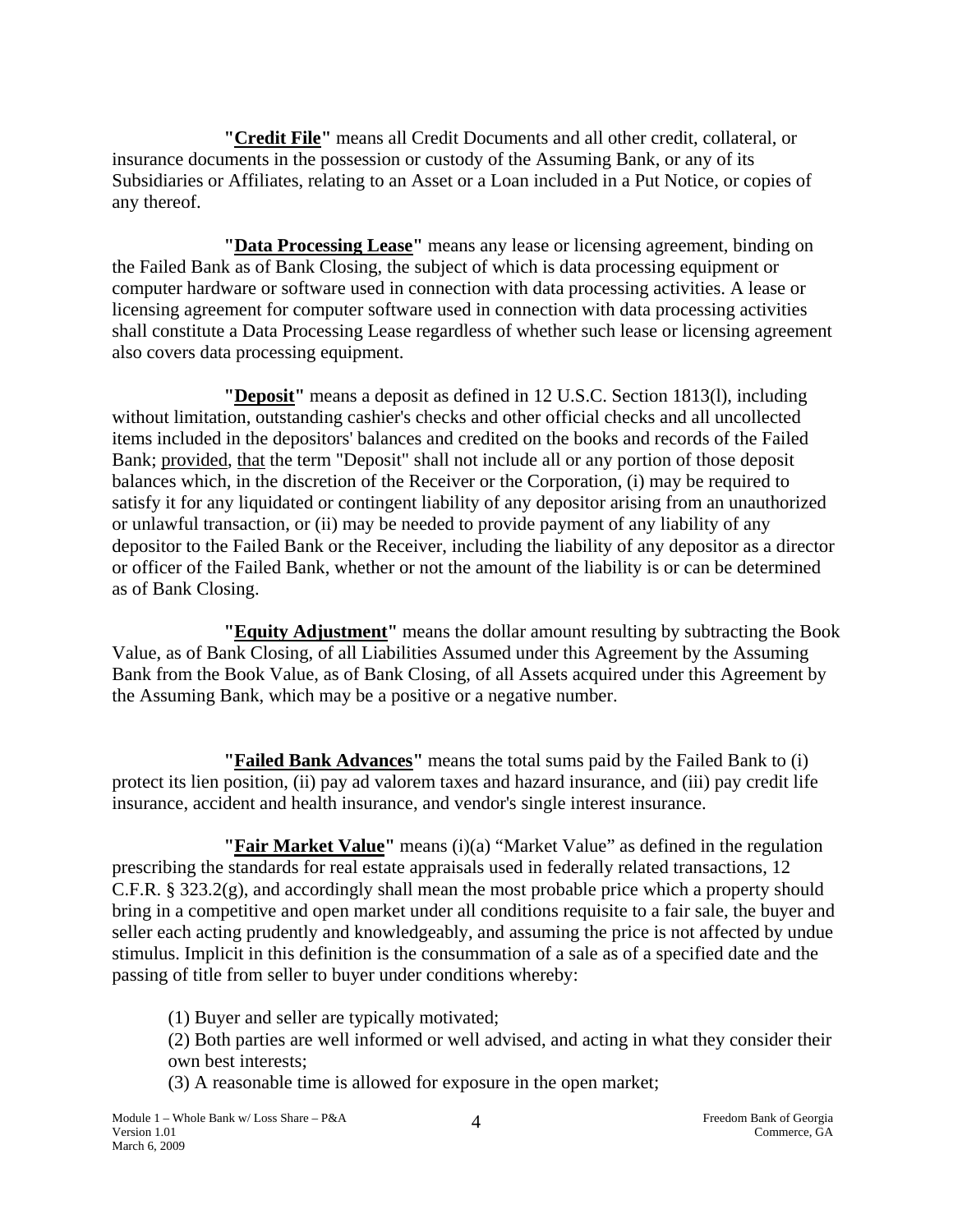(4) Payment is made in terms of cash in U.S. dollars or in terms of financial arrangements comparable thereto; and

(5) The price represents the normal consideration for the property sold unaffected by special or creative financing or sales concessions granted by anyone associated with the sale;

as determined as of Bank Closing by an appraiser chosen by the Assuming Bank from a list of acceptable appraisers provided by the Receiver; any costs and fees associated with such determination shall be shared equally by the Receiver and the Assuming Bank, and (b) which, with respect to Bank Premises (to the extent, if any, that Bank Premises are purchased utilizing this valuation method), shall be determined not later than sixty (60) days after Bank Closing by an appraiser selected by the Receiver and the Assuming Bank within seven (7) days after Bank Closing; or (ii) with respect to property other than Bank Premises purchased utilizing this valuation method, the price therefore as established by the Receiver and agreed to by the Assuming Bank, or in the absence of such agreement, as determined in accordance with clause  $(i)(a)$  above.

"**First Loss Tranche**" means the dollar amount of liability that the Assuming Bank will incur prior to the commencement of loss sharing, which is the sum of (i) the Assuming Bank's Asset Discount Bid, as reflected on the Assuming Bank's bid form, plus (ii) the Assuming Bank's Deposit premium bid, as reflected on the Assuming Bank's bid form, plus (iii) the Equity Adjustment. The First Loss Tranche may be a positive or negative number.

"**Fixtures**" means those leasehold improvements, additions, alterations and installations constituting all or a part of Bank Premises and which were acquired, added, built, installed or purchased at the expense of the Failed Bank, regardless of the holder of legal title thereto as of Bank Closing.

**"Furniture and Equipment"** means the furniture and equipment, other than motor vehicles, leased or owned by the Failed Bank and reflected on the books of the Failed Bank as of Bank Closing, including without limitation automated teller machines, carpeting, furniture, office machinery (including personal computers), shelving, office supplies, telephone, surveillance and security systems. Motor vehicles shall be considered other assets and pass at Book Value.

**"Indemnitees"** means, except as provided in paragraph (k) of Section 12.1, (i) the Assuming Bank, (ii) the Subsidiaries and Affiliates of the Assuming Bank other than any Subsidiaries or Affiliates of the Failed Bank that are or become Subsidiaries or Affiliates of the Assuming Bank, and (iii) the directors, officers, employees and agents of the Assuming Bank and its Subsidiaries and Affiliates who are not also present or former directors, officers, employees or agents of the Failed Bank or of any Subsidiary or Affiliate of the Failed Bank.

**"Information Package"** means the most recent compilation of financial and other data with respect to the Failed Bank, including any amendments or supplements thereto, provided to the Assuming Bank by the Corporation on the web site used by the Corporation to market the Failed Bank to potential acquirers.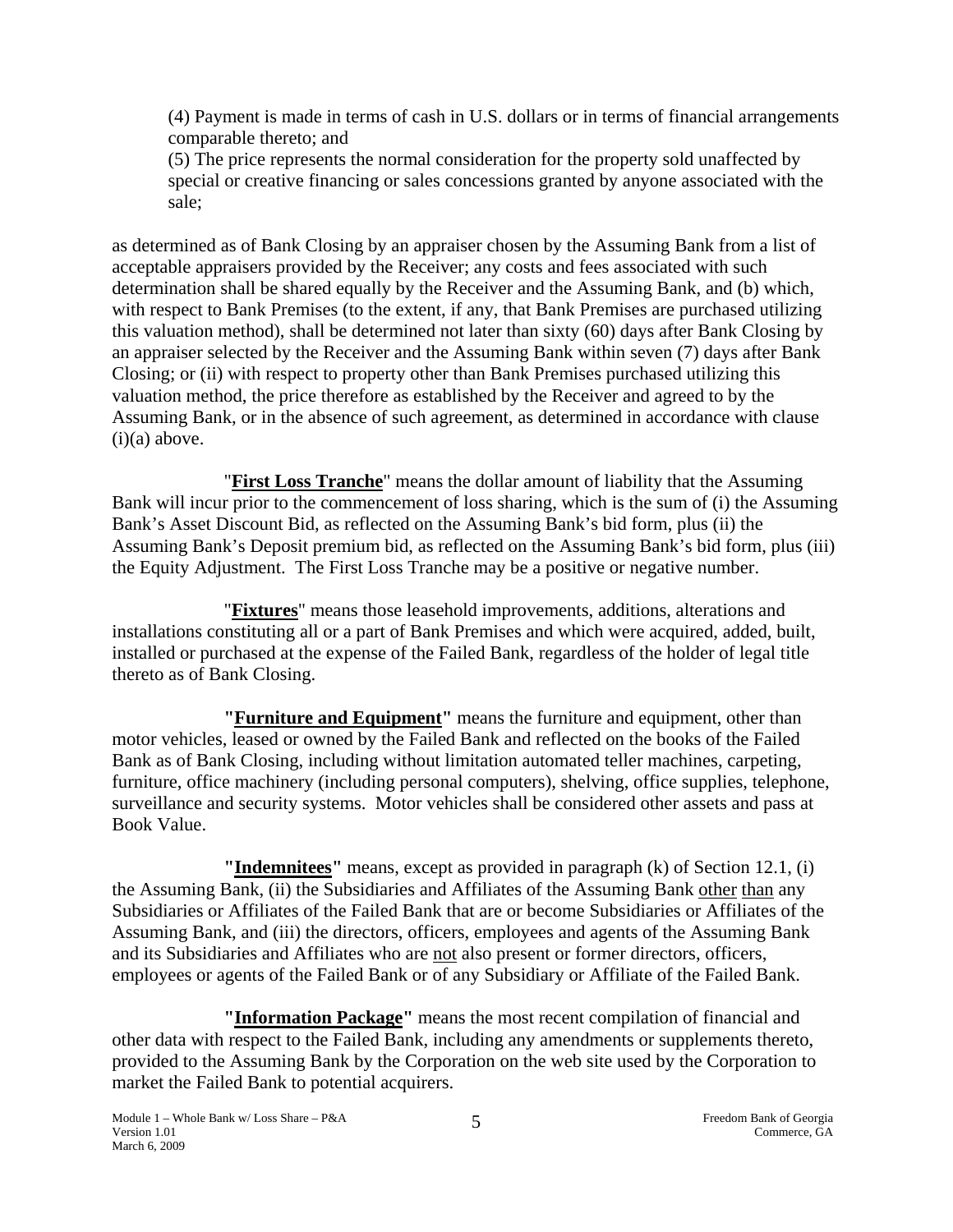**"Legal Balance"** means the amount of indebtedness legally owed by an Obligor with respect to a Loan, including principal and accrued and unpaid interest, late fees, attorneys' fees and expenses, taxes, insurance premiums, and similar charges, if any.

**"Liabilities Assumed"** has the meaning provided in Section 2.1.

**"Lien"** means any mortgage, lien, pledge, charge, assignment for security purposes, security interest, or encumbrance of any kind with respect to an Asset, including any conditional sale agreement or capital lease or other title retention agreement relating to such Asset.

**"Loans"** means all of the following owed to or held by the Failed Bank as of Bank Closing:

(i) loans (including loans which have been charged off the Accounting Records of the Failed Bank in whole or in part prior to the date of the most recent pertinent data made available to the Assuming Bank as part of the Information Package), participation agreements, interests in participations, overdrafts of customers (including but not limited to overdrafts made pursuant to an overdraft protection plan or similar extensions of credit in connection with a deposit account), revolving commercial lines of credit, home equity lines of credit, Commitments, United States and/or State-guaranteed student loans, and lease financing contracts;

(ii) all Liens, rights (including rights of set-off), remedies, powers, privileges, demands, claims, priorities, equities and benefits owned or held by, or accruing or to accrue to or for the benefit of, the holder of the obligations or instruments referred to in clause (i) above, including but not limited to those arising under or based upon Credit Documents, casualty insurance policies and binders, standby letters of credit, mortgagee title insurance policies and binders, payment bonds and performance bonds at any time and from time to time existing with respect to any of the obligations or instruments referred to in clause (i) above; and

(iii) all amendments, modifications, renewals, extensions, refinancings, and refundings of or for any of the foregoing.

**"Obligor"** means each Person liable for the full or partial payment or performance of any Loan, whether such Person is obligated directly, indirectly, primarily, secondarily, jointly, or severally.

**"Other Real Estate"** means all interests in real estate (other than Bank Premises and Fixtures) and loans on "in substance foreclosure" status as of Bank Closing as recorded on the Accounting Records of the Failed Bank, including but not limited to mineral rights, leasehold rights, condominium and cooperative interests, air rights and development rights that are owned by the Failed Bank.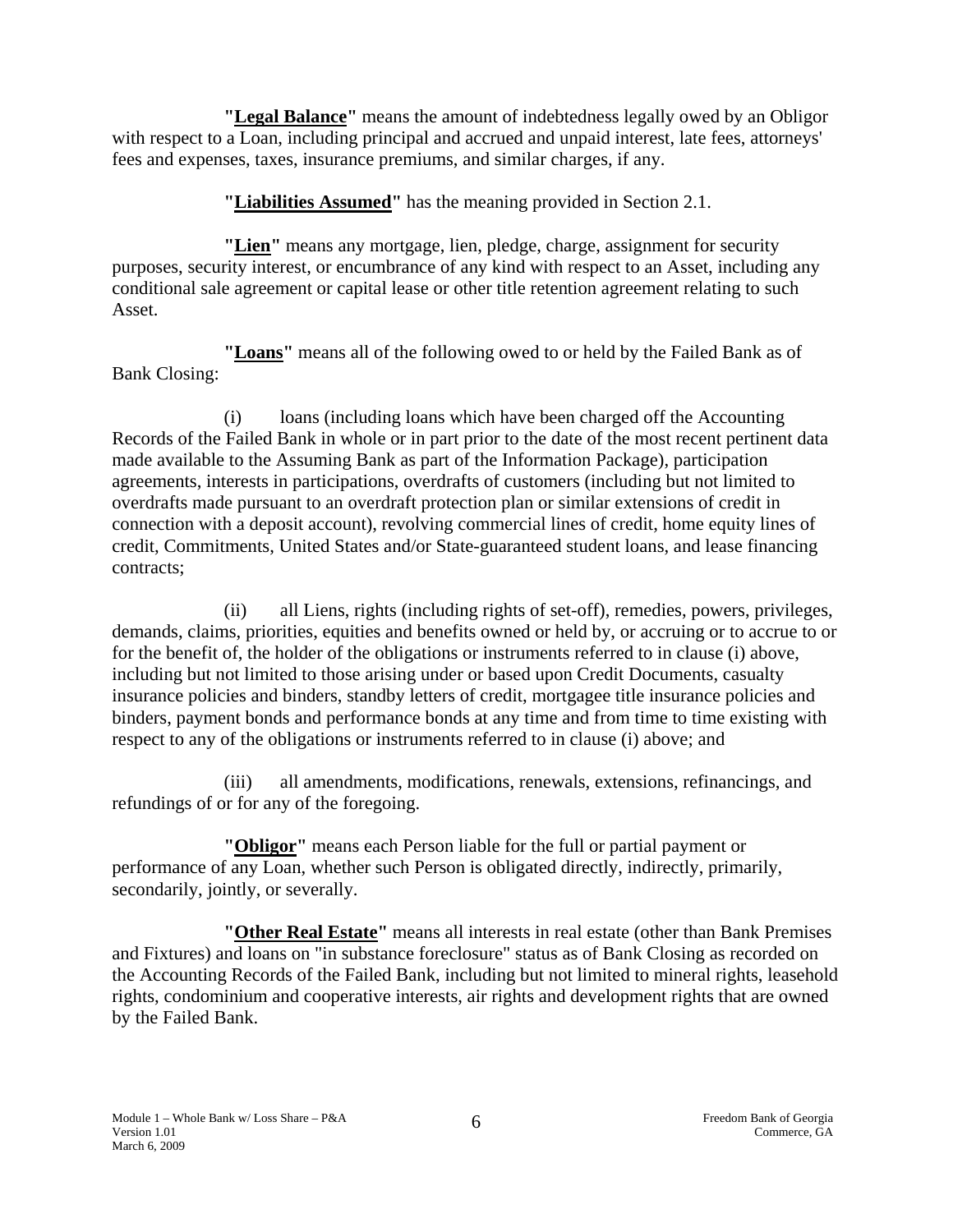**"Person"** means any individual, corporation, partnership, joint venture, association, joint-stock company, trust, unincorporated organization, or government or any agency or political subdivision thereof, excluding the Corporation.

**"Primary Indemnitor"** means any Person (other than the Assuming Bank or any of its Affiliates) who is obligated to indemnify or insure, or otherwise make payments (including payments on account of claims made against) to or on behalf of any Person in connection with the claims covered under Article XII, including without limitation any insurer issuing any directors and officers liability policy or any Person issuing a financial institution bond or banker's blanket bond.

**"Proforma"** means producing a balance sheet that reflects a reasonably accurate financial statement of the Failed bank through the date of closing. The Proforma financial statements serve as a basis for the opening entries of both the Assuming Bank and the Receiver.

**"Put Date"** has the meaning provided in Section 3.4.

**"Put Notice"** has the meaning provided in Section 3.4.

**"Qualified Financial Contract"** means a qualified financial contract as defined in 12 U.S.C. Section 1821(e)(8)(D).

**"Record"** means any document, microfiche, microfilm and computer records (including but not limited to magnetic tape, disc storage, card forms and printed copy) of the Failed Bank generated or maintained by the Failed Bank that is owned by or in the possession of the Receiver at Bank Closing.

**"Related Liability"** with respect to any Asset means any liability existing and reflected on the Accounting Records of the Failed Bank as of Bank Closing for (i) indebtedness secured by mortgages, deeds of trust, chattel mortgages, security interests or other liens on or affecting such Asset, (ii) ad valorem taxes applicable to such Asset, and (iii) any other obligation determined by the Receiver to be directly related to such Asset.

**"Related Liability Amount"** with respect to any Related Liability on the books of the Assuming Bank, means the amount of such Related Liability as stated on the Accounting Records of the Assuming Bank (as maintained in accordance with generally accepted accounting principles) as of the date as of which the Related Liability Amount is being determined. With respect to a liability that relates to more than one asset, the amount of such Related Liability shall be allocated among such assets for the purpose of determining the Related Liability Amount with respect to any one of such assets. Such allocation shall be made by specific allocation, where determinable, and otherwise shall be pro rata based upon the dollar amount of such assets stated on the Accounting Records of the entity that owns such asset.

 **"Repurchase Price"** means, with respect to any Loan the Book Value, adjusted to reflect changes to Book Value after Bank Closing, plus (ii) any advances and interest on such Loan after Bank Closing, minus (iii) the total of amounts received by the Assuming Bank for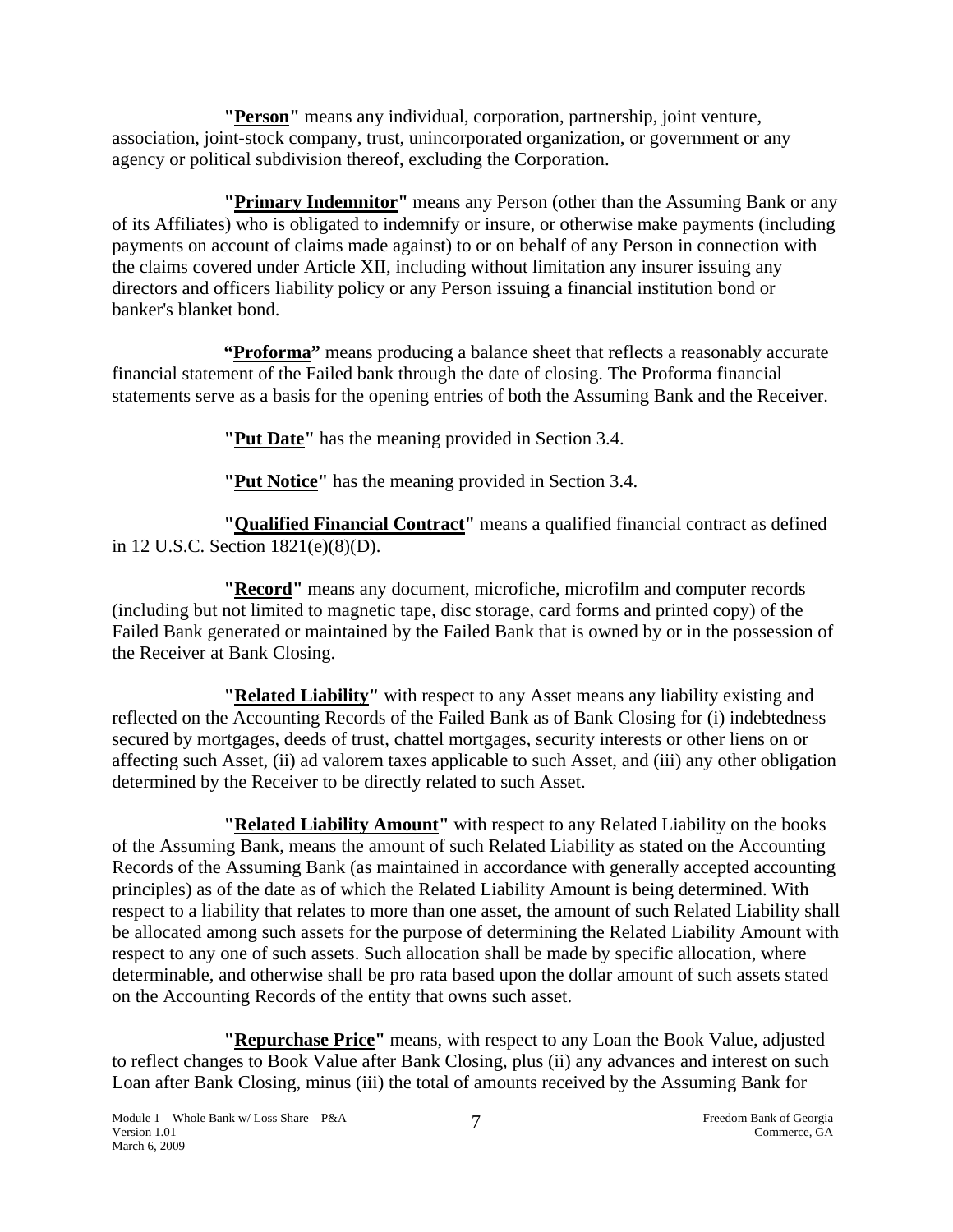<span id="page-11-0"></span>such Loan, regardless of how applied, after Bank Closing, plus (iv) advances made by Assuming Bank, plus (v) total disbursements of principal made by Receiver that are not included in the Book Value.

**"Safe Deposit Boxes"** means the safe deposit boxes of the Failed Bank, if any, including the removable safe deposit boxes and safe deposit stacks in the Failed Bank's vault(s), all rights and benefits (other than fees collected prior to Bank Closing) under rental agreements with respect to such safe deposit boxes, and all keys and combinations thereto.

**"Settlement Date"** means the first Business Day immediately prior to the day which is one hundred eighty (180) days after Bank Closing, or such other date prior thereto as may be agreed upon by the Receiver and the Assuming Bank. The Receiver, in its discretion, may extend the Settlement Date.

**"Settlement Interest Rate"** means, for the first calendar quarter or portion thereof during which interest accrues, the rate determined by the Receiver to be equal to the equivalent coupon issue yield on twenty-six (26)-week United States Treasury Bills in effect as of Bank Closing as published in The Wall Street Journal; provided, that if no such equivalent coupon issue yield is available as of Bank Closing, the equivalent coupon issue yield for such Treasury Bills most recently published in The Wall Street Journal prior to Bank Closing shall be used. Thereafter, the rate shall be adjusted to the rate determined by the Receiver to be equal to the equivalent coupon issue yield on such Treasury Bills in effect as of the first day of each succeeding calendar quarter during which interest accrues as published in The Wall Street Journal.

**"Subsidiary"** has the meaning set forth in Section 3(w)(4) of the Federal Deposit Insurance Act, 12 U.S.C. Section 1813(w)(4), as amended.

## **ARTICLE II ASSUMPTION OF LIABILITIES**

 **2.1 Liabilities Assumed by Assuming Bank.** The Assuming Bank expressly assumes at Book Value (subject to adjustment pursuant to Article VIII) and agrees to pay, perform, and discharge all of the following liabilities of the Failed Bank as of Bank Closing, except as otherwise provided in this Agreement (such liabilities referred to as "Liabilities Assumed"):

> (a) Assumed Deposits, except those Deposits specifically listed on Schedule 2.1(a); provided, that as to any Deposits of public money which are Assumed Deposits, the Assuming Bank agrees to properly secure such Deposits with such of the Assets as appropriate which, prior to Bank Closing, were pledged as security therefor by the Failed Bank, or with assets of the Assuming Bank, if such securing Assets, if any, are insufficient to properly secure such Deposits;

(b) liabilities for indebtedness secured by mortgages, deeds of trust, chattel mortgages, security interests or other liens on or affecting any Assets, if any;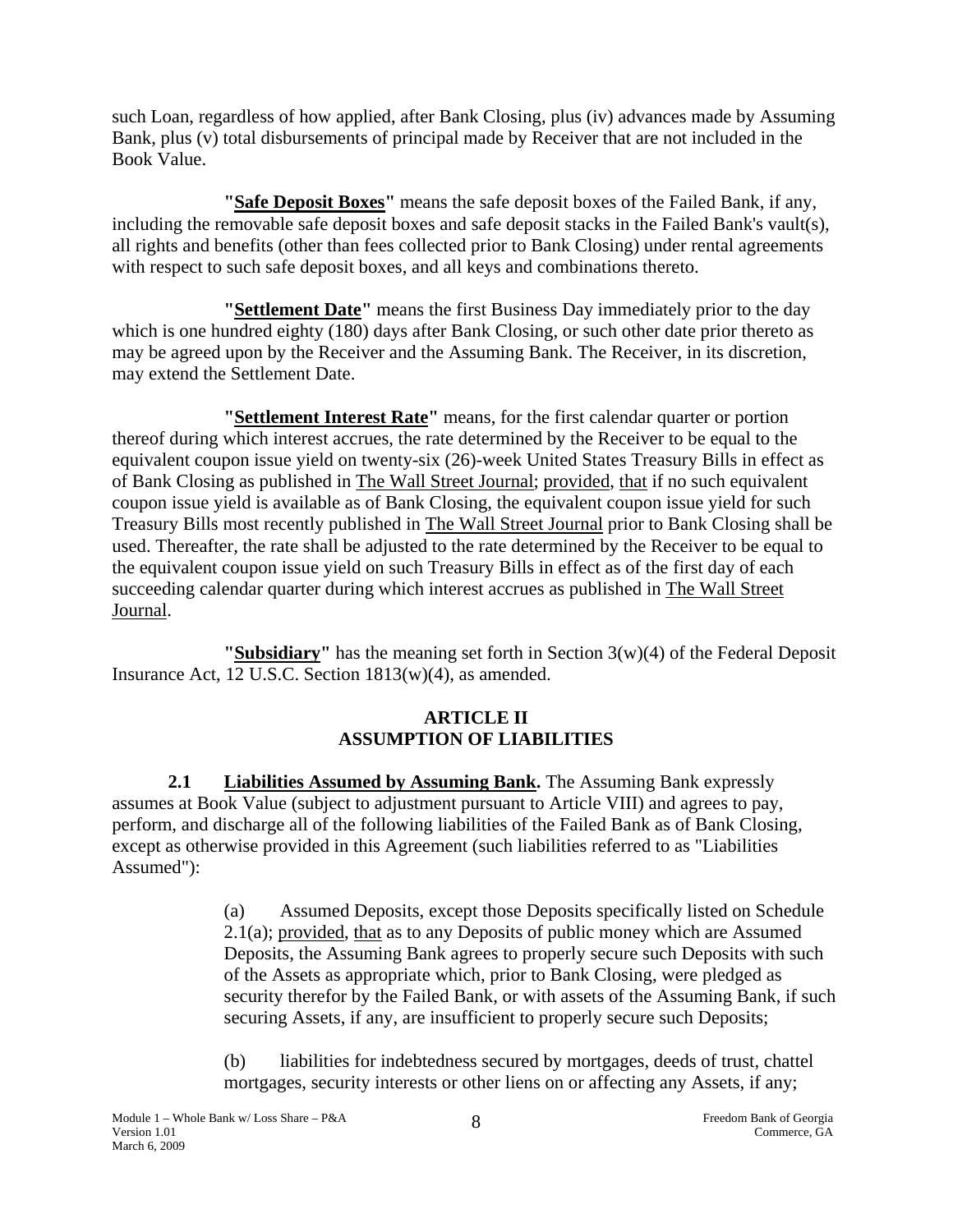provided, that the assumption of any liability pursuant to this paragraph shall be limited to the market value of the Assets securing such liability as determined by the Receiver;

(c) borrowings from Federal Reserve Banks and Federal Home Loan Banks, if any, provided, that the assumption of any liability pursuant to this paragraph shall be limited to the market value of the assets securing such liability as determined by the Receiver; and overdrafts, debit balances, service charges, reclamations, and adjustments to accounts with the Federal Reserve Banks as reflected on the books and records of any such Federal Reserve Bank within ninety (90) days after Bank Closing, if any;

(d) ad valorem taxes applicable to any Asset, if any; provided, that the assumption of any ad valorem taxes pursuant to this paragraph shall be limited to an amount equal to the market value of the Asset to which such taxes apply as determined by the Receiver;

(e) liabilities, if any, for federal funds purchased, repurchase agreements and overdrafts in accounts maintained with other depository institutions (including any accrued and unpaid interest thereon computed to and including Bank Closing); provided, that the assumption of any liability pursuant to this paragraph shall be limited to the market value of the Assets securing such liability as determined by the Receiver;

(f) United States Treasury tax and loan note option accounts, if any;

(g) liabilities for any acceptance or commercial letter of credit (other than "standby letters of credit" as defined in 12 C.F.R. Section 337.2(a)); provided, that the assumption of any liability pursuant to this paragraph shall be limited to the market value of the Assets securing such liability as determined by the Receiver;

(h) duties and obligations assumed pursuant to this Agreement including without limitation those relating to the Failed Bank's credit card business, overdraft protection plans, safe deposit business, safekeeping business or trust business, if any;

(i) liabilities, if any, for Commitments;

(j) liabilities, if any, for amounts owed to any Subsidiary of the Failed Bank acquired under Section 3.1;

(k) liabilities, if any, with respect to Qualified Financial Contracts;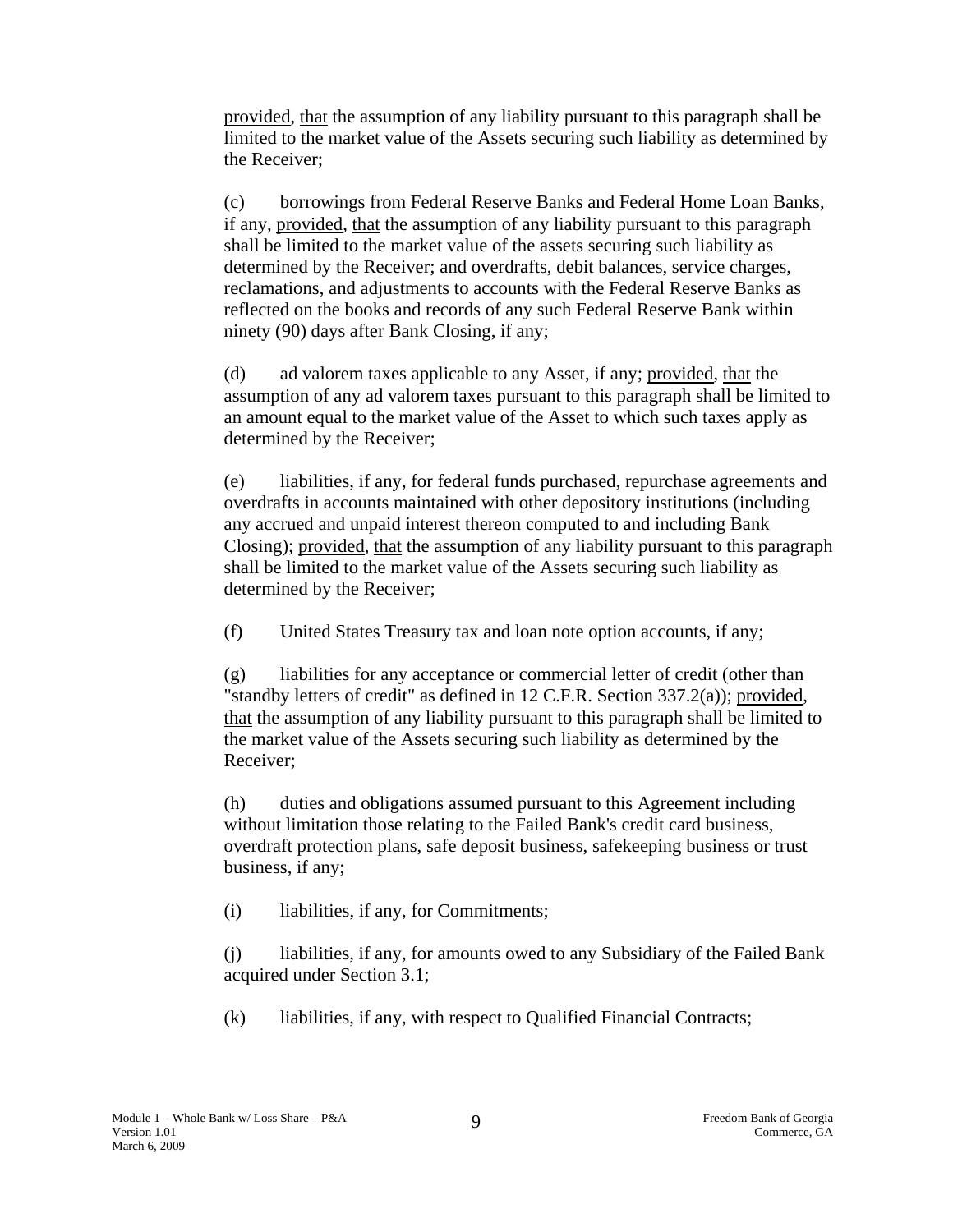<span id="page-13-0"></span>(l) duties and obligations under any contract pursuant to which the Failed Bank provides mortgage servicing for others, or mortgage servicing is provided to the Failed Bank by others; and

(m) all asset-related offensive litigation liabilities and all asset-related defensive litigation liabilities, but only to the extent such liabilities relate to assets subject to a loss share agreement, and provided that all other defensive litigation and any class actions with respect to credit card business are retained by the Receiver.

Schedule 2.1 attached hereto and incorporated herein sets forth certain categories of Liabilities Assumed and the aggregate Book Value of the Liabilities Assumed in such categories. Such schedule is based upon the best information available to the Receiver and may be adjusted as provided in Article VIII.

**2.2 Interest on Deposit Liabilities.** The Assuming Bank agrees that, from and after Bank Closing, it will accrue and pay interest on Deposit liabilities assumed pursuant to Section 2.1 at a rate(s) it shall determine; provided, that for non-transaction Deposit liabilities such rate(s) shall not be less than the lowest rate offered by the Assuming Bank to its depositors for non-transaction deposit accounts. The Assuming Bank shall permit each depositor to withdraw, without penalty for early withdrawal, all or any portion of such depositor's Deposit, whether or not the Assuming Bank elects to pay interest in accordance with any deposit agreement formerly existing between the Failed Bank and such depositor; and further provided, that if such Deposit has been pledged to secure an obligation of the depositor or other party, any withdrawal thereof shall be subject to the terms of the agreement governing such pledge. The Assuming Bank shall give notice to such depositors as provided in Section 5.3 of the rate(s) of interest which it has determined to pay and of such withdrawal rights.

**2.3 Unclaimed Deposits.** If, within eighteen (18) months after Bank Closing, any depositor of the Failed Bank does not claim or arrange to continue such depositor's Deposit assumed pursuant to Section 2.1 at the Assuming Bank, the Assuming Bank shall, within fifteen (15) Business Days after the end of such eighteen (18)-month period, (i) refund to the Corporation the full amount of each such Deposit (without reduction for service charges), (ii) provide to the Corporation a schedule of all such refunded Deposits in such form as may be prescribed by the Corporation, and (iii) assign, transfer, convey and deliver to the Receiver all right, title and interest of the Assuming Bank in and to Records previously transferred to the Assuming Bank and other records generated or maintained by the Assuming Bank pertaining to such Deposits. During such eighteen (18)-month period, at the request of the Corporation, the Assuming Bank promptly shall provide to the Corporation schedules of unclaimed deposits in such form as may be prescribed by the Corporation.

**2.4 Employee Plans.** Except as provided in Section 4.12, the Assuming Bank shall have no liabilities, obligations or responsibilities under the Failed Bank's health care, bonus, vacation, pension, profit sharing, deferred compensation, 401K or stock purchase plans or similar plans, if any, unless the Receiver and the Assuming Bank agree otherwise subsequent to the date of this Agreement.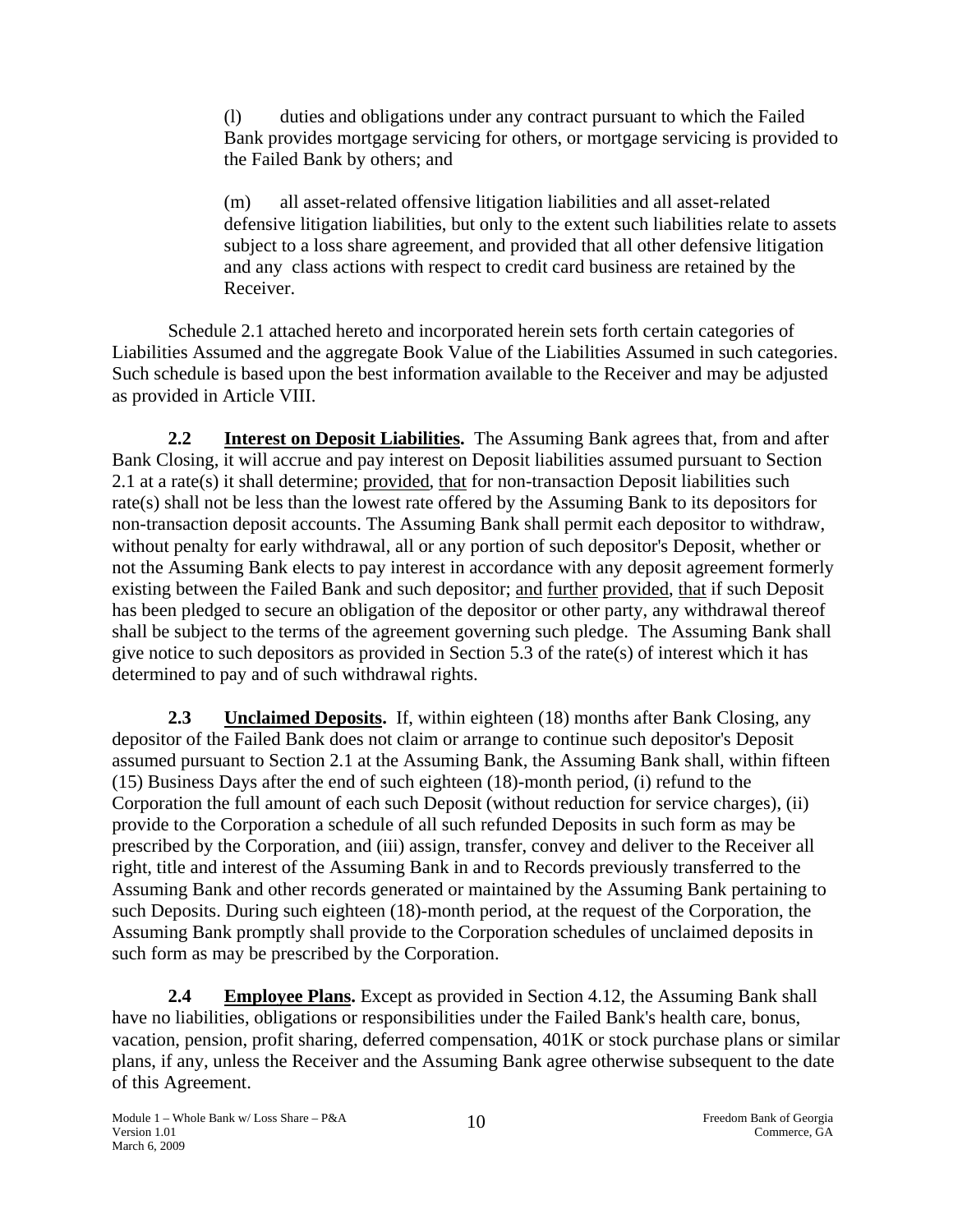## **ARTICLE III PURCHASE OF ASSETS**

<span id="page-14-0"></span>Assuming Bank includes, but is not limited to, the entities listed on Schedule 3.1a.  **3.1 Assets Purchased by Assuming Bank**. With the exception of certain assets expressly excluded in Sections 3.5 and 3.6, the Assuming Bank hereby purchases from the Receiver, and the Receiver hereby sells, assigns, transfers, conveys, and delivers to the Assuming Bank, all right, title, and interest of the Receiver in and to all of the assets (real, personal and mixed, wherever located and however acquired) including all subsidiaries, joint ventures, partnerships, and any and all other business combinations or arrangements, whether active, inactive, dissolved or terminated, of the Failed Bank whether or not reflected on the books of the Failed Bank as of Bank Closing. Schedules 3.1 and 3.1a attached hereto and incorporated herein. sets forth certain categories of Assets purchased hereunder. Such schedule is based upon the best information available to the Receiver and may be adjusted as provided in Article VIII. Assets are purchased hereunder by the Assuming Bank subject to all liabilities for indebtedness collateralized by Liens affecting such Assets to the extent provided in Section 2.1. The subsidiaries, joint ventures, partnerships, and any and all other business combinations or arrangements, whether active, inactive, dissolved or terminated being purchased by the Notwithstanding Section 4.8, the Assuming Bank specifically purchases all mortgage servicing rights and obligations of the Failed Bank.

## **3.2 Asset Purchase Price**.

(a) All Assets and assets of the Failed Bank subject to an option to purchase by the Assuming Bank shall be purchased for the amount, or the amount resulting from the method specified for determining the amount, as specified on Schedule 3.2, except as otherwise may be provided herein. Any Asset, asset of the Failed Bank subject to an option to purchase or other asset purchased for which no purchase price is specified on Schedule 3.2 or otherwise herein shall be purchased at its Book Value. Loans or other assets charged off the Accounting Records of the Failed Bank prior to the date of the most recent pertinent data made available to the Assuming Bank as part of the Information Package shall be purchased at a price of zero.

(b) Reserved.

(c) Qualified Financial Contracts shall be purchased at book value. Any costs associated with such valuation shall be shared equally by the Receiver and the Assuming Bank.

**3.3 Manner of Conveyance; Limited Warranty; Nonrecourse; Etc. THE CONVEYANCE OF ALL ASSETS, INCLUDING REAL AND PERSONAL PROPERTY INTERESTS, PURCHASED BY THE ASSUMING BANK UNDER THIS AGREEMENT SHALL BE MADE, AS NECESSARY, BY RECEIVER'S DEED OR RECEIVER'S BILL OF SALE, "AS IS", "WHERE IS", WITHOUT RECOURSE AND, EXCEPT AS OTHERWISE SPECIFICALLY PROVIDED IN THIS AGREEMENT, WITHOUT ANY WARRANTIES WHATSOEVER WITH RESPECT TO SUCH ASSETS, EXPRESS OR**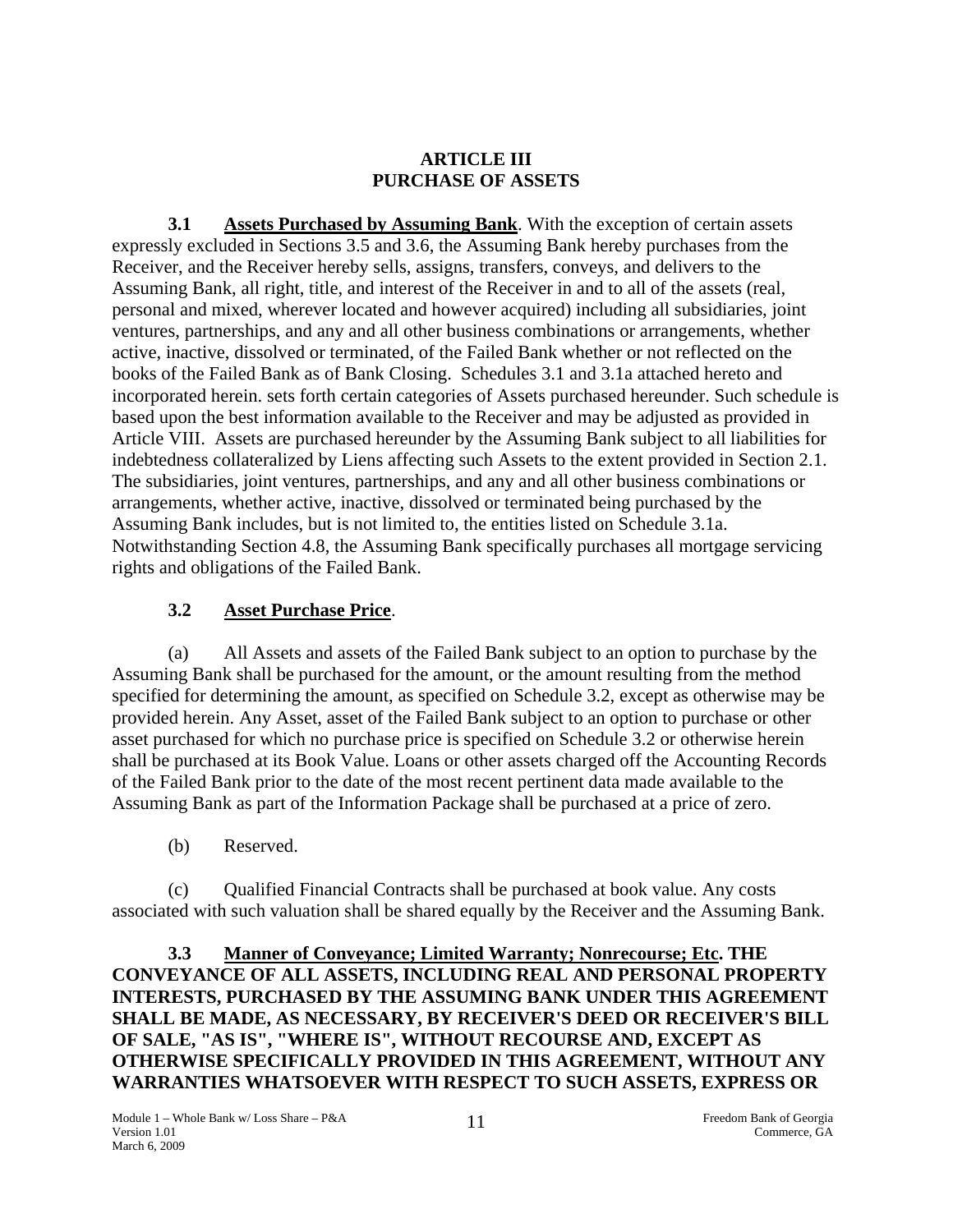## <span id="page-15-0"></span>**IMPLIED, WITH RESPECT TO TITLE, ENFORCEABILITY, COLLECTIBILITY, DOCUMENTATION OR FREEDOM FROM LIENS OR ENCUMBRANCES (IN WHOLE OR IN PART), OR ANY OTHER MATTERS.**

## **3.4 Puts of Assets to the Receiver**.

## (a) **Puts Prior to the Settlement Date.**

(i) During the period from Bank Closing to and including the Business Day immediately preceding the Settlement Date, the Assuming Bank shall be entitled to require the Receiver to purchase any Asset which the Assuming Bank can establish is evidenced by forged or stolen instruments as of Bank Closing; provided, that, the Assuming Bank shall not have the right to require the Receiver to purchase any such Asset with respect to which the Assuming Bank has taken any action referred to in Section 3.4(a)(ii) with respect to such Asset.

(ii) At the end of the thirty (30)-day period following Bank Closing and at that time only, in accordance with this Section 3.4, the Assuming Bank shall be entitled to require the Receiver to purchase any remaining overdraft transferred to the Assuming Bank pursuant to 3.1 which both was made after the "as of" the date of the most recent pertinent data made available to the Assuming Bank as part of the Information Package and was not made pursuant to an overdraft protection plan or similar extension of credit.

The Assuming Bank shall transfer all such Assets to the Receiver without recourse, and shall indemnify the Receiver against any and all claims of any Person claiming by, through or under the Assuming Bank with respect to any such Asset, as provided in Section 12.4.

(b) **Notices to the Receiver**. In the event that the Assuming Bank elects to require the Receiver to purchase one or more Assets, the Assuming Bank shall deliver to the Receiver a notice (a "Put Notice") which shall include:

- (i) a list of all Assets that the Assuming Bank requires the Receiver to purchase;
- (ii) a list of all Related Liabilities with respect to the Assets identified pursuant to (i) above; and
- (iii) a statement of the estimated Repurchase Price of each Asset identified pursuant to (i) above as of the applicable Put Date.

Such notice shall be in the form prescribed by the Receiver or such other form to which the Receiver shall consent. As provided in Section 9.6, the Assuming Bank shall deliver to the Receiver such documents, Credit Files and such additional information relating to the subject matter of the Put Notice as the Receiver may request and shall provide to the Receiver full access to all other relevant books and records.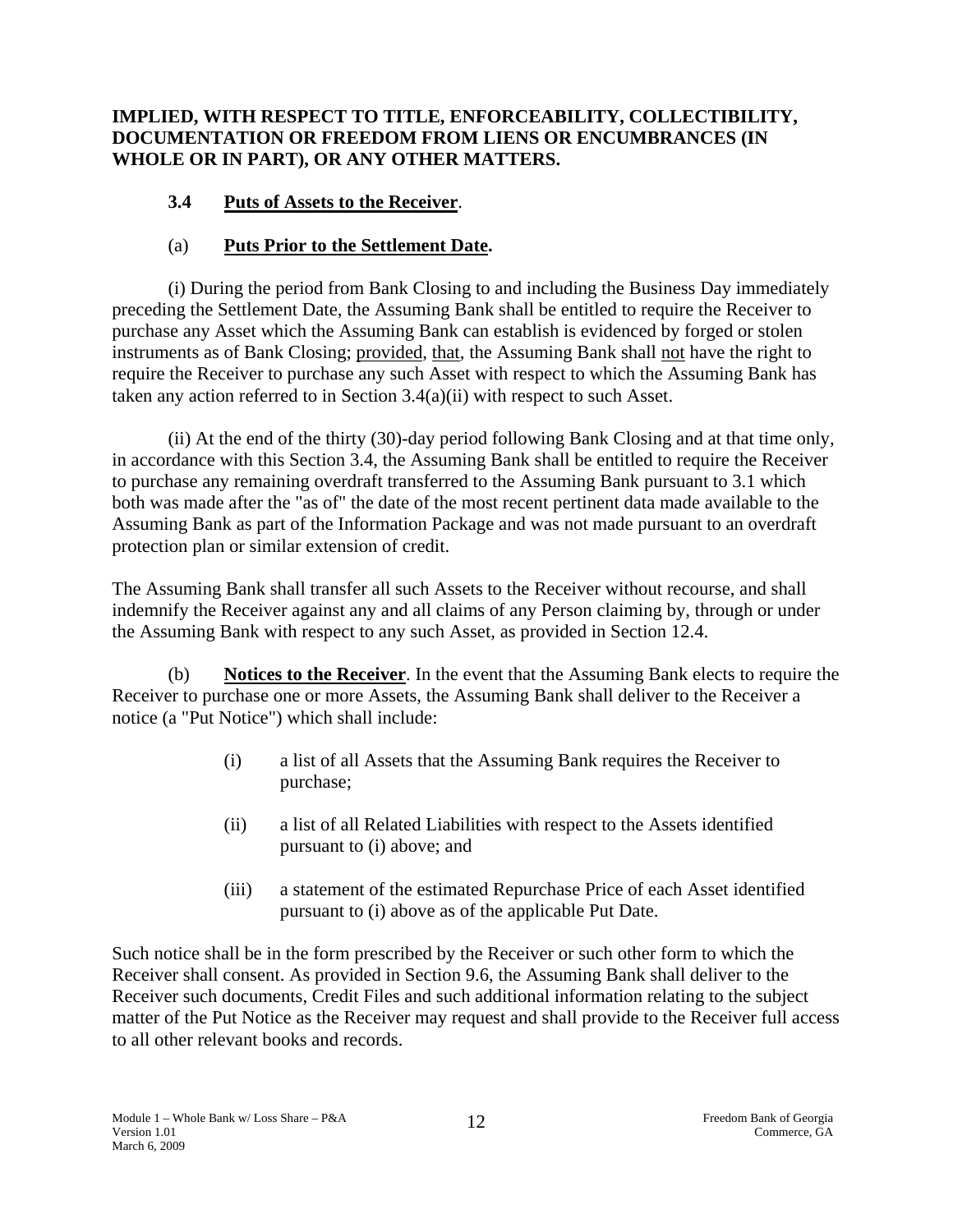<span id="page-16-0"></span> (c) **Purchase by Receiver**. The Receiver shall purchase Assets that are specified in the Put Notice and shall assume Related Liabilities with respect to such Assets, and the transfer of such Assets and Related Liabilities shall be effective as of a date determined by the Receiver which date shall not be later than thirty (30) days after receipt by the Receiver of the Put Notice (the "Put Date").

(d) **Purchase Price and Payment Date**. Each Asset purchased by the Receiver pursuant to this Section 3.4 shall be purchased at a price equal to the Repurchase Price of such Asset less the Related Liability Amount applicable to such Asset, in each case determined as of the applicable Put Date. If the difference between such Repurchase Price and such Related Liability Amount is positive, then the Receiver shall pay to the Assuming Bank the amount of such difference; if the difference between such amounts is negative, then the Assuming Bank shall pay to the Receiver the amount of such difference. The Assuming Bank or the Receiver, as the case may be, shall pay the purchase price determined pursuant to this Section 3.4(d) not later than the twentieth (20th) Business Day following the applicable Put Date, together with interest on such amount at the Settlement Interest Rate for the period from and including such Put Date to and including the day preceding the date upon which payment is made.

(e) **Servicing.** The Assuming Bank shall administer and manage any Asset subject to purchase by the Receiver in accordance with usual and prudent banking standards and business practices until such time as such Asset is purchased by the Receiver.

(f) **Reversals**. In the event that the Receiver purchases an Asset (and assumes the Related Liability) that it is not required to purchase pursuant to this Section 3.4, the Assuming Bank shall repurchase such Asset (and assume such Related Liability) from the Receiver at a price computed so as to achieve the same economic result as would apply if the Receiver had never purchased such Asset pursuant to this Section 3.4.

**3.5 Assets Not Purchased by Assuming Bank**. The Assuming Bank does not purchase, acquire or assume, or (except as otherwise expressly provided in this Agreement) obtain an option to purchase, acquire or assume under this Agreement:

(a) any financial institution bonds, banker's blanket bonds, or public liability, fire, or extended coverage insurance policy or any other insurance policy of the Failed Bank, or premium refund, unearned premium derived from cancellation, or any proceeds payable with respect to any of the foregoing;

(b) any interest, right, action, claim, or judgment against (i) any officer, director, employee, accountant, attorney, or any other Person employed or retained by the Failed Bank or any Subsidiary of the Failed Bank on or prior to Bank Closing arising out of any act or omission of such Person in such capacity, (ii) any underwriter of financial institution bonds, banker's blanket bonds or any other insurance policy of the Failed Bank, (iii) any shareholder or holding company of the Failed Bank, or (iv) any other Person whose action or inaction may be related to any loss (exclusive of any loss resulting from such Person's failure to pay on a Loan made by the Failed Bank) incurred by the Failed Bank; provided, that for the purposes hereof, the acts, omissions or other events giving rise to any such claim shall have occurred on or before Bank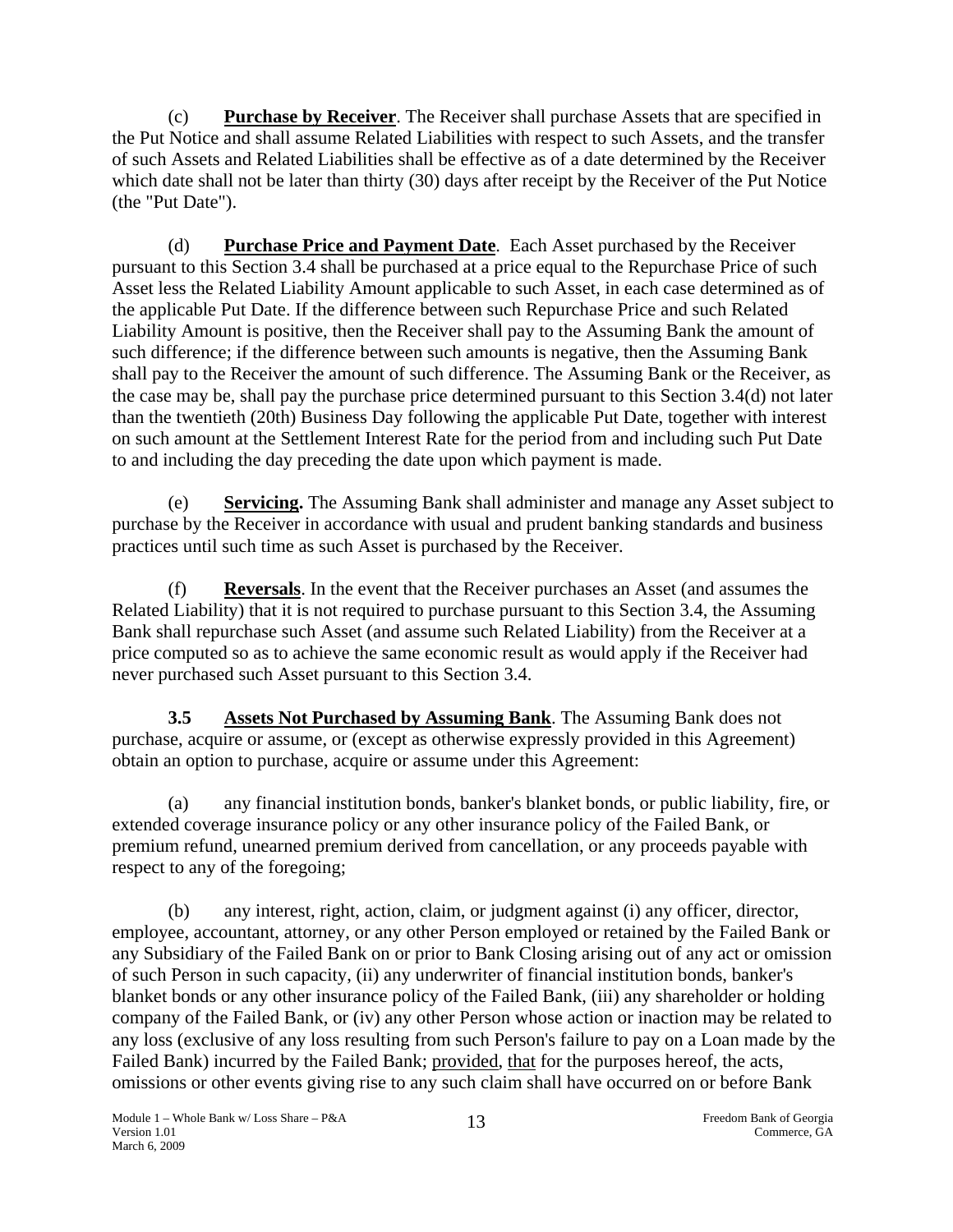Closing, regardless of when any such claim is discovered and regardless of whether any such claim is made with respect to a financial institution bond, banker's blanket bond, or any other insurance policy of the Failed Bank in force as of Bank Closing;

(c) prepaid regulatory assessments of the Failed Bank, if any;

(d) legal or equitable interests in tax receivables of the Failed Bank, if any, including any claims arising as a result of the Failed Bank having entered into any agreement or otherwise being joined with another Person with respect to the filing of tax returns or the payment of taxes;

(e) amounts reflected on the Accounting Records of the Failed Bank as of Bank Closing as a general or specific loss reserve or contingency account, if any;

(f) leased or owned Bank Premises and leased or owned Furniture and Equipment and Fixtures and data processing equipment (including hardware and software) located on leased or owned Bank Premises, if any; provided, that the Assuming Bank does obtain an option under Section 4.6, Section 4.7 or Section 4.8, as the case may be, with respect thereto;

(g) owned Bank Premises which the Receiver, in its discretion, determines may contain environmentally hazardous substances;

(h) any "goodwill," as such term is defined in the instructions to the report of condition prepared by banks examined by the Corporation in accordance with 12 C.F.R. Section 304.4, and other intangibles;

- (i) any criminal restitution or forfeiture orders issued in favor of the Failed Bank;
- (j) reserved;
- (k) assets essential to the Receiver in accordance with Section 3.6.

## **3.6 Retention or Repurchase of Assets Essential to Receiver**.

(a) The Receiver may refuse to sell to the Assuming Bank, or the Assuming Bank agrees, at the request of the Receiver set forth in a written notice to the Assuming Bank, to assign, transfer, convey, and deliver to the Receiver all of the Assuming Bank's right, title and interest in and to, any Asset or asset essential to the Receiver as determined by the Receiver in its discretion (together with all Credit Documents evidencing or pertaining thereto), which may include any Asset or asset that the Receiver determines to be:

> (i) made to an officer, director, or other Person engaging in the affairs of the Failed Bank, its Subsidiaries or Affiliates or any related entities of any of the foregoing;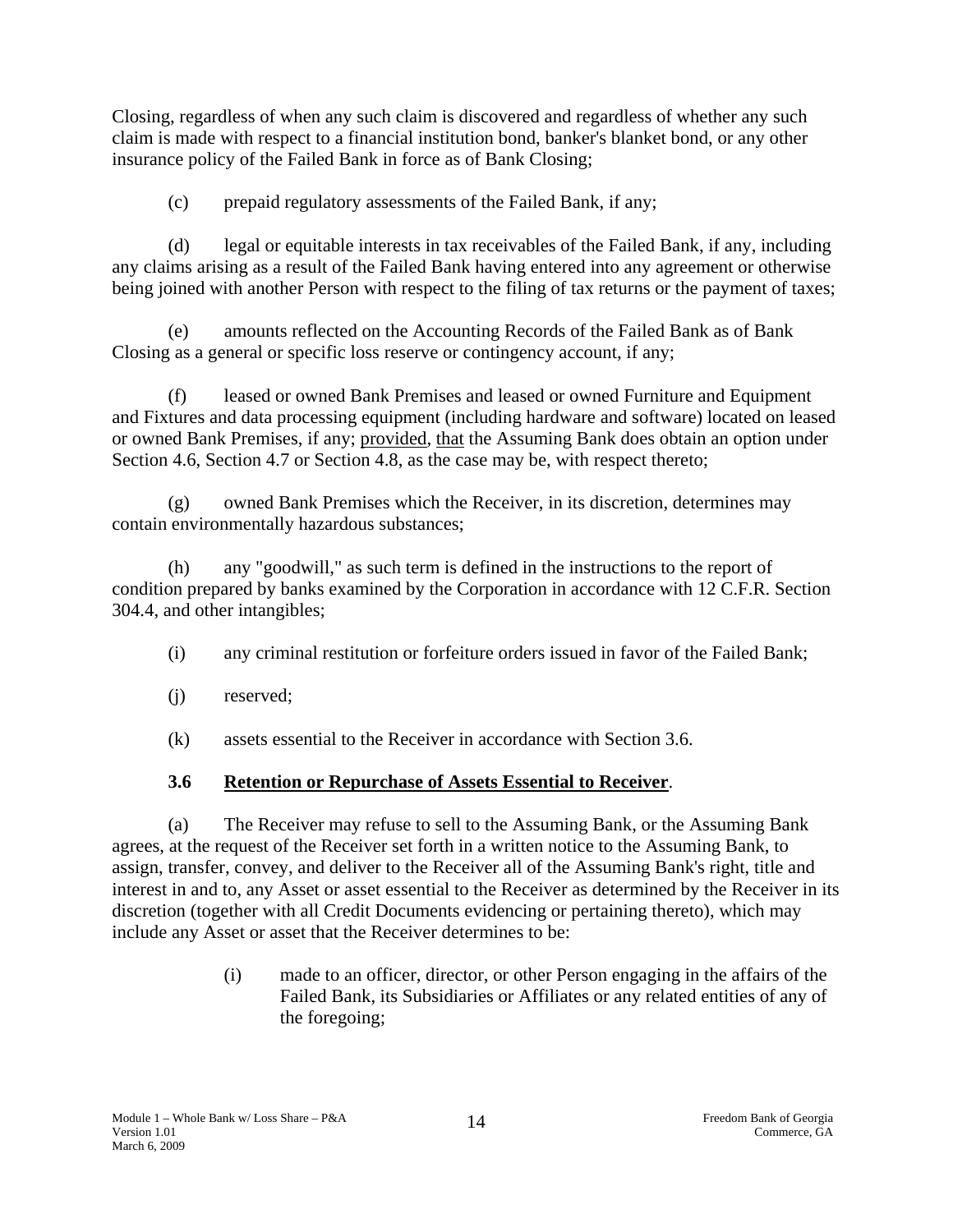- <span id="page-18-0"></span>(ii) the subject of any investigation relating to any claim with respect to any item described in Section 3.5(a) or (b), or the subject of, or potentially the subject of, any legal proceedings;
- (iii) made to a Person who is an Obligor on a loan owned by the Receiver or the Corporation in its corporate capacity or its capacity as receiver of any institution;
- (iv) secured by collateral which also secures any asset owned by the Receiver; or
- (v) related to any asset of the Failed Bank not purchased by the Assuming Bank under this Article III or any liability of the Failed Bank not assumed by the Assuming Bank under Article II.

(b) Each such Asset or asset purchased by the Receiver shall be purchased at a price equal to the Repurchase Price thereof less the Related Liability Amount with respect to any Related Liabilities related to such Asset or asset, in each case determined as of the date of the notice provided by the Receiver pursuant to Section 3.6(a). The Receiver shall pay the Assuming Bank not later than the twentieth (20th) Business Day following receipt of related Credit Documents and Credit Files together with interest on such amount at the Settlement Interest Rate for the period from and including the date of receipt of such documents to and including the day preceding the day on which payment is made. The Assuming Bank agrees to administer and manage each such Asset or asset in accordance with usual and prudent banking standards and business practices until each such Asset or asset is purchased by the Receiver. All transfers with respect to Asset or assets under this Section 3.6 shall be made as provided in Section 9.6. The Assuming Bank shall transfer all such Asset or assets and Related Liabilities to the Receiver without recourse, and shall indemnify the Receiver against any and all claims of any Person claiming by, through or under the Assuming Bank with respect to any such Asset or asset, as provided in Section 12.4.

## **ARTICLE IV ASSUMPTION OF CERTAIN DUTIES AND OBLIGATIONS**

The Assuming Bank agrees with the Receiver and the Corporation as follows:

**4.1 Continuation of Banking Business**. The Assuming Bank agrees to provide full service banking in the trade area of the Failed Bank commencing on the first banking business day after Bank Closing and to maintain such presence until it has received all necessary regulatory approvals to cease providing such banking services in the trade area. At the option of the Assuming Bank, such banking services may be provided at any or all of the Bank Premises, or at other premises within such trade area.

**4.2 Agreement with Respect to Credit Card Business**. The Assuming Bank agrees to honor and perform, from and after Bank Closing, all duties and obligations with respect to the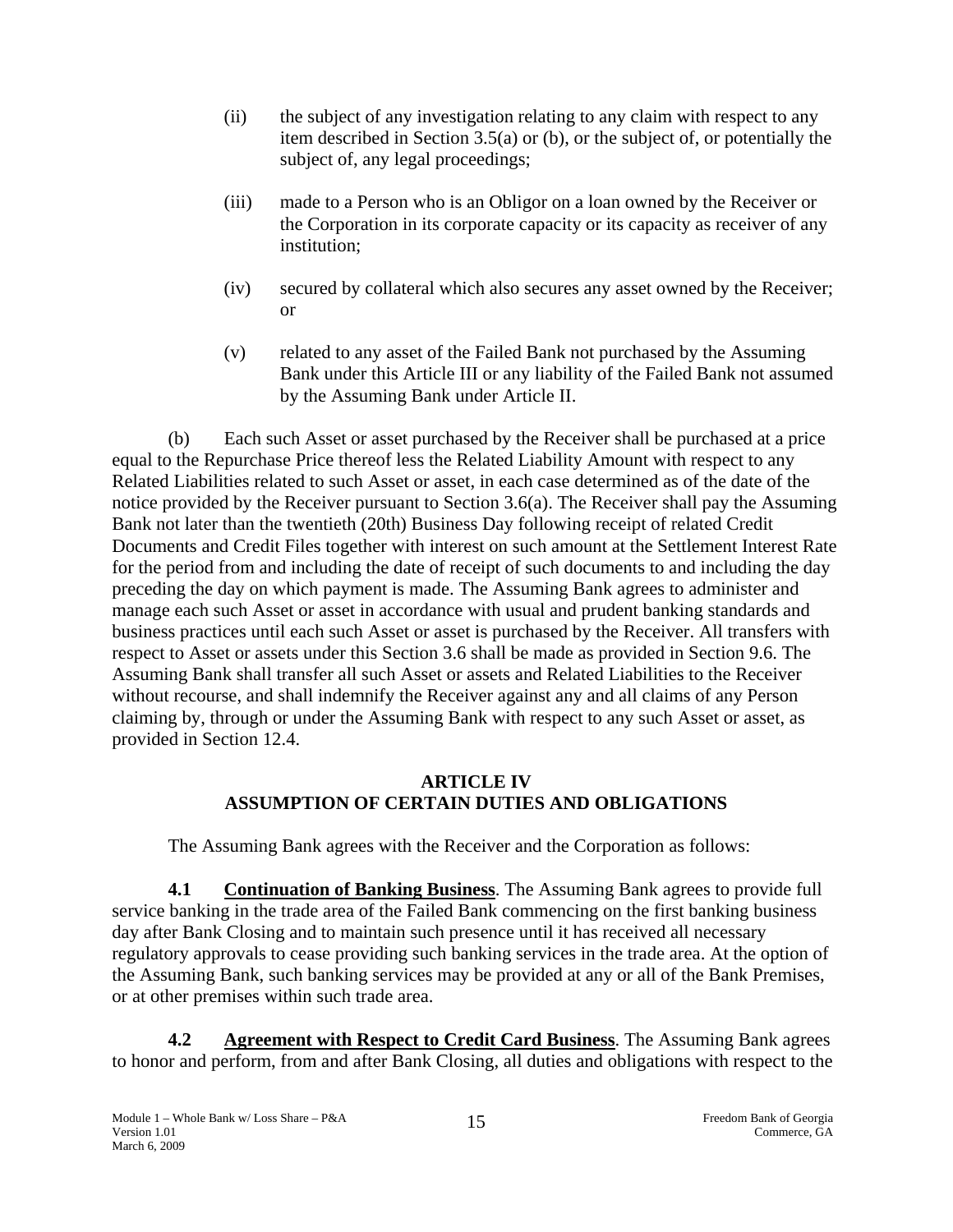<span id="page-19-0"></span>Failed Bank's credit card business, and/or processing related to credit cards, if any, and assumes all outstanding extensions of credit with respect thereto.

**4.3 Agreement with Respect to Safe Deposit Business**. The Assuming Bank assumes and agrees to discharge, from and after Bank Closing, in the usual course of conducting a banking business, the duties and obligations of the Failed Bank with respect to all Safe Deposit Boxes, if any, of the Failed Bank and to maintain all of the necessary facilities for the use of such boxes by the renters thereof during the period for which such boxes have been rented and the rent therefor paid to the Failed Bank, subject to the provisions of the rental agreements between the Failed Bank and the respective renters of such boxes; provided, that the Assuming Bank may relocate the Safe Deposit Boxes of the Failed Bank to any office of the Assuming Bank located in the trade area of the Failed Bank.

**4.4 Agreement with Respect to Safekeeping Business**. The Receiver transfers, conveys and delivers to the Assuming Bank and the Assuming Bank accepts all securities and other items, if any, held by the Failed Bank in safekeeping for its customers as of Bank Closing. The Assuming Bank assumes and agrees to honor and discharge, from and after Bank Closing, the duties and obligations of the Failed Bank with respect to such securities and items held in safekeeping. The Assuming Bank shall be entitled to all rights and benefits heretofore accrued or hereafter accruing with respect thereto. The Assuming Bank shall provide to the Receiver written verification of all assets held by the Failed Bank for safekeeping within sixty (60) days after Bank Closing.

# **4.5 Agreement with Respect to Trust Business**.

(a) The Assuming Bank shall, without further transfer, substitution, act or deed, to the full extent permitted by law, succeed to the rights, obligations, properties, assets, investments, deposits, agreements, and trusts of the Failed Bank under trusts, executorships, administrations, guardianships, and agencies, and other fiduciary or representative capacities, all to the same extent as though the Assuming Bank had assumed the same from the Failed Bank prior to Bank Closing; provided, that any liability based on the misfeasance, malfeasance or nonfeasance of the Failed Bank, its directors, officers, employees or agents with respect to the trust business is not assumed hereunder.

(b) The Assuming Bank shall, to the full extent permitted by law, succeed to, and be entitled to take and execute, the appointment to all executorships, trusteeships, guardianships and other fiduciary or representative capacities to which the Failed Bank is or may be named in wills, whenever probated, or to which the Failed Bank is or may be named or appointed by any other instrument.

(c) In the event additional proceedings of any kind are necessary to accomplish the transfer of such trust business, the Assuming Bank agrees that, at its own expense, it will take whatever action is necessary to accomplish such transfer. The Receiver agrees to use reasonable efforts to assist the Assuming Bank in accomplishing such transfer.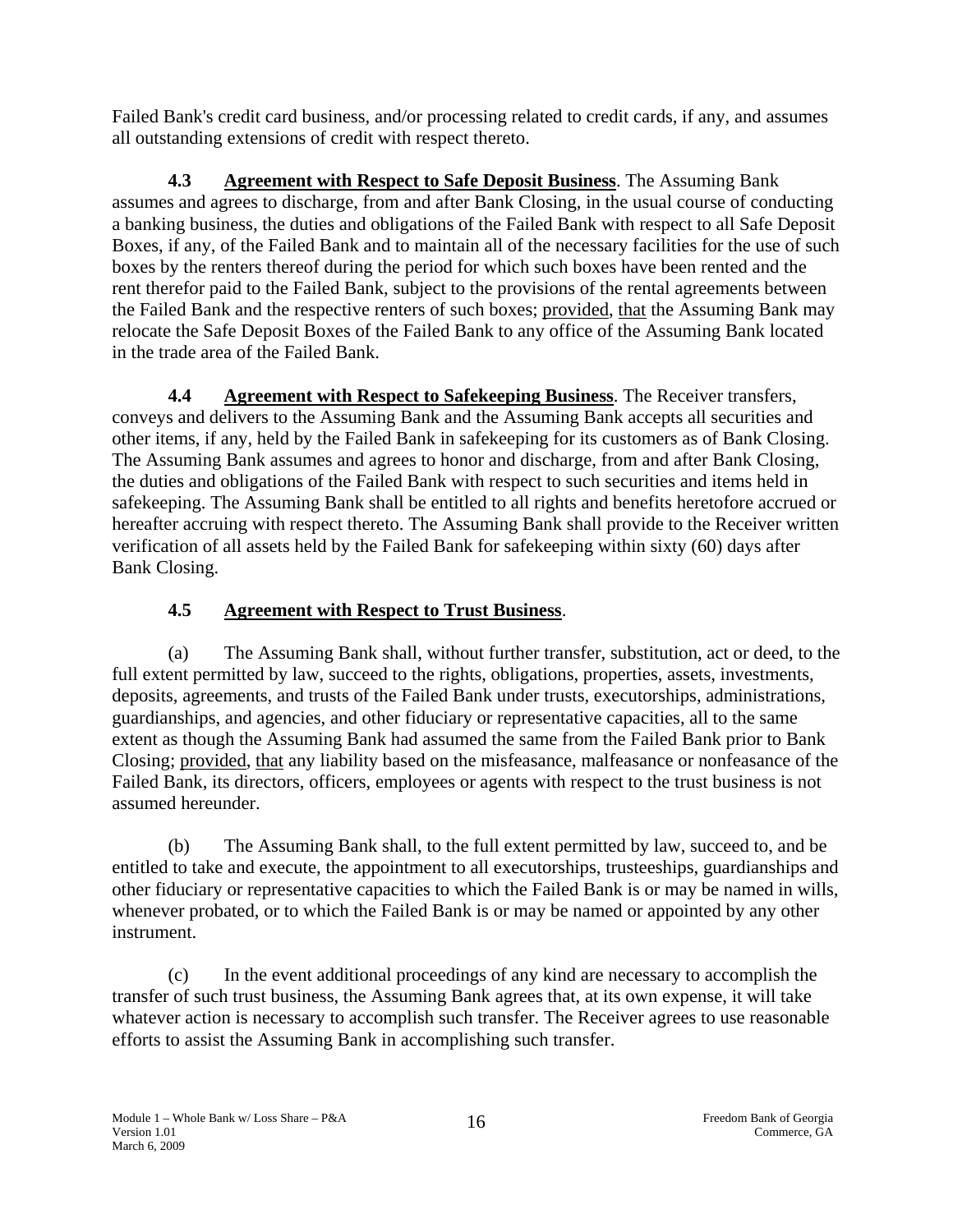<span id="page-20-0"></span>(d) The Assuming Bank shall provide to the Receiver written verification of the assets held in connection with the Failed Bank's trust business within sixty (60) days after Bank Closing.

## **4.6 Agreement with Respect to Bank Premises**.

(a) **Option to Purchase.** Subject to Section 3.5, the Receiver hereby grants to the Assuming Bank an exclusive option for the period of ninety (90) days commencing the day after Bank Closing to purchase any or all owned Bank Premises, including all Furniture, Fixtures and Equipment located on the Bank Premises. The Assuming Bank shall give written notice to the Receiver within the option period of its election to purchase or not to purchase any of the owned Bank Premises. Any purchase of such premises shall be effective as of the date of Bank Closing and such purchase shall be consummated as soon as practicable thereafter, and in no event later than the Settlement Date.

(b) **Option to Lease.** The Receiver hereby grants to the Assuming Bank an exclusive option for the period of ninety (90) days commencing the day after Bank Closing to cause the Receiver to assign to the Assuming Bank any or all leases for leased Bank Premises, if any, which have been continuously occupied by the Assuming Bank from Bank Closing to the date it elects to accept an assignment of the leases with respect thereto to the extent such leases can be assigned; provided, that the exercise of this option with respect to any lease must be as to all premises or other property subject to the lease. If an assignment cannot be made of any such leases, the Receiver may, in its discretion, enter into subleases with the Assuming Bank containing the same terms and conditions provided under such existing leases for such leased Bank Premises or other property. The Assuming Bank shall give notice to the Receiver within the option period of its election to accept or not to accept an assignment of any or all leases (or enter into subleases or new leases in lieu thereof). The Assuming Bank agrees to assume all leases assigned (or enter into subleases or new leases in lieu thereof) pursuant to this Section 4.6.

(c) **Facilitation.** The Receiver agrees to facilitate the assumption, assignment or sublease of leases or the negotiation of new leases by the Assuming Bank; provided, that neither the Receiver nor the Corporation shall be obligated to engage in litigation, make payments to the Assuming Bank or to any third party in connection with facilitating any such assumption, assignment, sublease or negotiation or commit to any other obligations to third parties.

(d) **Occupancy.** The Assuming Bank shall give the Receiver fifteen (15) days' prior written notice of its intention to vacate prior to vacating any leased Bank Premises with respect to which the Assuming Bank has not exercised the option provided in Section 4.6(b). Any such notice shall be deemed to terminate the Assuming Bank's option with respect to such leased Bank Premises.

# (e) **Occupancy Costs.**

(i) The Assuming Bank agrees to pay to the Receiver, or to appropriate third parties at the direction of the Receiver, during and for the period of any occupancy by it of (x) owned Bank Premises the market rental value, as determined by the appraiser selected in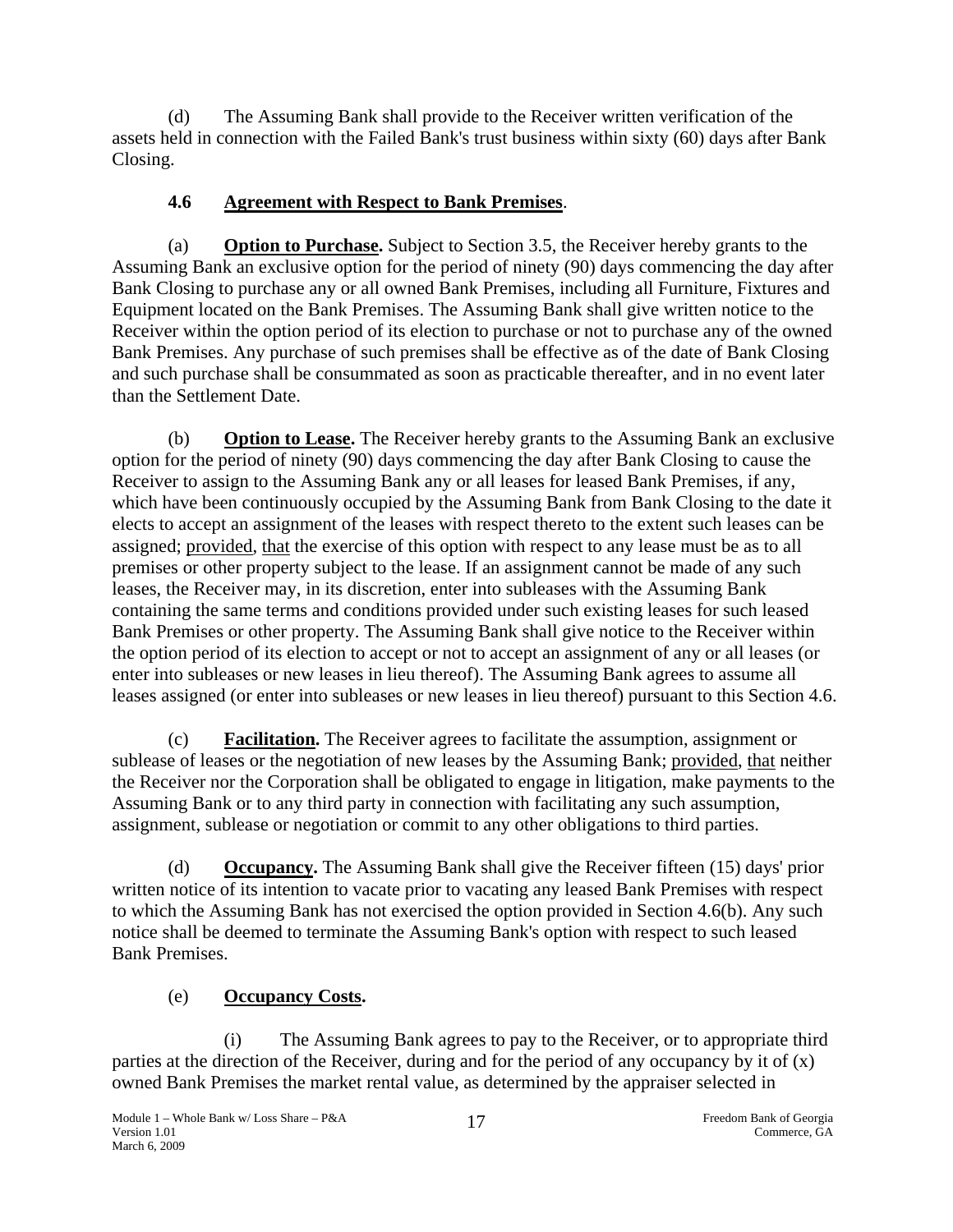accordance with the definition of Fair Market Value, and all operating costs, and (y) leased Bank Premises, all operating costs with respect thereto and to comply with all relevant terms of applicable leases entered into by the Failed Bank, including without limitation the timely payment of all rent. Operating costs include, without limitation all taxes, fees, charges, utilities, insurance and assessments, to the extent not included in the rental value or rent. If the Assuming Bank elects to purchase any owned Bank Premises in accordance with Section 4.6(a), the amount of any rent paid (and taxes paid to the Receiver which have not been paid to the taxing authority and for which the Assuming Bank assumes liability) by the Assuming Bank with respect thereto shall be applied as an offset against the purchase price thereof.

(ii) The Assuming Bank agrees during the period of occupancy by it of owned or leased Bank Premises, to pay to the Receiver rent for the use of all owned or leased Furniture and Equipment and all owned or leased Fixtures located on such Bank Premises for the period of such occupancy. Rent for such property owned by the Failed Bank shall be the market rental value thereof, as determined by the Receiver within sixty (60) days after Bank Closing. Rent for such leased property shall be an amount equal to any and all rent and other amounts which the Receiver incurs or accrues as an obligation or is obligated to pay for such period of occupancy pursuant to all leases and contracts with respect to such property. If the Assuming Bank purchases any owned Furniture and Equipment or owned Fixtures in accordance with Section 4.6(f) or 4.6(h), the amount of any rents paid by the Assuming Bank with respect thereto shall be applied as an offset against the purchase price thereof.

(f) **Certain Requirements as to Furniture, Equipment and Fixtures.** If the Assuming Bank purchases owned Bank Premises or accepts an assignment of the lease (or enters into a sublease or a new lease in lieu thereof) for leased Bank Premises as provided in Section 4.6(a) or 4.6(b), or if the Assuming Bank does not exercise such option but within twelve (12) months following Bank Closing obtains the right to occupy such premises (whether by assignment, lease, sublease, purchase or otherwise), other than in accordance with Section 4.6(a) or (b), the Assuming Bank shall (i) effective as of the date of Bank Closing, purchase from the Receiver all Furniture and Equipment and Fixtures owned by the Failed Bank at Fair Market Value and located thereon as of Bank Closing, (ii) accept an assignment or a sublease of the leases or negotiate new leases for all Furniture and Equipment and Fixtures leased by the Failed Bank and located thereon, and (iii) if applicable, accept an assignment or a sublease of any ground lease or negotiate a new ground lease with respect to any land on which such Bank Premises are located; provided, that the Receiver shall not have disposed of such Furniture and Equipment and Fixtures or repudiated the leases specified in clause (ii) or (iii).

## (g) **Vacating Premises.**

(i) If the Assuming Bank elects not to purchase any owned Bank Premises, the notice of such election in accordance with Section 4.6(a) shall specify the date upon which the Assuming Bank's occupancy of such premises shall terminate, which date shall not be later than ninety (90) days after the date of the Assuming Bank's notice not to exercise such option. The Assuming Bank promptly shall relinquish and release to the Receiver such premises and the Furniture and Equipment and Fixtures located thereon in the same condition as at Bank Closing,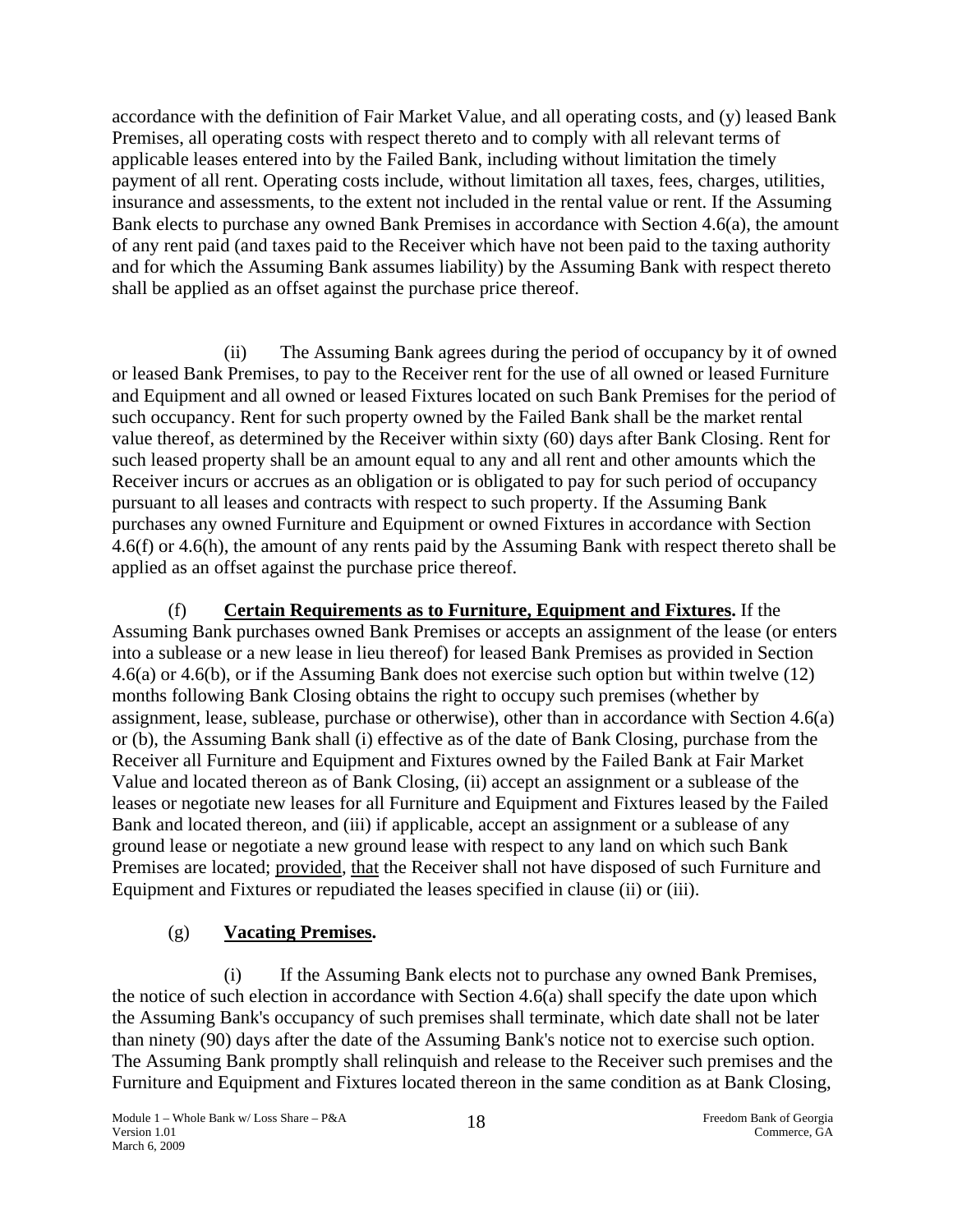<span id="page-22-0"></span>normal wear and tear excepted. By occupying any such premises after the expiration of such ninety (90)-day period, the Assuming Bank shall, at the Receiver's option, (x) be deemed to have agreed to purchase such Bank Premises, and to assume all leases, obligations and liabilities with respect to leased Furniture and Equipment and leased Fixtures located thereon and any ground lease with respect to the land on which such premises are located, and (y) be required to purchase all Furniture and Equipment and Fixtures owned by the Failed Bank and located on such premises as of Bank Closing.

(ii) If the Assuming Bank elects not to accept an assignment of the lease or sublease any leased Bank Premises, the notice of such election in accordance with Section 4.6(b) shall specify the date upon which the Assuming Bank's occupancy of such leased Bank Premises shall terminate, which date shall not be later than the date which is one hundred eighty (180) days after Bank Closing. Upon vacating such premises, the Assuming Bank shall relinquish and release to the Receiver such premises and the Fixtures and the Furniture and Equipment located thereon in the same condition as at Bank Closing, normal wear and tear excepted. By failing to provide notice of its intention to vacate such premises prior to the expiration of the option period specified in Section 4.6(b), or by occupying such premises after the one hundred eighty (180) day period specified above in this paragraph (ii), the Assuming Bank shall, at the Receiver's option, (x) be deemed to have assumed all leases, obligations and liabilities with respect to such premises (including any ground lease with respect to the land on which premises are located), and leased Furniture and Equipment and leased Fixtures located thereon in accordance with this Section 4.6 (unless the Receiver previously repudiated any such lease), and (y) be required to purchase all Furniture and Equipment and Fixtures owned by the Failed Bank at Fair Market Value and located on such premises as of Bank Closing.

(h) **Furniture and Equipment and Certain Other Equipment.** The Receiver hereby grants to the Assuming Bank an option to purchase all Furniture and Equipment or any telecommunications, data processing equipment (including hardware and software) and check processing and similar operating equipment owned by the Failed Bank at Fair Market Value and located at any leased Bank Premises that the Assuming Bank elects to vacate or which it could have, but did not occupy, pursuant to this Section 4.6; provided, that, the Assuming Bank shall give the Receiver notice of its election to purchase such property at the time it gives notice of its intention to vacate such Bank Premises or within ten (10) days after Bank Closing for Bank Premises it could have, but did not, occupy.

# **4.7 Agreement with Respect to Leased Data Processing Equipment**

(a) The Receiver hereby grants to the Assuming Bank an exclusive option for the period of ninety (90) days commencing the day after Bank Closing to accept an assignment from the Receiver of any or all Data Processing Leases to the extent that such Data Processing Leases can be assigned.

(b) The Assuming Bank shall (i) give written notice to the Receiver within the option period specified in Section 4.7(a) of its intent to accept or decline an assignment or sublease of any or all Data Processing Leases and promptly accept an assignment or sublease of such Data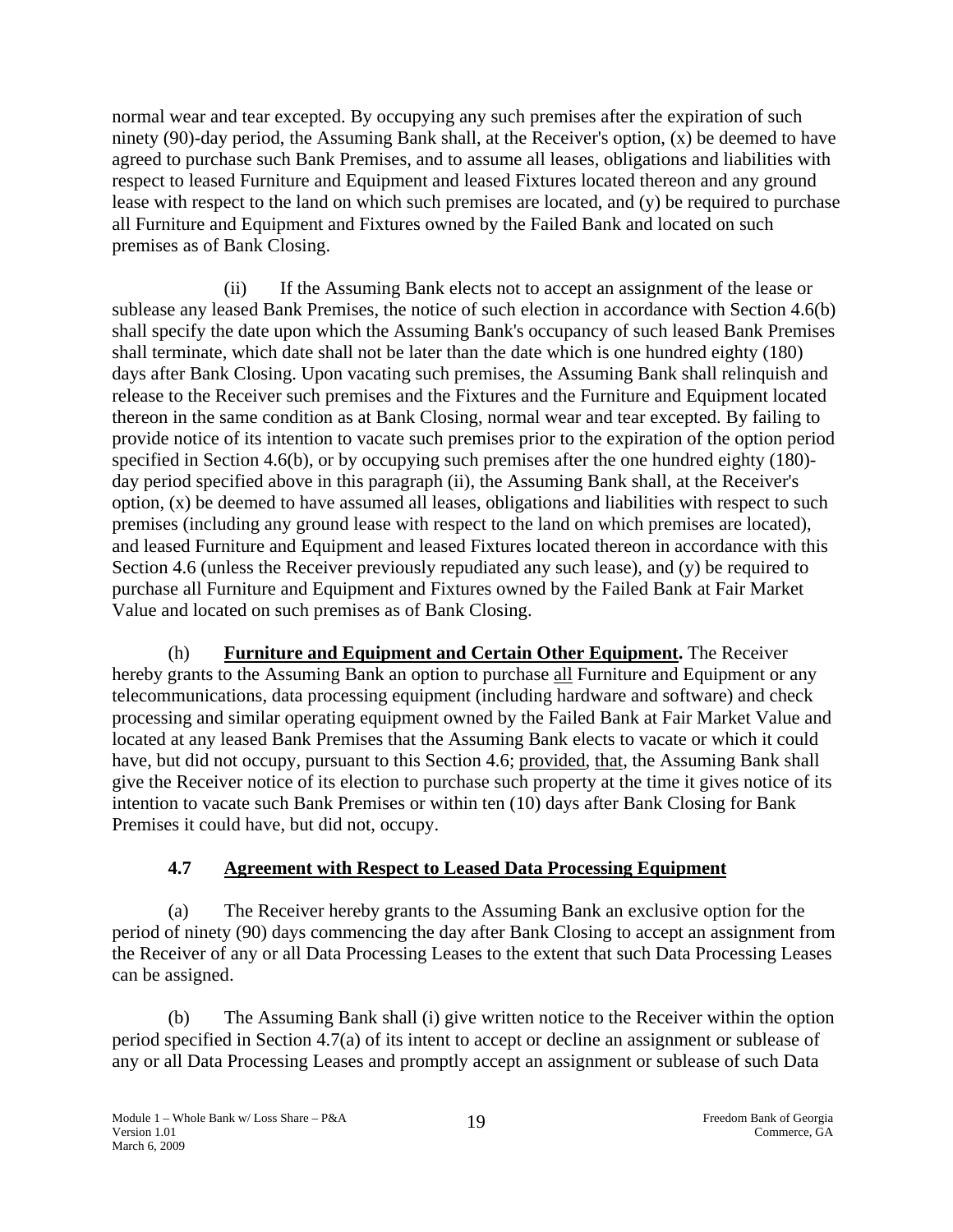<span id="page-23-0"></span>Processing Leases, and (ii) give written notice to the appropriate lessor(s) that it has accepted an assignment or sublease of any such Data Processing Leases.

(c) The Receiver agrees to facilitate the assignment or sublease of Data Processing Leases or the negotiation of new leases or license agreements by the Assuming Bank; provided, that neither the Receiver nor the Corporation shall be obligated to engage in litigation or make payments to the Assuming Bank or to any third party in connection with facilitating any such assumption, assignment, sublease or negotiation.

(d) The Assuming Bank agrees, during its period of use of any property subject to a Data Processing Lease, to pay to the Receiver or to appropriate third parties at the direction of the Receiver all operating costs with respect thereto and to comply with all relevant terms of the applicable Data Processing Leases entered into by the Failed Bank, including without limitation the timely payment of all rent, taxes, fees, charges, utilities, insurance and assessments.

(e) The Assuming Bank shall, not later than fifty (50) days after giving the notice provided in Section 4.7(b), (i) relinquish and release to the Receiver all property subject to the relevant Data Processing Lease, in the same condition as at Bank Closing, normal wear and tear excepted, or (ii) accept an assignment or a sublease thereof or negotiate a new lease or license agreement under this Section 4.7.

## **4.8 Agreement with Respect to Certain Existing Agreements**.

(a) Subject to the provisions of Section 4.8(b), with respect to agreements existing as of Bank Closing which provide for the rendering of services by or to the Failed Bank, within ninety (90) days after Bank Closing, the Assuming Bank shall give the Receiver written notice specifying whether it elects to assume or not to assume each such agreement. Except as may be otherwise provided in this Article IV, the Assuming Bank agrees to comply with the terms of each such agreement for a period commencing on the day after Bank Closing and ending on: (i) in the case of an agreement that provides for the rendering of services by the Failed Bank, the date which is ninety (90) days after Bank Closing, and (ii) in the case of an agreement that provides for the rendering of services to the Failed Bank, the date which is thirty (30) days after the Assuming Bank has given notice to the Receiver of its election not to assume such agreement; provided, that the Receiver can reasonably make such service agreements available to the Assuming Bank. The Assuming Bank shall be deemed by the Receiver to have assumed agreements for which no notification is timely given. The Receiver agrees to assign, transfer, convey, and deliver to the Assuming Bank all right, title and interest of the Receiver, if any, in and to agreements the Assuming Bank assumes hereunder. In the event the Assuming Bank elects not to accept an assignment of any lease (or sublease) or negotiate a new lease for leased Bank Premises under Section 4.6 and does not otherwise occupy such premises, the provisions of this Section 4.8(a) shall not apply to service agreements related to such premises. The Assuming Bank agrees, during the period it has the use or benefit of any such agreement, promptly to pay to the Receiver or to appropriate third parties at the direction of the Receiver all operating costs with respect thereto and to comply with all relevant terms of such agreement.

(b) The provisions of Section 4.8(a) regarding the Assuming Bank's election to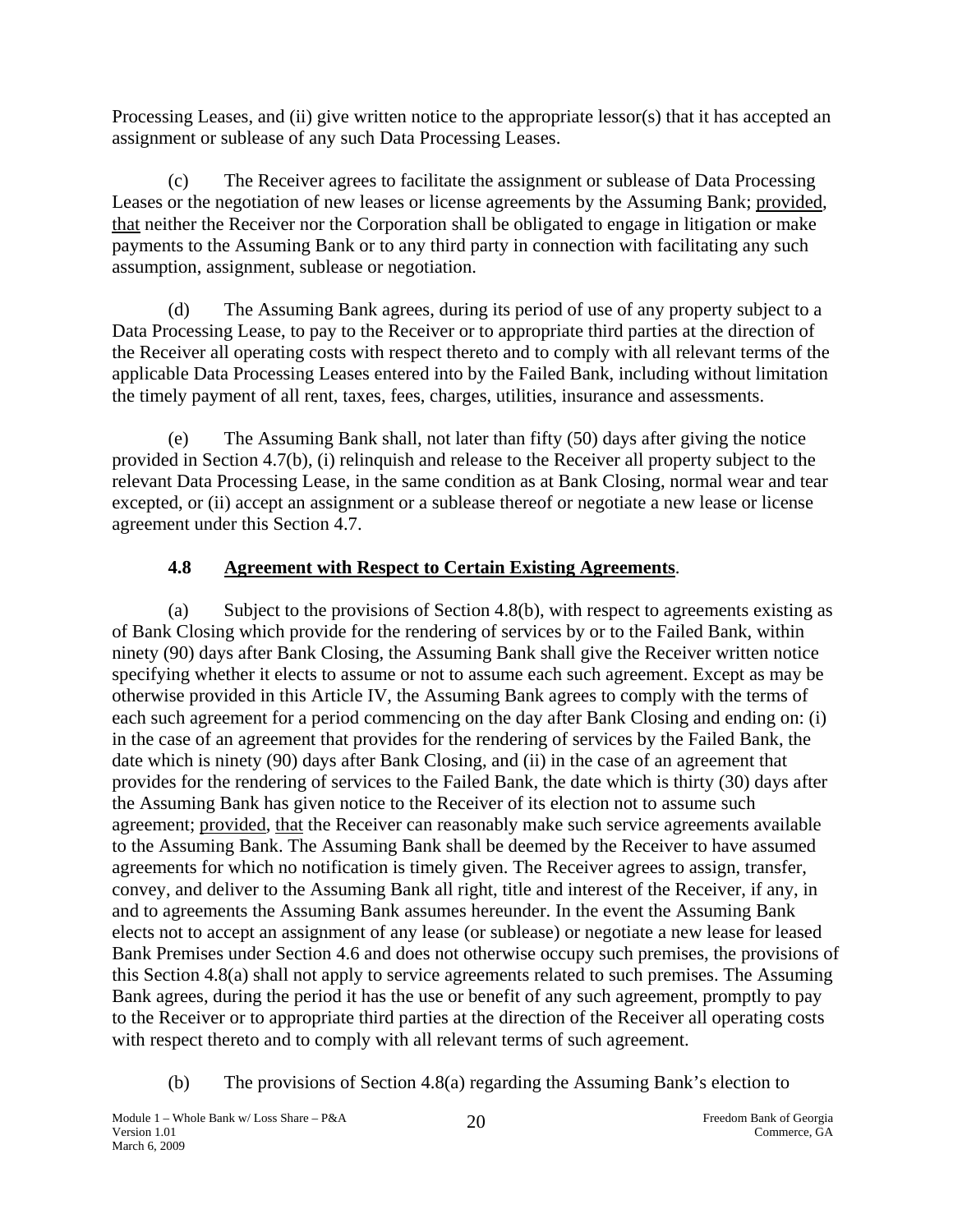<span id="page-24-0"></span>assume or not assume certain agreements shall not apply to (i) agreements pursuant to which the Failed Bank provides mortgage servicing for others or mortgage servicing is provided to the Failed Bank by others, (ii) agreements that are subject to Sections 4.1 through 4.7 and any insurance policy or bond referred to in Section 3.5(a) or other agreement specified in Section 3.5, and (iii) consulting, management or employment agreements, if any, between the Failed Bank and its employees or other Persons. Except as otherwise expressly set forth elsewhere in this Agreement, the Assuming Bank does not assume any liabilities or acquire any rights under any of the agreements described in this Section 4.8(b).

**4.9 Informational Tax Reporting**. The Assuming Bank agrees to perform all obligations of the Failed Bank with respect to Federal and State income tax informational reporting related to (i) the Assets and the Liabilities Assumed, (ii) deposit accounts that were closed and loans that were paid off or collateral obtained with respect thereto prior to Bank Closing, (iii) miscellaneous payments made to vendors of the Failed Bank, and (iv) any other asset or liability of the Failed Bank, including, without limitation, loans not purchased and Deposits not assumed by the Assuming Bank, as may be required by the Receiver.

**4.10 Insurance**. The Assuming Bank agrees to obtain insurance coverage effective from and after Bank Closing, including public liability, fire and extended coverage insurance acceptable to the Receiver with respect to owned or leased Bank Premises that it occupies, and all owned or leased Furniture and Equipment and Fixtures and leased data processing equipment (including hardware and software) located thereon, in the event such insurance coverage is not already in force and effect with respect to the Assuming Bank as the insured as of Bank Closing. All such insurance shall, where appropriate (as determined by the Receiver), name the Receiver as an additional insured.

**4.11 Office Space for Receiver and Corporation**. For the period commencing on the day following Bank Closing and ending on the one hundred eightieth (180th) day thereafter, the Assuming Bank agrees to provide to the Receiver and the Corporation, without charge, adequate and suitable office space (including parking facilities and vault space), furniture, equipment (including photocopying and telecopying machines), email accounts, network access and technology resources (such as shared drive) and utilities (including local telephone service and fax machines) at the Bank Premises occupied by the Assuming Bank for their use in the discharge of their respective functions with respect to the Failed Bank. In the event the Receiver and the Corporation determine that the space provided is inadequate or unsuitable, the Receiver and the Corporation may relocate to other quarters having adequate and suitable space and the costs of relocation and any rental and utility costs for the balance of the period of occupancy by the Receiver and the Corporation shall be borne by the Assuming Bank. Additionally, the Assuming Bank agrees to pay such bills and invoices on behalf of the Receiver and Corporation as the Receiver or Corporation may direct for the period beginning on the date of Bank Closing and ending on Settlement Date. Assuming Bank shall submit it requests for reimbursement of such expenditures pursuant to Article VIII of this Agreement.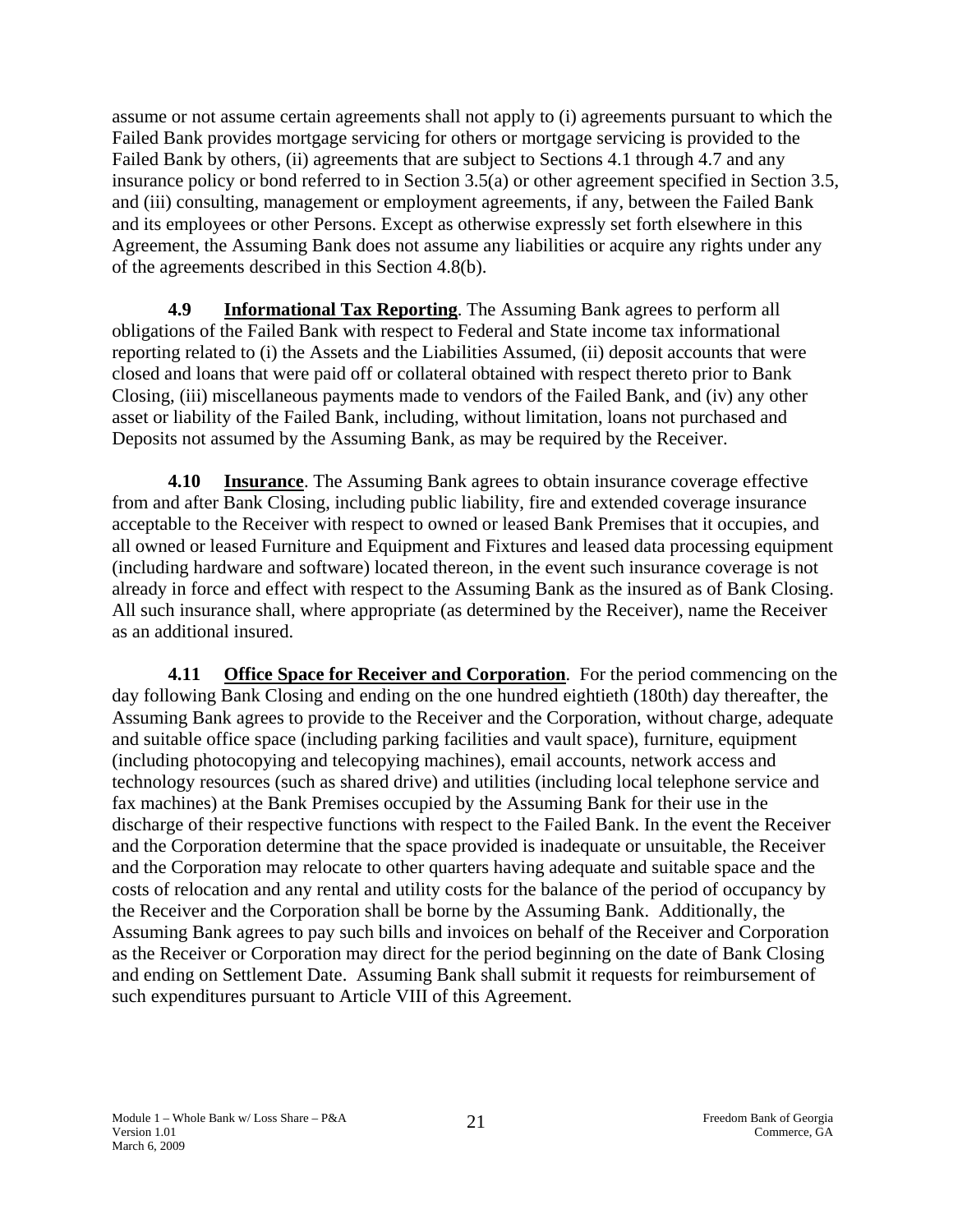## <span id="page-25-0"></span>**4.12 Agreement with Respect to Continuation of Group Health Plan Coverage for Former Employees of the Failed Bank.**

(a) The Assuming Bank agrees to assist the Receiver, as provided in this Section 4.12, in offering individuals who were employees or former employees of the Failed Bank, or any of its Subsidiaries, and who, immediately prior to Bank Closing, were receiving, or were eligible to receive, health insurance coverage or health insurance continuation coverage from the Failed Bank ("Eligible Individuals"), the opportunity to obtain health insurance coverage in the Corporation's FIA Continuation Coverage Plan which provides for health insurance continuation coverage to such Eligible Individuals who are qualified beneficiaries of the Failed Bank as defined in Section 607 of the Employee Retirement Income Security Act of 1974, as amended (respectively, "qualified beneficiaries" and "ERISA"). The Assuming Bank shall consult with the Receiver and not later than five (5) Business Days after Bank Closing shall provide written notice to the Receiver of the number (if available), identity (if available) and addresses (if available) of the Eligible Individuals who are qualified beneficiaries of the Failed Bank and for whom a "qualifying event" (as defined in Section 603 of ERISA) has occurred and with respect to whom the Failed Bank's obligations under Part 6 of Subtitle B of Title I of ERISA have not been satisfied in full, and such other information as the Receiver may reasonably require. The Receiver shall cooperate with the Assuming Bank in order to permit it to prepare such notice and shall provide to the Assuming Bank such data in its possession as may be reasonably required for purposes of preparing such notice.

(b) The Assuming Bank shall take such further action to assist the Receiver in offering the Eligible Individuals who are qualified beneficiaries of the Failed Bank the opportunity to obtain health insurance coverage in the Corporation's FIA Continuation Coverage Plan as the Receiver may direct. All expenses incurred and paid by the Assuming Bank (i) in connection with the obligations of the Assuming Bank under this Section 4.12, and (ii) in providing health insurance continuation coverage to any Eligible Individuals who are hired by the Assuming Bank and such employees' qualified beneficiaries shall be borne by the Assuming Bank.

(c) This Section 4.12 is for the sole and exclusive benefit of the parties to this Agreement, and for the benefit of no other Person (including any former employee of the Failed Bank or any Subsidiary thereof or qualified beneficiary of such former employee). Nothing in this Section 4.12 is intended by the parties, or shall be construed, to give any Person (including any former employee of the Failed Bank or any Subsidiary thereof or qualified beneficiary of such former employee) other than the Corporation, the Receiver and the Assuming Bank any legal or equitable right, remedy or claim under or with respect to the provisions of this Section.

**4.13 Agreement with Respect to Interim Asset Servicing.** At any time after Bank Closing, the Receiver may establish on its books an asset pool(s) and may transfer to such asset pool(s) (by means of accounting entries on the books of the Receiver) all or any assets and liabilities of the Failed Bank which are not acquired by the Assuming Bank, including, without limitation, wholly unfunded Commitments and assets and liabilities which may be acquired, funded or originated by the Receiver subsequent to Bank Closing. The Receiver may remove assets (and liabilities) from or add assets (and liabilities) to such pool(s) at any time in its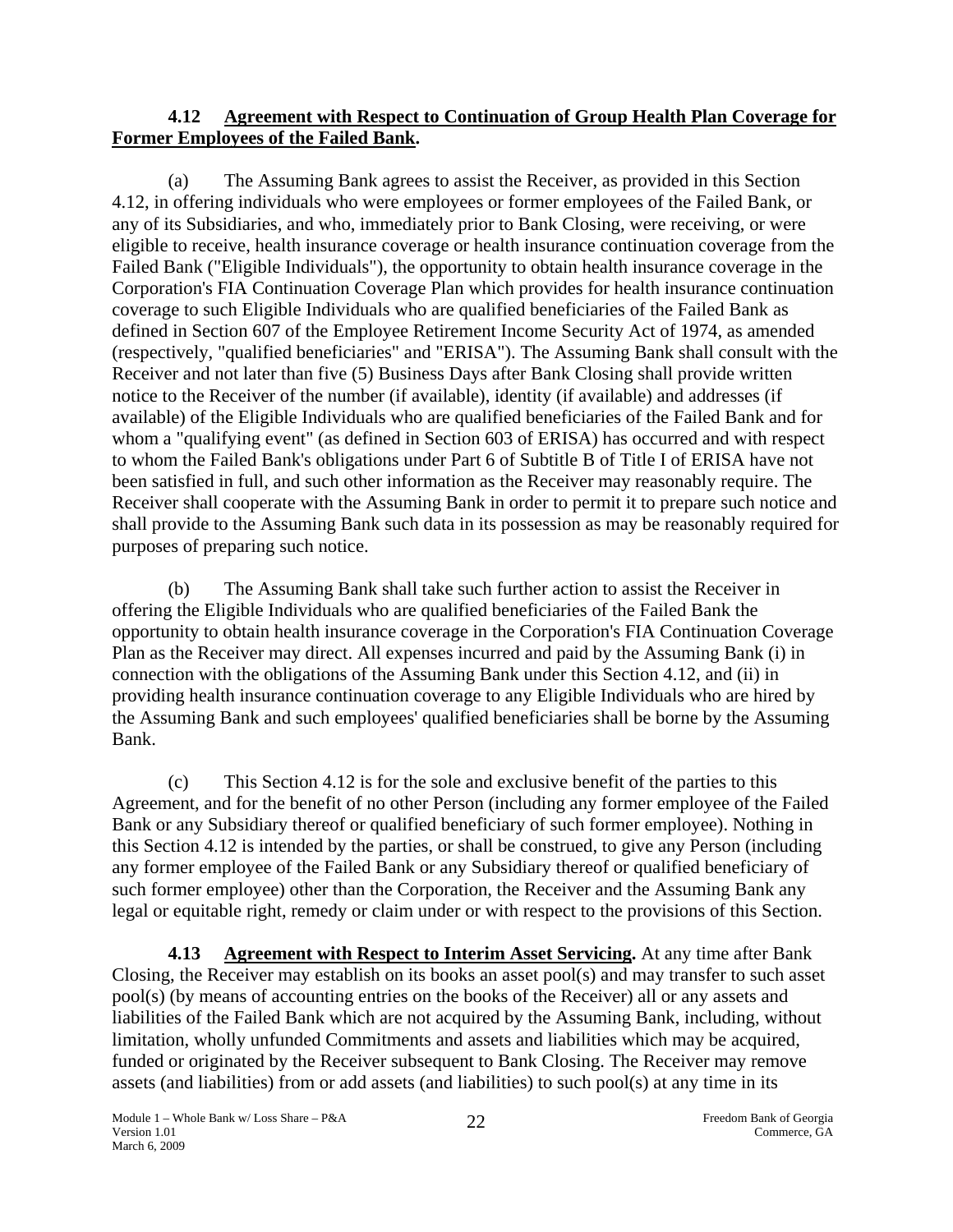<span id="page-26-0"></span>discretion. At the option of the Receiver, the Assuming Bank agrees to service, administer, and collect such pool assets in accordance with and for the term set forth in Exhibit 4.13 "Interim Asset Servicing Arrangement".

## **4.14** Reserved.

**4.15 Agreement with Respect to Loss Sharing.** The Assuming Bank shall be entitled to require reimbursement from the Receiver for loss sharing on certain loans in accordance with the Single Family Shared-Loss Agreement attached hereto as Exhibit 4.15A and the Non-SF Shared-Loss Agreement attached hereto as Exhibit 4.15B, collectively, the "Shared-Loss Agreements." The Loans that shall be subject to the Shared-Loss Agreements are identified on the Schedule of Loans 4.15A and 4.15B attached hereto.

## **ARTICLE V DUTIES WITH RESPECT TO DEPOSITORS OF THE FAILED BANK**

 **5.1 Payment of Checks, Drafts and Orders.** Subject to Section 9.5, the Assuming Bank agrees to pay all properly drawn checks, drafts and withdrawal orders of depositors of the Failed Bank presented for payment, whether drawn on the check or draft forms provided by the Failed Bank or by the Assuming Bank, to the extent that the Deposit balances to the credit of the respective makers or drawers assumed by the Assuming Bank under this Agreement are sufficient to permit the payment thereof, and in all other respects to discharge, in the usual course of conducting a banking business, the duties and obligations of the Failed Bank with respect to the Deposit balances due and owing to the depositors of the Failed Bank assumed by the Assuming Bank under this Agreement.

**5.2 Certain Agreements Related to Deposits.** Subject to Section 2.2, the Assuming Bank agrees to honor the terms and conditions of any written escrow or mortgage servicing agreement or other similar agreement relating to a Deposit liability assumed by the Assuming Bank pursuant to this Agreement.

# **5.3 Notice to Depositors.**

(a) Within seven (7) days after Bank Closing, the Assuming Bank shall give (i) notice to depositors of the Failed Bank of its assumption of the Deposit liabilities of the Failed Bank, and (ii) any notice required under Section 2.2, by mailing to each such depositor a notice with respect to such assumption and by advertising in a newspaper of general circulation in the county or counties in which the Failed Bank was located. The Assuming Bank agrees that it will obtain prior approval of all such notices and advertisements from counsel for the Receiver and that such notices and advertisements shall not be mailed or published until such approval is received.

(b) The Assuming Bank shall give notice by mail to depositors of the Failed Bank concerning the procedures to claim their deposits, which notice shall be provided to the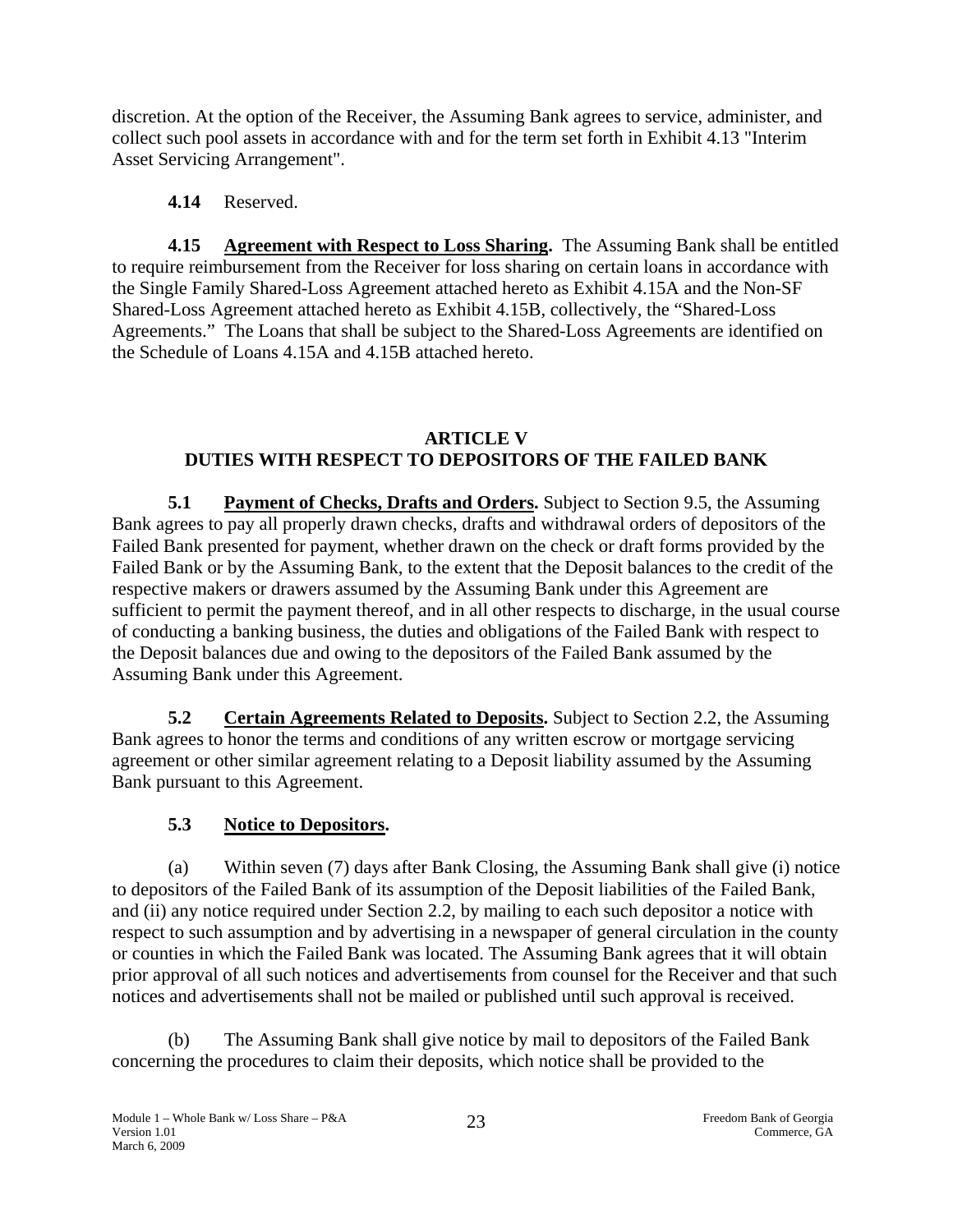<span id="page-27-0"></span>Assuming Bank by the Receiver or the Corporation. Such notice shall be included with the notice to depositors to be mailed by the Assuming Bank pursuant to Section 5.3(a).

(c) If the Assuming Bank proposes to charge fees different from those charged by the Failed Bank before it establishes new deposit account relationships with the depositors of the Failed Bank, the Assuming Bank shall give notice by mail of such changed fees to such depositors.

## **ARTICLE VI RECORDS**

## **6.1 Transfer of Records**.

(a) In accordance with Section 3.1, the Receiver assigns, transfers, conveys and delivers to the Assuming Bank the following Records pertaining to the Deposit liabilities of the Failed Bank assumed by the Assuming Bank under this Agreement, except as provided in Section 6.4:

- (i) signature cards, orders, contracts between the Failed Bank and its depositors and Records of similar character;
- (ii) passbooks of depositors held by the Failed Bank, deposit slips, cancelled checks and withdrawal orders representing charges to accounts of depositors;

and the following Records pertaining to the Assets:

- (iii) records of deposit balances carried with other banks, bankers or trust companies;
- (iv) Loan and collateral records and Credit Files and other documents;
- (v) deeds, mortgages, abstracts, surveys, and other instruments or records of title pertaining to real estate or real estate mortgages;
- (vi) signature cards, agreements and records pertaining to Safe Deposit Boxes, if any; and
- (vii) records pertaining to the credit card business, trust business or safekeeping business of the Failed Bank, if any.

(b) The Receiver, at its option, may assign and transfer to the Assuming Bank by a single blanket assignment or otherwise, as soon as practicable after Bank Closing, any other Records not assigned and transferred to the Assuming Bank as provided in this Agreement, including but not limited to loan disbursement checks, general ledger tickets, official bank checks, proof transactions (including proof tapes) and paid out loan files.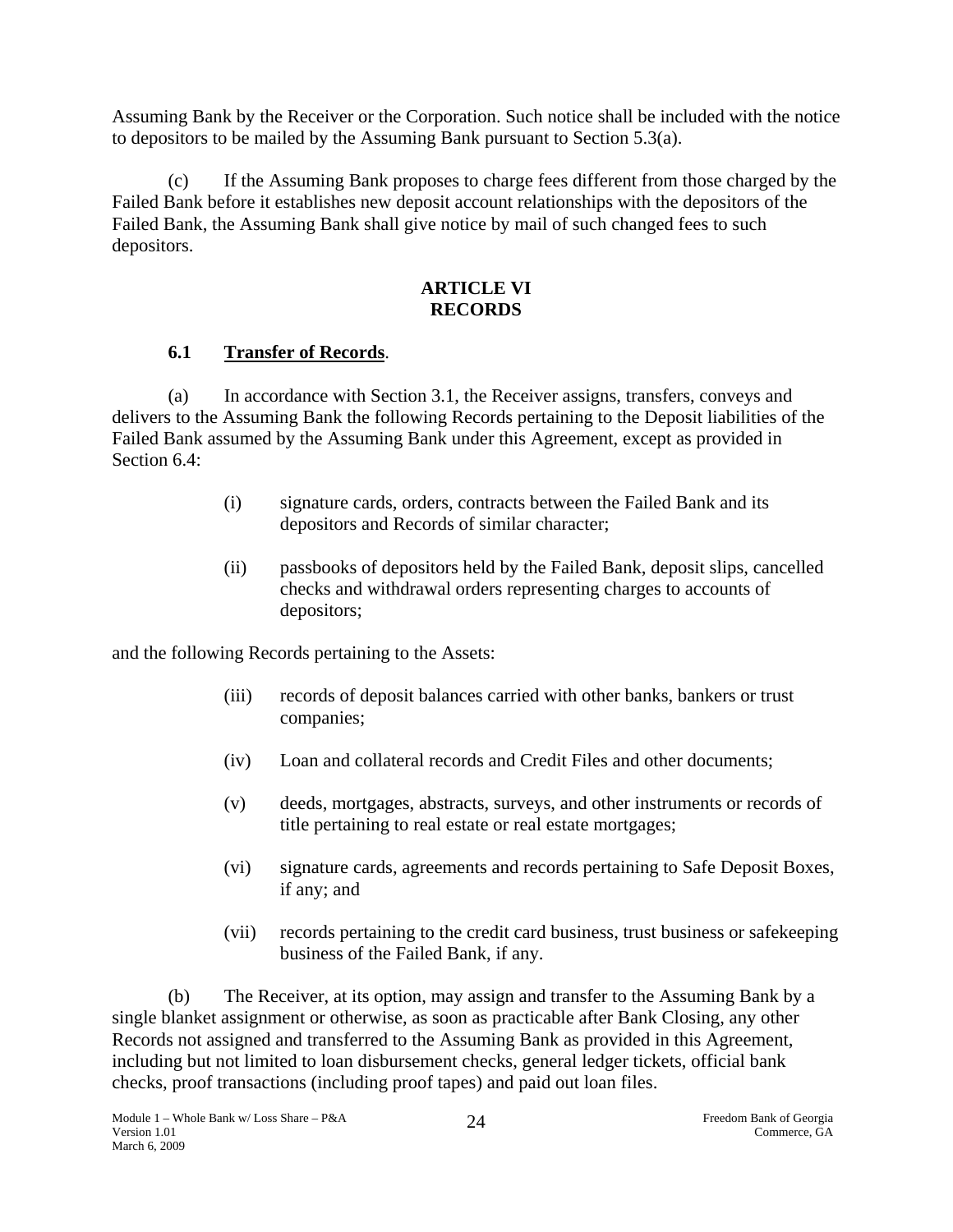<span id="page-28-0"></span> **6.2 Delivery of Assigned Records**. The Receiver shall deliver to the Assuming Bank all Records described in (i) Section 6.1(a) as soon as practicable on or after the date of this Agreement, and (ii) Section 6.1(b) as soon as practicable after making any assignment described therein.

**6.3 Preservation of Records**. The Assuming Bank agrees that it will preserve and maintain for the joint benefit of the Receiver, the Corporation and the Assuming Bank, all Records of which it has custody for such period as either the Receiver or the Corporation in its discretion may require, until directed otherwise, in writing, by the Receiver or Corporation. The Assuming Bank shall have the primary responsibility to respond to subpoenas, discovery requests, and other similar official inquiries with respect to the Records of which it has custody.

**6.4 Access to Records; Copies**. The Assuming Bank agrees to permit the Receiver and the Corporation access to all Records of which the Assuming Bank has custody, and to use, inspect, make extracts from or request copies of any such Records in the manner and to the extent requested, and to duplicate, in the discretion of the Receiver or the Corporation, any Record in the form of microfilm or microfiche pertaining to Deposit account relationships; provided, that in the event that the Failed Bank maintained one or more duplicate copies of such microfilm or microfiche Records, the Assuming Bank hereby assigns, transfers, and conveys to the Corporation one such duplicate copy of each such Record without cost to the Corporation, and agrees to deliver to the Corporation all Records assigned and transferred to the Corporation under this Article VI as soon as practicable on or after the date of this Agreement. The party requesting a copy of any Record shall bear the cost (based on standard accepted industry charges to the extent applicable, as determined by the Receiver) for providing such duplicate Records. A copy of each Record requested shall be provided as soon as practicable by the party having custody thereof.

### **ARTICLE VII FIRST LOSS TRANCHE**

 The Assuming Bank has submitted to the Receiver an Asset Discount Bid of (\$13,650,000.00) and a Deposit premium bid of 1.0%. The Deposit premium bid will be applied to the total of all Assumed Deposits except for brokered, CDARS, and any market place or similar subscription services Deposits. The First Loss Tranche shall be determined by adding (i) the Asset Discount Bid, (ii) the Deposit premium bid, and (iii) the Equity Adjustment. If the First Loss Tranche is a positive number, then this is the Losses on Single Family Shared-Loss Loans and Net Charge-offs on Shared Loss Assets that the Assuming Bank will incur before loss-sharing commences under Exhibits 4.15A and 4.15B. If the First Loss Tranche is a negative number, the Corporation shall pay such amount by wire transfer to the Assuming Bank by the end of the first business day following Bank Closing and loss sharing shall commence immediately.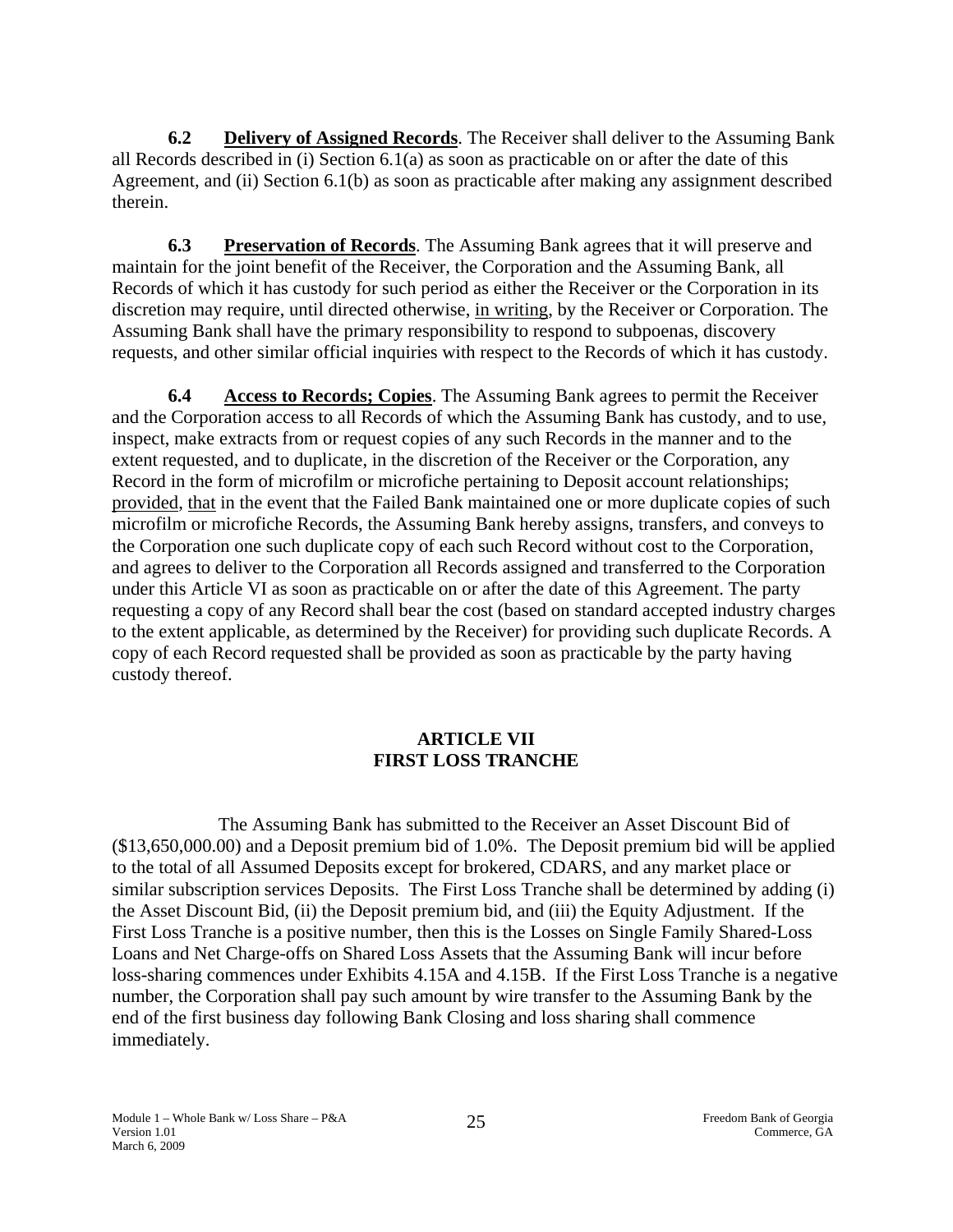## **ARTICLE VIII ADJUSTMENTS**

<span id="page-29-0"></span>**8.1 Pro Forma Statement**. The Receiver, as soon as practicable after Bank Closing, in accordance with the best information then available, shall provide to the Assuming Bank a pro forma statement reflecting any adjustments of such liabilities and assets as may be necessary. Such pro forma statement shall take into account, to the extent possible, (i) liabilities and assets of a nature similar to those contemplated by Section 2.1 or Section 3.1, respectively, which at Bank Closing were carried in the Failed Bank's suspense accounts, (ii) accruals as of Bank Closing for all income related to the assets and business of the Failed Bank acquired by the Assuming Bank hereunder, whether or not such accruals were reflected on the Accounting Records of the Failed Bank in the normal course of its operations, and (iii) adjustments to determine the Book Value of any investment in an Acquired Subsidiary and related accounts on the "bank only" (unconsolidated) balance sheet of the Failed Bank based on the equity method of accounting, whether or not the Failed Bank used the equity method of accounting for investments in subsidiaries, except that the resulting amount cannot be less than the Acquired Subsidiary's recorded equity as of Bank Closing as reflected on the Accounting Records of the Acquired Subsidiary. Any Loan purchased by the Assuming Bank pursuant to Section 3.1 which the Failed Bank charged off during the period following the date of the most recent pertinent data made available to the Assuming Bank as part of the Information Package to Bank Closing shall be deemed not to be charged off for the purposes of the pro forma statement, and the purchase price shall be determined pursuant to Section 3.2.

# **8.2 Correction of Errors and Omissions; Other Liabilities**.

(a) In the event any bookkeeping omissions or errors are discovered in preparing any pro forma statement or in completing the transfers and assumptions contemplated hereby, the parties hereto agree to correct such errors and omissions, it being understood that, as far as practicable, all adjustments will be made consistent with the judgments, methods, policies or accounting principles utilized by the Failed Bank in preparing and maintaining Accounting Records, except that adjustments made pursuant to this Section 8.2(a) are not intended to bring the Accounting Records of the Failed Bank into accordance with generally accepted accounting principles.

(b) If the Receiver discovers at any time subsequent to the date of this Agreement that any claim exists against the Failed Bank which is of such a nature that it would have been included in the liabilities assumed under Article II had the existence of such claim or the facts giving rise thereto been known as of Bank Closing, the Receiver may, in its discretion, at any time, require that such claim be assumed by the Assuming Bank in a manner consistent with the intent of this Agreement. The Receiver will make appropriate adjustments to the pro forma statement provided by the Receiver to the Assuming Bank pursuant to Section 8.1 as may be necessary.

**8.3 Payments**. The Receiver agrees to cause to be paid to the Assuming Bank, or the Assuming Bank agrees to pay to the Receiver, as the case may be, on the Settlement Date, a payment in an amount which reflects net adjustments (including any costs, expenses and fees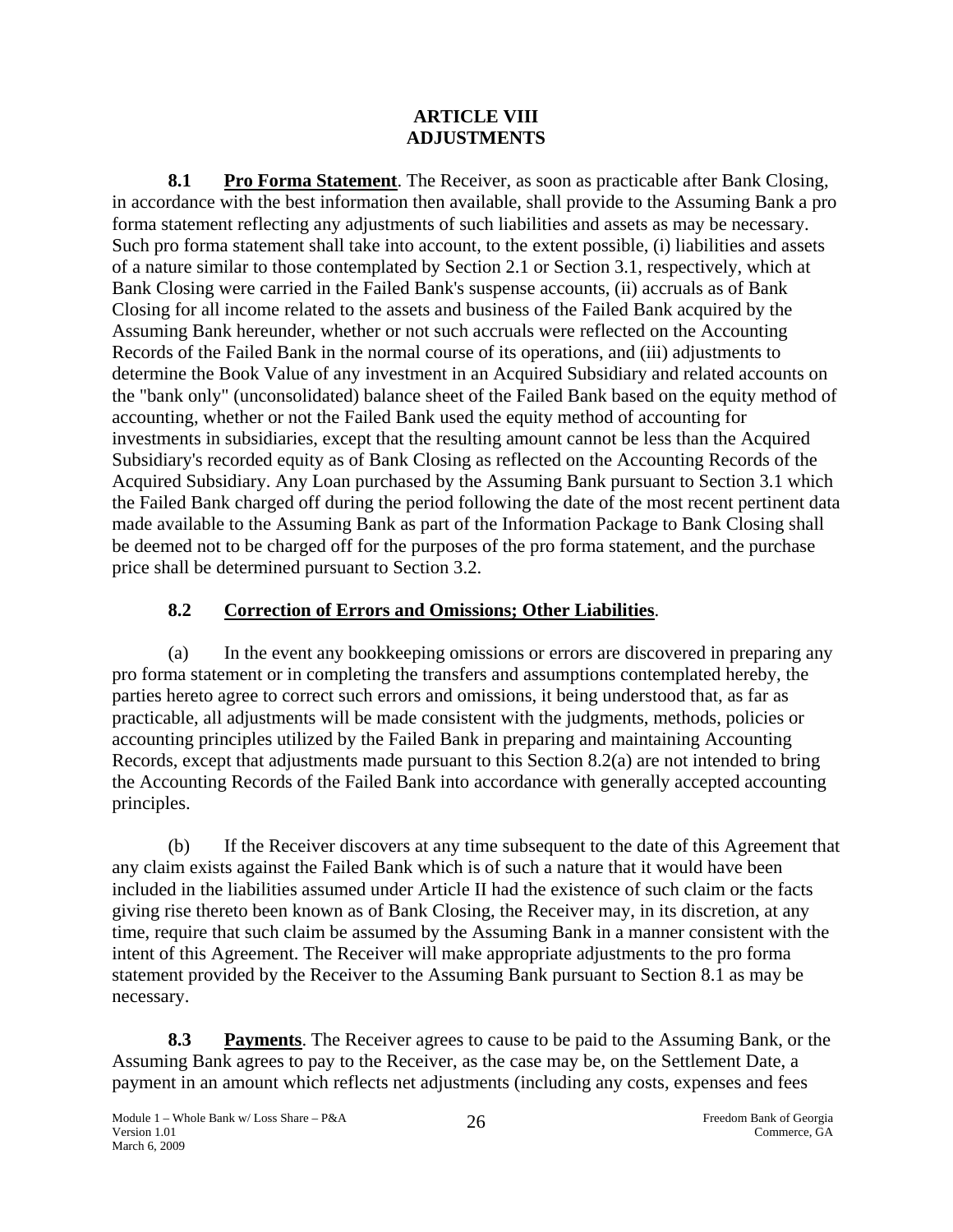<span id="page-30-0"></span>associated with determinations of value as provided in this Agreement) made pursuant to Section 8.1 or Section 8.2, plus interest as provided in Section 8.4. The Receiver and the Assuming Bank agree to effect on the Settlement Date any further transfer of assets to or assumption of liabilities or claims by the Assuming Bank as may be necessary in accordance with Section 8.1 or Section 8.2.

**8.4 Interest**. Any amounts paid under Section 8.3 or Section 8.5, shall bear interest for the period from and including the day following Bank Closing to and including the day preceding the payment at the Settlement Interest Rate.

**8.5** Subsequent Adjustments. In the event that the Assuming Bank or the Receiver discovers any errors or omissions as contemplated by Section 8.2 or any error with respect to the payment made under Section 8.3 after the Settlement Date, the Assuming Bank and the Receiver agree to promptly correct any such errors or omissions, make any payments and effect any transfers or assumptions as may be necessary to reflect any such correction plus interest as provided in Section 8.4.

## **ARTICLE IX CONTINUING COOPERATION**

**9.1** General Matters. The parties hereto agree that they will, in good faith and with their best efforts, cooperate with each other to carry out the transactions contemplated by this Agreement and to effect the purposes hereof.

**9.2 Additional Title Documents**. The Receiver, the Corporation and the Assuming Bank each agree, at any time, and from time to time, upon the request of any party hereto, to execute and deliver such additional instruments and documents of conveyance as shall be reasonably necessary to vest in the appropriate party its full legal or equitable title in and to the property transferred pursuant to this Agreement or to be transferred in accordance herewith. The Assuming Bank shall prepare such instruments and documents of conveyance (in form and substance satisfactory to the Receiver) as shall be necessary to vest title to the Assets in the Assuming Bank. The Assuming Bank shall be responsible for recording such instruments and documents of conveyance at its own expense.

# **9.3 Claims and Suits**.

(a) The Receiver shall have the right, in its discretion, to (i) defend or settle any claim or suit against the Assuming Bank with respect to which the Receiver has indemnified the Assuming Bank in the same manner and to the same extent as provided in Article XII, and (ii) defend or settle any claim or suit against the Assuming Bank with respect to any Liability Assumed, which claim or suit may result in a loss to the Receiver arising out of or related to this Agreement, or which existed against the Failed Bank on or before Bank Closing. The exercise by the Receiver of any rights under this Section 9.3(a) shall not release the Assuming Bank with respect to any of its obligations under this Agreement.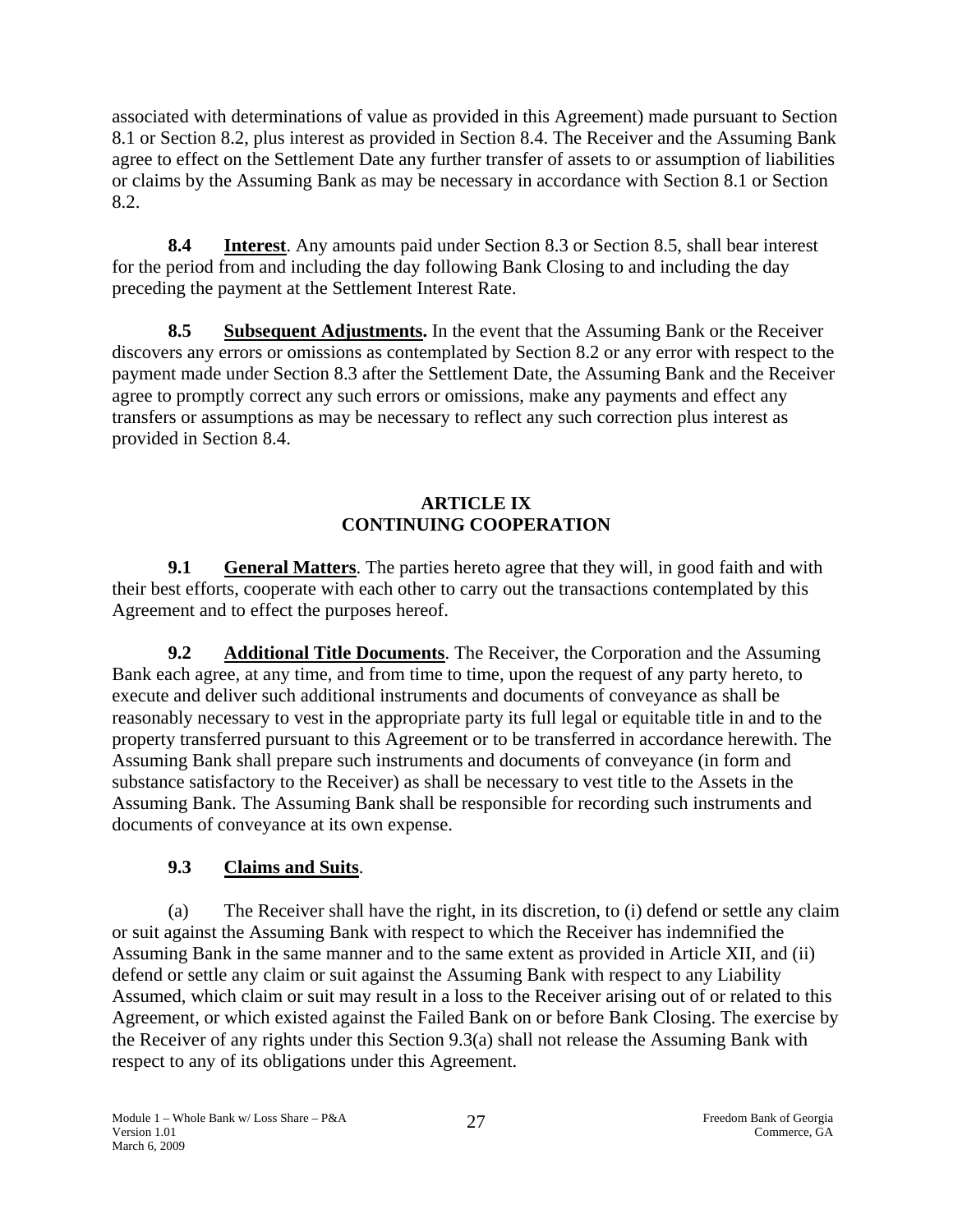<span id="page-31-0"></span>(b) In the event any action at law or in equity shall be instituted by any Person against the Receiver and the Corporation as codefendants with respect to any asset of the Failed Bank retained or acquired pursuant to this Agreement by the Receiver, the Receiver agrees, at the request of the Corporation, to join with the Corporation in a petition to remove the action to the United States District Court for the proper district. The Receiver agrees to institute, with or without joinder of the Corporation as coplaintiff, any action with respect to any such retained or acquired asset or any matter connected therewith whenever notice requiring such action shall be given by the Corporation to the Receiver.

**9.4 Payment of Deposits**. In the event any depositor does not accept the obligation of the Assuming Bank to pay any Deposit liability of the Failed Bank assumed by the Assuming Bank pursuant to this Agreement and asserts a claim against the Receiver for all or any portion of any such Deposit liability, the Assuming Bank agrees on demand to provide to the Receiver funds sufficient to pay such claim in an amount not in excess of the Deposit liability reflected on the books of the Assuming Bank at the time such claim is made. Upon payment by the Assuming Bank to the Receiver of such amount, the Assuming Bank shall be discharged from any further obligation under this Agreement to pay to any such depositor the amount of such Deposit liability paid to the Receiver.

**9.5 Withheld Payments**. At any time, the Receiver or the Corporation may, in its discretion, determine that all or any portion of any deposit balance assumed by the Assuming Bank pursuant to this Agreement does not constitute a "Deposit" (or otherwise, in its discretion, determine that it is the best interest of the Receiver or Corporation to withhold all or any portion of any deposit), and may direct the Assuming Bank to withhold payment of all or any portion of any such deposit balance. Upon such direction, the Assuming Bank agrees to hold such deposit and not to make any payment of such deposit balance to or on behalf of the depositor, or to itself, whether by way of transfer, set-off, or otherwise. The Assuming Bank agrees to maintain the "withheld payment" status of any such deposit balance until directed in writing by the Receiver or the Corporation as to its disposition. At the direction of the Receiver or the Corporation, the Assuming Bank shall return all or any portion of such deposit balance to the Receiver or the Corporation, as appropriate, and thereupon the Assuming Bank shall be discharged from any further liability to such depositor with respect to such returned deposit balance. If such deposit balance has been paid to the depositor prior to a demand for return by the Corporation or the Receiver, and payment of such deposit balance had not been previously withheld pursuant to this Section, the Assuming Bank shall not be obligated to return such deposit balance to the Receiver or the Corporation. The Assuming Bank shall be obligated to reimburse the Corporation or the Receiver, as the case may be, for the amount of any deposit balance or portion thereof paid by the Assuming Bank in contravention of any previous direction to withhold payment of such deposit balance or return such deposit balance the payment of which was withheld pursuant to this Section.

## **9.6 Proceedings with Respect to Certain Assets and Liabilities**.

(a) In connection with any investigation, proceeding or other matter with respect to any asset or liability of the Failed Bank retained by the Receiver, or any asset of the Failed Bank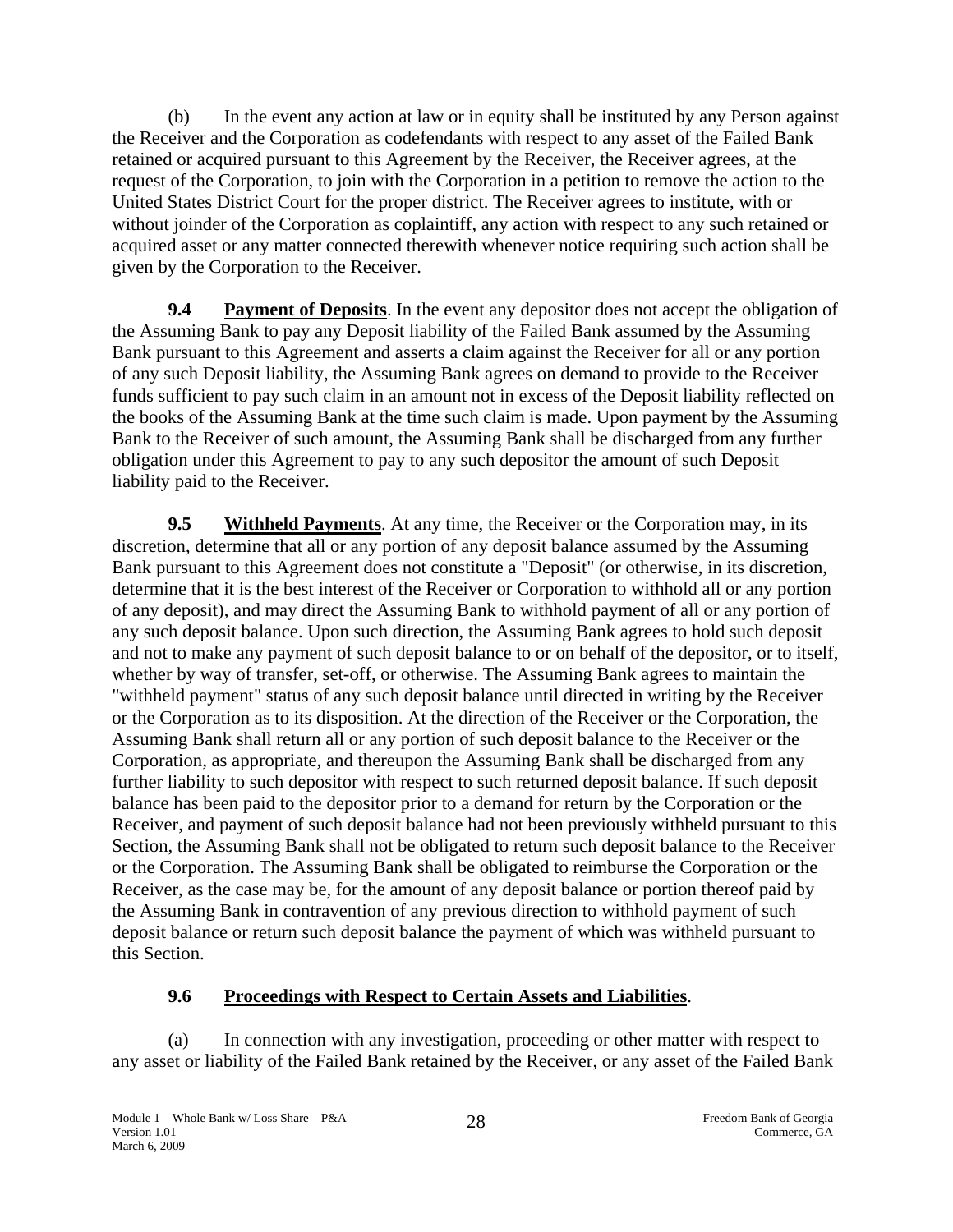<span id="page-32-0"></span>acquired by the Receiver pursuant to this Agreement, the Assuming Bank shall cooperate to the extent reasonably required by the Receiver.

(b) In addition to its obligations under Section 6.4, the Assuming Bank shall provide representatives of the Receiver access at reasonable times and locations without other limitation or qualification to (i) its directors, officers, employees and agents and those of the Subsidiaries acquired by the Assuming Bank, and (ii) its books and records, the books and records of such Subsidiaries and all Credit Files, and copies thereof. Copies of books, records and Credit Files shall be provided by the Assuming Bank as requested by the Receiver and the costs of duplication thereof shall be borne by the Receiver.

(c) Not later than ten (10) days after the Put Notice pursuant to Section 3.4 or the date of the notice of transfer of any Loan by the Assuming Bank to the Receiver pursuant to Section 3.6, the Assuming Bank shall deliver to the Receiver such documents with respect to such Loan as the Receiver may request, including without limitation the following: (i) all related Credit Documents (other than certificates, notices and other ancillary documents), (ii) a certificate setting forth the principal amount on the date of the transfer and the amount of interest, fees and other charges then accrued and unpaid thereon, and any restrictions on transfer to which any such Loan is subject, and (iii) all Credit Files, and all documents, microfiche, microfilm and computer records (including but not limited to magnetic tape, disc storage, card forms and printed copy) maintained by, owned by, or in the possession of the Assuming Bank or any Affiliate of the Assuming Bank relating to the transferred Loan.

**9.7 Information**. The Assuming Bank promptly shall provide to the Corporation such other information, including financial statements and computations, relating to the performance of the provisions of this Agreement as the Corporation or the Receiver may request from time to time, and, at the request of the Receiver, make available employees of the Failed Bank employed or retained by the Assuming Bank to assist in preparation of the pro forma statement pursuant to Section 8.1.

## **ARTICLE X CONDITION PRECEDENT**

The obligations of the parties to this Agreement are subject to the Receiver and the Corporation having received at or before Bank Closing evidence reasonably satisfactory to each of any necessary approval, waiver, or other action by any governmental authority, the board of directors of the Assuming Bank, or other third party, with respect to this Agreement and the transactions contemplated hereby, the closing of the Failed Bank and the appointment of the Receiver, the chartering of the Assuming Bank, and any agreements, documents, matters or proceedings contemplated hereby or thereby.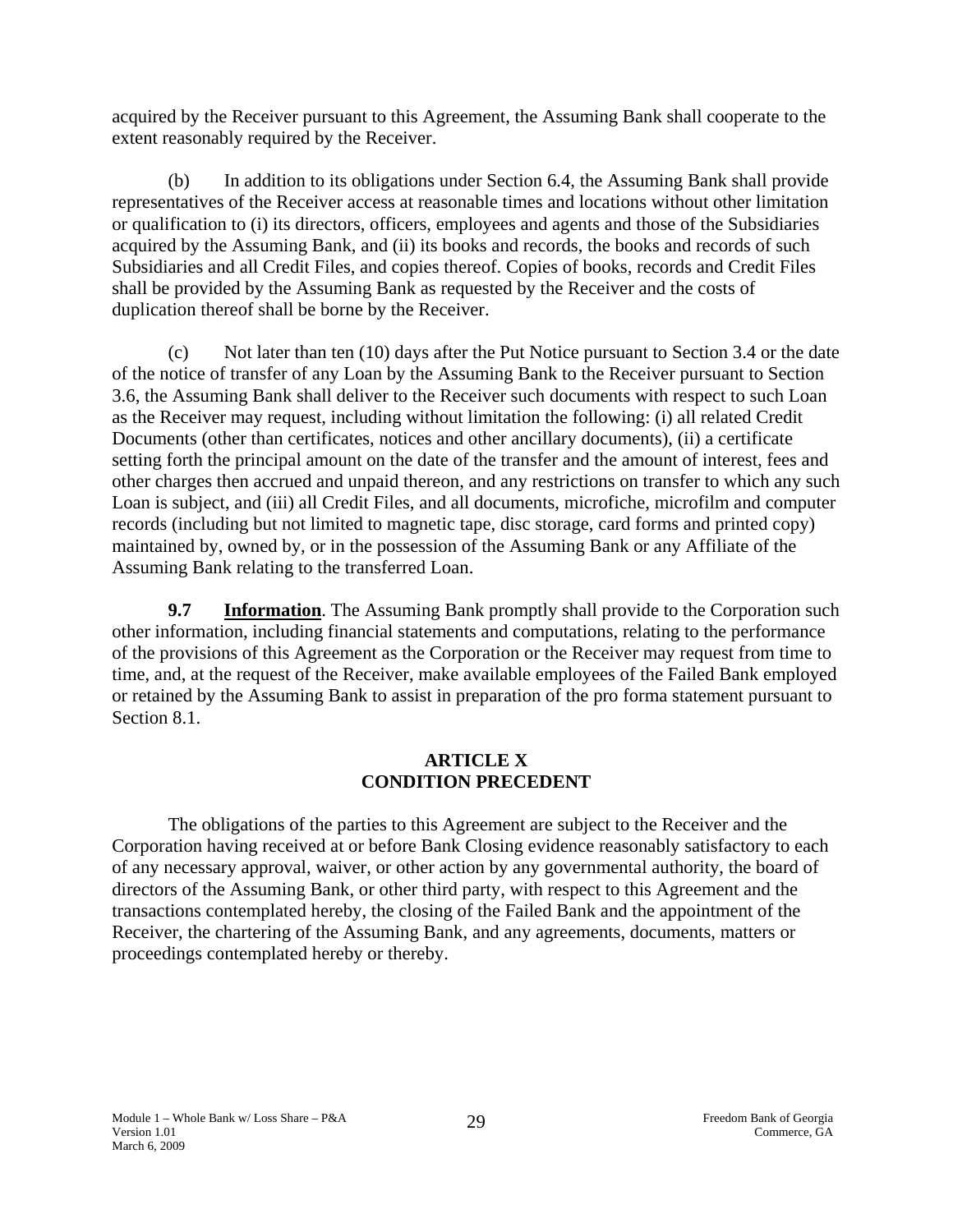### <span id="page-33-0"></span> **ARTICLE XI REPRESENTATIONS AND WARRANTIES OF THE ASSUMING BANK**

The Assuming Bank represents and warrants to the Corporation and the Receiver as follows:

(a) **Corporate Existence and Authority**. The Assuming Bank (i) is duly organized, validly existing and in good standing under the laws of its Chartering Authority and has full power and authority to own and operate its properties and to conduct its business as now conducted by it, and (ii) has full power and authority to execute and deliver this Agreement and to perform its obligations hereunder. The Assuming Bank has taken all necessary corporate action to authorize the execution, delivery and performance of this Agreement and the performance of the transactions contemplated hereby.

(b) **Third Party Consents**. No governmental authority or other third party consents (including but not limited to approvals, licenses, registrations or declarations) are required in connection with the execution, delivery or performance by the Assuming Bank of this Agreement, other than such consents as have been duly obtained and are in full force and effect.

(c) **Execution and Enforceability**. This Agreement has been duly executed and delivered by the Assuming Bank and when this Agreement has been duly authorized, executed and delivered by the Corporation and the Receiver, this Agreement will constitute the legal, valid and binding obligation of the Assuming Bank, enforceable in accordance with its terms.

# (d) **Compliance with Law**.

(i) Neither the Assuming Bank nor any of its Subsidiaries is in violation of any statute, regulation, order, decision, judgment or decree of, or any restriction imposed by, the United States of America, any State, municipality or other political subdivision or any agency of any of the foregoing, or any court or other tribunal having jurisdiction over the Assuming Bank or any of its Subsidiaries or any assets of any such Person, or any foreign government or agency thereof having such jurisdiction, with respect to the conduct of the business of the Assuming Bank or of any of its Subsidiaries, or the ownership of the properties of the Assuming Bank or any of its Subsidiaries, which, either individually or in the aggregate with all other such violations, would materially and adversely affect the business, operations or condition (financial or otherwise) of the Assuming Bank or the ability of the Assuming Bank to perform, satisfy or observe any obligation or condition under this Agreement.

(ii) Neither the execution and delivery nor the performance by the Assuming Bank of this Agreement will result in any violation by the Assuming Bank of, or be in conflict with, any provision of any applicable law or regulation, or any order, writ or decree of any court or governmental authority.

e) **Representations Remain True**. The Assuming Bank represents and warrants that it has executed and delivered to the Corporation a Purchaser Eligibility Certification and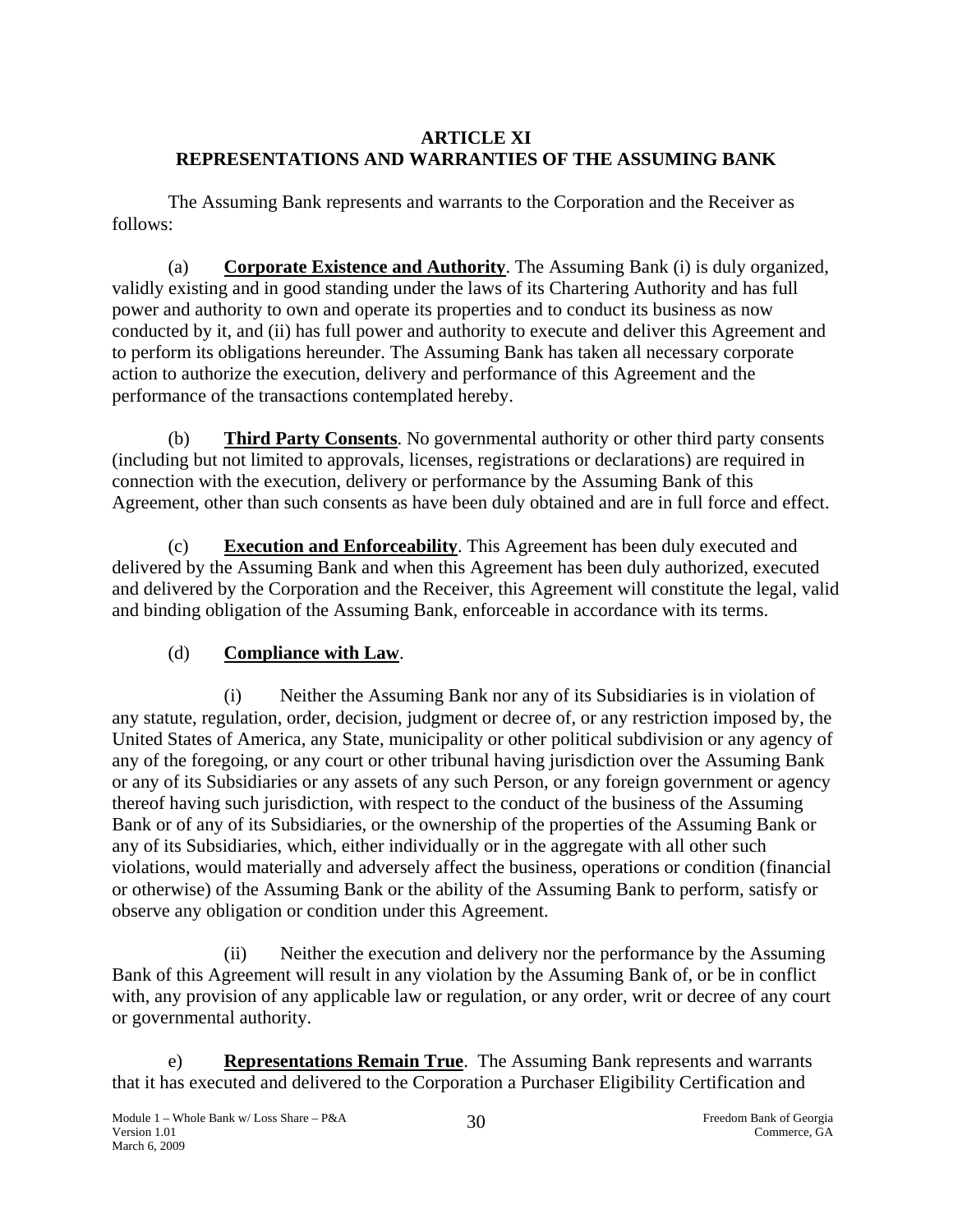<span id="page-34-0"></span>Confidentiality Agreement and that all information provided and representations made by or on behalf of the Assuming Bank in connection with this Agreement and the transactions contemplated hereby, including, but not limited to, the Purchaser Eligibility Certification and Confidentiality Agreement (which are affirmed and ratified hereby) are and remain true and correct in all material respects and do not fail to state any fact required to make the information contained therein not misleading.

### **ARTICLE XII INDEMNIFICATION**

**12.1 Indemnification of Indemnitees**. From and after Bank Closing and subject to the limitations set forth in this Section and Section 12.6 and compliance by the Indemnitees with Section 12.2, the Receiver agrees to indemnify and hold harmless the Indemnitees against any and all costs, losses, liabilities, expenses (including attorneys' fees) incurred prior to the assumption of defense by the Receiver pursuant to paragraph (d) of Section 12.2, judgments, fines and amounts paid in settlement actually and reasonably incurred in connection with claims against any Indemnitee based on liabilities of the Failed Bank that are not assumed by the Assuming Bank pursuant to this Agreement or subsequent to the execution hereof by the Assuming Bank or any Subsidiary or Affiliate of the Assuming Bank for which indemnification is provided hereunder in (a) of this Section 12.1, subject to certain exclusions as provided in (b) of this Section 12.1:

(a)

(1) claims based on the rights of any shareholder or former shareholder as such of (x) the Failed Bank, or (y) any Subsidiary or Affiliate of the Failed Bank;

(2) claims based on the rights of any creditor as such of the Failed Bank, or any creditor as such of any director, officer, employee or agent of the Failed Bank, with respect to any indebtedness or other obligation of the Failed Bank arising prior to Bank Closing;

(3) claims based on the rights of any present or former director, officer, employee or agent as such of the Failed Bank or of any Subsidiary or Affiliate of the Failed Bank;

(4) claims based on any action or inaction prior to Bank Closing of the Failed Bank, its directors, officers, employees or agents as such, or any Subsidiary or Affiliate of the Failed Bank, or the directors, officers, employees or agents as such of such Subsidiary or Affiliate;

(5) claims based on any malfeasance, misfeasance or nonfeasance of the Failed Bank, its directors, officers, employees or agents with respect to the trust business of the Failed Bank, if any;

(6) claims based on any failure or alleged failure (not in violation of law) by the Assuming Bank to continue to perform any service or activity previously performed by the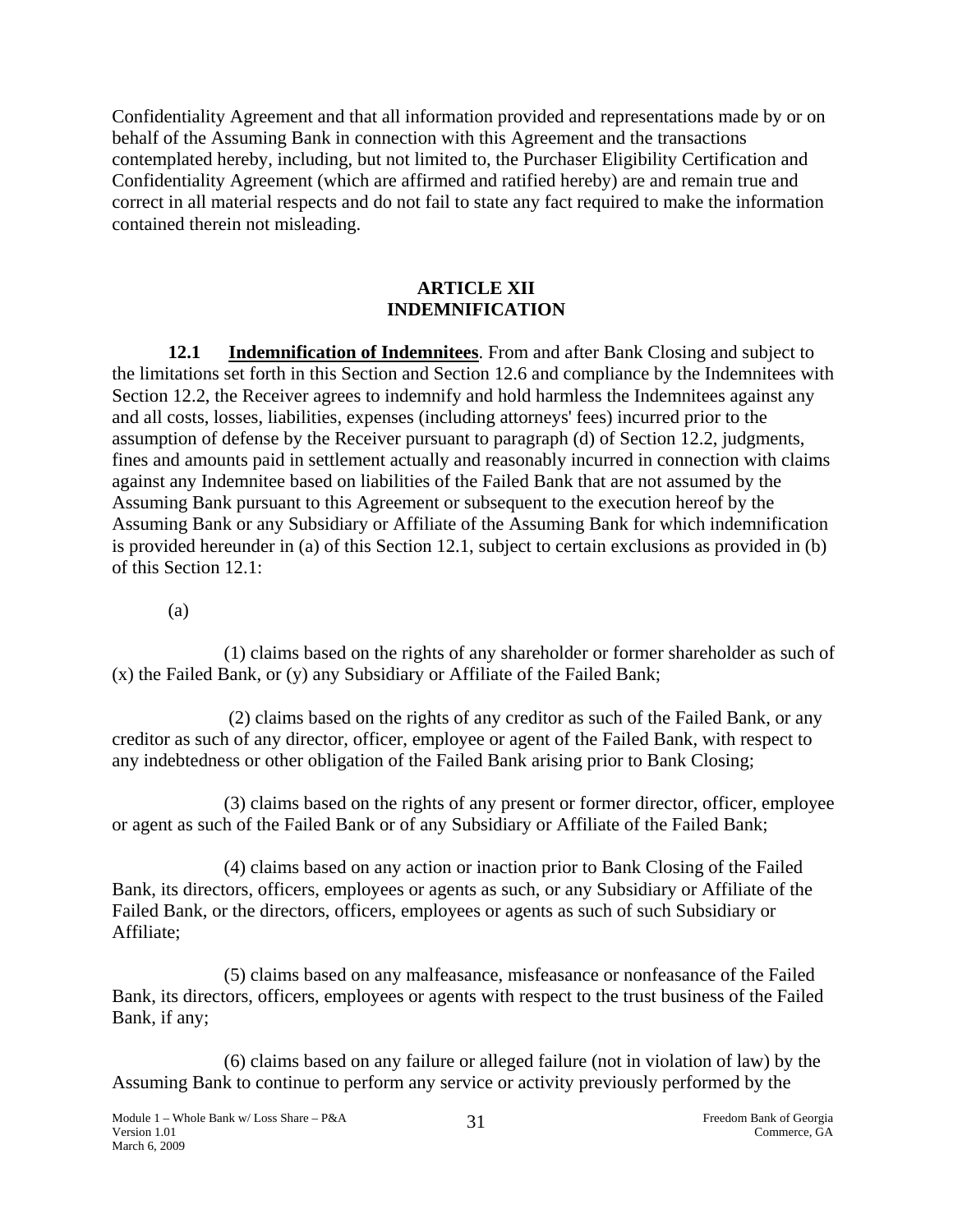Failed Bank which the Assuming Bank is not required to perform pursuant to this Agreement or which arise under any contract to which the Failed Bank was a party which the Assuming Bank elected not to assume in accordance with this Agreement and which neither the Assuming Bank nor any Subsidiary or Affiliate of the Assuming Bank has assumed subsequent to the execution hereof;

(7) claims arising from any action or inaction of any Indemnitee, including for purposes of this Section 12.1(a)(7) the former officers or employees of the Failed Bank or of any Subsidiary or Affiliate of the Failed Bank that is taken upon the specific written direction of the Corporation or the Receiver, other than any action or inaction taken in a manner constituting bad faith, gross negligence or willful misconduct; and

(8) claims based on the rights of any depositor of the Failed Bank whose deposit has been accorded "withheld payment" status and/or returned to the Receiver or Corporation in accordance with Section 9.5 and/or has become an "unclaimed deposit" or has been returned to the Corporation or the Receiver in accordance with Section 2.3;

(b) provided, that, with respect to this Agreement, except for paragraphs (7) and (8) of Section 12.1(a), no indemnification will be provided under this Agreement for any:

(1) judgment or fine against, or any amount paid in settlement (without the written approval of the Receiver) by, any Indemnitee in connection with any action that seeks damages against any Indemnitee (a "counterclaim") arising with respect to any Asset and based on any action or inaction of either the Failed Bank, its directors, officers, employees or agents as such prior to Bank Closing, unless any such judgment, fine or amount paid in settlement exceeds the greater of (i) the Repurchase Price of such Asset, or (ii) the monetary recovery sought on such Asset by the Assuming Bank in the cause of action from which the counterclaim arises; and in such event the Receiver will provide indemnification only in the amount of such excess; and no indemnification will be provided for any costs or expenses other than any costs or expenses (including attorneys' fees) which, in the determination of the Receiver, have been actually and reasonably incurred by such Indemnitee in connection with the defense of any such counterclaim; and it is expressly agreed that the Receiver reserves the right to intervene, in its discretion, on its behalf and/or on behalf of the Receiver, in the defense of any such counterclaim;

(2) claims with respect to any liability or obligation of the Failed Bank that is expressly assumed by the Assuming Bank pursuant to this Agreement or subsequent to the execution hereof by the Assuming Bank or any Subsidiary or Affiliate of the Assuming Bank;

(3) claims with respect to any liability of the Failed Bank to any present or former employee as such of the Failed Bank or of any Subsidiary or Affiliate of the Failed Bank, which liability is expressly assumed by the Assuming Bank pursuant to this Agreement or subsequent to the execution hereof by the Assuming Bank or any Subsidiary or Affiliate of the Assuming Bank;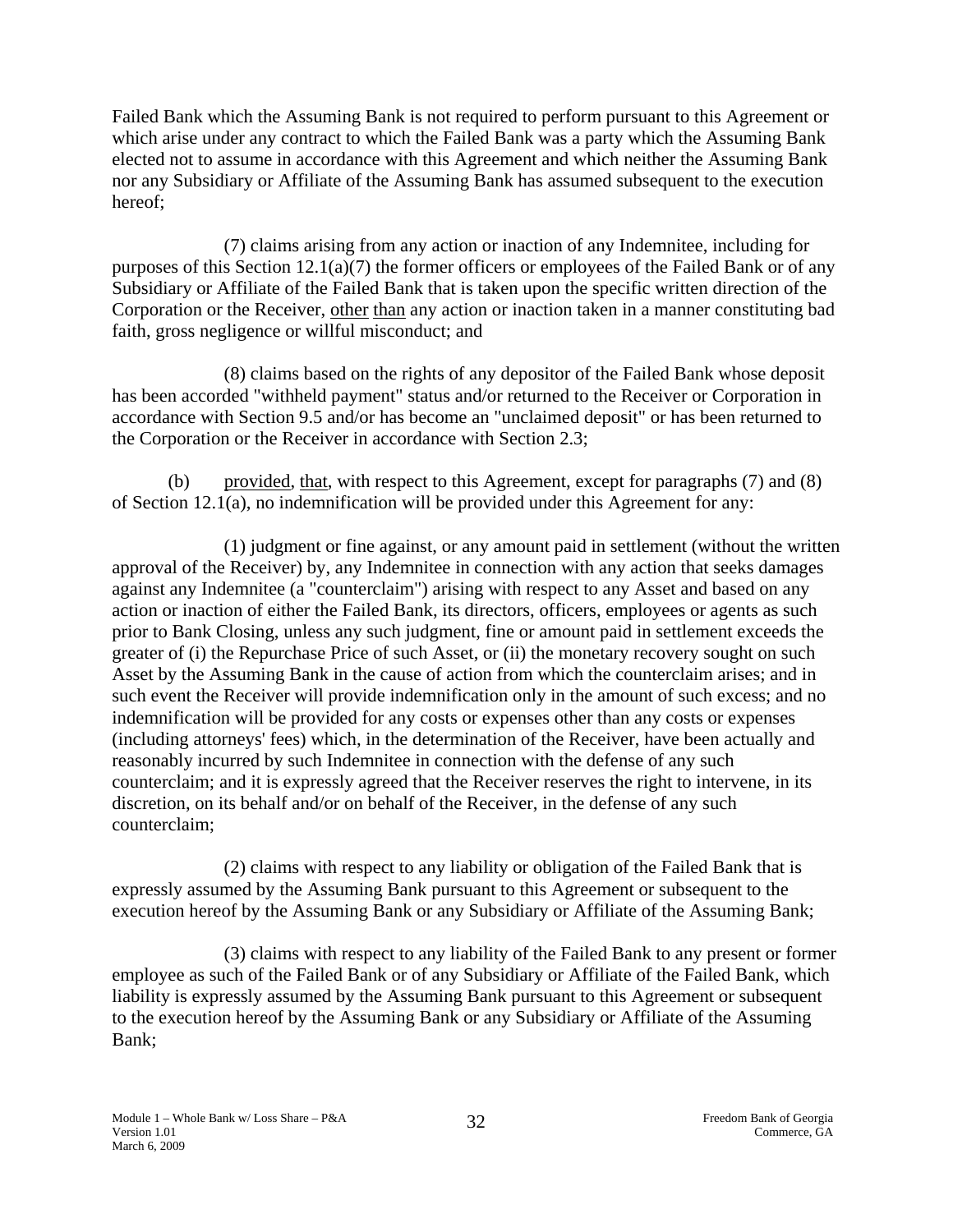(4) claims based on the failure of any Indemnitee to seek recovery of damages from the Receiver for any claims based upon any action or inaction of the Failed Bank, its directors, officers, employees or agents as fiduciary, agent or custodian prior to Bank Closing;

(5) claims based on any violation or alleged violation by any Indemnitee of the antitrust, branching, banking or bank holding company or securities laws of the United States of America or any State thereof;

(6) claims based on the rights of any present or former creditor, customer, or supplier as such of the Assuming Bank or any Subsidiary or Affiliate of the Assuming Bank;

(7) claims based on the rights of any present or former shareholder as such of the Assuming Bank or any Subsidiary or Affiliate of the Assuming Bank regardless of whether any such present or former shareholder is also a present or former shareholder of the Failed Bank;

(8) claims, if the Receiver determines that the effect of providing such indemnification would be to (i) expand or alter the provisions of any warranty or disclaimer thereof provided in Section 3.3 or any other provision of this Agreement, or (ii) create any warranty not expressly provided under this Agreement;

(9) claims which could have been enforced against any Indemnitee had the Assuming Bank not entered into this Agreement;

(10) claims based on any liability for taxes or fees assessed with respect to the consummation of the transactions contemplated by this Agreement, including without limitation any subsequent transfer of any Assets or Liabilities Assumed to any Subsidiary or Affiliate of the Assuming Bank;

(11) except as expressly provided in this Article XII, claims based on any action or inaction of any Indemnitee, and nothing in this Agreement shall be construed to provide indemnification for (i) the Failed Bank, (ii) any Subsidiary or Affiliate of the Failed Bank, or (iii) any present or former director, officer, employee or agent of the Failed Bank or its Subsidiaries or Affiliates; provided, that the Receiver, in its discretion, may provide indemnification hereunder for any present or former director, officer, employee or agent of the Failed Bank or its Subsidiaries or Affiliates who is also or becomes a director, officer, employee or agent of the Assuming Bank or its Subsidiaries or Affiliates;

(12) claims or actions which constitute a breach by the Assuming Bank of the representations and warranties contained in Article XI;

(13) claims arising out of or relating to the condition of or generated by an Asset arising from or relating to the presence, storage or release of any hazardous or toxic substance, or any pollutant or contaminant, or condition of such Asset which violate any applicable Federal, State or local law or regulation concerning environmental protection; and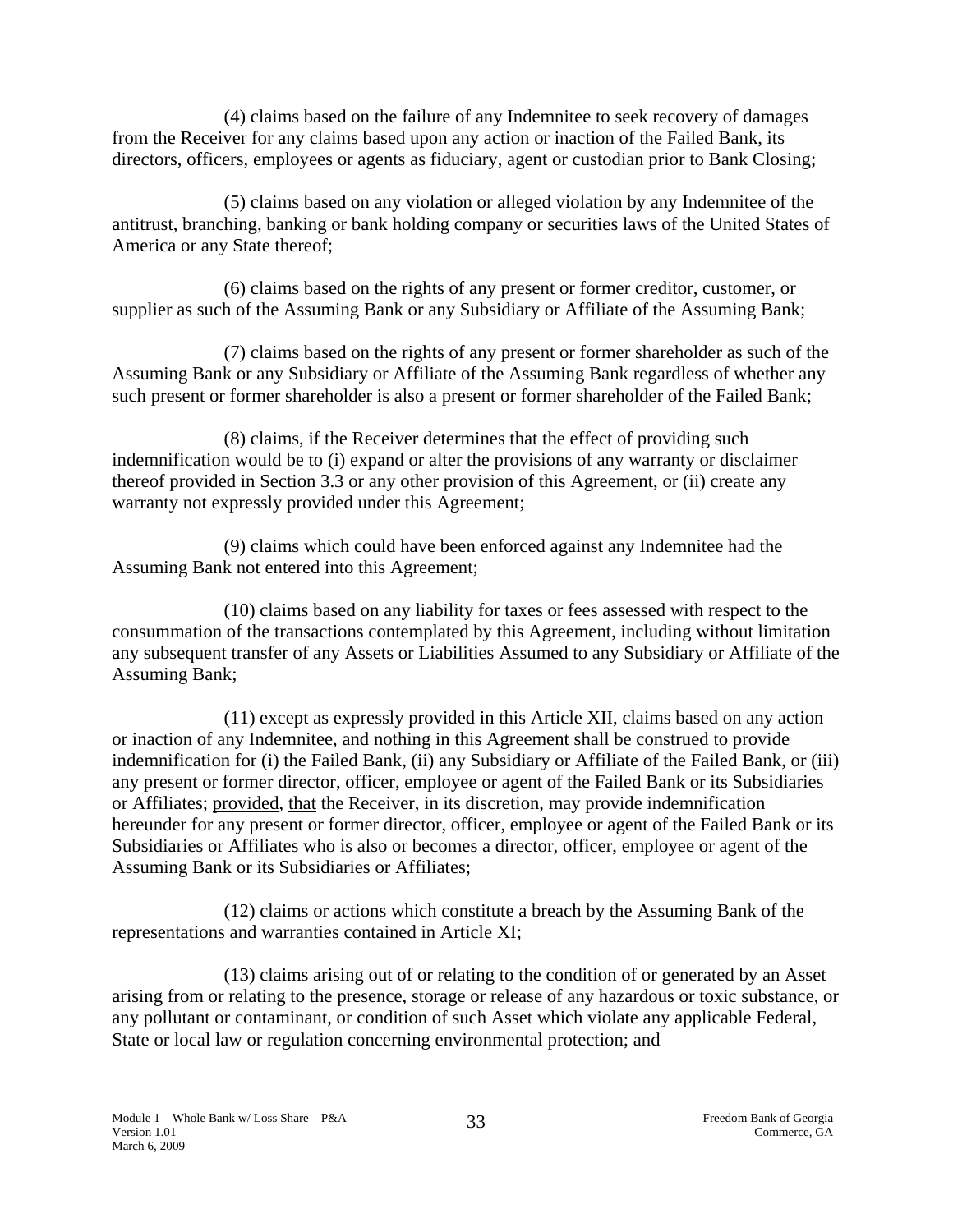(14) claims based on, related to or arising from any asset, including a loan, acquired or liability assumed by the Assuming Bank, other than pursuant to this Agreement.

**12.2 Conditions Precedent to Indemnification**. It shall be a condition precedent to the obligation of the Receiver to indemnify any Person pursuant to this Article XII that such Person shall, with respect to any claim made or threatened against such Person for which such Person is or may be entitled to indemnification hereunder:

(a) give written notice to the Regional Counsel (Litigation Branch) of the Corporation in the manner and at the address provided in Section 13.7 of such claim as soon as practicable after such claim is made or threatened; provided, that notice must be given on or before the date which is six (6) years from the date of this Agreement;

(b) provide to the Receiver such information and cooperation with respect to such claim as the Receiver may reasonably require;

(c) cooperate and take all steps, as the Receiver may reasonably require, to preserve and protect any defense to such claim;

(d) in the event suit is brought with respect to such claim, upon reasonable prior notice, afford to the Receiver the right, which the Receiver may exercise in its sole discretion, to conduct the investigation, control the defense and effect settlement of such claim, including without limitation the right to designate counsel and to control all negotiations, litigation, arbitration, settlements, compromises and appeals of any such claim, all of which shall be at the expense of the Receiver; provided, that the Receiver shall have notified the Person claiming indemnification in writing that such claim is a claim with respect to which the Person claiming indemnification is entitled to indemnification under this Article XII;

(e) not incur any costs or expenses in connection with any response or suit with respect to such claim, unless such costs or expenses were incurred upon the written direction of the Receiver; provided, that the Receiver shall not be obligated to reimburse the amount of any such costs or expenses unless such costs or expenses were incurred upon the written direction of the Receiver;

(f) not release or settle such claim or make any payment or admission with respect thereto, unless the Receiver consents in writing thereto, which consent shall not be unreasonably withheld; provided, that the Receiver shall not be obligated to reimburse the amount of any such settlement or payment unless such settlement or payment was effected upon the written direction of the Receiver; and

(g) take reasonable action as the Receiver may request in writing as necessary to preserve, protect or enforce the rights of the indemnified Person against any Primary Indemnitor.

**12.3 No Additional Warranty**. Nothing in this Article XII shall be construed or deemed to (i) expand or otherwise alter any warranty or disclaimer thereof provided under Section 3.3 or any other provision of this Agreement with respect to, among other matters, the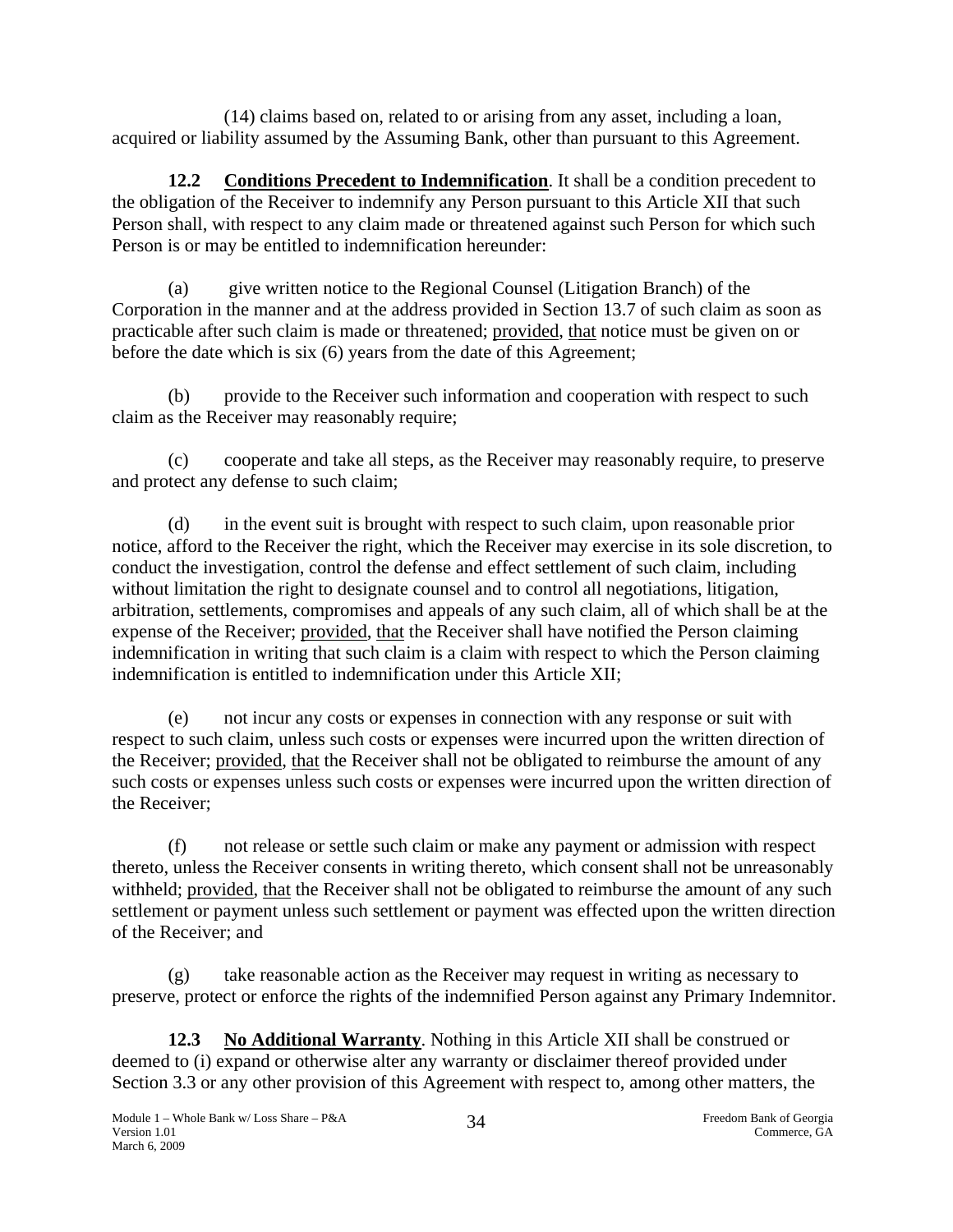title, value, collectibility, genuineness, enforceability or condition of any (x) Asset, or (y) asset of the Failed Bank purchased by the Assuming Bank subsequent to the execution of this Agreement by the Assuming Bank or any Subsidiary or Affiliate of the Assuming Bank, or (ii) create any warranty not expressly provided under this Agreement with respect thereto.

12.4 **Indemnification of Receiver and Corporation**. From and after Bank Closing, the Assuming Bank agrees to indemnify and hold harmless the Corporation and the Receiver and their respective directors, officers, employees and agents from and against any and all costs, losses, liabilities, expenses (including attorneys' fees), judgments, fines and amounts paid in settlement actually and reasonably incurred in connection with any of the following:

(a) claims based on any and all liabilities or obligations of the Failed Bank assumed by the Assuming Bank pursuant to this Agreement or subsequent to the execution hereof by the Assuming Bank or any Subsidiary or Affiliate of the Assuming Bank, whether or not any such liabilities subsequently are sold and/or transferred, other than any claim based upon any action or inaction of any Indemnitee as provided in paragraph (7) or (8) of Section 12.1(a); and

(b) claims based on any act or omission of any Indemnitee (including but not limited to claims of any Person claiming any right or title by or through the Assuming Bank with respect to Assets transferred to the Receiver pursuant to Section 3.4 or 3.6), other than any action or inaction of any Indemnitee as provided in paragraph (7) or (8) of Section 12.1(a).

**12.5 Obligations Supplemental**. The obligations of the Receiver, and the Corporation as guarantor in accordance with Section 12.7, to provide indemnification under this Article XII are to supplement any amount payable by any Primary Indemnitor to the Person indemnified under this Article XII. Consistent with that intent, the Receiver agrees only to make payments pursuant to such indemnification to the extent not payable by a Primary Indemnitor. If the aggregate amount of payments by the Receiver, or the Corporation as guarantor in accordance with Section 12.7, and all Primary Indemnitors with respect to any item of indemnification under this Article XII exceeds the amount payable with respect to such item, such Person being indemnified shall notify the Receiver thereof and, upon the request of the Receiver, shall promptly pay to the Receiver, or the Corporation as appropriate, the amount of the Receiver's (or Corporation's) payments to the extent of such excess.

**12.6 Criminal Claims**. Notwithstanding any provision of this Article XII to the contrary, in the event that any Person being indemnified under this Article XII shall become involved in any criminal action, suit or proceeding, whether judicial, administrative or investigative, the Receiver shall have no obligation hereunder to indemnify such Person for liability with respect to any criminal act or to the extent any costs or expenses are attributable to the defense against the allegation of any criminal act, unless (i) the Person is successful on the merits or otherwise in the defense against any such action, suit or proceeding, or (ii) such action, suit or proceeding is terminated without the imposition of liability on such Person.

**12.7 Limited Guaranty of the Corporation.** The Corporation hereby guarantees performance of the Receiver's obligation to indemnify the Assuming Bank as set forth in this Article XII. It is a condition to the Corporation's obligation hereunder that the Assuming Bank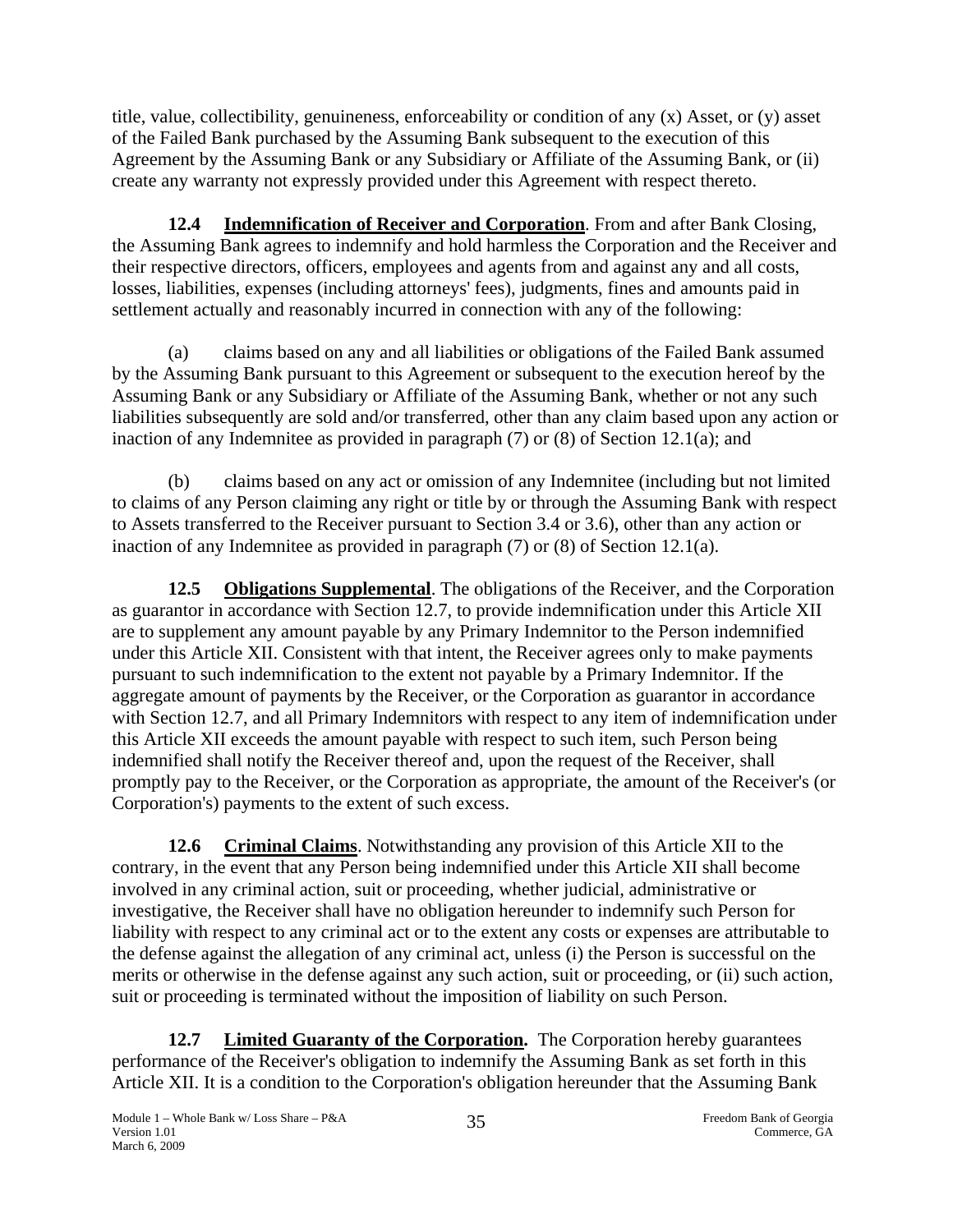shall comply in all respects with the applicable provisions of this Article XII. The Corporation shall be liable hereunder only for such amounts, if any, as the Receiver is obligated to pay under the terms of this Article XII but shall fail to pay. Except as otherwise provided above in this Section 12.7, nothing in this Article XII is intended or shall be construed to create any liability or obligation on the part of the Corporation, the United States of America or any department or agency thereof under or with respect to this Article XII, or any provision hereof, it being the intention of the parties hereto that the obligations undertaken by the Receiver under this Article XII are the sole and exclusive responsibility of the Receiver and no other Person or entity.

**12.8 Subrogation.** Upon payment by the Receiver, or the Corporation as guarantor in accordance with Section 12.7, to any Indemnitee for any claims indemnified by the Receiver under this Article XII, the Receiver, or the Corporation as appropriate, shall become subrogated to all rights of the Indemnitee against any other Person to the extent of such payment.

### **ARTICLE XIII MISCELLANEOUS**

**13.1 Entire Agreement**. This Agreement embodies the entire agreement of the parties hereto in relation to the subject matter herein and supersedes all prior understandings or agreements, oral or written, between the parties.

**13.2 Headings**. The headings and subheadings of the Table of Contents, Articles and Sections contained in this Agreement, except the terms identified for definition in Article I and elsewhere in this Agreement, are inserted for convenience only and shall not affect the meaning or interpretation of this Agreement or any provision hereof.

**13.3 Counterparts**. This Agreement may be executed in any number of counterparts and by the duly authorized representative of a different party hereto on separate counterparts, each of which when so executed shall be deemed to be an original and all of which when taken together shall constitute one and the same Agreement.

**13.4 GOVERNING LAW**. THIS AGREEMENT AND THE RIGHTS AND OBLIGATIONS HEREUNDER SHALL BE GOVERNED BY AND CONSTRUED IN ACCORDANCE WITH THE FEDERAL LAW OF THE UNITED STATES OF AMERICA, AND IN THE ABSENCE OF CONTROLLING FEDERAL LAW, IN ACCORDANCE WITH THE LAWS OF THE STATE IN WHICH THE MAIN OFFICE OF THE FAILED BANK IS LOCATED.

 **13.5 Successors**. All terms and conditions of this Agreement shall be binding on the successors and assigns of the Receiver, the Corporation and the Assuming Bank. Except as otherwise specifically provided in this Agreement, nothing expressed or referred to in this Agreement is intended or shall be construed to give any Person other than the Receiver, the Corporation and the Assuming Bank any legal or equitable right, remedy or claim under or with respect to this Agreement or any provisions contained herein, it being the intention of the parties hereto that this Agreement, the obligations and statements of responsibilities hereunder, and all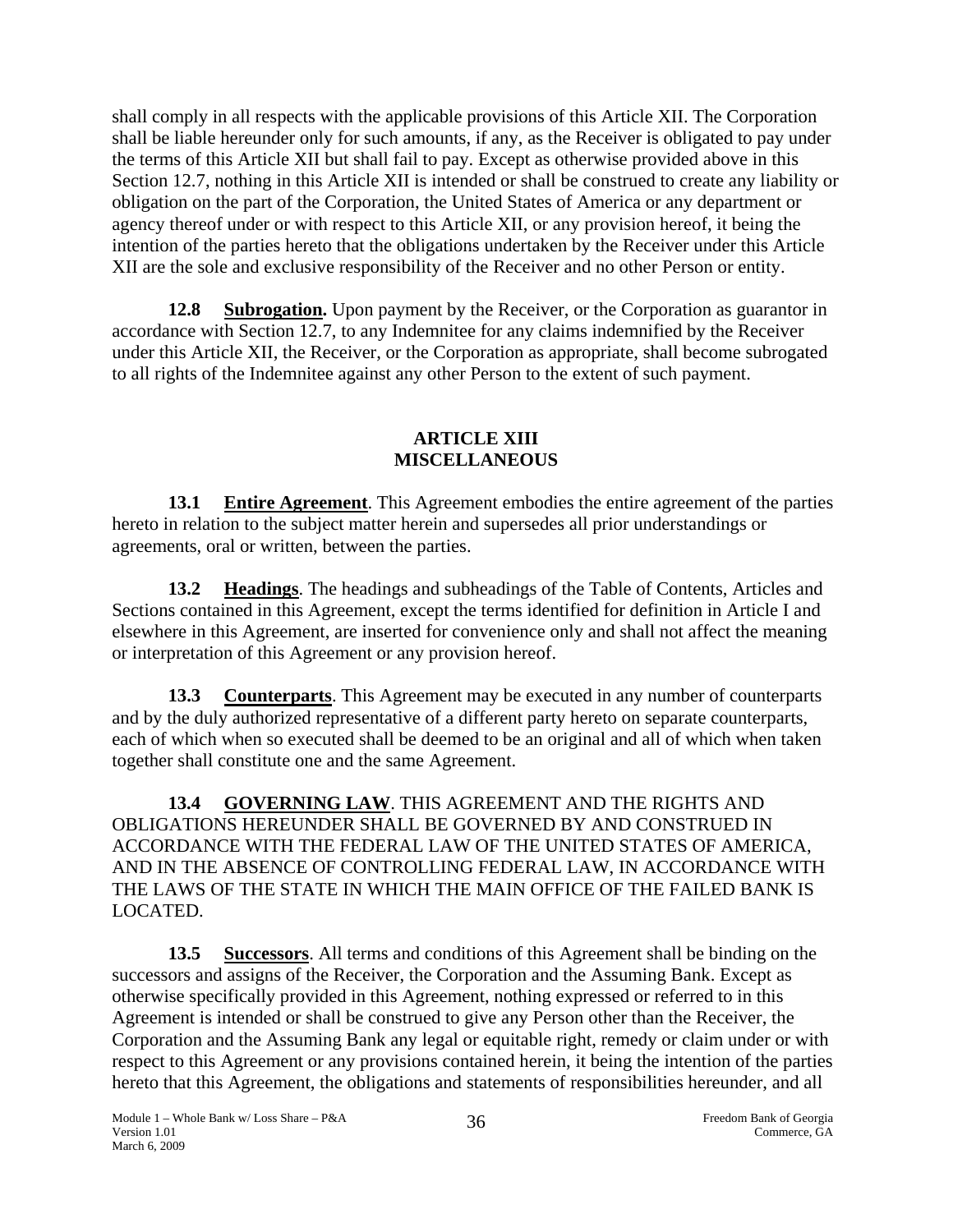other conditions and provisions hereof are for the sole and exclusive benefit of the Receiver, the Corporation and the Assuming Bank and for the benefit of no other Person.

**13.6 Modification; Assignment**. No amendment or other modification, rescission, release, or assignment of any part of this Agreement shall be effective except pursuant to a written agreement subscribed by the duly authorized representatives of the parties hereto.

**13.7 Notice**. Any notice, request, demand, consent, approval or other communication to any party hereto shall be effective when received and shall be given in writing, and delivered in person against receipt therefore, or sent by certified mail, postage prepaid, courier service, telex, facsimile transmission or email to such party (with copies as indicated below) at its address set forth below or at such other address as it shall hereafter furnish in writing to the other parties. All such notices and other communications shall be deemed given on the date received by the addressee.

### **Assuming Bank**

Northeast Georgia Bank P.O. Box 765 Lavonia, GA 30553 Fax (706) 356-3483 Attention: John C. Seay, President/CEO

with a copy to: John C. Seay, President/CEO 12461 Augusta Road Lavonia, Georgia 30553

# **Receiver and Corporation**

Federal Deposit Insurance Corporation, Receiver of **Freedom Bank of Georgia**  1601 Bryan Street, Suite 1700 Dallas, Texas 75201

Attention: Deputy Director (DRR-Field Operations Branch)

with copy to: Regional Counsel (Litigation Branch)

# **and with respect to notice under Article XII:**

Federal Deposit Insurance Corporation Receiver of **Freedom Bank of Georgia**  1601 Bryan Street, Suite 1700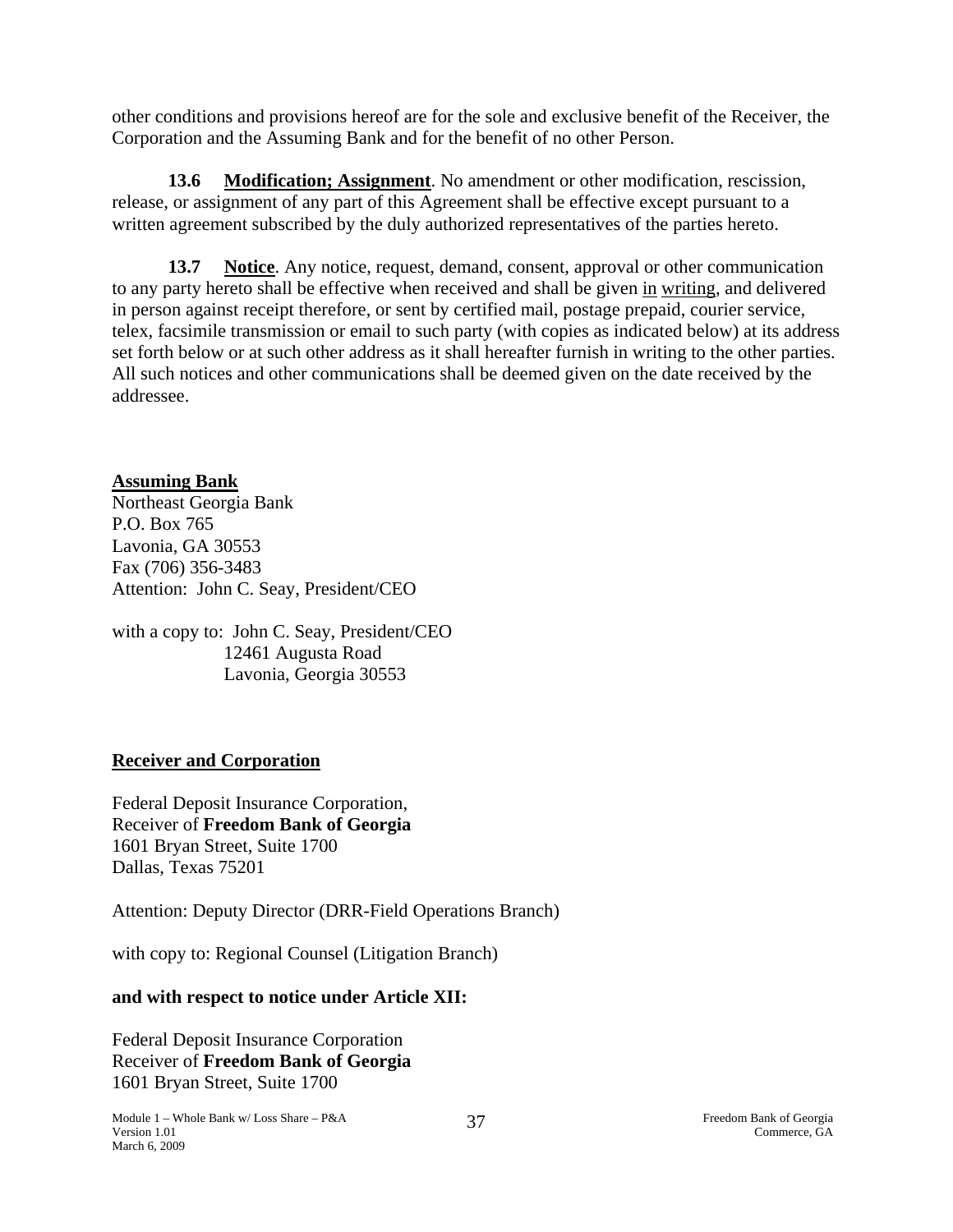Dallas, Texas 75201 Attention: Regional Counsel (Litigation Branch)

 **13.8 Manner of Payment**. All payments due under this Agreement shall be in lawful money of the United States of America in immediately available funds as each party hereto may specify to the other parties; provided, that in the event the Receiver or the Corporation is obligated to make any payment hereunder in the amount of \$25,000.00 or less, such payment may be made by check.

**13.9 Costs, Fees and Expenses**. Except as otherwise specifically provided herein, each party hereto agrees to pay all costs, fees and expenses which it has incurred in connection with or incidental to the matters contained in this Agreement, including without limitation any fees and disbursements to its accountants and counsel; provided, that the Assuming Bank shall pay all fees, costs and expenses (other than attorneys' fees incurred by the Receiver) incurred in connection with the transfer to it of any Assets or Liabilities Assumed hereunder or in accordance herewith.

**13.10 Waiver**. Each of the Receiver, the Corporation and the Assuming Bank may waive its respective rights, powers or privileges under this Agreement; provided, that such waiver shall be in writing; and further provided, that no failure or delay on the part of the Receiver, the Corporation or the Assuming Bank to exercise any right, power or privilege under this Agreement shall operate as a waiver thereof, nor will any single or partial exercise of any right, power or privilege under this Agreement preclude any other or further exercise thereof or the exercise of any other right, power or privilege by the Receiver, the Corporation, or the Assuming Bank under this Agreement, nor will any such waiver operate or be construed as a future waiver of such right, power or privilege under this Agreement.

**13.11 Severability**. If any provision of this Agreement is declared invalid or unenforceable, then, to the extent possible, all of the remaining provisions of this Agreement shall remain in full force and effect and shall be binding upon the parties hereto.

**13.12 Term of Agreement**. This Agreement shall continue in full force and effect until the sixth (6th) anniversary of Bank Closing; provided, that the provisions of Section 6.3 and 6.4 shall survive the expiration of the term of this Agreement. Provided, however, the receivership of the Failed Bank may be terminated prior to the expiration of the term of this Agreement; in such event, the guaranty of the Corporation, as provided in and in accordance with the provisions of Section 12.7 shall be in effect for the remainder of the term. Expiration of the term of this Agreement shall not affect any claim or liability of any party with respect to any (i) amount which is owing at the time of such expiration, regardless of when such amount becomes payable, and (ii) breach of this Agreement occurring prior to such expiration, regardless of when such breach is discovered.

**13.13 Survival of Covenants, Etc.** The covenants, representations, and warranties in this Agreement shall survive the execution of this Agreement and the consummation of the transactions contemplated hereunder.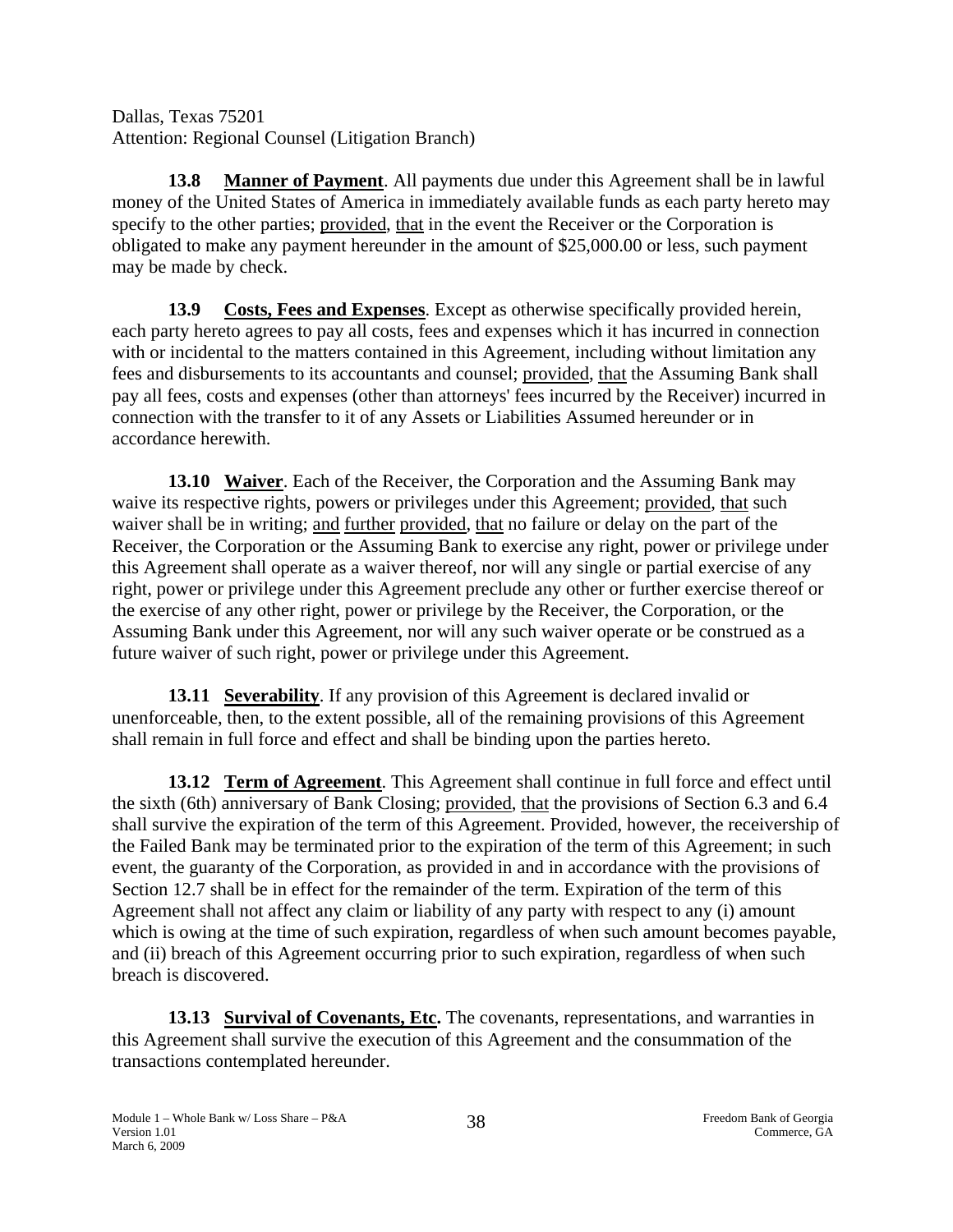#### **IN WITNESS WHEREOF,** the parties

hereto have caused this Agreement to be executed by their duly authorized representatives as of the date first above written.

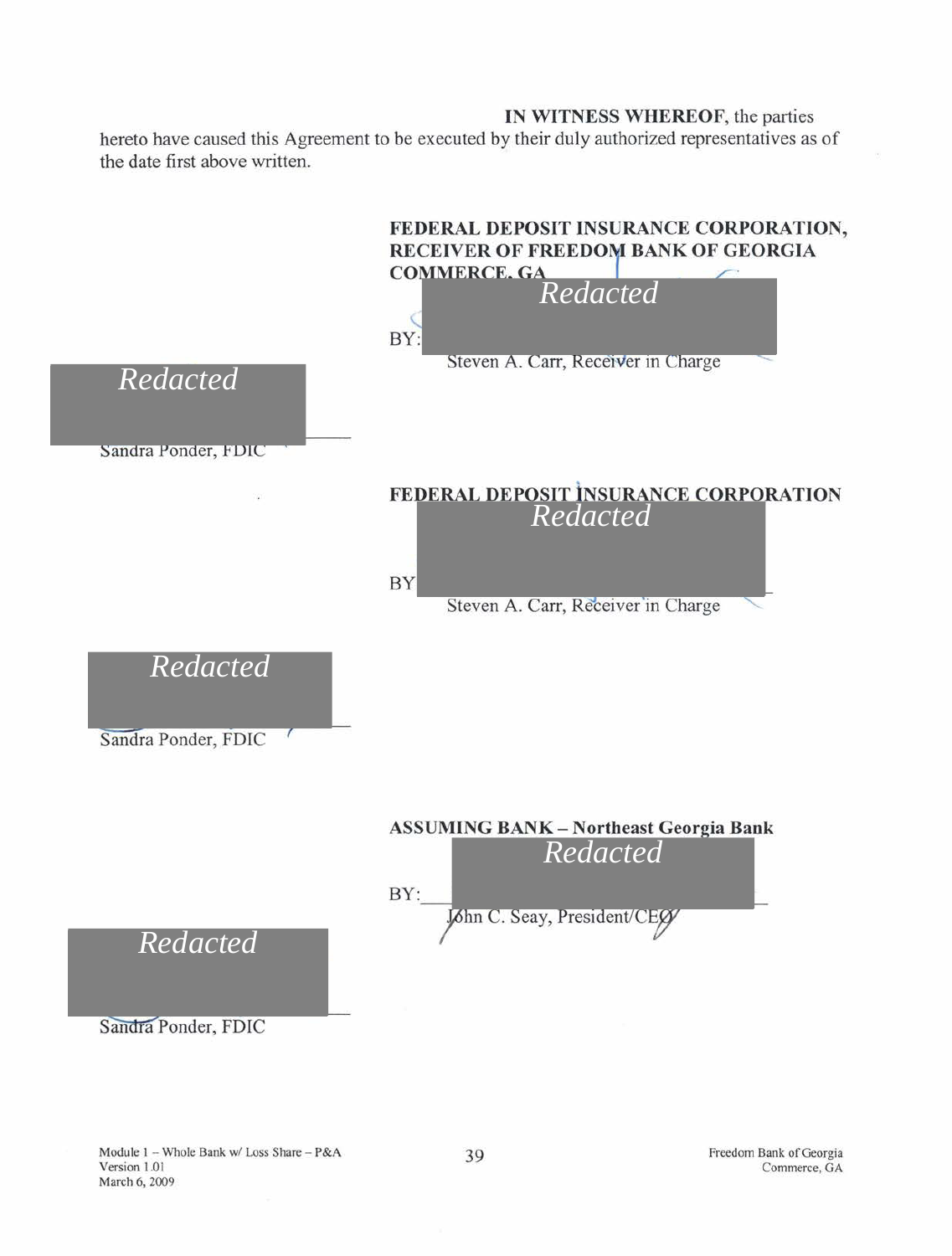**SCHEDULE 2.1 - Certain Liabilities Assumed by the Assuming Bank**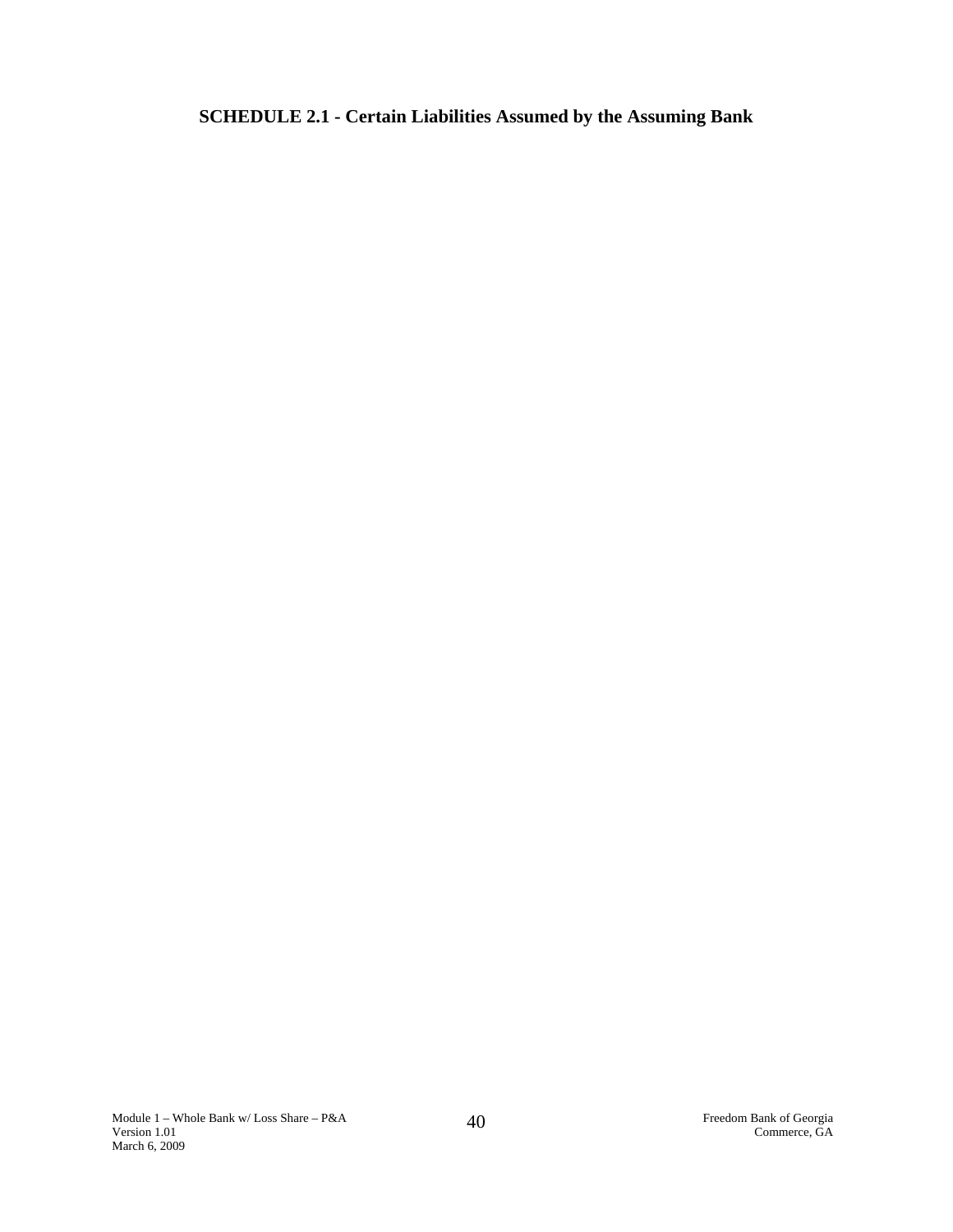#### **SCHEDULE 3.1 - Certain Assets Purchased**

#### **SEE ATTACHED LIST**

THE LIST(S) ATTACHED TO THIS SCHEDULE (OR SUBSCHEDULE(S)) AND THE **INFORMATION THEREIN, IS AS OF THE DATE OF THE MOST RECENT PERTINENT DATA MADE AVAILABLE TO THE ASSUMING BANK AS PART OF THE INFORMATION PACKAGE. IT WILL BE ADJUSTED TO REFLECT THE COMPOSITION AND BOOK VALUE OF THE LOANS AND ASSETS AS OF THE DATE OF BANK CLOSING. THE LIST(S) MAY NOT INCLUDE ALL LOANS AND ASSETS (E.G., CHARGED OFF LOANS). THE LIST(S) MAY BE REPLACED WITH A MORE ACCURATE LIST POST CLOSING.**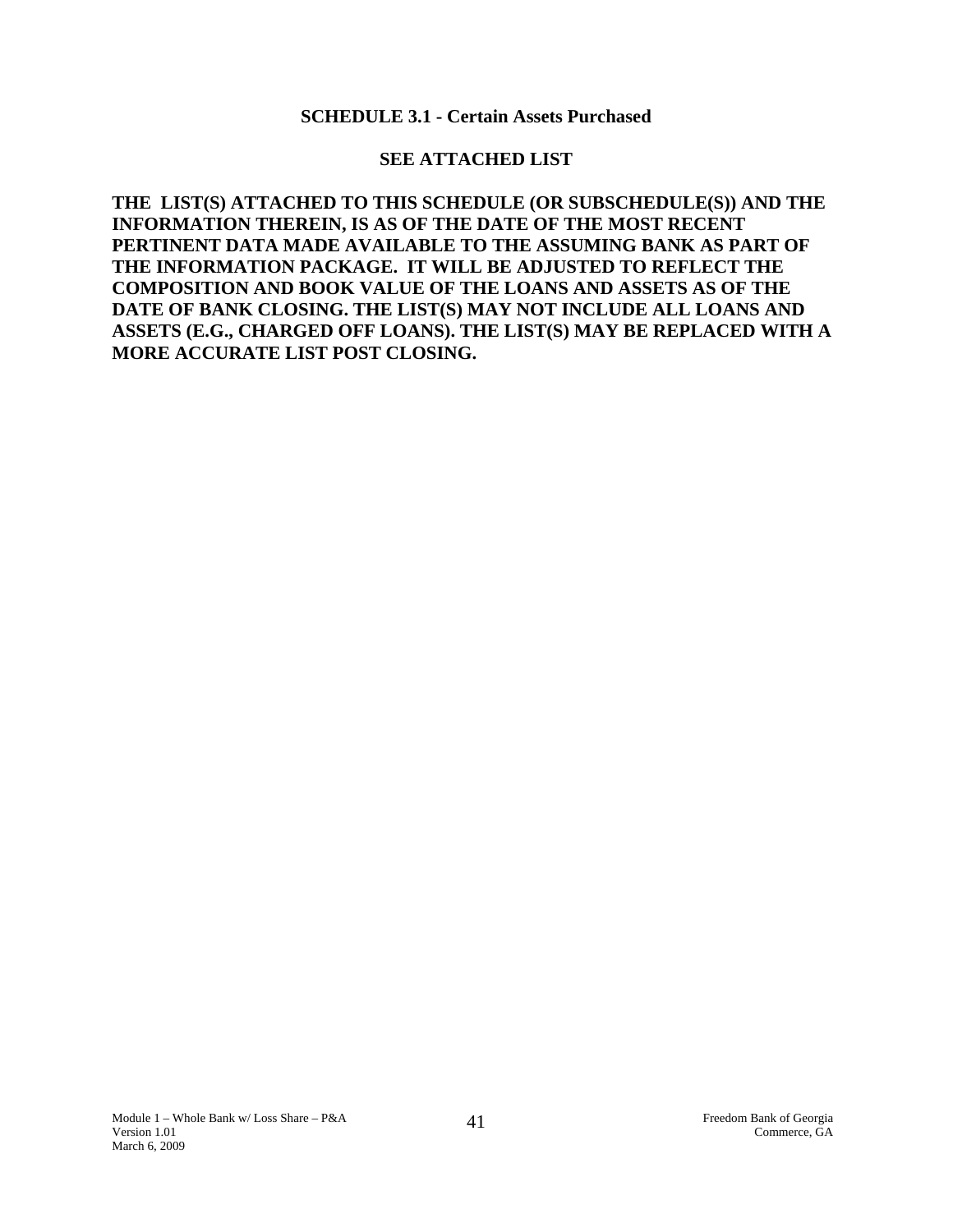#### **SCHEDULE 3.1a – Subsidiary and Other Business Combination Entities Acquired**

#### **SEE ATTACHED LIST**

#### **THE LIST(S) ATTACHED TO THIS SCHEDULE (OR SUBSCHEDULE(S)) AND THE INFORMATION THEREIN, IS AS OF BANK CLOSING.**

**Name TIN Active/Inactive/Dissolved/Terminated**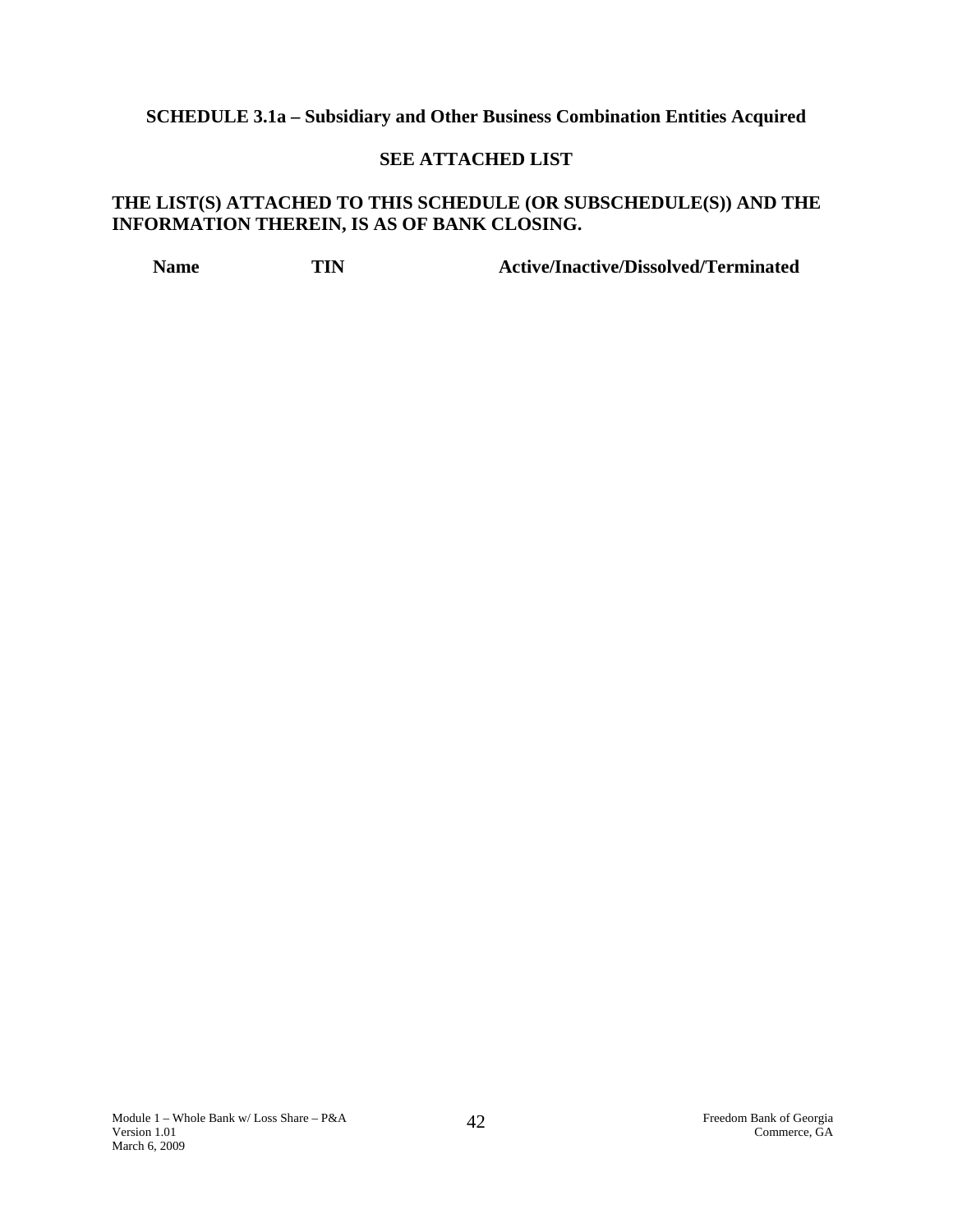# **SCHEDULE 3.2 - Purchase Price of Assets or assets**

| (a)                        | cash and receivables from depository<br>institutions, including cash items in the<br>process of collection, plus<br>interest thereon:                                                           | <b>Book Value</b> |
|----------------------------|-------------------------------------------------------------------------------------------------------------------------------------------------------------------------------------------------|-------------------|
| (b)                        | securities (exclusive of the capital stock of<br>Acquired Subsidiaries), plus interest<br>thereon:                                                                                              | <b>Book Value</b> |
| (c)                        | federal funds sold and repurchase<br>agreements, if any, including interest<br>thereon:                                                                                                         | <b>Book Value</b> |
| (d)                        | Loans:                                                                                                                                                                                          | <b>Book Value</b> |
| (e)                        | credit card business, if any, including all<br>outstanding extensions of credit and<br>offensive litigation, but excluding any class<br>action lawsuits related to the credit card<br>business: | <b>Book Value</b> |
| (f)                        | Safe Deposit Boxes and related business,<br>safekeeping business and trust business, if<br>any:                                                                                                 | <b>Book Value</b> |
| (g)                        | Records and other documents:                                                                                                                                                                    | <b>Book Value</b> |
| (h)                        | capital stock of any Acquired Subsidiaries:                                                                                                                                                     | <b>Book Value</b> |
| (i)                        | amounts owed to the Failed Bank by any<br><b>Acquired Subsidiary:</b>                                                                                                                           | <b>Book Value</b> |
| (j)                        | assets securing Deposits of public money,<br>to the extent not otherwise purchased<br>hereunder:                                                                                                | <b>Book Value</b> |
| (k)                        | Overdrafts of customers:                                                                                                                                                                        | <b>Book Value</b> |
| $\left( \mathrm{l}\right)$ | rights, if any, with respect to Qualified<br>Financial Contracts.                                                                                                                               | <b>Book Value</b> |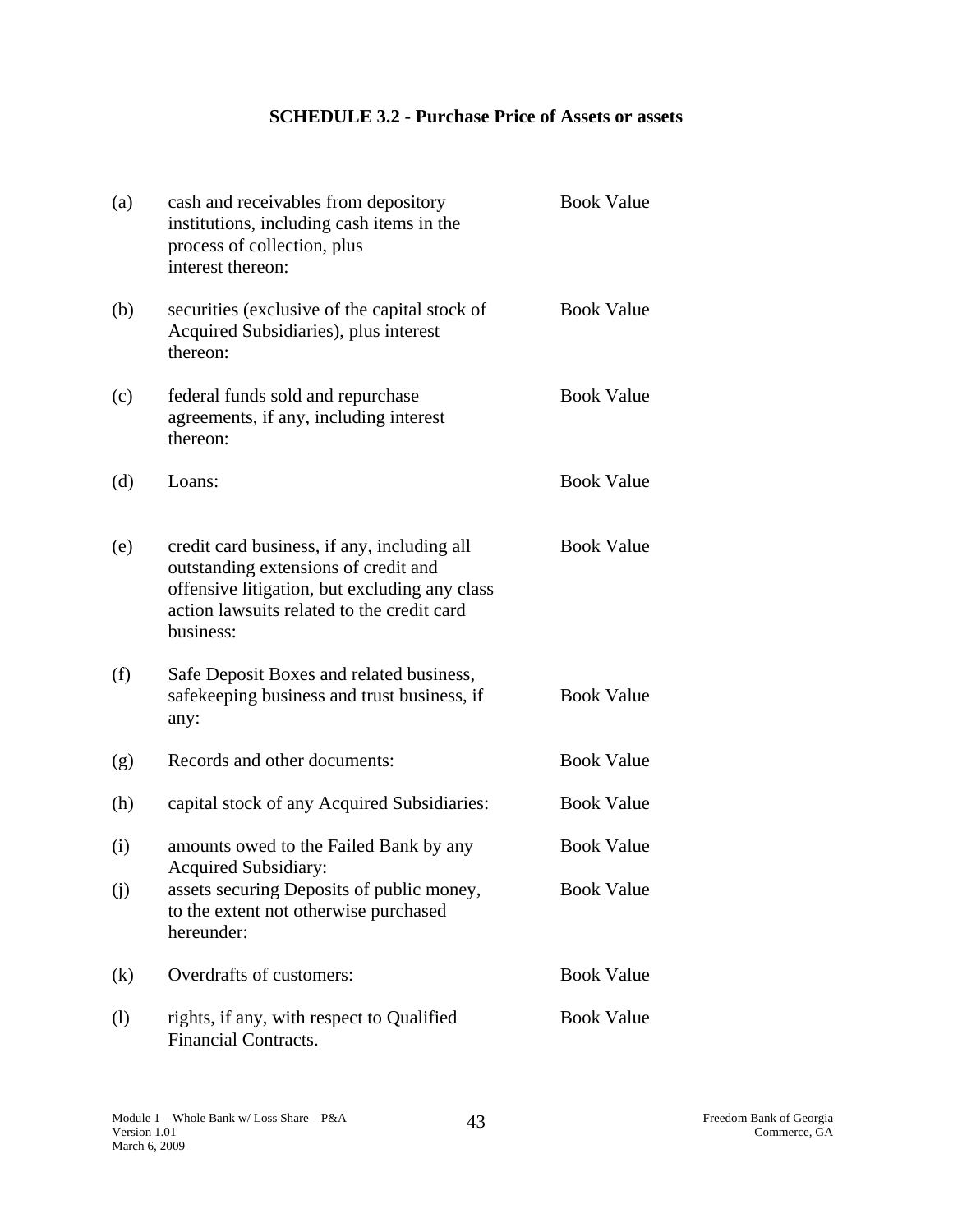(m) rights of the Failed Bank to provide Book Value mortgage servicing for others and to have mortgage servicing provided to the Failed Bank by others and related contracts.

### **assets subject to an option to purchase:**

| (a) | <b>Bank Premises:</b>    | Fair Market Value |
|-----|--------------------------|-------------------|
| (b) | Furniture and Equipment: | Fair Market Value |
| (c) | Fixtures:                | Fair Market Value |
| (d) | Other Equipment:         | Fair Market Value |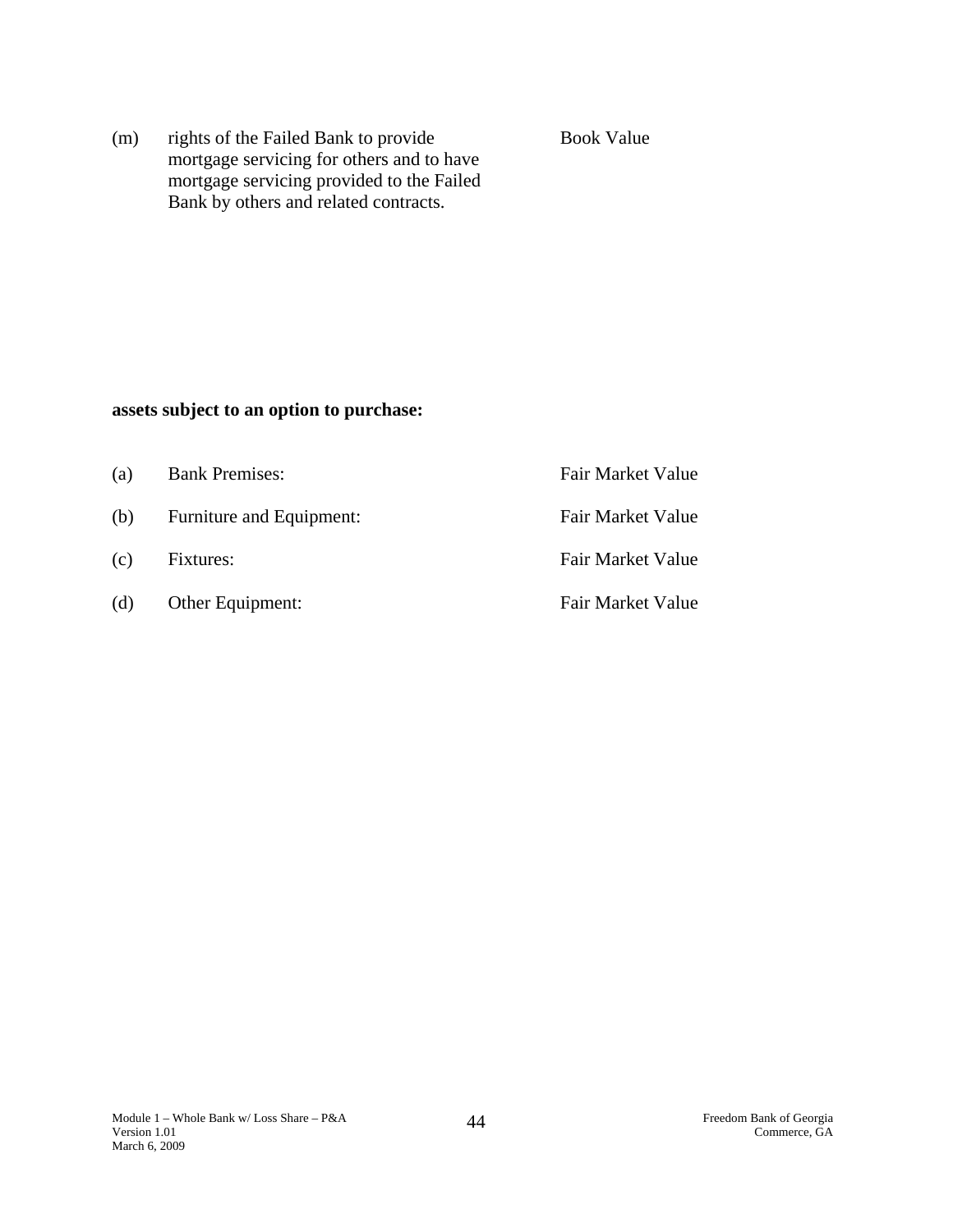### **EXHIBIT 4.13 INTERIM ASSET SERVICING ARRANGEMENT**

(a) With respect to each asset (or liability) designated from time to time by the Receiver to be serviced by the Assuming Bank pursuant to this Arrangement (such being designated as "Pool Assets"), during the term of this Arrangement, the Assuming Bank shall:

(i) Promptly apply payments received with respect to any Pool Assets;

(ii) Reverse and return insufficient funds checks;

(iii) Pay (A) participation payments to participants in Loans, as and when received; and (B) tax and insurance bills on Pool Assets as they come due, out of escrow funds maintained for purposes;

(iv) Maintain accurate records reflecting (A) the payment history of Pool Assets, with updated information received concerning changes in the address or identity of the obligors and (B) usage of data processing equipment and employee services with respect to servicing duties;

 (v) Send billing statements to obligors on Pool Assets to the extent that such statements were sent by the Failed Bank;

(vi) Send notices to obligors who are in default on Loans (in the same manner as the Failed Bank);

(vii) Send to the Receiver, Attn: Managing Liquidator, at the address provided in Section 13.7 of the Agreement, via overnight delivery: (A) on a weekly basis, weekly reports for the Pool Assets, including, without limitation, reports reflecting collections and the trial balances, transaction journals and loan histories for Pool Assets having activity, together with copies of (1) checks received, (2) insufficient funds checks returned, (3) checks for payment to participants or for taxes and insurance, (4) pay-off requests, (5) notices to defaulted obligors, and (6) data processing and employee logs and (B) any other reports, copies or information as may be periodically or from time to time requested;

(viii) Remit on a weekly basis to the Receiver, Attn: Division of Finance, Cashier Unit, Operations, at the address in (vii), via wire transfer to the account designated by the Receiver, all payments received on Pool Assets managed by the Assuming Bank or at such time and place and in such manner as may be directed by the Receiver;

(ix) prepare and timely file all information reports with appropriate tax authorities, and, if required by the Receiver, prepare and file tax returns and pay taxes due on or before the due date, relating to the Pool Assets; and

(x) provide and furnish such other services, operations or functions as may be required with regard to Pool Assets, including, without limitation, as may be required with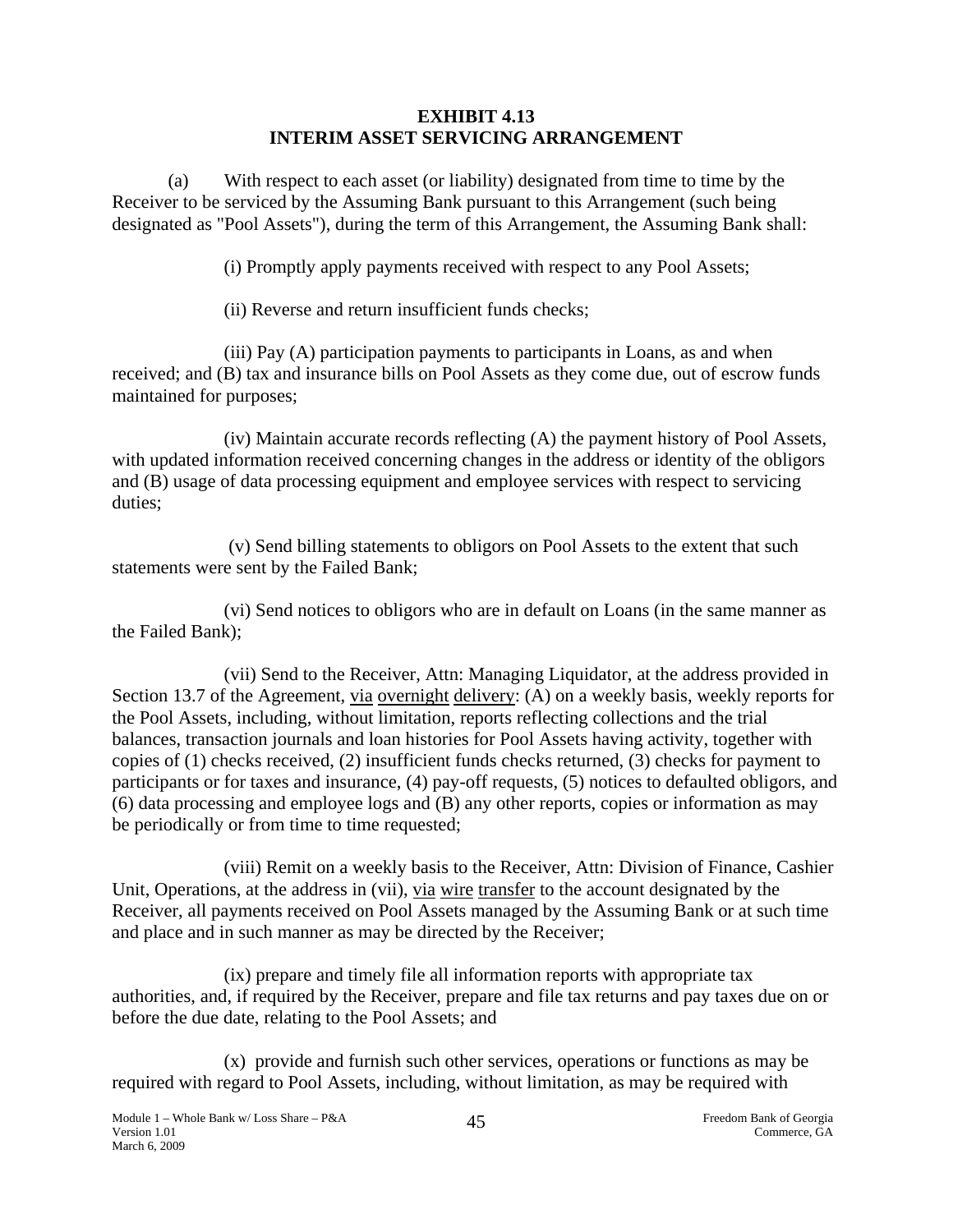regard to any business, enterprise or agreement which is a Pool Asset, all as may be required by the Receiver.

Notwithstanding anything to the contrary in this Section, the Assuming Bank shall not be required to initiate litigation or other collection proceedings against any obligor or any collateral with respect to any defaulted Loan. The Assuming Bank shall promptly notify the Receiver, at the address provided above in subparagraph (a)(vii), of any claims or legal actions regarding any Pool Asset.

(b) The Receiver agrees to reimburse the Assuming Bank for actual, reasonable and necessary expenses incurred in connection with the performance of duties pursuant to this Arrangement, including expenses of photocopying, postage and express mail, and data processing and employee services (based upon the number of hours spent performing servicing duties).

(c) The Assuming Bank shall provide the services described herein for an initial period of ninety (90) days after Bank Closing. At the option of the Receiver, exercisable by notice given not later than ten (10) days prior to the end of such initial period or a renewal period, the Assuming Bank shall continue to provide such services for such renewal period(s) as designated by the Receiver, up to the Settlement Date.

(d) At any time during the term of this Arrangement, the Receiver may, upon written notice to the Assuming Bank, remove one or more Pool Assets from the Pool, at which time the Assuming Bank's responsibility with respect thereto shall terminate.

(e) At the expiration of this Agreement or upon the termination of the Assuming Bank's responsibility with respect to any Pool Asset pursuant to paragraph (d) hereof, the Assuming Bank shall:

(i) deliver to the Receiver (or its designee) all of the Credit Documents and Pool Records relating to the Pool Assets; and

(ii) cooperate with the Receiver to facilitate the orderly transition of managing the Pool Assets to the Receiver (or its designee).

(f) At the request of the Receiver, the Assuming Bank shall perform such transitional services with regard to the Pool Assets as the Receiver may request. Transitional services may include, without limitation, assisting in any due diligence process deemed necessary by the Receiver and providing to the Receiver or its designee(s) (x) information and data regarding the Pool Assets, including, without limitation, system reports and data downloads sufficient to transfer the Pool Assets to another system or systems, and (y) access to employees of the Assuming Bank involved in the management of, or otherwise familiar with, the Pool Assets.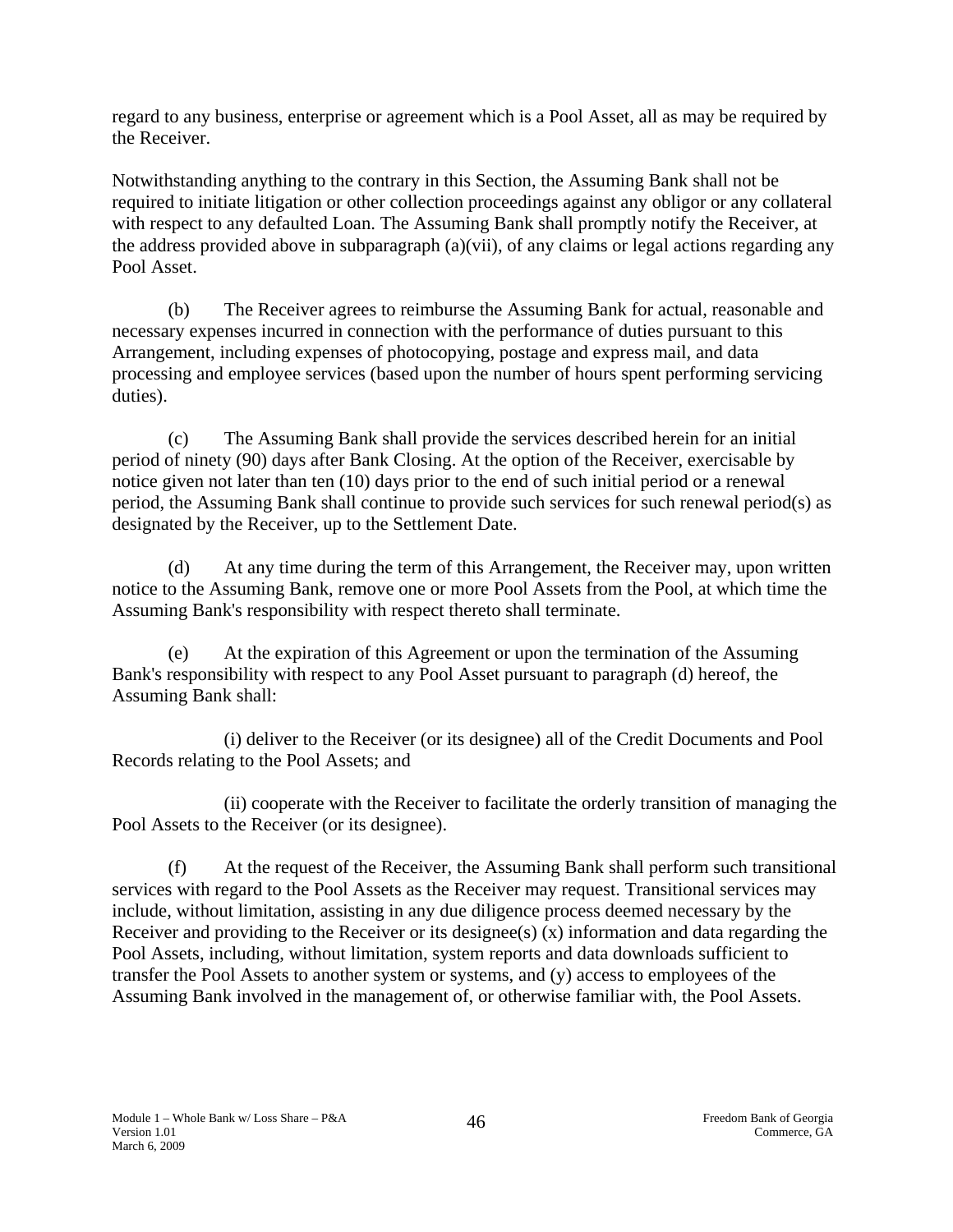#### **SCHEDULE 4.15A**

### **LOANS SUBJECT TO LOSS SHARING UNDER THE SINGLE FAMILY SHARED-LOSS AGREEMENT**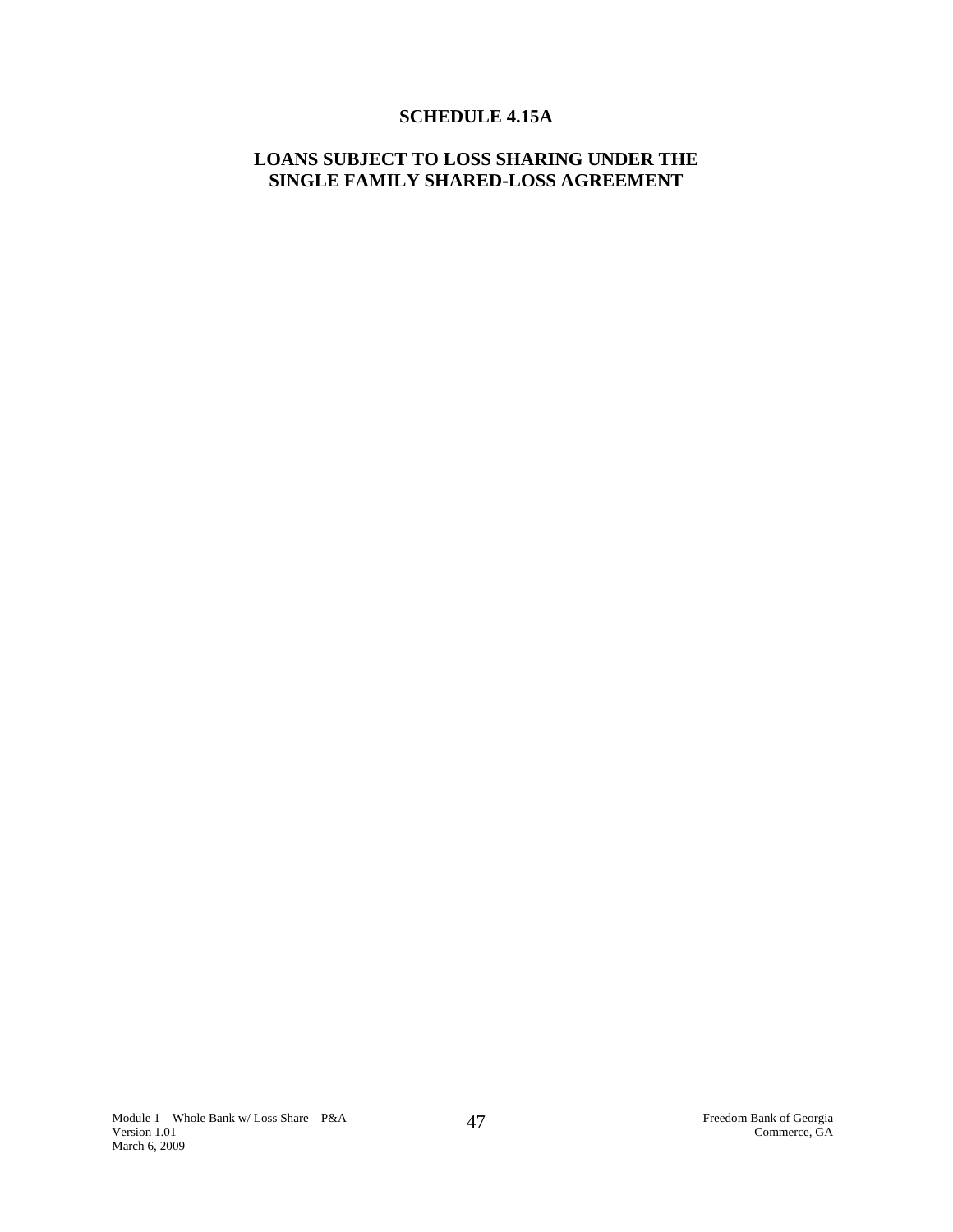#### **SCHEDULE 4.15B**

### **LOANS SUBJECT TO LOSS SHARING UNDER THE NON-SINGLE FAMILY SHARED-LOSS AGREEMENT**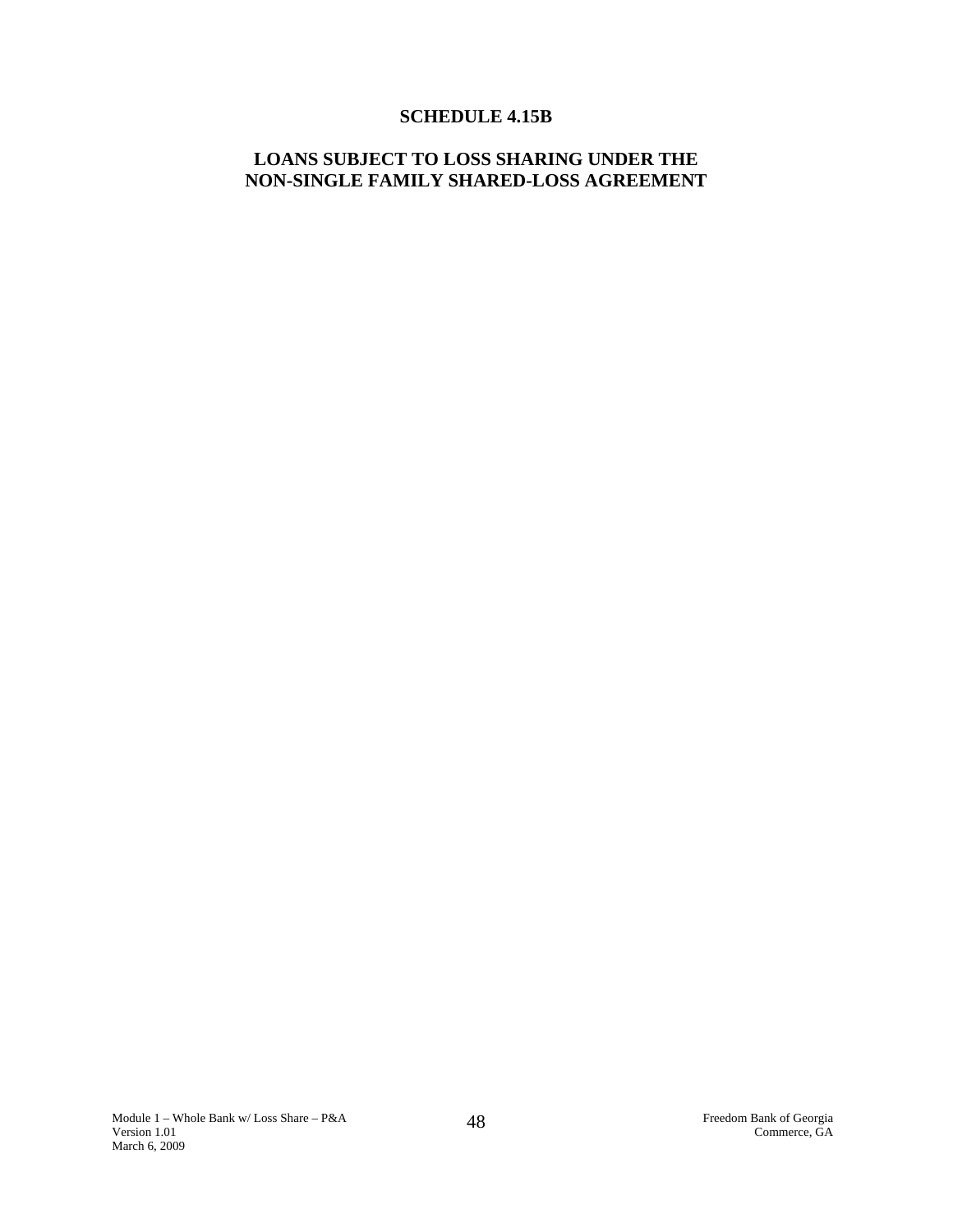#### **EXHIBIT 4.15A**

#### **SINGLE FAMILY SHARED-LOSS AGREEMENT**

This agreement for the reimbursement of loss sharing on certain single family residential mortgage loans (the "Single Family Shared-Loss Agreement") shall apply when the Assuming Bank purchases Single Family Shared-Loss Loans as that term is defined herein. The terms hereof shall modify and supplement, as necessary, the terms of the Purchase and Assumption Agreement to which this Single Family Shared-Loss Agreement is attached as Exhibit 4.15A and incorporated therein. To the extent any inconsistencies may arise between the terms of the Purchase and Assumption Agreement and this Single Family Shared-Loss Agreement with respect to the subject matter of this Single Family Shared-Loss Agreement, the terms of this Single Family Shared-Loss Agreement shall control. References in this Single Family Shared-Loss Agreement to a particular Section shall be deemed to refer to a Section in this Single Family Shared-Loss Agreement, unless the context indicates that it is intended to be a reference to a Section of the Purchase and Assumption Agreement.

#### **ARTICLE I -- DEFINITIONS**

The capitalized terms used in this Single Family Shared-Loss Agreement that are not defined in this Single Family Shared-Loss Agreement are defined in the Purchase and Assumption Agreement In addition to the terms defined above, defined below are certain additional terms relating to loss-sharing, as used in this Single Family Shared-Loss Agreement.

**"Accounting Records"** means the subsidiary system of record on which the loan history and balance of each Single Family Shared-Loss Loan is maintained; individual loan files containing either an original or copies of documents that are customary and reasonable with respect to loan servicing, including management and disposition of Other Real Estate; the records documenting alternatives considered with respect to loans in default or for which a default is reasonably foreseeable; records of loss calculations and supporting documentation with respect to line items on the loss calculations; and, monthly delinquency reports and other performance reports customarily utilized by the Assuming Bank in management of loan portfolios.

**"Accrued Interest"** means, with respect to Single Family Shared-Loss Loans, the amount of earned and unpaid interest at the note rate specified in the applicable loan documents, limited to 90 days.

**"Commencement Date "** means the first calendar day following the Bank Closing Date.

**"Cumulative Loss Amount"** means the sum of the Monthly Loss Amounts less the sum of all Recovery Amounts.

**"Cumulative Shared-Loss Amount"** means the excess, if any, of the Cumulative Loss Amount over the First Loss Tranche.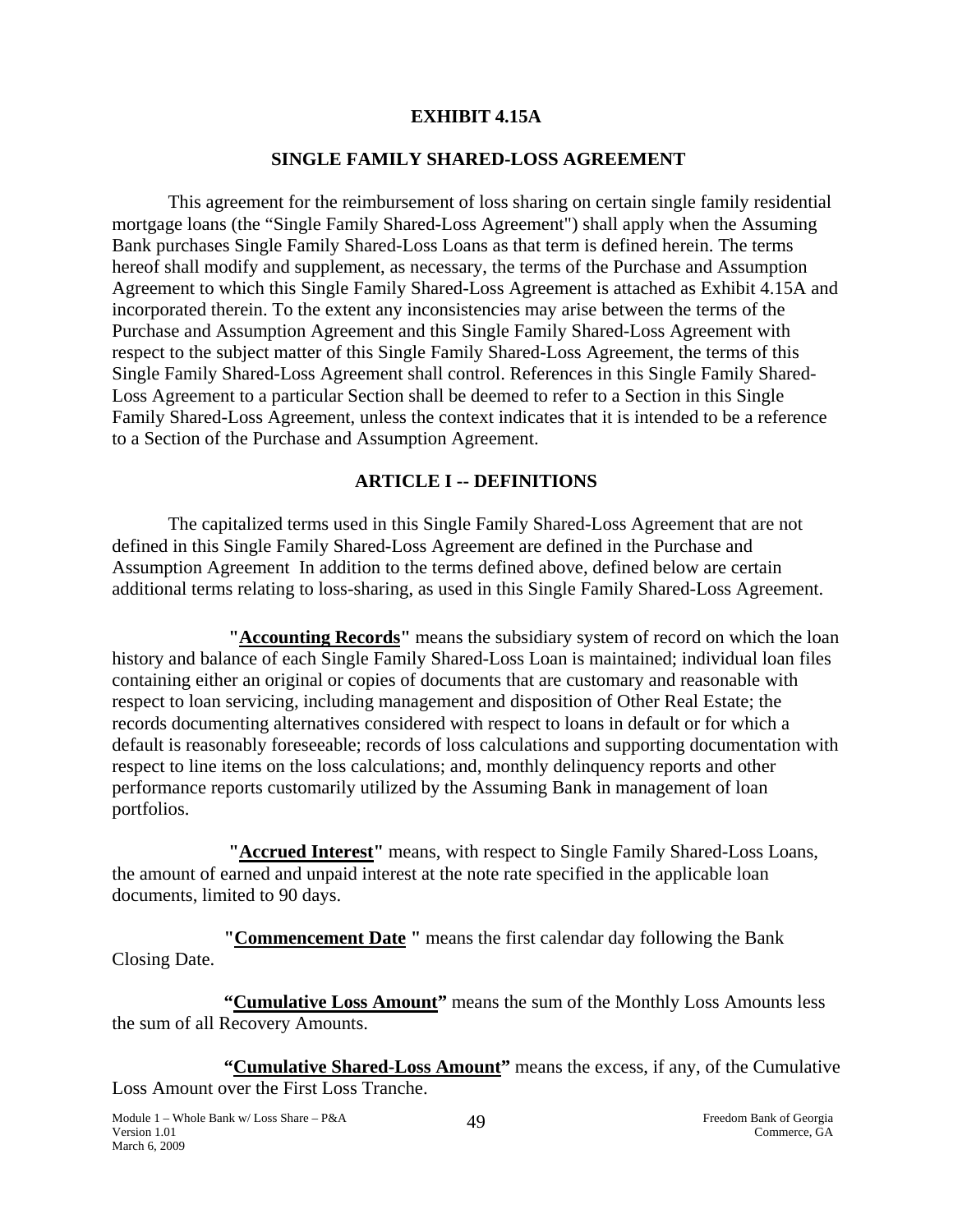**"Customary Servicing Procedures "** means procedures (including collection procedures) that the Assuming Bank customarily employs and exercises in servicing and administering mortgage loans for its own accounts and the servicing procedures established by FNMA or FHLMC, which are in accordance with accepted mortgage servicing practices of prudent lending institutions.

 anniversary of the Commencement Date occurs. **"Final Shared-Loss Month"** means the calendar month in which the tenth

**"Final Shared-Loss Recovery Month"** means the calendar month in which the tenth anniversary of the Commencement Date occurs.

**"Foreclosure Loss"** means the loss realized when the Assuming Bank has completed the foreclosure on a Single Family Shared-Loss Loan and realized final recovery on the collateral through liquidation and recovery of all insurance proceeds. Each Foreclosure Loss shall be calculated in accordance with the form and methodology specified in Exhibit 2a.

**"Loss"** means a Foreclosure Loss, Restructuring Loss, Short Sale Loss, or Portfolio Loss.

**"Loss Amount"** means the dollar amount of loss incurred and reported on the Monthly Certificate for a Single Family Shared-Loss Loan.

**"Monthly Certificate"** has the meaning provided in Section 2.1(b) of this Single Family Shared-Loss Agreement.

**"Monthly Loss Amount"** means the sum of all Foreclosure Losses, Restructuring Losses, Short Sale Losses and Portfolio Losses realized by the Assuming Bank for any Shared Loss Month.

**"Monthly Shared-Loss Amount"** means the change in the Cumulative Shared-Loss Amount from the beginning of each month to the end of each month.

**"Portfolio Loss"** means the loss realized on a portfolio sale of Single Family Shared-Loss Loans in accordance with the terms of Article IV.

**"Recovery Amount"** means, with respect to any period prior to the Termination Date, the amount of collected funds received by the Assuming Bank that (i) are applicable against a Foreclosure Loss which has previously been paid to the Assuming Bank by the Receiver or (ii) gains realized from a Section 4.1 sale of Single Family Shared-Loss Loans for which the Assuming Bank has previously received a Restructuring Loss payment from the Receiver.

"Restructuring Loss" means the loss on a modified or restructured loan measured by the difference between (a) the principal, Accrued Interest, tax and insurance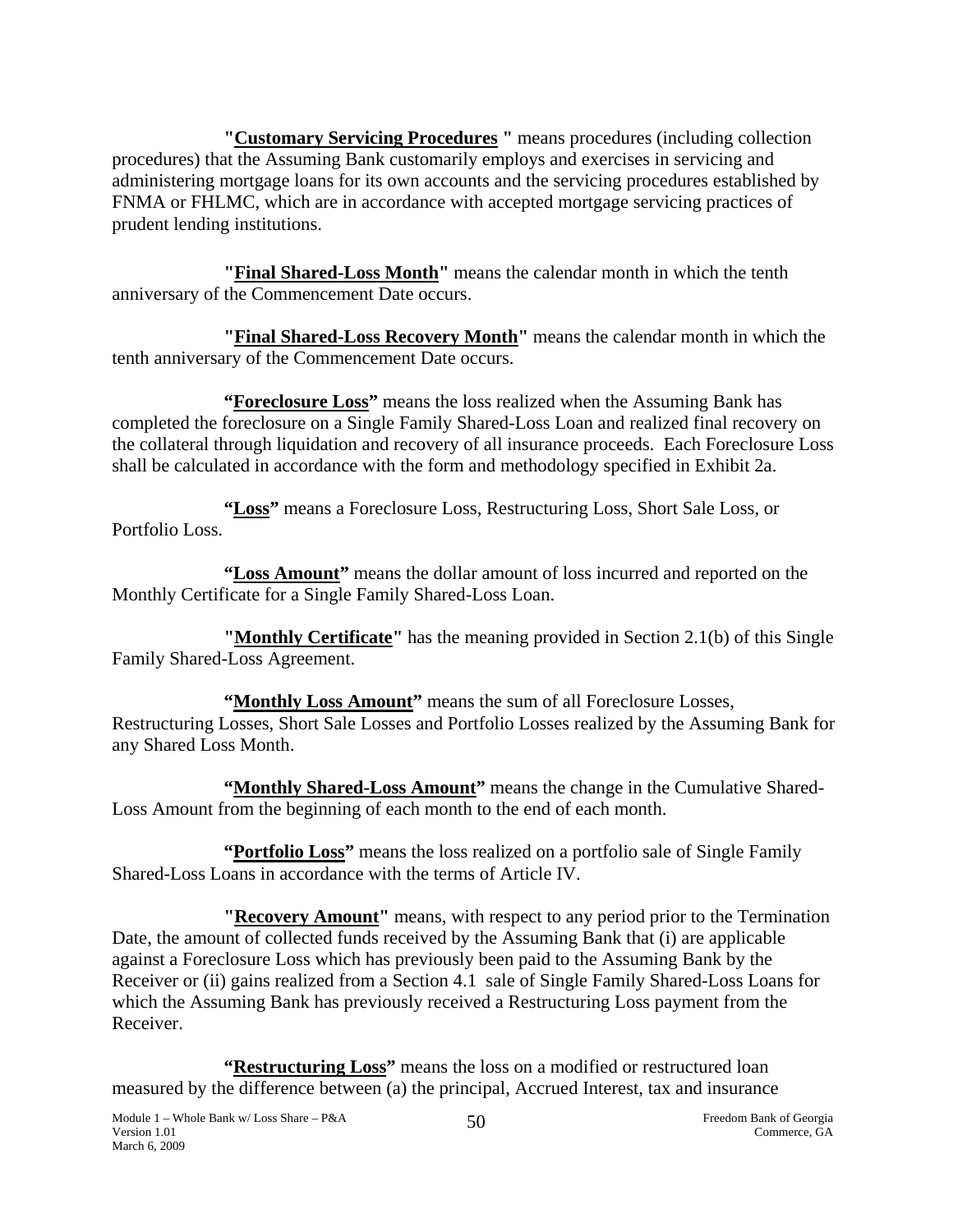advances and third party fees due on a loan prior to the modification or restructuring, and (b) the net present value of estimated cash flows on the modified or restructured loan, discounted at the Then-Current Interest Rate. Each Restructuring Loss shall be calculated in accordance with the form and methodology attached as Exhibit 2b and Exhibit 5.

"**Restructured Loan"** means a Single Family Shared-Loss Loan for which the Assuming Bank has received a Restructuring Loss payment from the Receiver.

**"Servicing Officer"** has the meaning provided in Section 2.1(b) of this Single Family Shared-Loss Agreement.

"Shared Loss Payment Trigger" means when the sum of the Cumulative Loss Amount under this Single Family Shared-Loss Agreement and the cumulative Net Charge-Offs under the Non-SF Shared-Loss Agreement, exceeds the First Loss Tranche.

**"Single Family Shared-Loss Loans"** means the single family one-to-four residential mortgage loans identified on Schedule 4.15A of the Purchase and Assumption Agreement.

**"Shared-Loss Month"** means each calendar month between the Commencement Date and the last day of the month in which the tenth anniversary of the Commencement Date occurs, provided that, the first Shared-Loss Month shall begin on the Commencement Date and end on the last day of that month.

**"Short-Sale Loss "** means the loss resulting from the Assuming Bank's agreement with the mortgagor to accept a payoff in an amount less than the balance due on the loan, further provided, that each Short-Sale Loss shall be calculated in accordance with the form and methodology specified in Exhibit 2c.

**"Stated Threshold"** means total losses under the shared loss agreements in the amount of \$41,000,000.00.

**"Termination Date"** means the last day of the Final Shared-Loss Recovery

Month.

**"Then-Current Interest Rate"** means the most recently published Freddie Mac survey rate for 30-year fixed-rate loans.

# **ARTICLE II** -- **SHARED-LOSS ARRANGEMENT**

# **2.1 Shared-Loss Arrangement.**

 (a) **Loss Mitigation and Consideration of Alternatives.** For each Single Family Shared-Loss Loan in default or for which a default is reasonably foreseeable, the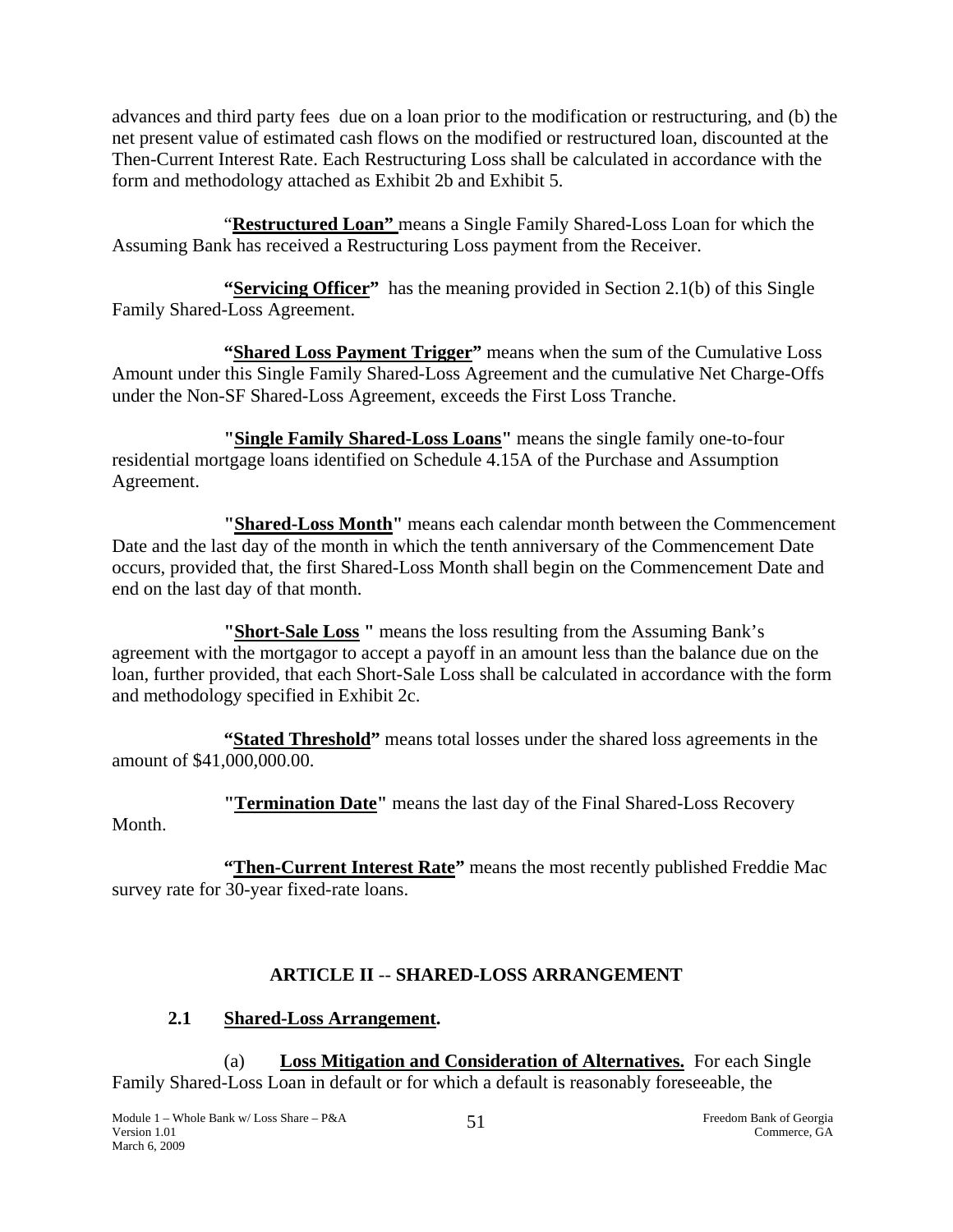Assuming Bank shall undertake reasonable and customary loss mitigation efforts, in accordance with Exhibit 5, FDIC Mortgage Loan Modification Program. The Assuming Bank shall document its consideration of foreclosure, loan restructuring, and short-sale (if short-sale is a viable option) alternatives and shall select the alternative resulting in the least Loss. Assuming Bank shall retain its calculations of the estimated loss under each alternative, such calculations to be provided to the Receiver upon request.

# (b) **Monthly Certificates.**

Not later than fifteen (15) days after the end of each Shared-Loss Month, beginning with the month in which the Commencement Date occurs and ending in the month in which the tenth anniversary of the Commencement Date occurs, the Assuming Bank shall deliver to the Receiver a certificate, signed by an officer of the Assuming Bank involved in, or responsible for, the administration and servicing of the Single Family Shared-Loss Loans whose name appears on a list of servicing officers furnished by the Assuming Bank to the Receiver, (a "Servicing Officer") setting forth in such form and detail as the Receiver may reasonably specify (a "Monthly Certificate"):

(A) a schedule substantially in the form of Exhibit 1 listing:

(i) each Single Family Shared-Loss Loan for which a Loss Amount (calculated in accordance with the applicable Exhibit) is being claimed, the related Loss Amount for each Single Family Shared-Loss Loan, and the total Monthly Loss Amount for all Single Family Shared-Loss Loans;

(ii) each Single Family Shared-Loss Loan for which a Recovery Amount was received, the Recovery Amount for each Single Family Shared-Loss Loan, and the total Recovery Amount for all Single Family Shared-Loss Loans;

(iii) the total Monthly Loss Amount for all Single Family Shared-Loss Loans minus the total monthly Recovery Amount for all Single Family Shared-Loss Loans;

(iv) the Cumulative Shared-Loss Amount as of the beginning and end of the month;

(v) the Monthly Shared Loss Amount;

(vi) the result obtained in (v) times 80%, or times 95% if the Stated Threshold has been reached, which in either case is the amount to be paid under Section 2.1(d) of this Single Family Shared-Loss Agreement by the Receiver to the Assuming Bank if the amount is a positive number, or by the Assuming Bank to the Receiver if the amount is a negative number;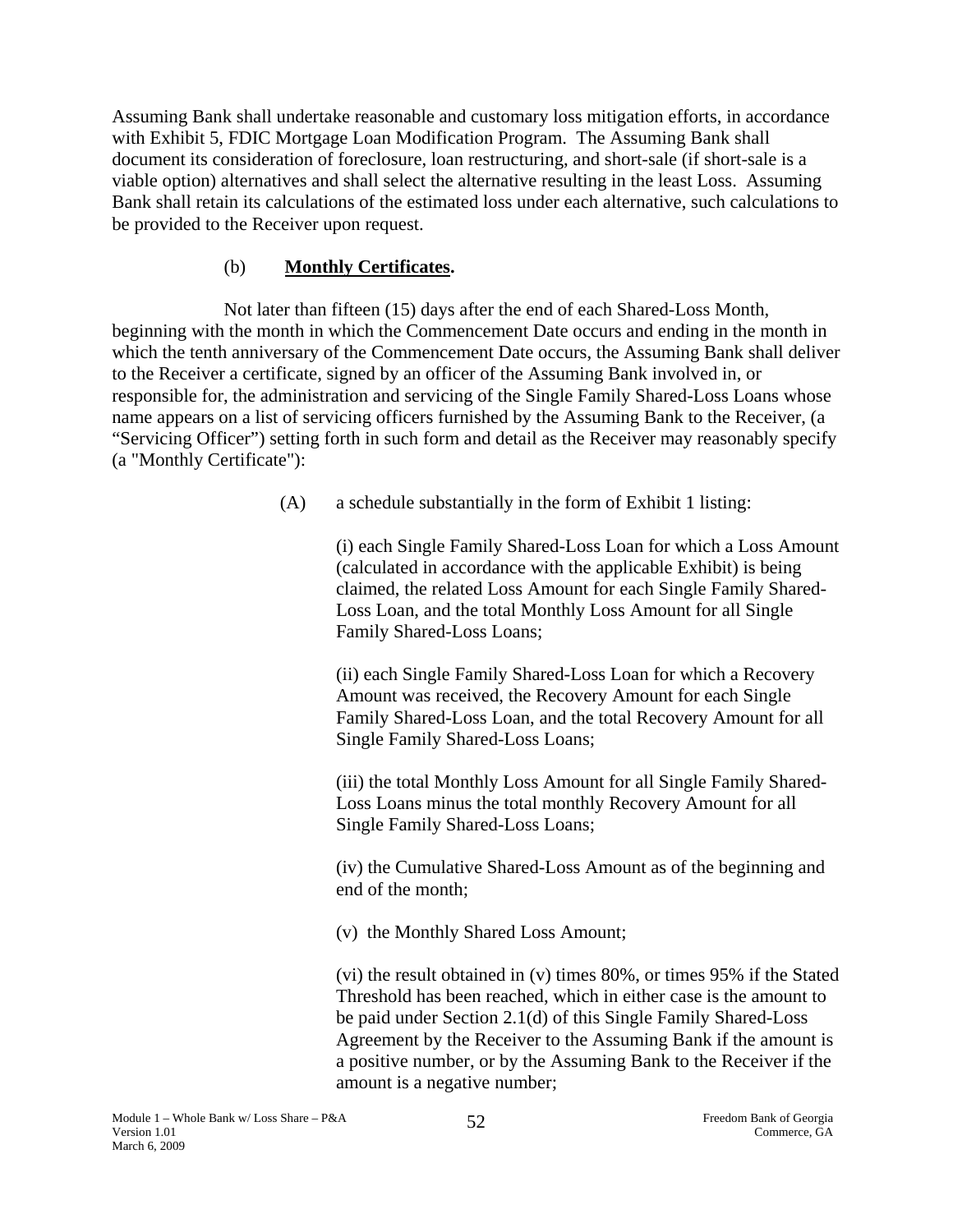- (B) for each of the Single Family Shared-Loss Loans for which a Loss is claimed for that Shared-Loss Month, a schedule showing the calculation of the Loss Amount using the form and methodology shown in Exhibit 2a, Exhibit 2b, or Exhibit 2c, as applicable.
- (C) For each of the Restructured Loans where a gain or loss is realized in a sale under Section 4.1 or 4.2, a schedule showing the calculation using the form and methodology shown in Exhibit 2d.
- (D) a portfolio performance and summary schedule substantially in the form shown in Exhibit 3.

.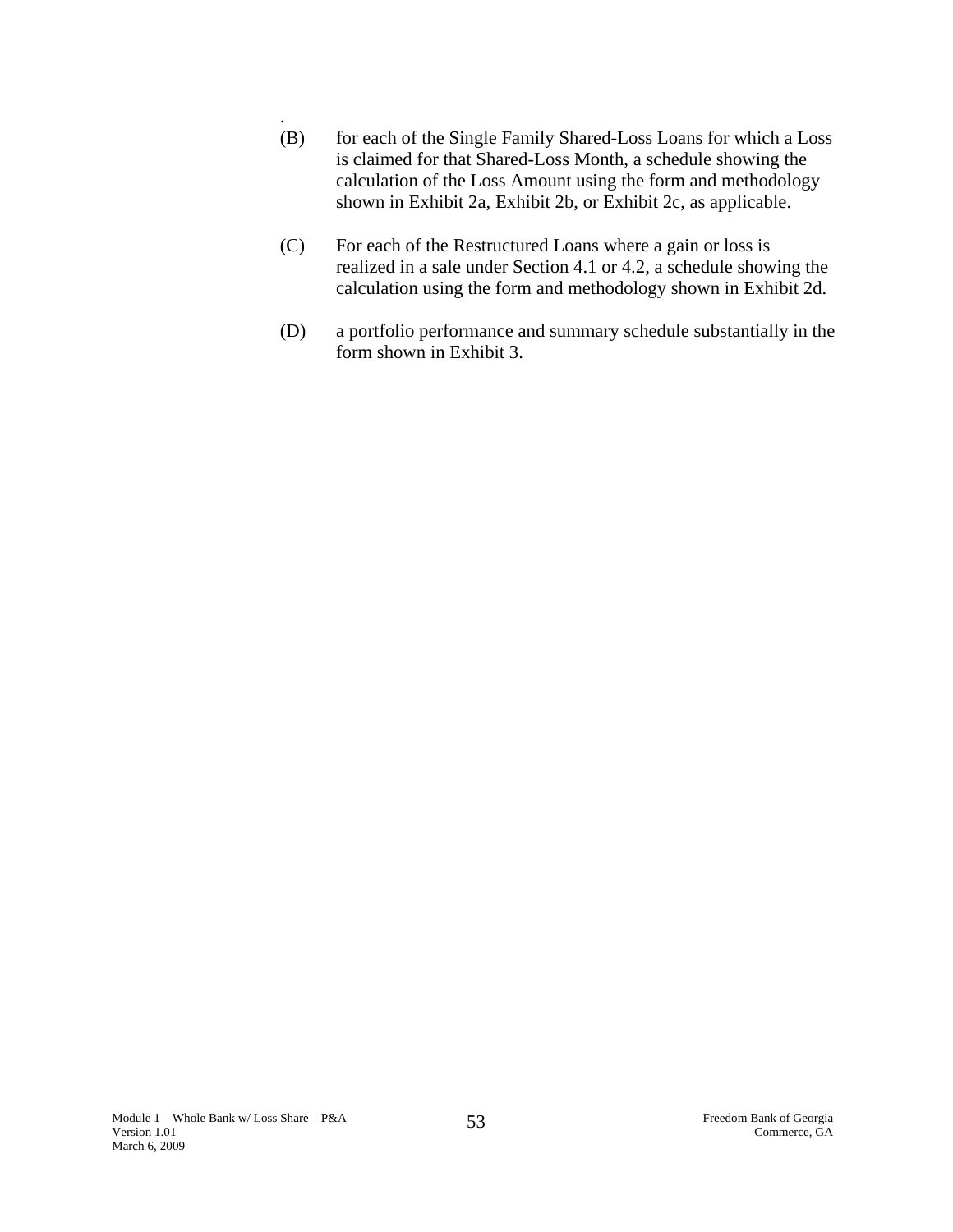(c) **Monthly Data Download.** Not later than fifteen (15) days after the end of each month, beginning with the month in which the Commencement Date occurs and ending with the Final Shared-Loss Recovery Month, Assuming Bank shall provide Receiver:

- (i) the servicing file in machine-readable format including but not limited to the following fields for each outstanding Single Family Shared-Loss Loan, as applicable:
	- (A) Loan number
	- (B) FICO score
	- (C) Origination date
	- (D) Original principal amount
	- (E) Maturity date
	- (F) Paid-to date
	- (G) Last payment date
	- (H) Loan status (bankruptcy, in foreclosure, etc.)
	- (I) Delinquency counters
	- (J) Current principal balance
	- (K) Current escrow account balance
	- (L) Current Appraisal/BPO value
	- (M) Current Appraisal/BPO date
	- (N) Interest rate
	- (O) Monthly principal and interest payment amount
	- (P) Monthly escrow payment for taxes and insurance
	- (Q) Interest rate type (fixed or adjustable)
	- (R) If adjustable: index, margin, next interest rate reset date
	- (S) Payment/Interest rate cap and/or floor
	- (T) Underwriting type (Full doc, Alt Doc, No Doc)
	- (U) Lien type  $(1<sup>st</sup>, 2<sup>nd</sup>)$
	- (V) Amortization type (amortizing or I/O)
	- (W) Property address, including city, state, zip code
	- (X) A code indicating whether the Mortgaged Property is owneroccupied
	- (Y) Property type (single-family detached, condominium, duplex, etc.)
- (ii) An Excel file for ORE held as a result of foreclosure on a Single Family Shared-Loss Loan listing:
	- (A) Foreclosure date
	- (B) Unpaid loan principal balance
	- (C) Appraised value or BPO value, as applicable
	- (D) Projected liquidation date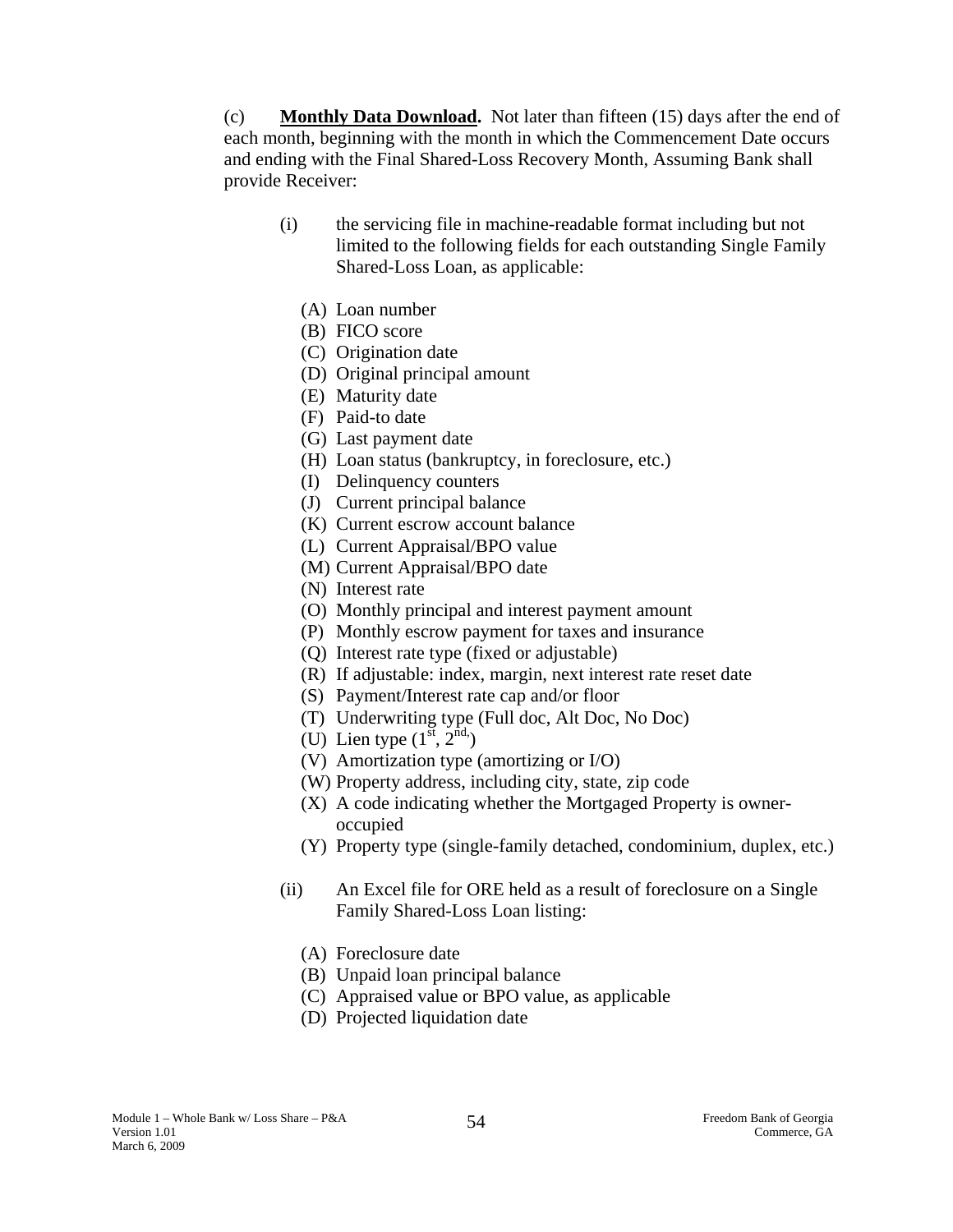# (d) **Payments With Respect to Shared-Loss Assets.**

**(i) Losses Under the Stated Threshold**. After the Shared Loss Payment Trigger is reached, not later than fifteen (15) days after the date on which the Receiver receives the Monthly Certificate, the Receiver shall pay to the Assuming Bank, in immediately available funds, an amount equal to eighty percent (80%) of the Monthly Shared-Loss Amount reported on the Monthly Certificate. If the total Monthly Shared-Loss Amount reported on the Monthly Certificate is a negative number, the Assuming Bank shall pay to the Receiver in immediately available funds eighty percent (80%) of that amount.

(ii) **Losses in Excess of the Stated Threshold.** In the event that the Stated Threshold has been met the loss/recovery sharing percentages shall change from 80/20 to 95/5 and thereafter the Receiver shall pay to the Assuming Bank, in immediately available funds, an amount equal to ninety-five percent (95%) of the Monthly Shared-Loss Amount reported on the Monthly Certificate. If the Monthly Shared-Loss Amount reported on the Monthly Certificate is a negative number, the Assuming Bank shall pay to the Receiver in immediately available funds ninety-five percent (95%) of that amount..

 accordingly. (e) **Limitations on Shared-Loss Payment.** The Receiver shall not be required to make any payments pursuant to Section 2.1 (d) with respect to any Foreclosure Loss, Restructuring Loss, Short Sale Loss or Portfolio Loss that the Receiver determines, based upon the criteria set forth in this Single Family Shared-Loss Agreement (including the analysis and documentation requirements of Section 2.1(a)) or Customary Servicing Procedures, should not have been effected by the Assuming Bank. In the event that the Receiver does not make any payment with respect to Losses claimed pursuant to Section 2.1(d), the Receiver and Assuming Bank shall make the necessary adjustments to the Monthly Shared-Loss Amount for that Monthly Certificate and the payment pursuant to Section 2.1(d) above shall be adjusted

 (f) **Payments by Wire-Transfer.** All payments under this Single Family Shared-Loss Agreement shall be made by wire-transfer in accordance with the wire-transfer instructions on Exhibit 4.

# **2.2 Auditor Report; Right to Audit**

(a) Within ninety (90) days after the end of each calendar year during which the Receiver makes any payment to the Assuming Bank under this Single Family Shared-Loss Agreement, the Assuming Bank shall deliver to the Receiver a report signed by its independent public accountants stating that they have reviewed the terms of this Single Family Shared-Loss Agreement and that, in the course of their annual audit of the Assuming Bank's books and records, nothing has come to their attention suggesting that any computations required to be made by the Assuming Bank during such calendar year pursuant to this Article II were not made by the Assuming Bank in accordance herewith. In the event that the Assuming Bank cannot comply with the preceding sentence, it shall promptly submit to the Receiver corrected computations together with a report signed by its independent public accountants stating that,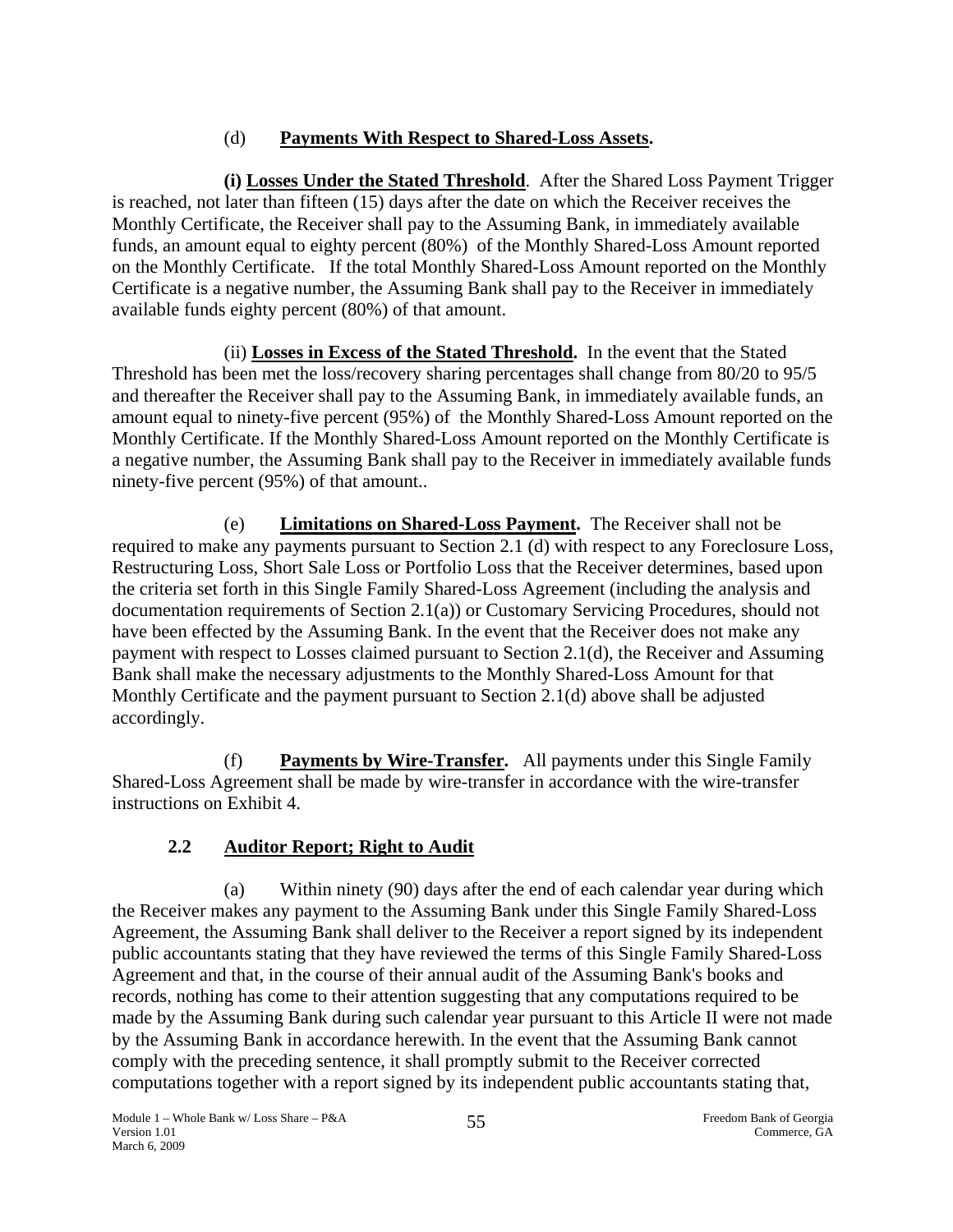after giving effect to such corrected computations, nothing has come to their attention suggesting that any computations required to be made by the Assuming Bank during such year pursuant to this Article II were not made by the Assuming Bank in accordance herewith. In such event, the Assuming Bank and the Receiver shall make all such accounting adjustments and payments as may be necessary to give effect to each correction reflected in such corrected computations, retroactive to the date on which the corresponding incorrect computation was made.

(b) The Receiver or the FDIC in its corporate capacity ("Corporation") may perform an audit or audits to determine the Assuming Bank's compliance with the provisions of this Single Family Shared-Loss Agreement, including this Article II, by providing not less than ten (10) Business Days' prior written notice. Assuming Bank shall provide access to pertinent records and proximate working space in Assuming Bank's facilities. The scope and duration of any such audit shall be within the sole discretion of the Receiver or the Corporation. The Receiver or the Corporation, as the case may be, shall bear the expense of any such audit. In the event that any corrections are necessary as a result of such an audit or audits, the Assuming Bank and the Receiver shall make such accounting adjustments and payments as may be necessary to give retroactive effect to such corrections.

**2.3 Withholdings.** Notwithstanding any other provision in this Article II, the Receiver, upon the direction of the Director (or designee) of the Federal Deposit Insurance Corporation's Division of Resolutions and Receiverships, may withhold payment for any amounts included in a Monthly Certificate delivered pursuant to Section 2.1, if there is a reasonable basis for denying the eligibility of an item for which reimbursement or payment is sought under such Section. In such event, the Receiver shall provide a written notice to the Assuming Bank detailing the grounds for withholding such payment. At such time as the Assuming Bank demonstrates to the satisfaction of the Receiver, in its reasonable judgment, that the grounds for such withholding of payment, or portion of payment, no longer exist or have been cured, then the Receiver shall pay the Assuming Bank the amount withheld which the Receiver determines is eligible for payment, within fifteen (15) Business Days.

**2.4 Books and Records**. The Assuming Bank shall at all times keep books and records sufficient to ensure and document compliance with the terms of this Single Family Shared-Loss Agreement, including but not limited to (a) documentation of alternatives considered with respect to defaulted loans or loans for which default is reasonably foreseeable, (b) documentation showing the calculation of loss for claims submitted to the Receiver, (c) retention of documents that support each line item on the loss claim forms, and (d) documentation with respect to the Recovery Amount on loans for which the Receiver has made a loss-share payment

**2.5 Information**. The Assuming Bank shall promptly provide to the Receiver such other information, including but not limited to, financial statements, computations, and bank policies and procedures, relating to the performance of the provisions of this Single Family Shared-Loss Agreement, as the Receiver may reasonably request from time to time.

**2.6 Tax Ruling.** The Assuming Bank shall not at any time, without the Receiver's prior written consent, seek a private letter ruling or other determination from the Internal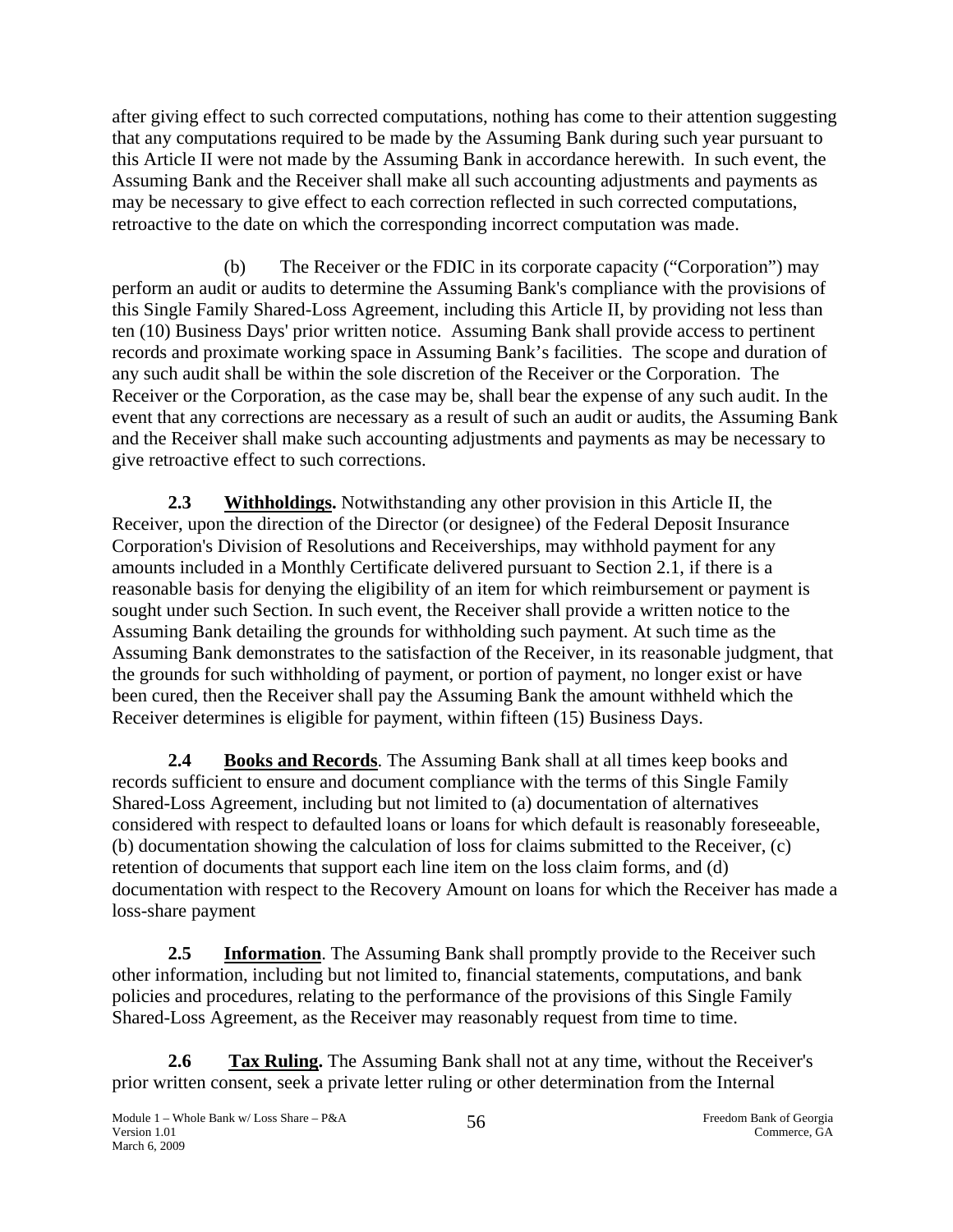Revenue Service or otherwise seek to qualify for any special tax treatment or benefits associated with any payments made by the Receiver pursuant to this Single Family Shared-Loss Agreement.

**2.7 Sale of Single Family Shared-Loss Loans.** The Receiver shall be relieved of its obligations with respect to a Single Family Shared-Loss Loan upon payment of a Foreclosure Loss amount or a Short Sale Loss amount with respect to such Single Family Shared-Loss Loan or upon the sale of a Single Family Shared-Loss Loan by Assuming Bank to an unaffiliated person or entity. The Assuming Bank shall provide the Receiver with timely notice of any such sale. Notwithstanding the foregoing, a sale of the Single Family Shared-Loss Loan, for purposes of this Section 2.7, shall not be deemed to have occurred as the result of (i) any change in the ownership or control of Assuming Bank, (ii) a merger by Assuming Bank with or into any other entity, or (iii) a sale by Assuming Bank of all or substantially all of its assets.

# **ARTICLE III - RULES REGARDING THE ADMINISTRATION OF SINGLE FAMILY SHARED-LOSS LOANS**

**3.1 Agreement with Respect to Administration.** The Assuming Bank shall (and shall cause any of its Affiliates to which the Assuming Bank transfers any Single Family Shared-Loss Loans to) manage, administer, and collect the Single Family Shared-Loss Loans while owned by the Assuming Bank or any Affiliate thereof during the term of this Single Family Shared-Loss Agreement in accordance with the rules set forth in this Article III. The Assuming Bank shall be responsible to the Receiver in the performance of its duties hereunder and shall provide to the Receiver such reports as the Receiver reasonably deems advisable, including but not limited to the reports required by Sections 2.1, 2.2 and 3.3 hereof, and shall permit the Receiver to monitor the Assuming Bank's performance of its duties hereunder.

**3.2 Duties of the Assuming Bank.** (a) In performance of its duties under this Article III , the Assuming Bank shall:

(i) manage and administer each Single Family Shared-Loss Loan in accordance with Assuming Bank's usual and prudent business and banking practices and Customary Servicing Procedures;

(ii) exercise its best business judgment in managing, administering and collecting amounts owed on the Single Family Shared-Loss Loans;

(iii) use commercially reasonable efforts to maximize Recoveries with respect to Losses on Single Family Shared-Loss Loans without regard to the effect of maximizing collections on assets held by the Assuming Bank or any of its Affiliates that are not Single Family Shared-Loss Loans;

(iv) retain sufficient staff to perform its duties hereunder; and

(v) comply with the terms of Exhibit 5 attached hereto, the FDIC Loan Modification Program, for any Single Family Shared-Loss Loans meeting the requirements set forth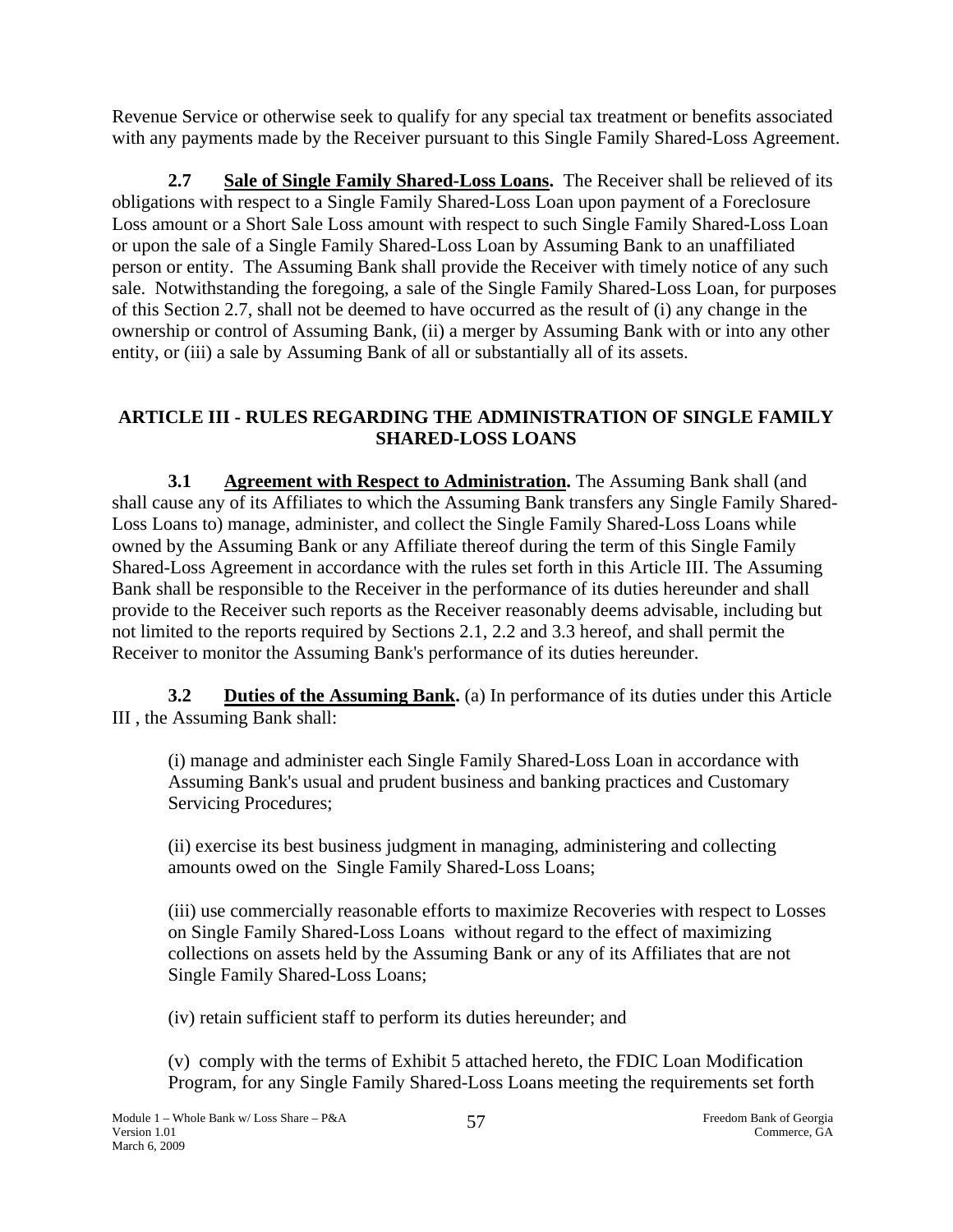therein. The Assuming Bank may propose exceptions to Exhibit 5 for a group of Loans with similar characteristics, with the objectives of (1) minimizing the loss to the Assuming Bank and the FDIC and (2) maximizing the opportunity for qualified homeowners to remain in their homes with affordable mortgage payments.

(b) Any transaction with or between any Affiliate of the Assuming Bank with respect to any Single Family Shared-Loss Loan including, without limitation, the execution of any contract pursuant to which any Affiliate of the Assuming Bank will manage, administer or collect any of the Single Family Shared-Loss Loans shall be subject to the prior written approval of the Receiver.

**3.3 Shared-Loss Asset Records and Reports**. The Assuming Bank shall establish and maintain such records as may be appropriate to account for the Single Family Shared-Loss Loans in such form and detail as the Receiver may reasonably require, and to enable the Assuming Bank to prepare and deliver to the Receiver such reports as the Receiver may from time to time request regarding the Single Family Shared-Loss Loans and the Monthly Certificates required by Section 2.1 of this Single Family Shared-Loss Agreement.

# **3.4 Related Loans**.

(a) Assuming Bank shall use its best efforts to determine which loans are "Related Loans", as hereinafter defined. The Assuming Bank shall not manage, administer or collect any "Related Loan" in any manner that would have the effect of increasing the amount of any collections with respect to the Related Loan to the detriment of the Single Family Shared-Loss Loan to which such loan is related. A "Related Loan" means any loan or extension of credit held by the Assuming Bank at any time on or prior to the end of the Final Shared-Loss Month that is made to an Obligor of a Single Family Shared-Loss Loan.

(b) The Assuming Bank shall prepare and deliver to the Receiver with the Monthly Certificates for the calendar months ending June 30 and December 31, a schedule of all Related Loans on the Accounting Records of the Assuming Bank as of the end of each such semi-annual period.

**3.5 Legal Action; Utilization of Special Receivership Powers**. The Assuming Bank shall notify the Receiver in writing (such notice to be given in accordance with Article V below and to include all relevant details) prior to utilizing in any legal action any special legal power or right which the Assuming Bank derives as a result of having acquired an asset from the Receiver, and the Assuming Bank shall not utilize any such power unless the Receiver shall have consented in writing to the proposed usage. The Receiver shall have the right to direct such proposed usage by the Assuming Bank and the Assuming Bank shall comply in all respects with such direction. Upon request of the Receiver, the Assuming Bank will advise the Receiver as to the status of any such legal action. The Assuming Bank shall immediately notify the Receiver of any judgment in litigation involving any of the aforesaid special powers or rights.

### **ARTICLE IV – PORTFOLIO SALE**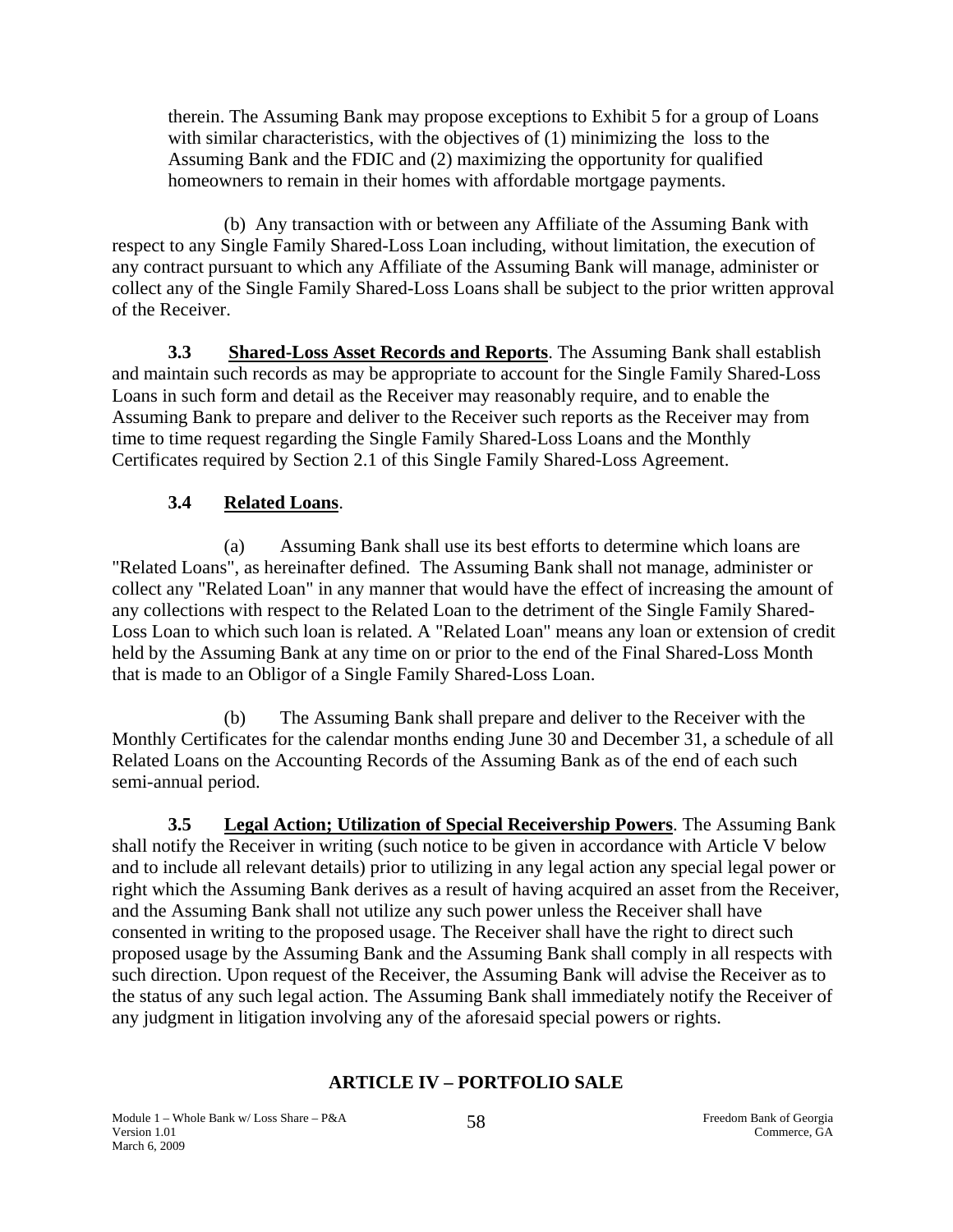**4.1 Assuming Bank Portfolio Sale of Remaining Single Family Shared-Loss Loans.** The Assuming Bank shall have the right with the concurrence of the Receiver to liquidate for cash consideration, all or a portion of Single Family Shared-Loss Loans held by the Assuming Bank at any time prior to the Termination Date ("Portfolio Sale"). If the Assuming Bank exercises its option under this Section 4.1, it must give thirty (30) days notice in writing to the Receiver setting forth the details and schedule for the Portfolio Sale which shall be conducted by means of sealed bid sales to third parties, not including any of the Assuming Bank's affiliates, contractors, or any affiliates of the Assuming Bank's contractors. Sales of Restructured Loans shall be sold in a separate pool from Single Family Shared-Loss Loans not restructured. The Receiver's review of the Assuming Bank's proposed Portfolio Sale will be considered in a timely fashion and approval will not be unreasonably withheld, delayed or conditioned.

# **4.2 Assuming Bank's Liquidation of Remaining Single Family Shared-Loss**

**Loans.** In the event that the Assuming Bank does not conduct a Portfolio Sale pursuant to Section 4.1 the Receiver shall have the right, exercisable in its sole and absolute discretion, to require the Assuming Bank to liquidate for cash consideration, any Single Family Shared-Loss Loans held by the Assuming Bank at any time after the date that is six months prior to the Termination Date. If the Receiver exercises its option under this Section 4.2, it must give notice in writing to the Assuming Bank, setting forth the time period within which the Assuming Bank shall be required to liquidate the Single Family Shared-Loss Loans. The Assuming Bank will comply with the Receiver's notice and must liquidate the Single Family Shared-Loss Loans as soon as reasonably practicable by means of sealed bid sales to third parties, not including any of the Assuming Bank's affiliates, contractors, or any affiliates of the Assuming Bank's contractors. The selection of any financial advisor or other third party broker or sales agent retained for the liquidation of the remaining Single Family Shared-Loss Loans pursuant to this Section shall be subject to the prior approval of the Receiver, such approval not to be unreasonably withheld, delayed or conditioned.

**4.3 Calculation of Sale Gain or Loss.** For Single Family Shared-Loss Loans that are not Restructured Loans gain or loss on the sales under Section 4.1 or Section 4.2 will be calculated as the sale price received by the Assuming Bank less the unpaid principal balance of the remaining Single Family Shared-Loss Loans. For any Restructured Loan included in the sale gain or loss on sale will be calculated as (a) the sale price received by the Assuming Bank less (b) the net present value of estimated cash flows on the Restructured Loan that was used in the calculation of the related Restructuring Loss plus (c) Loan principal payments collected by the Assuming Bank from the date the Loan was restructured to the date of sale. (See Exhibit 2d for example calculation).

# **ARTICLE V -- LOSS-SHARING NOTICES GIVEN TO RECEIVER AND PURCHASER**

All notices, demands and other communications hereunder shall be in writing and shall be delivered by hand, or overnight courier, receipt requested, addressed to the parties as follows: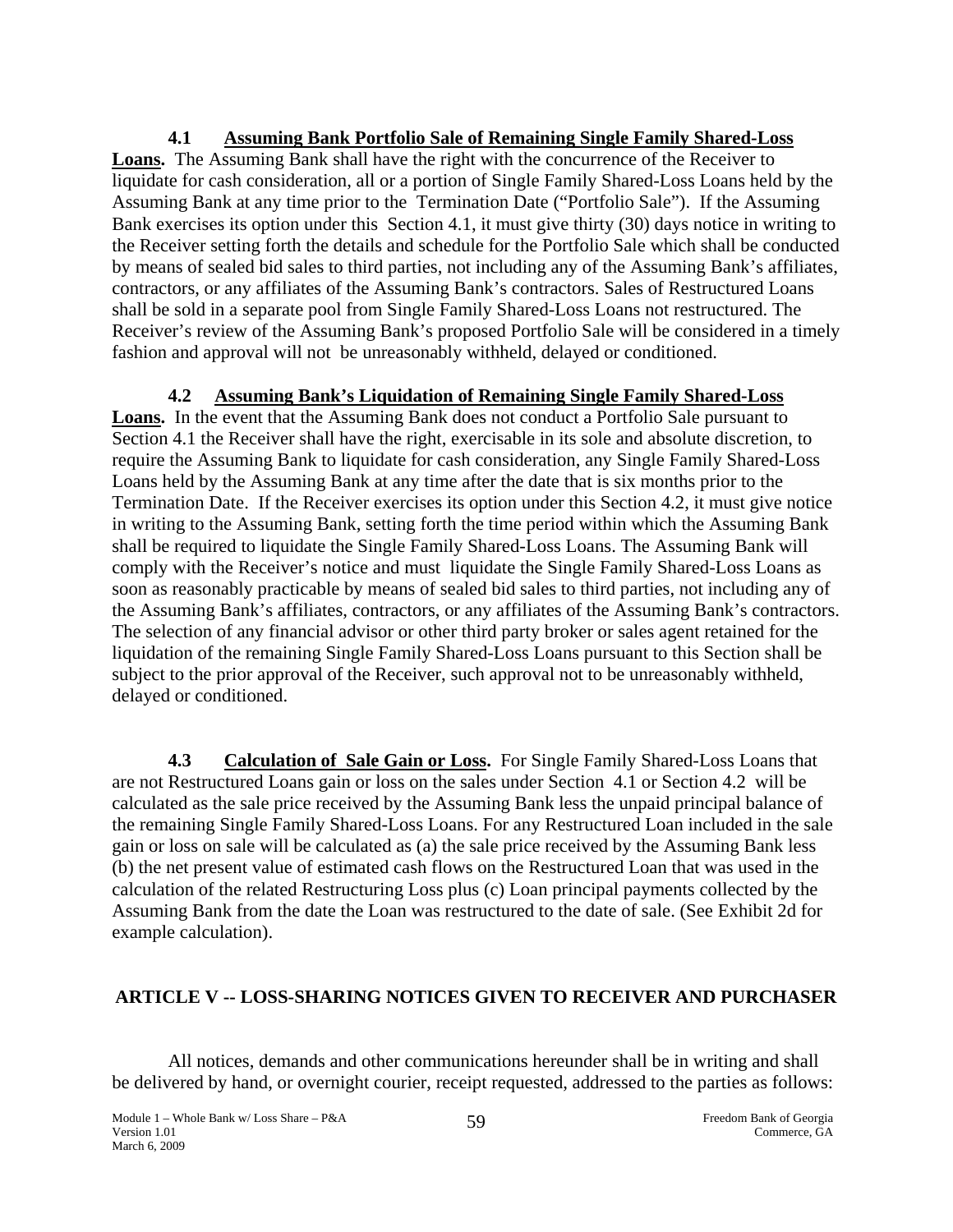| If to Receiver, to: | <b>Federal Deposit Insurance Corporation</b>      |
|---------------------|---------------------------------------------------|
|                     | as Receiver for Freedom Bank of Georgia           |
|                     | Division of Resolutions and Receiverships         |
|                     | 550 17th Street, N.W.                             |
|                     | Washington, D.C. 20429                            |
|                     | Attention: Ralph Malami, Manager, Capital Markets |
| with a copy to:     | <b>Federal Deposit Insurance Corporation</b>      |
|                     | as Receiver for Freedom Bank of Georgia           |
|                     | Room E7056                                        |
|                     | 3501 Fairfax Drive, Arlington, VA 2226            |
|                     | Attn: Special Issues Unit                         |
|                     |                                                   |

With respect to a notice under Section 3.5 of this Single Family Shared-Loss Agreement, copies of such notice shall be sent to:

> Federal Deposit Insurance Corporation Legal Division 1910 Pacific Avenue Dallas, Texas 75201 Attention: Regional Counsel

If to Assuming Bank, to: John C. Seay, President/CEO 12461 Augusta Road Lavonia, Georgia 30553

Such Persons and addresses may be changed from time to time by notice given pursuant to the provisions of this Article V. Any notice, demand or other communication delivered pursuant to the provisions of this Article IV shall be deemed to have been given on the date actually received.

# **ARTICLE VI -- MISCELLANEOUS**

**6.1 Expenses.** Except as otherwise expressly provided herein, all costs and expenses incurred by a party hereto in connection with this Single Family Shared-Loss Agreement shall be borne by such party whether or not the transactions contemplated herein shall be consummated.

**6.2 Successors and Assigns; Specific Performance.** All terms and provisions of this Single Family Shared-Loss Agreement shall be binding upon and shall inure to the benefit of the parties hereto only; provided, however, that, Receiver may assign or otherwise transfer this Single Family Shared-Loss Agreement (in whole or in part) to the Federal Deposit Insurance Corporation in its corporate capacity without the consent of Assuming Bank. Notwithstanding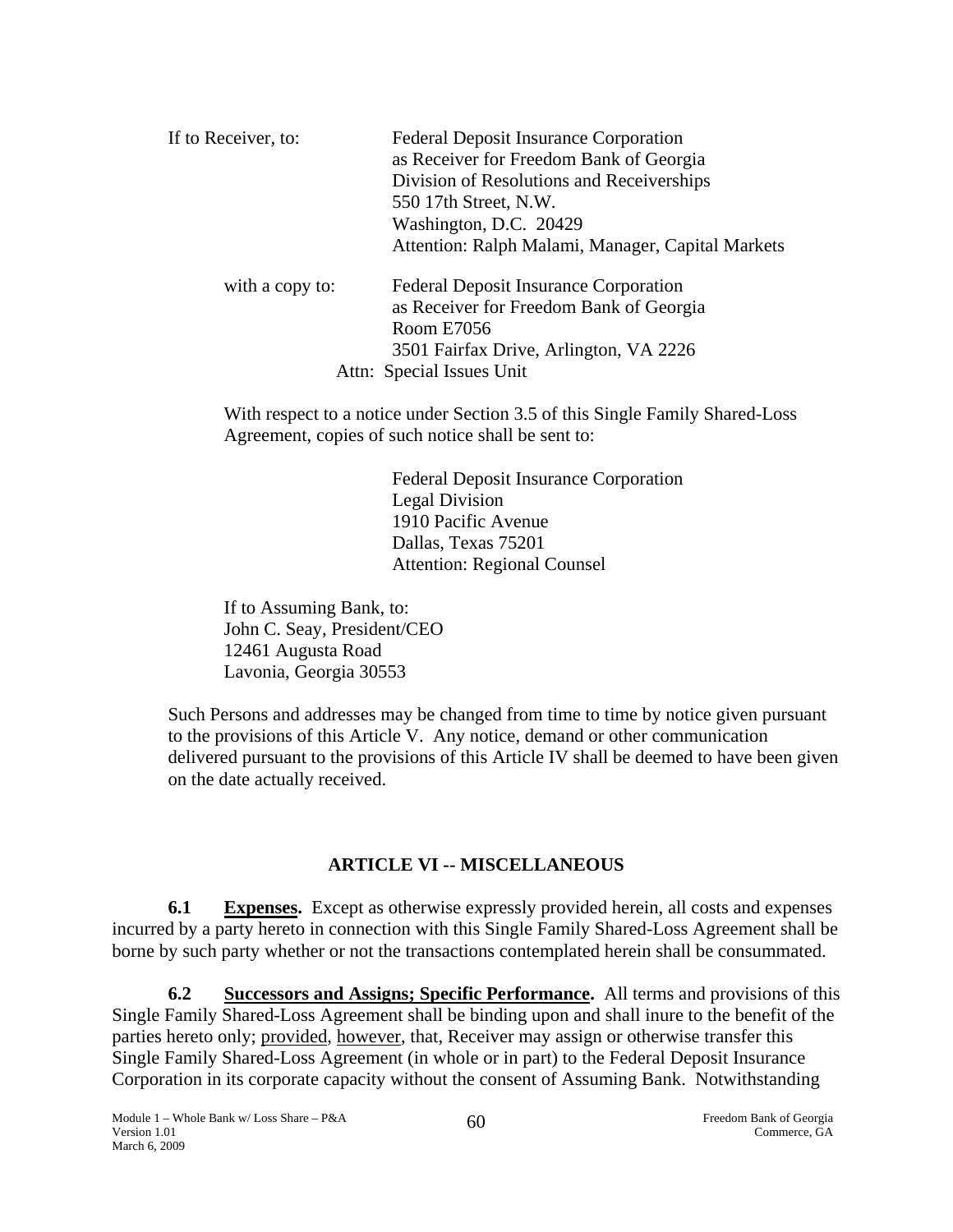anything to the contrary contained in this Single Family Shared-Loss Agreement, except as is expressly permitted in this Section 6.2, Assuming Bank may not assign or otherwise transfer this Single Family Shared-Loss Agreement (in whole or in part) without the prior written consent of the Receiver, which consent may be granted or withheld by the Receiver in its sole discretion, and any attempted assignment or transfer in violation of this provision shall be void *ab initio*.

**6.3 Governing Law.** This Single Family Shared-Loss Agreement shall be construed in accordance with federal law, or, if there is no applicable federal law, the laws of the State of New York, without regard to any rule of conflict of law that would result in the application of the substantive law of any jurisdiction other than the State of New York.

**6.4 WAIVER OF JURY TRIAL.** EACH PARTY HERETO HEREBY IRREVOCABLY AND UNCONDITIONALLY WAIVES ALL RIGHT TO TRIAL BY JURY IN OR TO HAVE A JURY PARTICIPATE IN RESOLVING ANY DISPUTE, ACTION, PROCEEDING OR COUNTERCLAIM, WHETHER SOUNDING IN CONTRACT, TORT OR OTHERWISE, ARISING OUT OF OR RELATING TO OR IN CONNECTION WITH THIS SINGLE FAMILY SHARED-LOSS AGREEMENT OR ANY OF THE TRANSACTIONS CONTEMPLATED HEREBY.

**6.5 Captions**. All captions and headings contained in this Single Family Shared-Loss Agreement are for convenience of reference only and do not form a part of, and shall not affect the meaning or interpretation of, this Single Family Shared-Loss Agreement.

**6.6 Entire Agreement; Amendments.** This Single Family Shared-Loss Agreement, including the Exhibits and any other documents delivered pursuant hereto, embody the entire agreement of the parties with respect to the subject matter hereof, and supersede all prior representations, warranties, offers, acceptances, agreements and understandings, written or oral, relating to the subject matter herein. This Single Family Shared-Loss Agreement may be amended or modified or any provision thereof waived only by a written instrument signed by both parties or their respective duly authorized agents.

**6.7 Severability**. Whenever possible, each provision of this Single Family Shared-Loss Agreement shall be interpreted in such manner as to be effective and valid under applicable law, but if any provision of this Single Family Shared-Loss Agreement is held to be prohibited by or invalid, illegal or unenforceable under applicable law, such provision shall be construed and enforced as if it had been more narrowly drawn so as not to be prohibited, invalid, illegal or unenforceable, and the validity, legality and enforceability of the remainder of such provision and the remaining provisions of this Single Family Shared-Loss Agreement shall not in any way be affected or impaired thereby.

6.8 No Third Party Beneficiary. This Single Family Shared-Loss Agreement and the Exhibits hereto are for the sole and exclusive benefit of the parties hereto and their respective permitted successors and permitted assigns and there shall be no other third party beneficiaries, and nothing in this Single Family Shared-Loss Agreement or the Exhibits shall be construed to grant to any other Person any right, remedy or Claim under or in respect of this Single Family Shared-Loss Agreement or any provision hereof.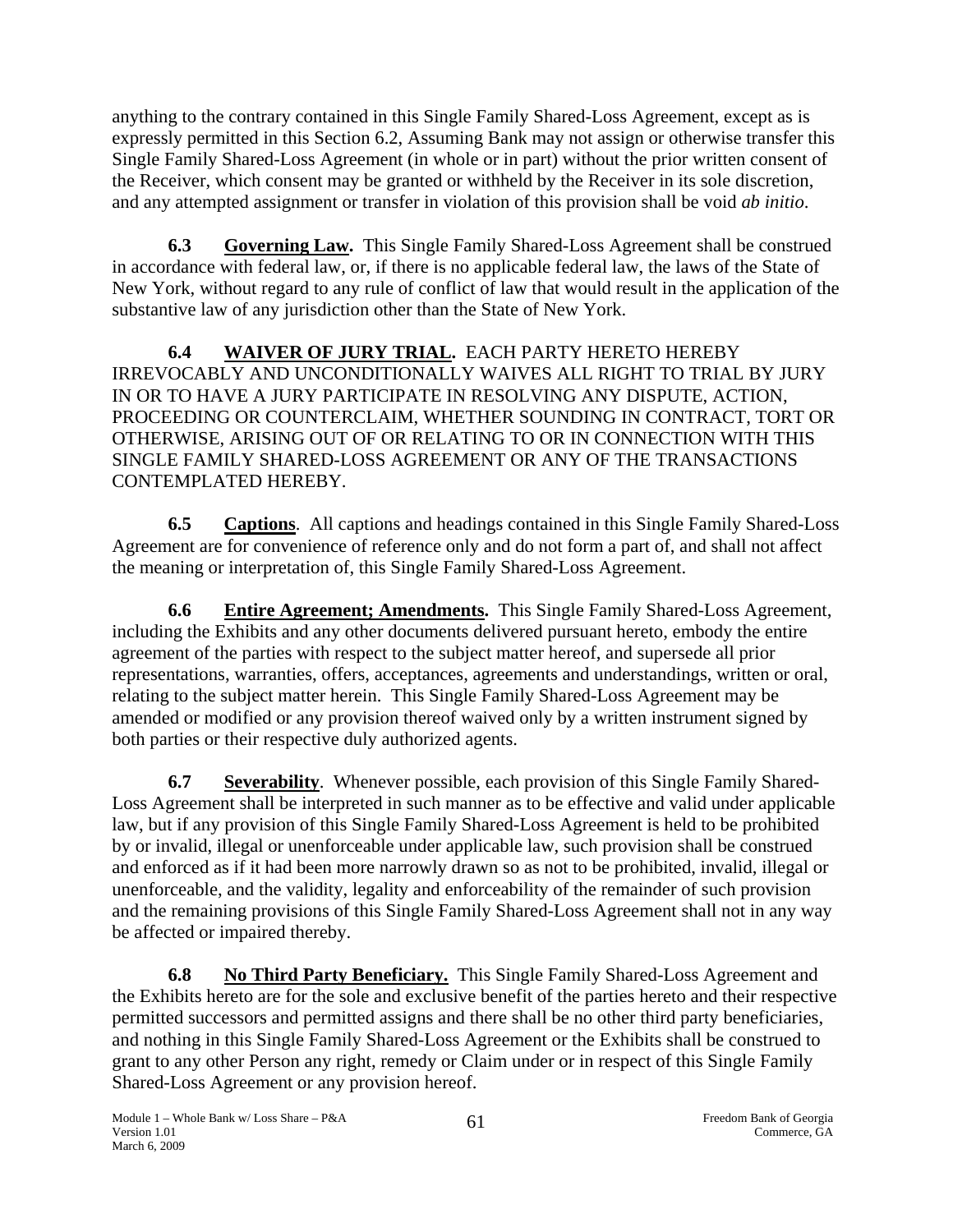**6.9 Counterparts.** This Single Family Shared-Loss Agreement may be executed separately by Receiver and Assuming Bank in any number of counterparts, each of which when executed and delivered shall be an original, but such counterparts shall together constitute one and the same instrument.

**6.10 Consent.** Except as otherwise provided herein, when the consent of a party is required herein, such consent shall not be unreasonably withheld or delayed.

**6.11 Rights Cumulative.** Except as otherwise expressly provided herein, the rights of each of the parties under this Single Family Shared-Loss Agreement are cumulative, may be exercised as often as any party considers appropriate and are in addition to each such party's rights under the Purchase and Sale Agreement and any of the related agreements or under law. Except as otherwise expressly provided herein, any failure to exercise or any delay in exercising any of such rights, or any partial or defective exercise of such rights, shall not operate as a waiver or variation of that or any other such right.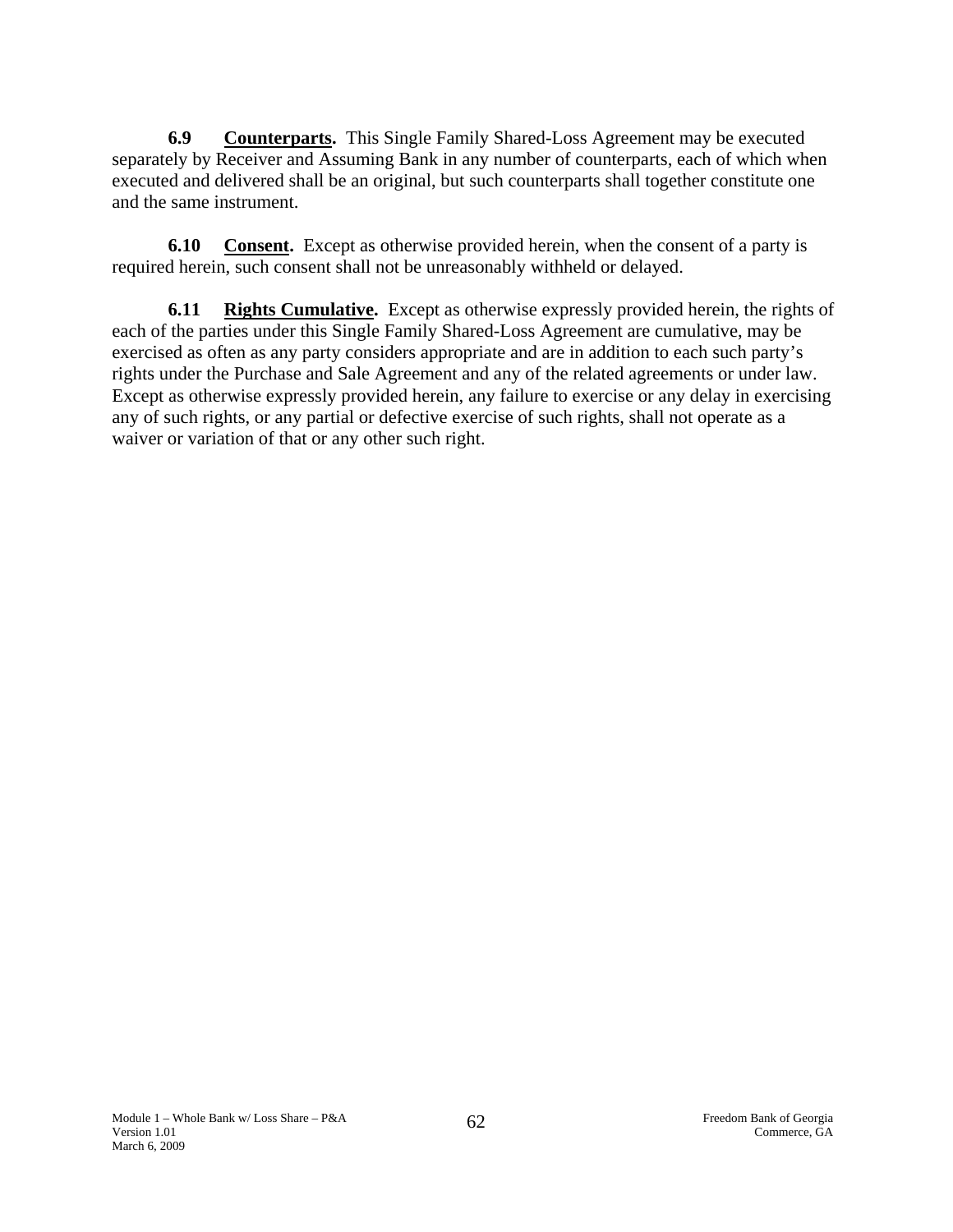# **Exhibit 1**

# **Monthly Certificate**

# **SEE FOLLOWING PAGE**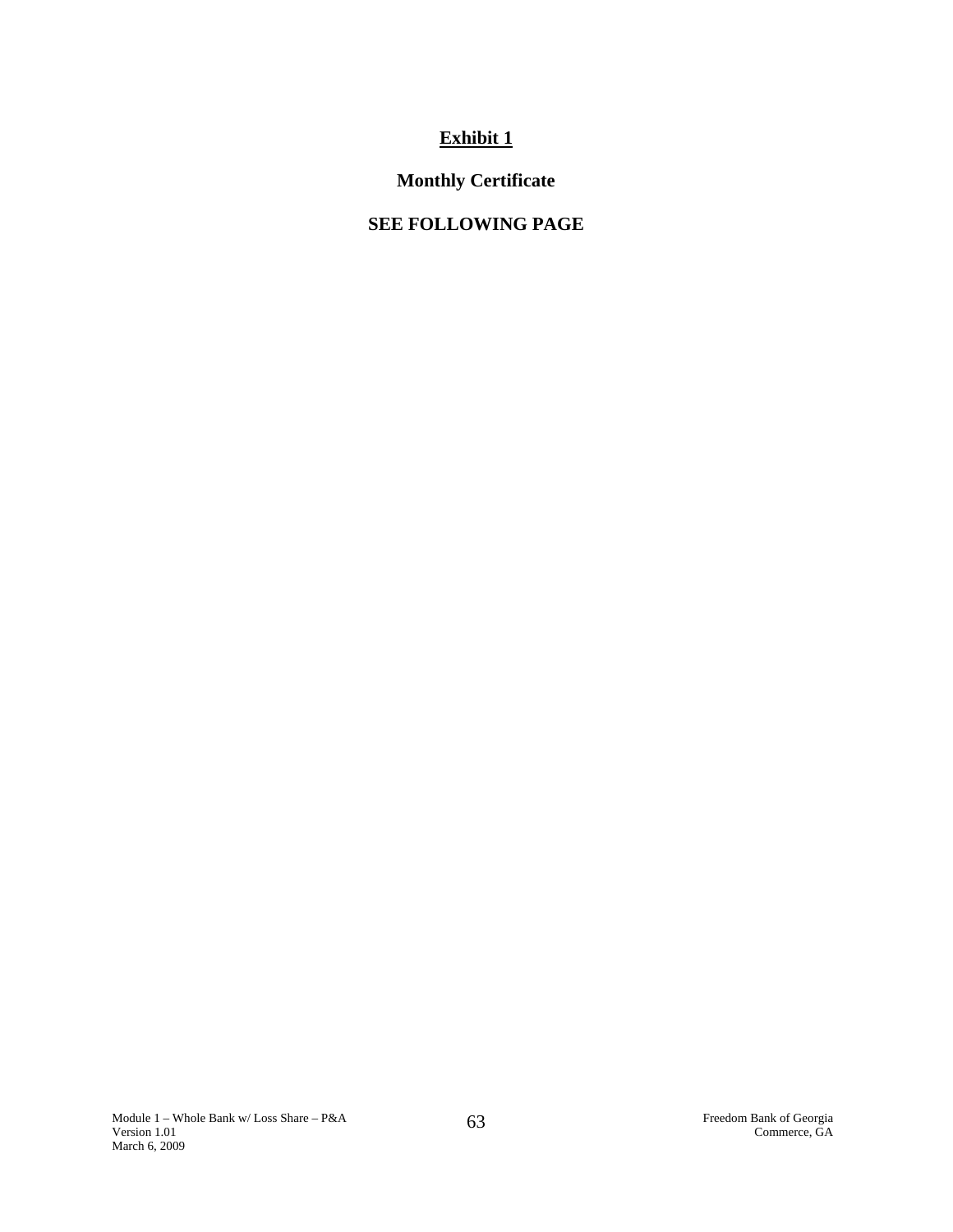| <b>PART 1 - CURRENT MONTH NET LOSS</b> |                      |            |        |                   |       |                                       |   |                                |
|----------------------------------------|----------------------|------------|--------|-------------------|-------|---------------------------------------|---|--------------------------------|
|                                        |                      |            |        |                   |       |                                       |   |                                |
|                                        |                      |            |        |                   |       | Specify loss type as                  |   |                                |
| <b>MONTH ENDED:</b>                    | [input report month] |            |        | Foreclosure,      |       |                                       |   |                                |
|                                        |                      |            |        |                   |       | <b>Restructuring, or Short-</b>       |   |                                |
| <b>Losses</b>                          |                      |            |        | Sale.             |       |                                       |   |                                |
|                                        |                      | Loss       |        |                   |       |                                       |   |                                |
| Loan No.                               | Loss Type            | Amount     |        |                   |       |                                       |   |                                |
|                                        |                      |            |        |                   |       |                                       |   |                                |
|                                        |                      |            |        |                   |       |                                       |   |                                |
|                                        |                      |            |        |                   |       |                                       |   |                                |
|                                        |                      |            |        |                   |       | <b>Loss Amount is</b>                 |   | <b>Loss Month is</b>           |
|                                        |                      |            |        |                   |       | the amount of                         |   | the reporting                  |
|                                        |                      |            |        |                   |       | <b>Loss incurred and</b>              |   | month in which<br>the Loss was |
| <b>TOTAL</b>                           |                      | XX         | Α      |                   |       | reported on the<br>loan in a previous |   | reported.                      |
|                                        |                      |            |        |                   |       | month.                                |   |                                |
|                                        |                      |            |        |                   |       |                                       |   |                                |
|                                        |                      |            |        |                   |       |                                       |   |                                |
| <b>Recoveries</b>                      |                      |            |        |                   |       |                                       |   |                                |
|                                        |                      | Recovery   |        | Loss              | ×     | ▲<br>Loss                             |   |                                |
| Loan No.                               |                      | Amount     | Amount |                   | Month |                                       |   |                                |
|                                        |                      |            |        |                   |       |                                       |   |                                |
|                                        |                      |            |        |                   |       |                                       |   |                                |
|                                        |                      |            |        |                   |       |                                       |   |                                |
|                                        |                      |            |        |                   |       |                                       |   |                                |
|                                        |                      |            |        |                   |       |                                       |   |                                |
|                                        |                      |            |        |                   |       |                                       |   |                                |
|                                        |                      |            |        |                   |       |                                       |   |                                |
| <b>TOTAL</b>                           |                      | XX         | B      |                   |       |                                       |   |                                |
|                                        |                      |            |        |                   |       |                                       |   |                                |
| Net Losses (Recoveries)                |                      | XX         |        | $C = A - B$       |       |                                       |   |                                |
|                                        |                      |            |        |                   |       |                                       |   |                                |
|                                        |                      |            |        |                   |       |                                       |   |                                |
|                                        |                      |            |        |                   |       |                                       |   |                                |
|                                        |                      |            |        |                   |       |                                       |   | If Col. D minus Col. E is less |
|                                        |                      |            |        |                   |       | than zero, enter zero.                |   |                                |
| <b>PART 2 - FIRST LOSS TEST</b>        |                      |            |        |                   |       |                                       |   |                                |
|                                        |                      | Col. D     |        | Col. E            |       | Col.D - Col.<br>E                     |   |                                |
|                                        |                      | Cumulative |        |                   |       | Cumulative                            |   |                                |
|                                        |                      | Loss       |        | <b>First Loss</b> |       | Shared-Loss                           |   |                                |
|                                        |                      | Amount     |        | Tranche           |       | Amount                                |   |                                |
|                                        |                      |            |        |                   |       |                                       |   |                                |
| Balance, beginning of month            |                      | XX         |        |                   | XX    | XX                                    | F |                                |
| Current month Net Losses (from Part 1) |                      | XX         |        |                   |       |                                       |   |                                |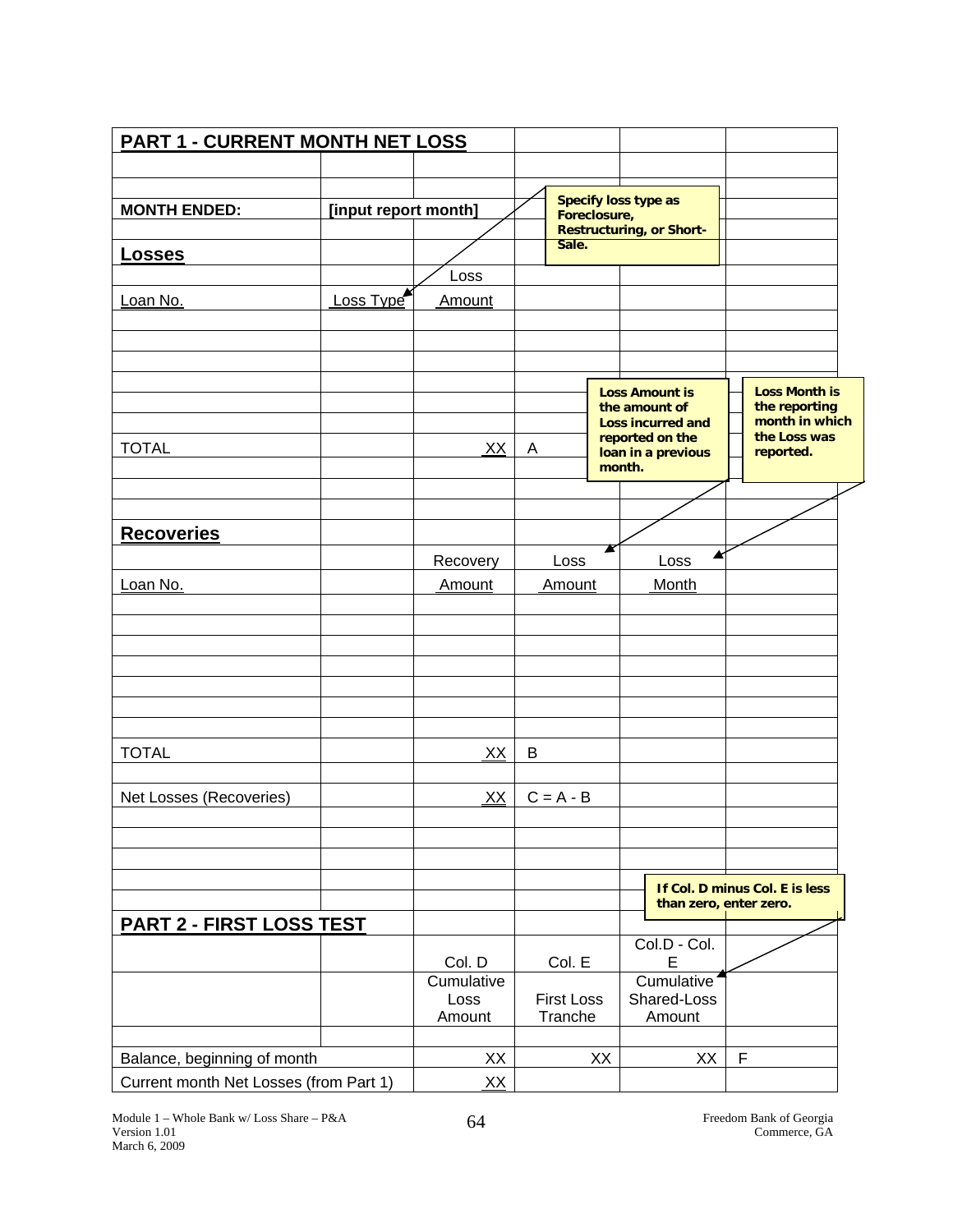| Balance, end of month                                                                                                                                                      |  | XX | XХ  |    | G       |  |  |
|----------------------------------------------------------------------------------------------------------------------------------------------------------------------------|--|----|-----|----|---------|--|--|
|                                                                                                                                                                            |  |    |     |    |         |  |  |
|                                                                                                                                                                            |  |    |     |    |         |  |  |
| <b>Shared Loss Amount</b>                                                                                                                                                  |  |    |     | xх | $G - F$ |  |  |
| Times Loss Share percentage                                                                                                                                                |  |    | 80% |    |         |  |  |
|                                                                                                                                                                            |  |    |     |    |         |  |  |
| Amount due from (to) FDIC as Receiver                                                                                                                                      |  |    |     | XХ |         |  |  |
| Pursuant to Section 2.1 of the Single Family Shared-Loss Agreement, the undersigned hereby certifies<br>the information on this Certificate is true, complete and correct. |  |    |     |    |         |  |  |
| <b>OFFICER SIGNATURE</b>                                                                                                                                                   |  |    |     |    |         |  |  |
| <b>OFFICER NAME:</b><br><b>TITLE</b>                                                                                                                                       |  |    |     |    |         |  |  |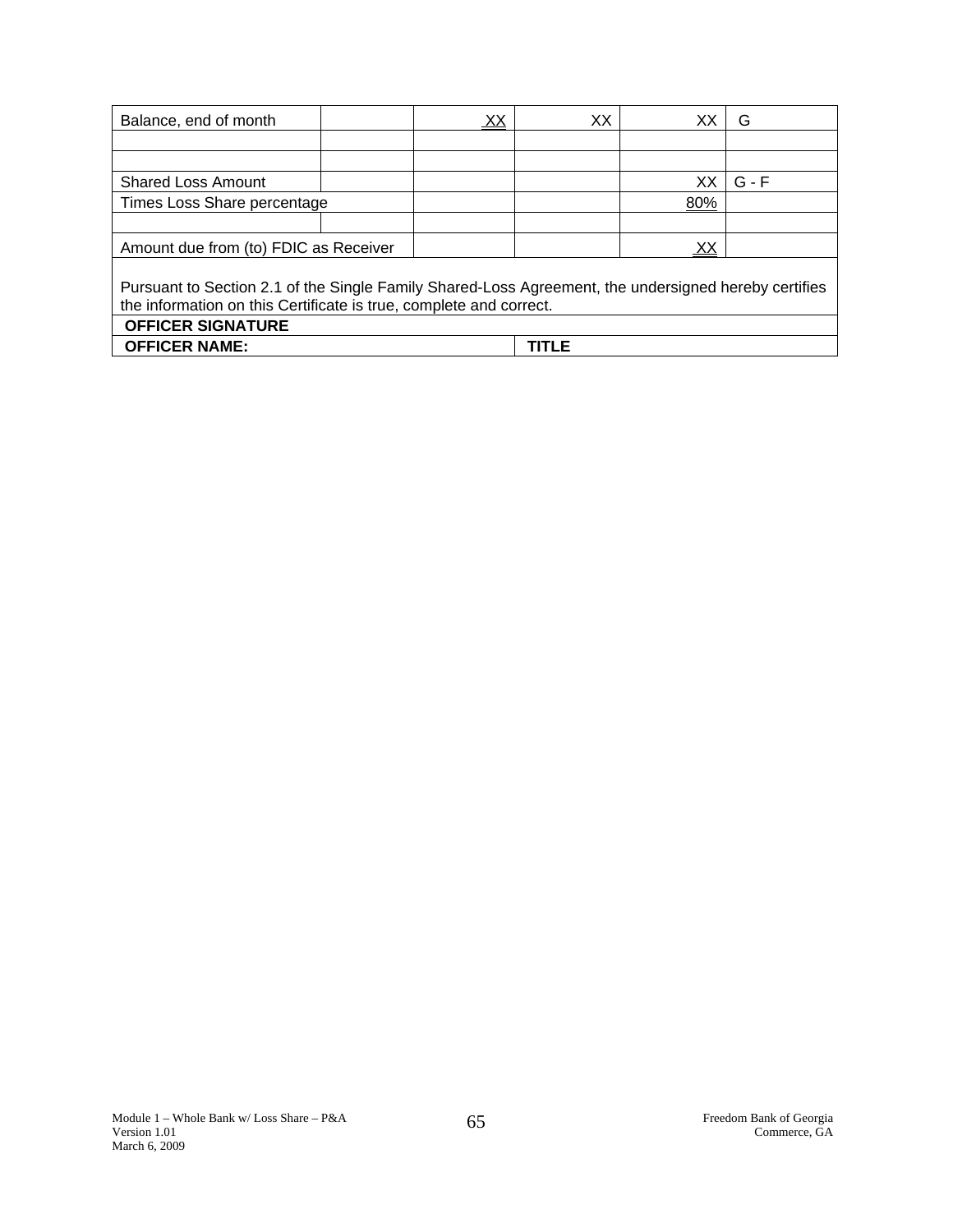# **Exhibit 2a Calculation of Foreclosure Loss**

| <b>Shared-Loss Month:</b>                                                                                  | [input month]    |     |           |         |
|------------------------------------------------------------------------------------------------------------|------------------|-----|-----------|---------|
| Loan no.:                                                                                                  | [input loan no.) |     |           |         |
|                                                                                                            |                  |     |           |         |
|                                                                                                            |                  |     |           |         |
| Interest paid-to date                                                                                      |                  |     |           |         |
| Foreclosure date                                                                                           |                  |     |           |         |
| Liquidation date                                                                                           |                  |     |           |         |
| Note Interest rate                                                                                         |                  |     |           |         |
|                                                                                                            |                  |     |           |         |
| <b>Foreclosure Loss calculation</b>                                                                        |                  |     |           |         |
| Loan Principal balance after last paid installment                                                         | ХX               |     |           |         |
|                                                                                                            |                  |     |           |         |
| Accrued interest, limited to 90 days                                                                       | XХ               | (1) |           |         |
| Attorney's fees                                                                                            | XX               | (2) |           |         |
|                                                                                                            |                  |     |           |         |
|                                                                                                            |                  |     |           |         |
| Foreclosure costs, including title search, filing fees,                                                    |                  |     |           |         |
| advertising, etc.                                                                                          | XХ               |     |           |         |
| Property protection costs, maint. and repairs                                                              | XX               |     |           |         |
| Tax and insurance advances                                                                                 | XX               |     |           |         |
| <b>Other Advances</b>                                                                                      |                  |     | (3)       |         |
| Appraisal/Broker's Price Opinion fees                                                                      | XX               |     |           |         |
| Inspections                                                                                                | XX               |     |           |         |
| Other                                                                                                      | ХX               |     |           |         |
|                                                                                                            |                  |     |           |         |
| Gross balance recoverable by Assuming Bank                                                                 | <u>xx</u>        |     | ХX        | (A)     |
|                                                                                                            |                  |     |           |         |
| Cash Recoveries:                                                                                           |                  |     |           |         |
| Net liquidation proceeds (from HUD-1 settl stmt)                                                           | XX               |     |           |         |
| Insurance proceeds                                                                                         | XX               |     |           |         |
| T & I escrow account balance, if positive                                                                  | XХ               |     |           |         |
| Other credits, if any (itemize)                                                                            | xх               |     |           |         |
| <b>Total Cash Recovery</b>                                                                                 |                  |     |           |         |
|                                                                                                            | <u>XX</u>        |     | <u>XX</u> | (B)     |
|                                                                                                            |                  |     |           | $(A)$ - |
| <b>Loss Amount</b>                                                                                         |                  |     | XX        | (B)     |
| Times 80% (Receiver Loss Share percentage)                                                                 |                  | x   | 80%       |         |
| Amount due Assuming Bank for Receiver Loss Share                                                           |                  |     |           |         |
| Amount                                                                                                     |                  |     | <u>XX</u> |         |
|                                                                                                            |                  |     |           |         |
|                                                                                                            |                  |     |           |         |
|                                                                                                            |                  |     |           |         |
| (1) Accrued interest is limited to 90 days and is calculated (a) at the note interest rate that would have |                  |     |           |         |
| been in effect if the loan was performing, (b) on the principal balance after application of the last      |                  |     |           |         |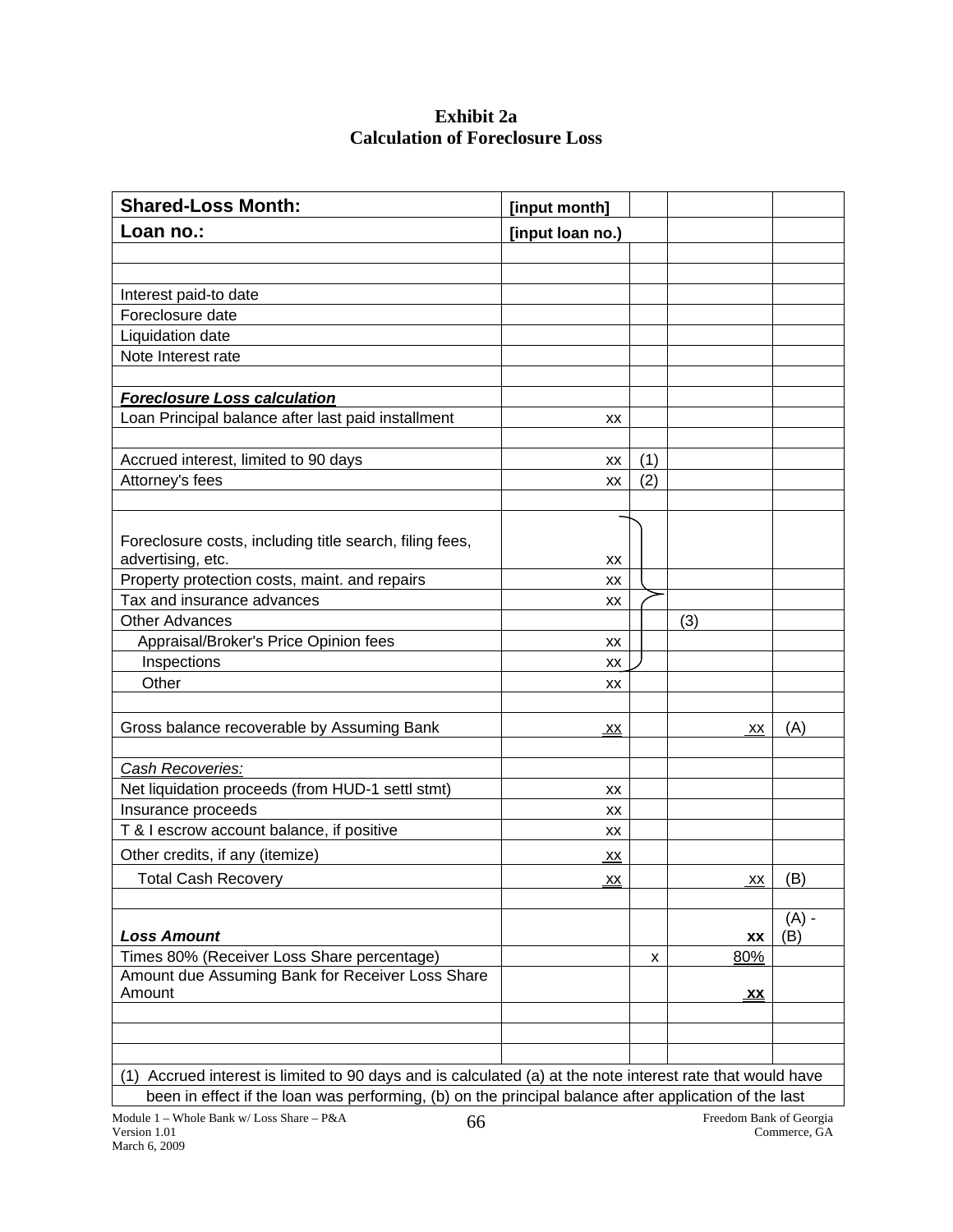| payment made by the borrower.                                                                                |  |  |  |  |  |  |  |
|--------------------------------------------------------------------------------------------------------------|--|--|--|--|--|--|--|
| (2) Reasonable and customary third-party attorney's fees and expenses incurred by Assuming Bank in           |  |  |  |  |  |  |  |
| connection with any enforcement procedures or otherwise with respect to such Mortgage Loan.                  |  |  |  |  |  |  |  |
| (3) Assuming Bank's reasonable and customary out-of-pocket costs paid to either a third-party or an          |  |  |  |  |  |  |  |
| affiliate (if affiliate is pre-approved by the FDIC) for foreclosure, property protection and<br>maintenance |  |  |  |  |  |  |  |
| costs, repairs, assessments, taxes, insurance and similar items, to the extent not paid from                 |  |  |  |  |  |  |  |
| funds in borrower escrow account. Allowable costs are limited to amounts per Freddie Mac or                  |  |  |  |  |  |  |  |
| Fannie Mae guidelines, where applicable.                                                                     |  |  |  |  |  |  |  |
|                                                                                                              |  |  |  |  |  |  |  |
| DO NOT INCLUDE late fees, prepayment penalties, or any similar lender fees or charges by the                 |  |  |  |  |  |  |  |
| Assuming Bank to the loan account, any allocation of Assuming Bank's servicing costs, or any                 |  |  |  |  |  |  |  |
| allocations of                                                                                               |  |  |  |  |  |  |  |
| Assuming Bank's G&A or other operating costs.                                                                |  |  |  |  |  |  |  |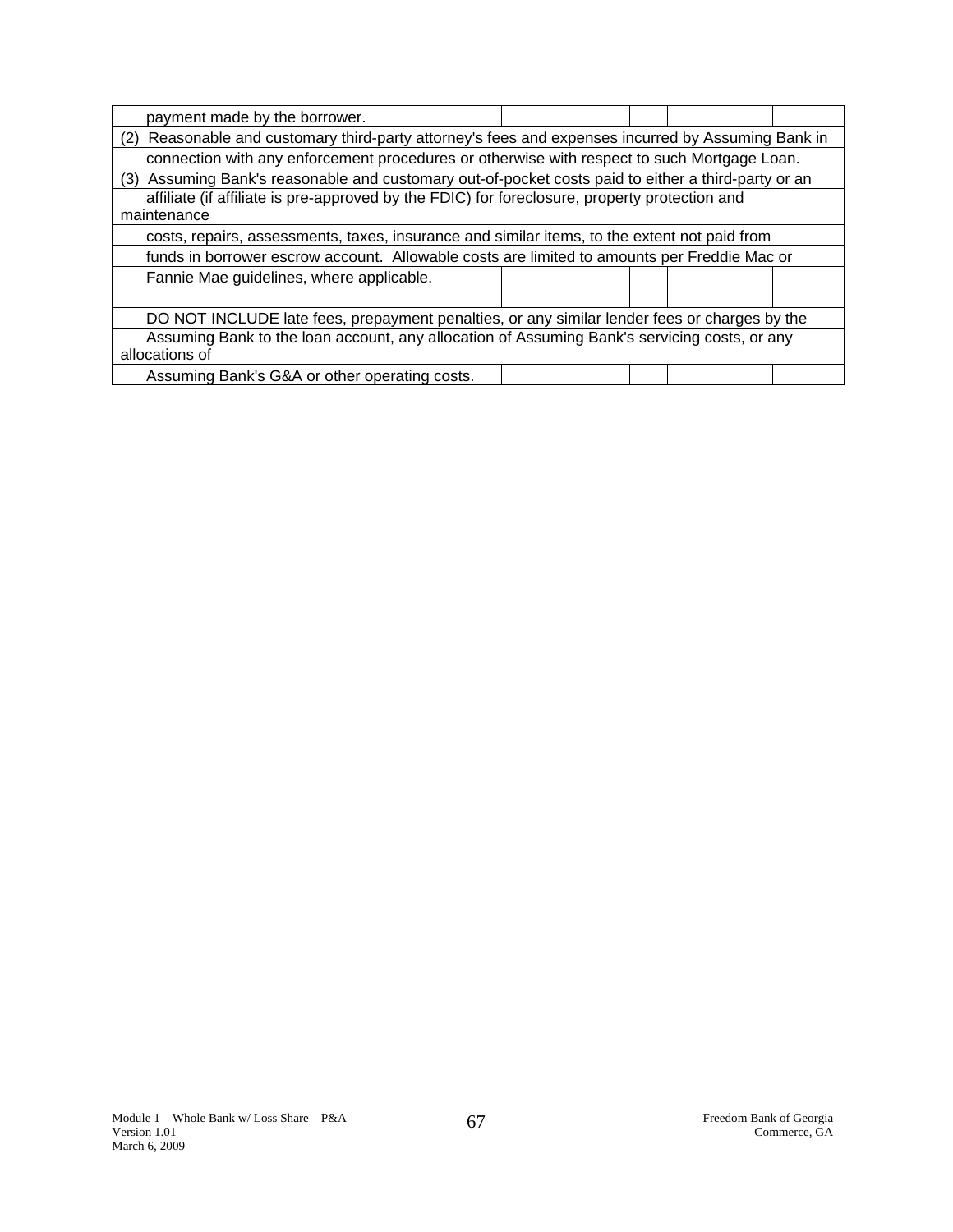# **Calculation of Loss For Restructured Loans**

| <b>Concept and Definition - Restructuring Loss</b>                                                       |                  |  |  |
|----------------------------------------------------------------------------------------------------------|------------------|--|--|
| For purposes of loss sharing, losses on restructured loans are calculated as the difference between      |                  |  |  |
| (a) the principal, accrued interest and advances due on the loan prior to restructuring, and             |                  |  |  |
| (b) the Net Present Value (NPV) of estimated cash flows on the restructured loan, discounted at          |                  |  |  |
| the most recently published Freddie Mac survey rate on 30-year fixed-rate loans at the restructure date. |                  |  |  |
|                                                                                                          |                  |  |  |
| The NPV calculations must assume loan prepayment in full at the end of ten years (120 months).           |                  |  |  |
|                                                                                                          |                  |  |  |
|                                                                                                          |                  |  |  |
| <b>Form for Calculation - Restructuring Loss</b>                                                         |                  |  |  |
|                                                                                                          |                  |  |  |
| <b>Shared-Loss Month:</b>                                                                                | [input month]    |  |  |
| Loan no.:                                                                                                |                  |  |  |
|                                                                                                          | [input loan no.) |  |  |
| <b>Loan before Restructuring</b>                                                                         |                  |  |  |
| Original loan amount                                                                                     |                  |  |  |
| Current unpaid principal balance                                                                         |                  |  |  |
| Remaining term                                                                                           |                  |  |  |
| Interest rate                                                                                            |                  |  |  |
| Interest Paid-To Date                                                                                    |                  |  |  |
| Monthly payment - P&I                                                                                    |                  |  |  |
| Monthly payment - T&I                                                                                    |                  |  |  |
| Total monthly payment                                                                                    |                  |  |  |
| Loan type (fixed-rate, ARM, I/O, Option ARM, etc.)                                                       |                  |  |  |
|                                                                                                          |                  |  |  |
|                                                                                                          |                  |  |  |
| <b>Terms of Modified/Restructured Loan</b>                                                               |                  |  |  |
| Closing date on modified/restructured loan                                                               |                  |  |  |
| New Principal balance                                                                                    |                  |  |  |
| Remaining term                                                                                           |                  |  |  |
| Interest rate                                                                                            |                  |  |  |
| Monthly payment - P&I                                                                                    |                  |  |  |
| Monthly payment - T&I                                                                                    |                  |  |  |
| Total monthly payment                                                                                    |                  |  |  |
| Loan type (Fixed-rate, ARM, I/O, Option ARM, negative                                                    |                  |  |  |
| amortization features, etc.)                                                                             |                  |  |  |
| Lien type (1st, 2nd)                                                                                     |                  |  |  |
| If adjustable:                                                                                           |                  |  |  |
| Initial interest rate                                                                                    |                  |  |  |
| Term - initial interest rate                                                                             |                  |  |  |
| Initial payment amount                                                                                   |                  |  |  |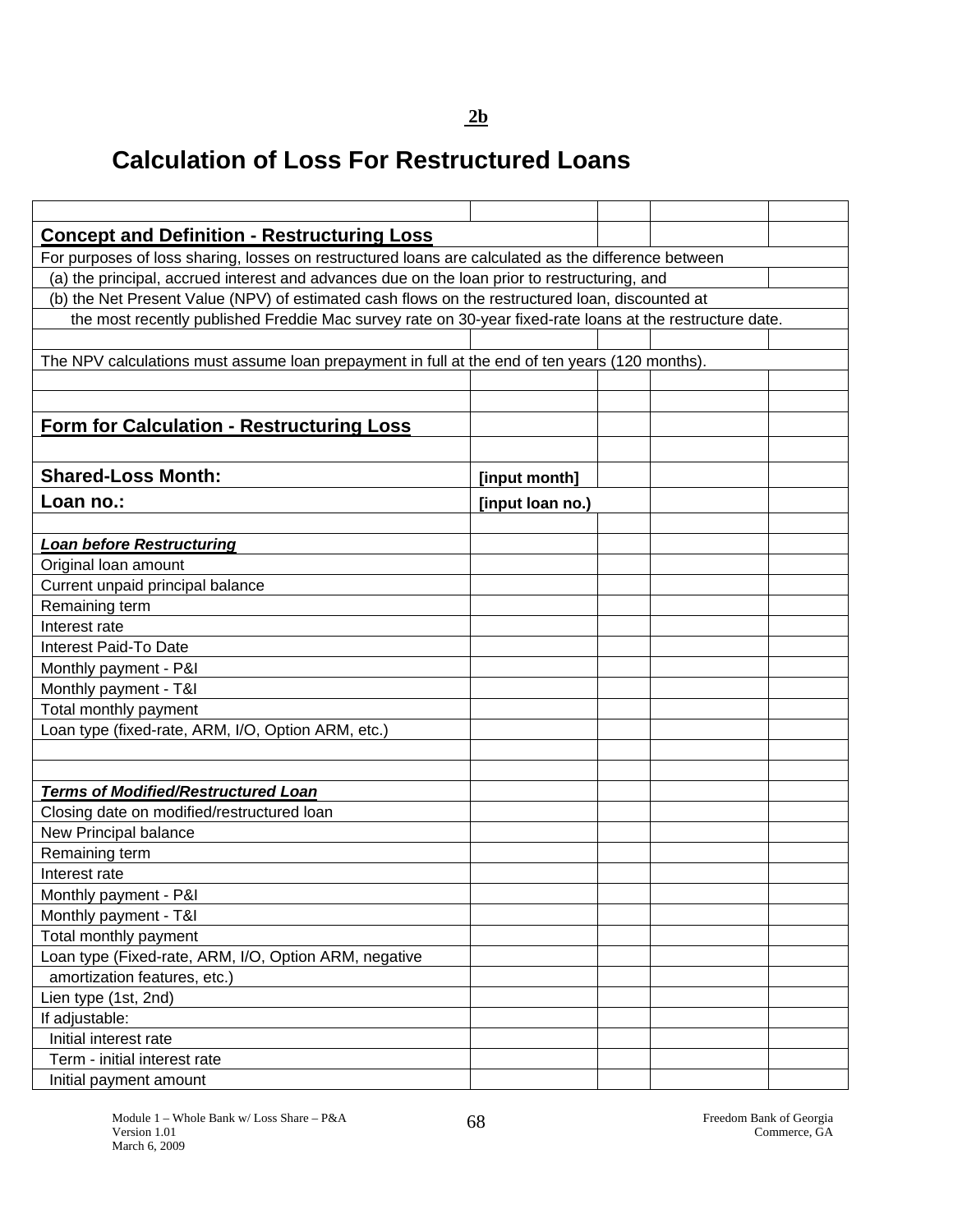| Term - initial payment amount                                                                                          |            |     |     |             |  |
|------------------------------------------------------------------------------------------------------------------------|------------|-----|-----|-------------|--|
| Negative amortization?                                                                                                 | [Yes/No]   |     |     |             |  |
| Rate reset frequency after first adjustment                                                                            |            |     |     |             |  |
| Next reset date                                                                                                        |            |     |     |             |  |
| Index                                                                                                                  |            |     |     |             |  |
| Margin                                                                                                                 |            |     |     |             |  |
| Cap per adjustment                                                                                                     |            |     |     |             |  |
| Lifetime Cap                                                                                                           |            |     |     |             |  |
| Floor                                                                                                                  |            |     |     |             |  |
|                                                                                                                        |            |     |     |             |  |
|                                                                                                                        |            |     |     |             |  |
| <b>Restructuring Loss Calculation</b>                                                                                  |            |     |     |             |  |
| Loan Principal balance before restructuring                                                                            | XX         |     |     |             |  |
| Accrued interest, limited to 90 days                                                                                   | XX         | (1) |     |             |  |
| Tax and insurance advances                                                                                             | XX         |     |     |             |  |
|                                                                                                                        |            |     |     |             |  |
| 3rd party fees due                                                                                                     | XX         |     |     |             |  |
|                                                                                                                        |            |     |     |             |  |
| Total loan balance due before restructuring                                                                            | XX         |     | XX  | (A)         |  |
|                                                                                                                        |            |     |     |             |  |
| Assumptions for NPV Calculation, Restructured Loan:                                                                    |            |     |     |             |  |
| Discount rate for projected cash flows                                                                                 | xx%        | (2) |     |             |  |
| Loan prepayment in full                                                                                                | 120 months |     |     |             |  |
|                                                                                                                        |            |     |     |             |  |
|                                                                                                                        |            |     |     |             |  |
| NPV of projected cash flows<br>(3)                                                                                     | XX         |     | XX  | (B)         |  |
|                                                                                                                        |            |     |     |             |  |
| <b>Loss Amount</b>                                                                                                     |            |     | XX  | $(A) - (B)$ |  |
| Times 80% (Receiver Loss Share percentage)                                                                             |            |     | 80% |             |  |
| Amount due Assuming Bank for Receiver Loss Share                                                                       |            |     |     |             |  |
| Amount                                                                                                                 |            |     | XX  |             |  |
|                                                                                                                        |            |     |     |             |  |
|                                                                                                                        |            |     |     |             |  |
| <b>Footnotes</b>                                                                                                       |            |     |     |             |  |
|                                                                                                                        |            |     |     |             |  |
| (1) Accrued interest is limited to 90 days and is calculated (a) at the note interest rate that would have             |            |     |     |             |  |
| been in effect if the loan was performing, (b) on the principal balance after application of the last                  |            |     |     |             |  |
| payment made by the borrower.                                                                                          |            |     |     |             |  |
| (2) The discount rate to be used is the most recently published Freddie Mac Survey Rate on 30-year fixed-rate<br>loans |            |     |     |             |  |
| at the loan restructuring date.                                                                                        |            |     |     |             |  |
| (3) If the new loan is an adjustable-rate loan, interest rate resets and related cash flows should be projected        |            |     |     |             |  |
| based on the index rate in effect at the date of the loan restructuring. If the restructured loan otherwise            |            |     |     |             |  |
| provides for specified changes in monthly P&I payments over the term of the loan, those changes should                 |            |     |     |             |  |
| be reflected in projected cash flows. Assuming Bank must retain supporting schedule of projected cash flows            |            |     |     |             |  |
| by month as required by Section 2.1 of the Single Family Shared-Loss Agreement and provide to the FDIC if              |            |     |     |             |  |
| requested                                                                                                              |            |     |     |             |  |
| for sample audit.                                                                                                      |            |     |     |             |  |
|                                                                                                                        |            |     |     |             |  |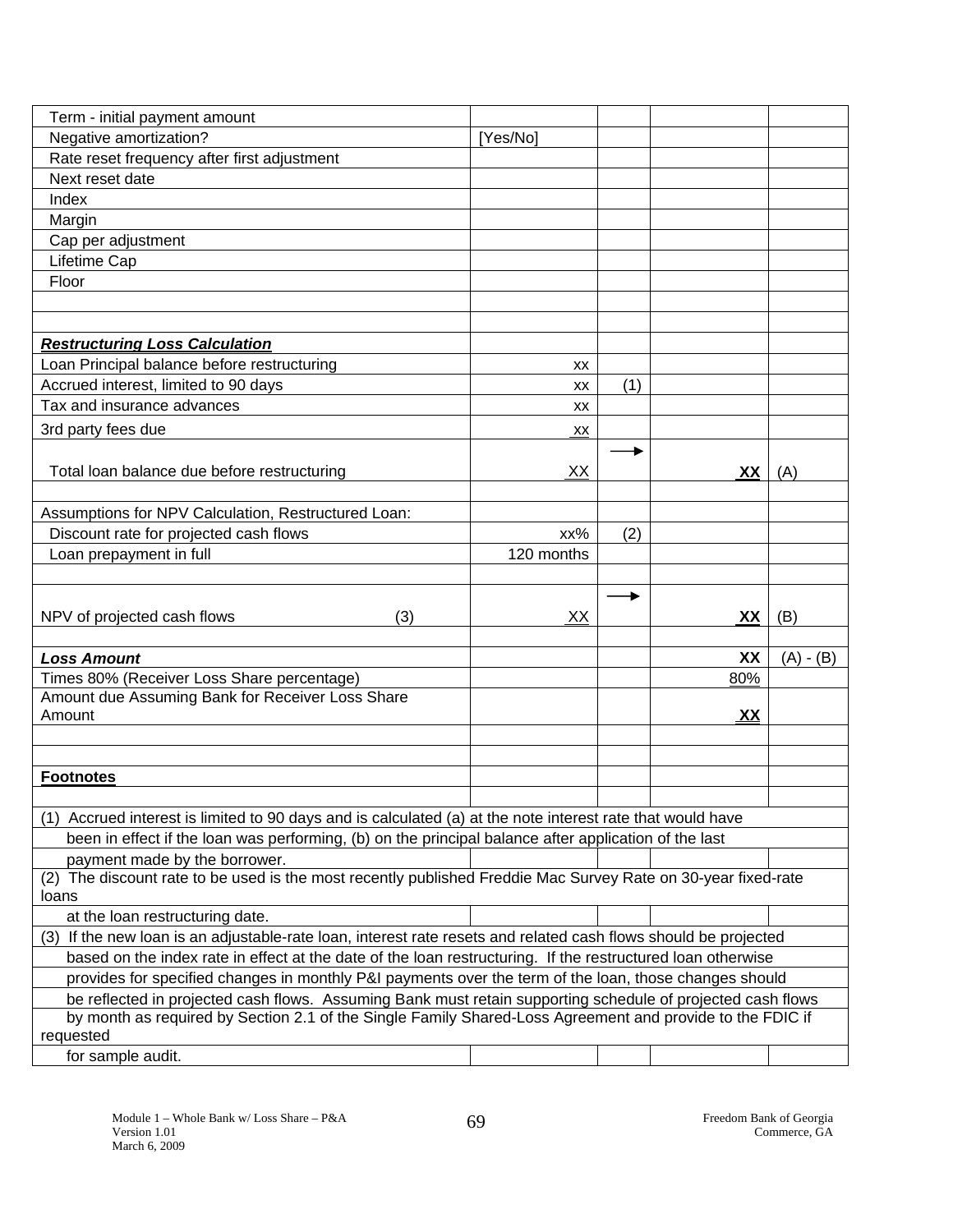| <b>Shared-Loss Month:</b>                                                                                        | [input month]    |     |     |             |  |  |
|------------------------------------------------------------------------------------------------------------------|------------------|-----|-----|-------------|--|--|
| Loan no.:                                                                                                        | [input loan no.) |     |     |             |  |  |
|                                                                                                                  |                  |     |     |             |  |  |
|                                                                                                                  |                  |     |     |             |  |  |
| Interest paid-to date                                                                                            |                  |     |     |             |  |  |
| Short Payoff Date                                                                                                |                  |     |     |             |  |  |
| Note Interest rate                                                                                               |                  |     |     |             |  |  |
| <b>Short-Sale Loss calculation</b>                                                                               |                  |     |     |             |  |  |
| Loan Principal balance                                                                                           | XX               |     |     |             |  |  |
| Accrued interest, limited to 90 days                                                                             | XX               | (1) |     |             |  |  |
| Attorney's fees                                                                                                  | <b>XX</b>        | (2) |     |             |  |  |
| Tax and insurance advances                                                                                       | XX               |     |     |             |  |  |
| 3rd party fees due                                                                                               | XX               |     |     |             |  |  |
| Gross balance recoverable by Assuming Bank                                                                       | XX               |     | XX  | (A)         |  |  |
| Amount accepted in Short-Sale                                                                                    | XX               |     | XX  | (B)         |  |  |
| <b>Loss Amount</b>                                                                                               |                  |     | XX  | $(A) - (B)$ |  |  |
| Times 80% (Receiver Loss Share percentage)                                                                       |                  | X   | 80% |             |  |  |
| Amount due Assuming Bank for Receiver Loss Share<br>Amount                                                       |                  |     | XХ  |             |  |  |
|                                                                                                                  |                  |     |     |             |  |  |
|                                                                                                                  |                  |     |     |             |  |  |
| (1) Accrued interest is limited to 90 days and is calculated (a) at the note interest rate that would have       |                  |     |     |             |  |  |
| been in effect if the loan was performing, (b) on the principal balance after application of the last            |                  |     |     |             |  |  |
| payment made by the borrower.                                                                                    |                  |     |     |             |  |  |
| (2) Reasonable and customary third-party attorney's fees and expenses incurred by Assuming Bank in<br>connection |                  |     |     |             |  |  |
| with any enforcement procedures or otherwise with respect to negotiation and acceptance of Short-Sale<br>payoff. |                  |     |     |             |  |  |
|                                                                                                                  |                  |     |     |             |  |  |
| DO NOT INCLUDE late fees, prepayment penalties, or any similar lender fees or charges by the                     |                  |     |     |             |  |  |
| Assuming Bank to the loan account, any allocation of Assuming Bank's servicing costs, or any allocations of      |                  |     |     |             |  |  |
| Assuming Bank's G&A or other operating costs.                                                                    |                  |     |     |             |  |  |

**Exhibit 2c** 

# **Calculation of Loss For Short Sale Loans**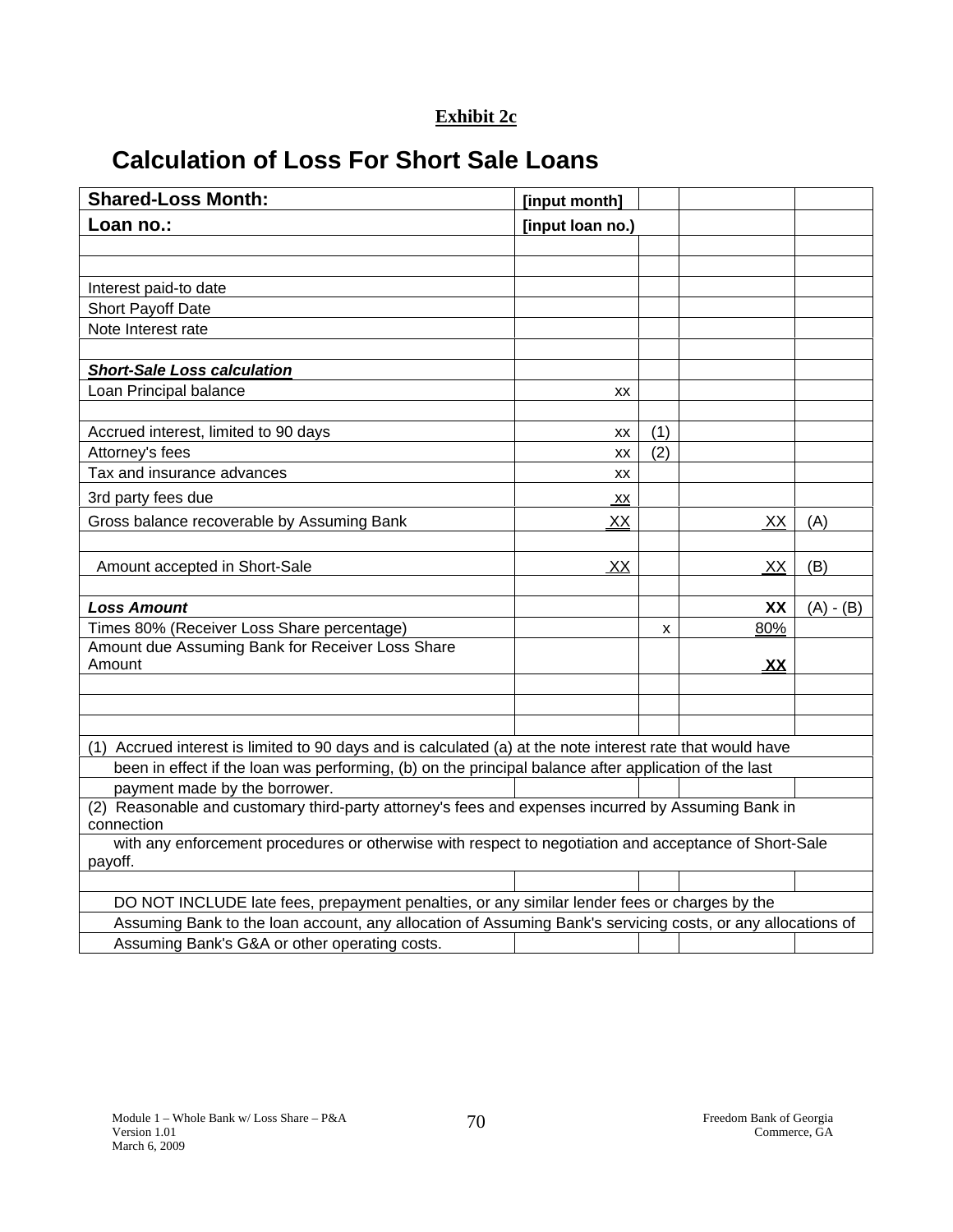# **Exhibit 2d**

| <b>Shared-Loss Month:</b>                                                                    | [input month]    |                           |         |         |
|----------------------------------------------------------------------------------------------|------------------|---------------------------|---------|---------|
| Loan no.:                                                                                    | [input loan no.) |                           |         |         |
|                                                                                              |                  |                           |         |         |
|                                                                                              |                  |                           |         |         |
| <b>NOTE</b>                                                                                  |                  |                           |         |         |
| The calculation of recovery on a loan for which a Restructuring Loss has been paid will only |                  |                           |         |         |
| apply if the loan is sold.                                                                   |                  |                           |         |         |
|                                                                                              |                  |                           |         |         |
| <b>EXAMPLE CALCULATION</b>                                                                   |                  |                           |         |         |
| Restructuring Loss Information                                                               |                  |                           |         |         |
| Loan principal balance before restructuring                                                  |                  | \$                        | 200,000 | A       |
| NPV, restructured loan                                                                       |                  |                           | 165,000 | В       |
| Loss on restructured loan                                                                    |                  | \$                        | 35,000  | $A - B$ |
| Times FDIC loss share %                                                                      |                  |                           | 80%     |         |
| Loss share payment to purchaser                                                              |                  | \$                        | 28.000  | C       |
|                                                                                              |                  |                           |         |         |
| <b>Calculation - Recovery amount due to Receiver</b>                                         |                  |                           |         |         |
| Loan sales price                                                                             |                  | \$                        | 190,000 |         |
| NPV of restructured loan at mod date                                                         |                  |                           | 165,000 |         |
| Gain - step 1                                                                                |                  |                           | 25,000  | D       |
| <b>PLUS</b>                                                                                  |                  |                           |         |         |
| Loan UPB after restructuring                                                                 | (1)              |                           | 200,000 |         |
| Loan UPB at liquidation date                                                                 |                  |                           | 192,000 |         |
| Gain - step 2 (principal collections after restructuring)                                    |                  |                           | 8,000   | Е       |
| Recovery amount                                                                              |                  |                           | 33,000  | $D + E$ |
| Times FDIC loss share %                                                                      |                  |                           | 80%     |         |
| <b>Recovery due to FDIC</b>                                                                  |                  | \$                        | 26,400  | F       |
|                                                                                              |                  |                           |         |         |
| Net loss share paid to purchaser (C - F)                                                     |                  | <u>\$</u>                 | 1,600   |         |
| <b>Proof Calculation</b>                                                                     | (2)              |                           |         |         |
| Loan principal balance                                                                       |                  | \$                        | 200,000 | G       |
|                                                                                              |                  |                           |         |         |
| Principal collections on loan                                                                |                  |                           | 8,000   |         |
| Sales price for loan                                                                         |                  |                           | 190,000 |         |
| Total collections on loan                                                                    |                  |                           | 198,000 | н       |
| Net loss on loan                                                                             |                  | \$                        | 2,000   | $G - H$ |
| Times FDIC loss share %                                                                      |                  |                           | 80%     |         |
| Loss share payment to purchaser                                                              |                  | $\boldsymbol{\mathsf{s}}$ | 1,600   |         |
|                                                                                              |                  |                           |         |         |
|                                                                                              |                  |                           |         |         |
|                                                                                              |                  |                           |         |         |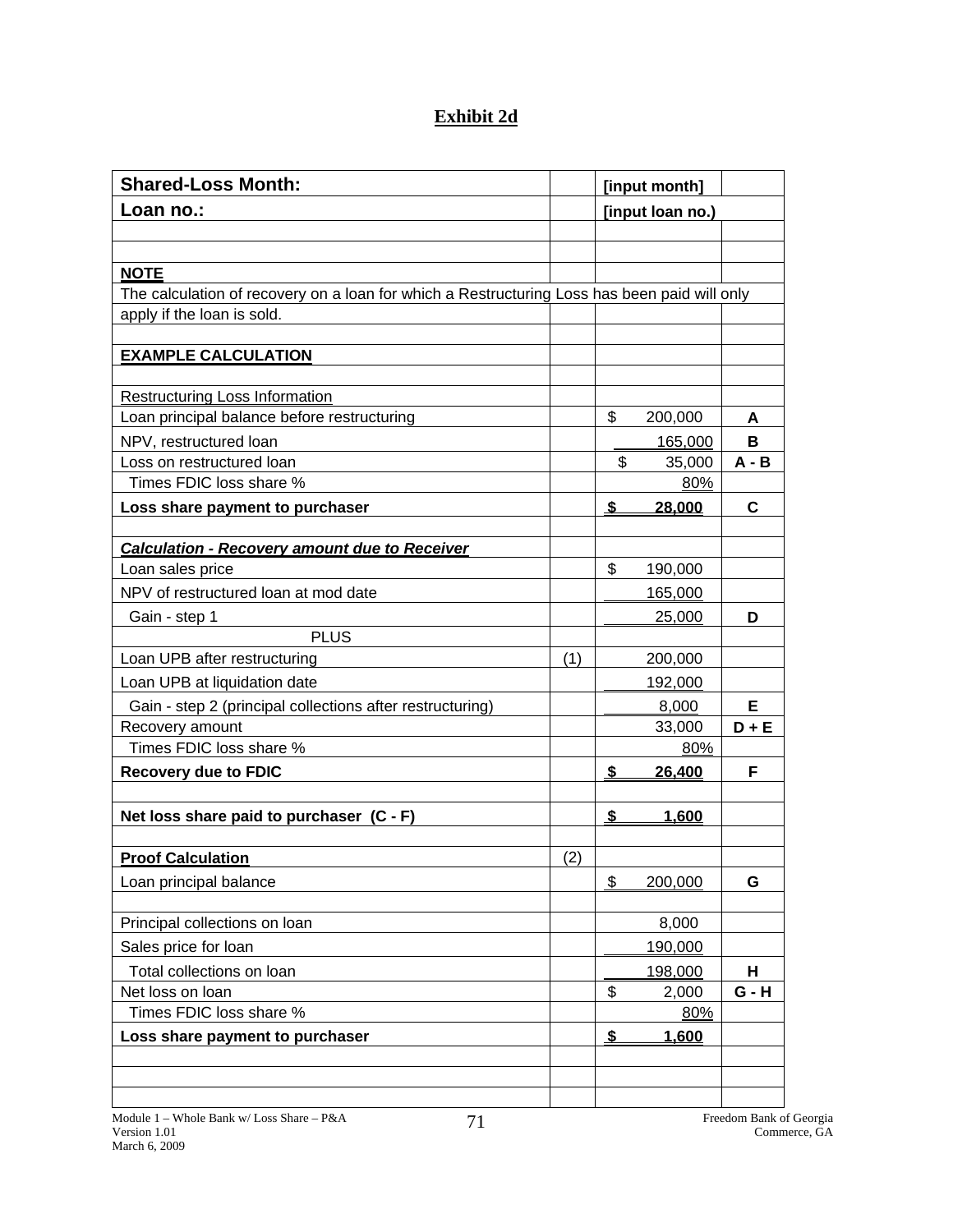| (1) This example assumes that the FDIC loan modification program as shown in Exhibit 5 is     |  |  |  |  |
|-----------------------------------------------------------------------------------------------|--|--|--|--|
| applied                                                                                       |  |  |  |  |
| and the loan restructuring does not result in a reduction in the loan principal balance due   |  |  |  |  |
| from the                                                                                      |  |  |  |  |
| borrower.                                                                                     |  |  |  |  |
|                                                                                               |  |  |  |  |
| (2) This proof calculation is provided to illustrate the concept and the Assuming Bank is not |  |  |  |  |
| required to                                                                                   |  |  |  |  |
| provide this with its Recovery calculations.                                                  |  |  |  |  |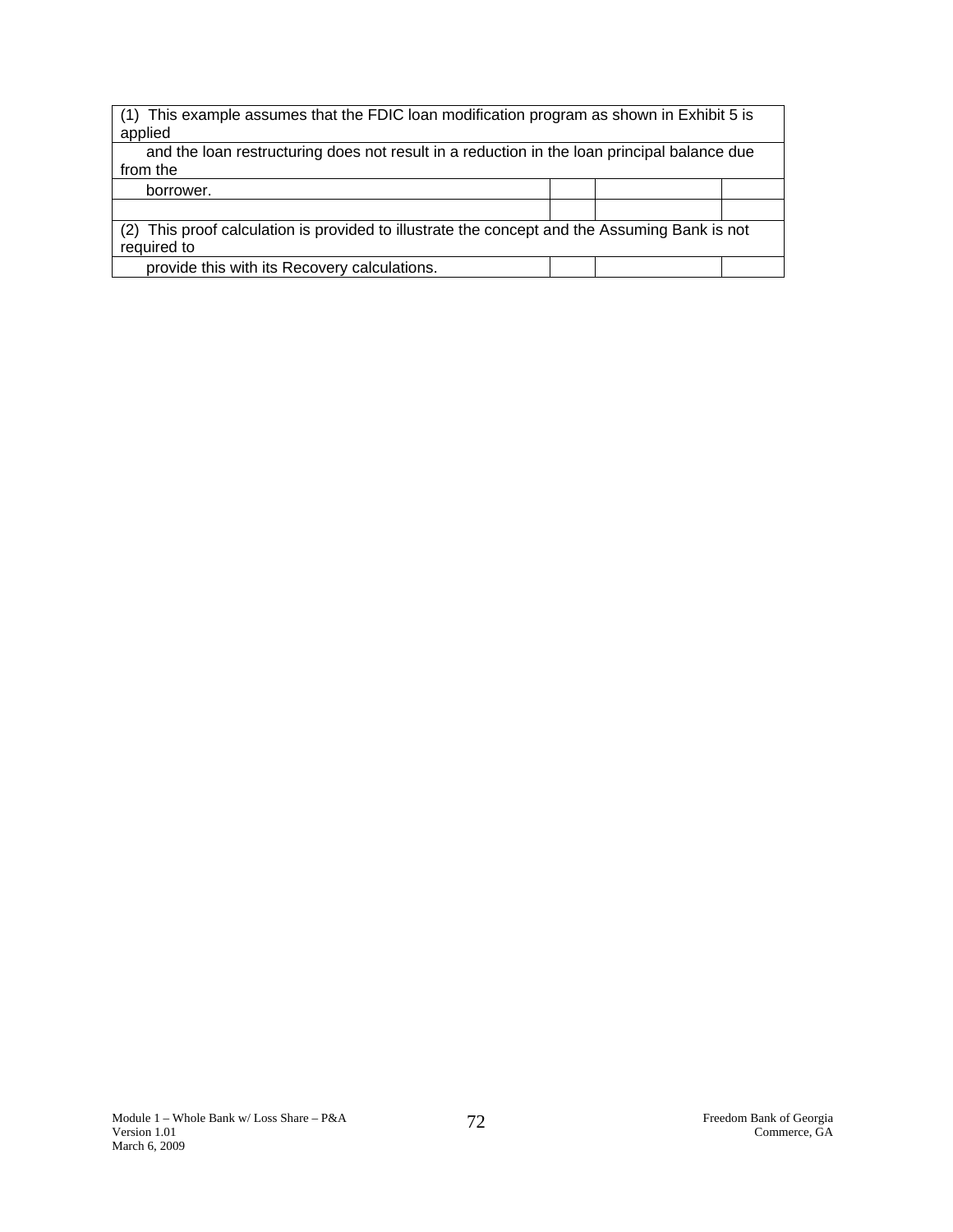| <b>Exhibit 3</b>                                  |
|---------------------------------------------------|
| <b>Portfolio Performance and Summary Schedule</b> |

| <b>SHARED-LOSS LOANS</b>                    |           |               |                  |  |  |
|---------------------------------------------|-----------|---------------|------------------|--|--|
| PORTFOLIO PERFORMANCE AND SUMMARY SCHEDULE  |           |               |                  |  |  |
| <b>MONTH ENDED:</b><br>[input report month] |           |               |                  |  |  |
|                                             |           |               |                  |  |  |
|                                             |           |               |                  |  |  |
| <b>POOL SUMMARY</b>                         |           |               |                  |  |  |
|                                             | #         | $\frac{1}{2}$ |                  |  |  |
|                                             |           |               |                  |  |  |
| Loans at Sale Date                          | <u>XX</u> | XX            |                  |  |  |
|                                             |           |               |                  |  |  |
| Loans as of this month-end                  | XX        | xх            |                  |  |  |
|                                             |           |               |                  |  |  |
|                                             |           |               |                  |  |  |
| STATED THRESHOLD TRACKING                   | #         | \$            |                  |  |  |
| <b>Stated Threshold amount</b>              |           |               | A                |  |  |
|                                             |           |               |                  |  |  |
| Cumulative loss payments, prior month       |           |               |                  |  |  |
| Loss payment for current month              |           |               |                  |  |  |
| Cumulative loss payment, this month         |           |               |                  |  |  |
| <b>Cumulative Non-SF Net Charge-Offs</b>    |           |               |                  |  |  |
|                                             |           |               | B                |  |  |
| Remaining to Stated Threshold               |           |               | $A - B$          |  |  |
|                                             |           |               |                  |  |  |
|                                             |           |               | Percent of Total |  |  |
| PORTFOLIO PERFORMANCE                       |           |               |                  |  |  |
| <b>STATUS</b>                               | #         | \$            | #                |  |  |
| Current                                     |           |               |                  |  |  |
| 30 - 59 days past due                       |           |               |                  |  |  |
| 60 - 89 days past due                       |           |               |                  |  |  |
| 90 - 119 days past due                      |           |               |                  |  |  |
| 120 and over days past due                  |           |               |                  |  |  |
| In foreclosure                              |           |               |                  |  |  |
| <b>ORE</b>                                  |           |               |                  |  |  |
| Total                                       |           |               |                  |  |  |
| Memo Item:                                  |           |               |                  |  |  |
| Loans in process of restructuring - total   |           |               |                  |  |  |
| Loans in bankruptcy                         |           |               |                  |  |  |
|                                             |           |               |                  |  |  |
| Loans in process of restructuring by        |           |               |                  |  |  |
| delinquency status                          |           |               |                  |  |  |
| Current                                     |           |               |                  |  |  |
| 30 - 59 days past due                       |           |               |                  |  |  |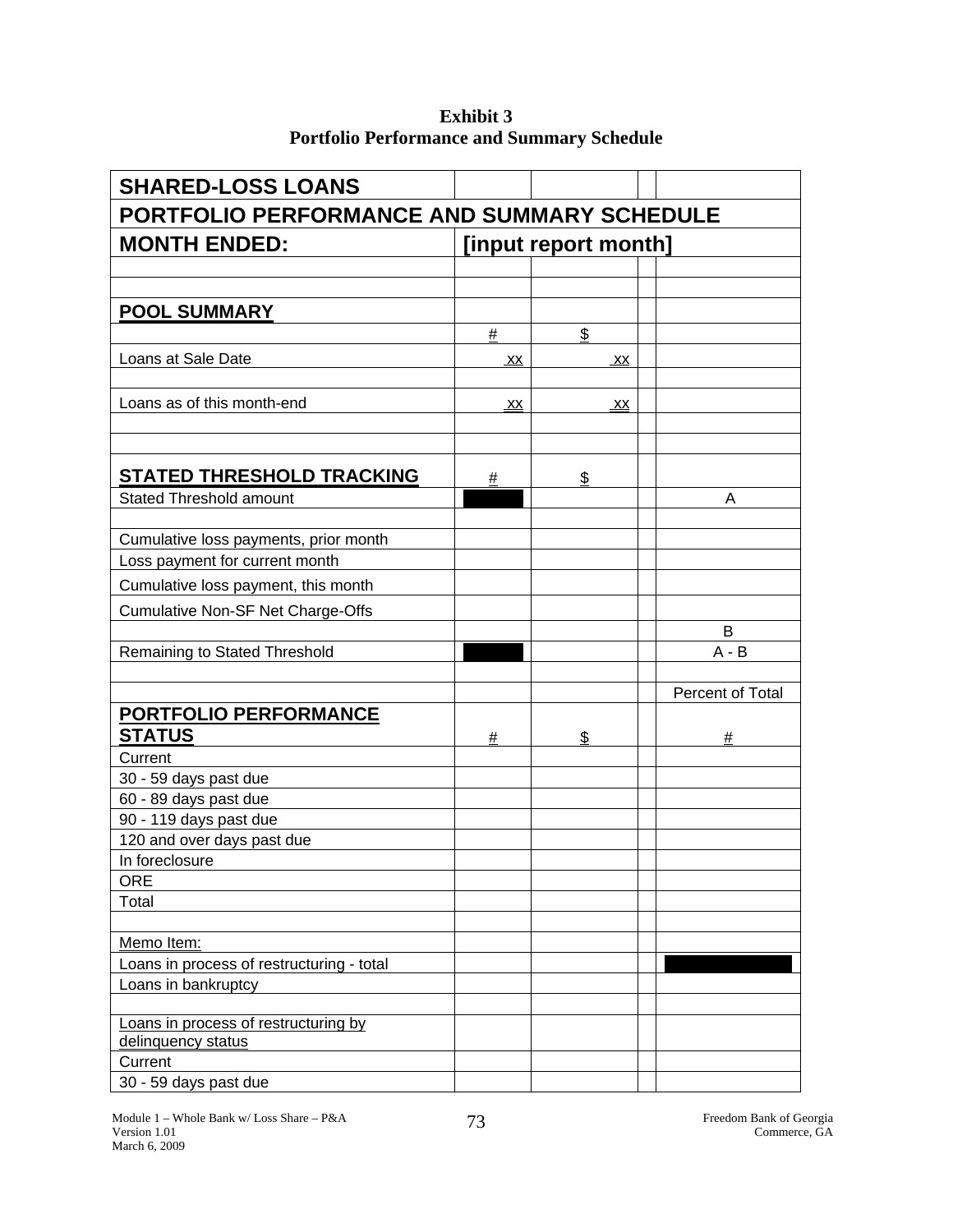| 60 - 89 days past due                      |           |              |  |
|--------------------------------------------|-----------|--------------|--|
| 90 - 119 days past due                     |           |              |  |
| 120 and over days past due                 |           |              |  |
| In foreclosure                             |           |              |  |
| Total                                      |           |              |  |
|                                            |           |              |  |
|                                            |           |              |  |
|                                            |           |              |  |
| <b>List of Loans Paid Off During Month</b> |           |              |  |
|                                            | Principal |              |  |
| Loan #                                     | Balance   |              |  |
|                                            |           |              |  |
|                                            |           |              |  |
|                                            |           |              |  |
|                                            |           |              |  |
| <b>List of Loans Sold During Month</b>     |           |              |  |
|                                            |           |              |  |
|                                            | Principal | <b>Sales</b> |  |
| Loan $#$                                   | Balance   | Price        |  |
|                                            |           |              |  |
|                                            |           |              |  |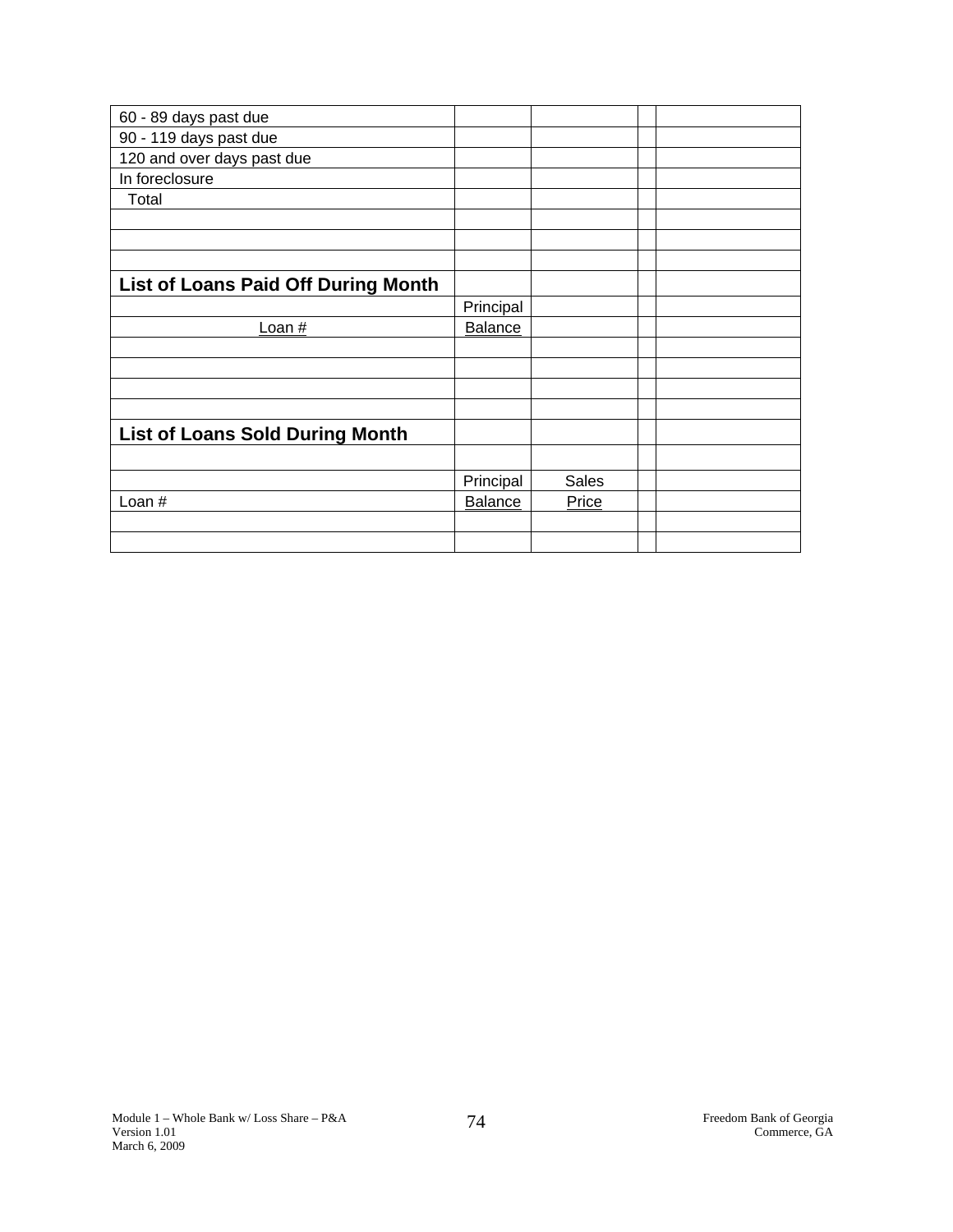#### **Exhibit 4 Wire Transfer Instructions**

#### **PURCHASER WIRING INSTRUCTIONS BANK RECEIVING WIRE**

**9 DIGIT ABA ROUTING NUMBER ACCOUNT NUMBER NAME OF ACCOUNT ATTENTION TO WHOM** 

**PURPOSE OF WIRE** 

#### **FDIC RECEIVER WIRING INSTRUCTIONS BANK RECEIVING WIRE**

**SHORT NAME** 

**ADDRESS OF BANK RECEIVING WIRE** 

**9 DIGIT ABA ROUTING NUMBER** 

**ACCOUNT NUMBER** 

**NAME OF ACCOUNT** 

**ATTENTION TO WHOM** 

**PURPOSE OF WIRE**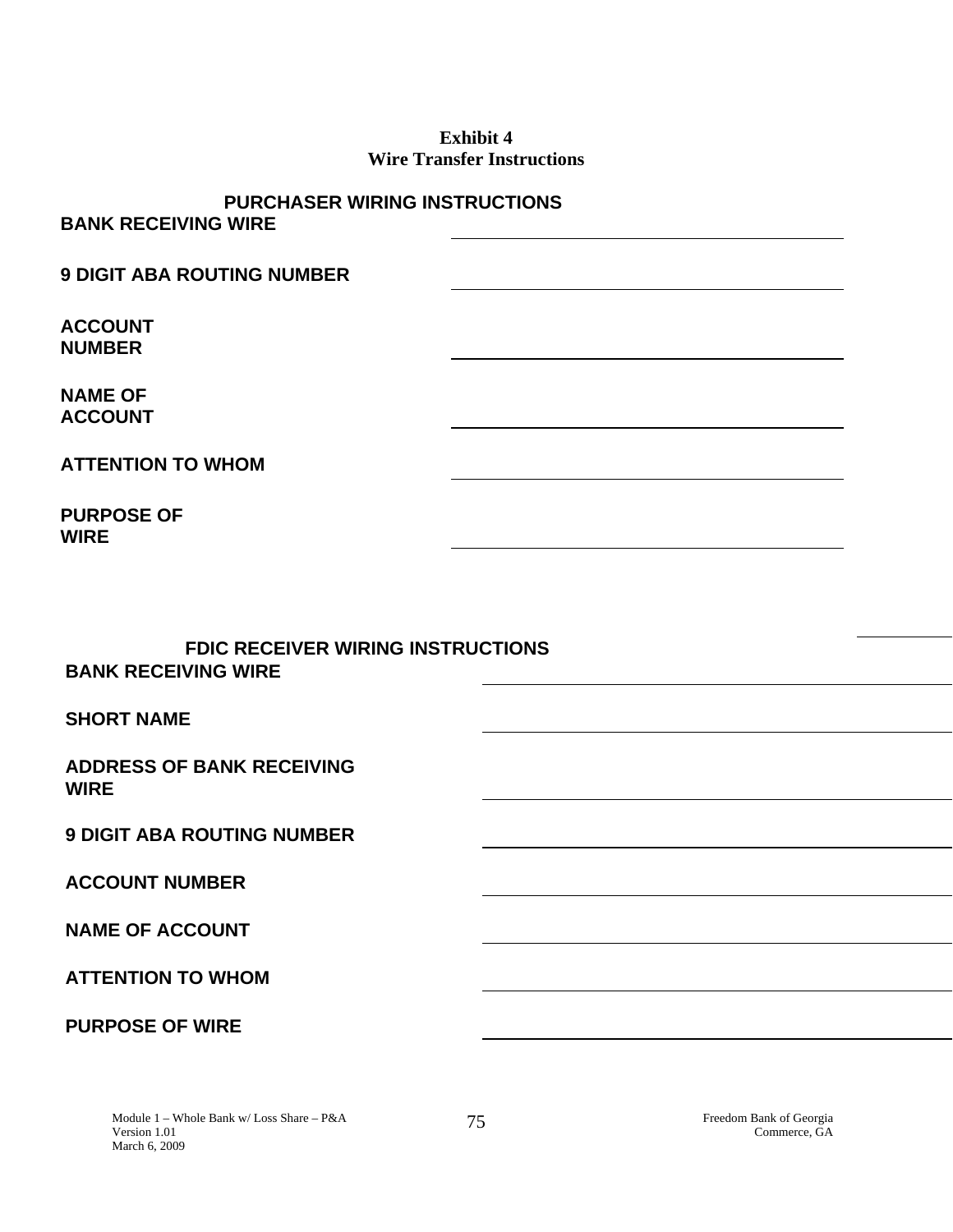# EXHIBIT 5

# FDIC MORTGAGE LOAN MODIFICATION PROGRAM

# **Objective**

The objective of this FDIC Mortgage Loan Modification Program ("Program") is to modify the terms of certain residential mortgage loans so as to improve affordability, increase the probability of performance, allow borrowers to remain in their homes and increase the value of the loans to the FDIC and assignees. The Program provides for the modification of Qualifying Loans (as defined below) by reducing the borrower's monthly housing debt to income ratio ("DTI Ratio") to no more than 31% at the time of the modification and eliminating adjustable interest rate and negative amortization features.

# Qualifying Mortgage Loans

In order for a mortgage loan to be a Qualifying Loan it must meet all of the following criteria, which must be confirmed by the lender:

- The collateral securing the mortgage loan is owner-occupied; and
- The mortgagor has a first priority lien on the collateral; and
- Either the borrower is at least 60 days delinquent or a default is reasonably foreseeable. Modification Process

The lender shall undertake a review of its mortgage loan portfolio to identify Qualifying Loans. For each Qualifying Loan, the lender shall determine the net present value of the modified loan and, if it will exceed the net present value of the foreclosed collateral upon disposition, then the Qualifying Loan shall be modified so as to reduce the borrower's monthly DTI Ratio to no more than 31% at the time of the modification. To achieve this, the lender shall use a combination of interest rate reduction, term extension and principal forbearance, as necessary.

The borrower's monthly DTI Ratio shall be a percentage calculated by dividing the borrower's monthly income by the borrower's monthly housing payment (including principal, interest, taxes and insurance). For these purposes, (1) the borrower's monthly income shall be the amount of the borrower's (along with any co-borrowers') documented and verified gross monthly income, and (2) the borrower's monthly housing payment shall be the amount required to pay monthly principal and interest plus one-twelfth of the then current annual amount required to pay real property taxes and homeowner's insurance with respect to the collateral.

In order to calculate the monthly principal payment, the lender shall capitalize to the outstanding principal balance of the Qualifying Loan the amount of all delinquent interest, delinquent taxes,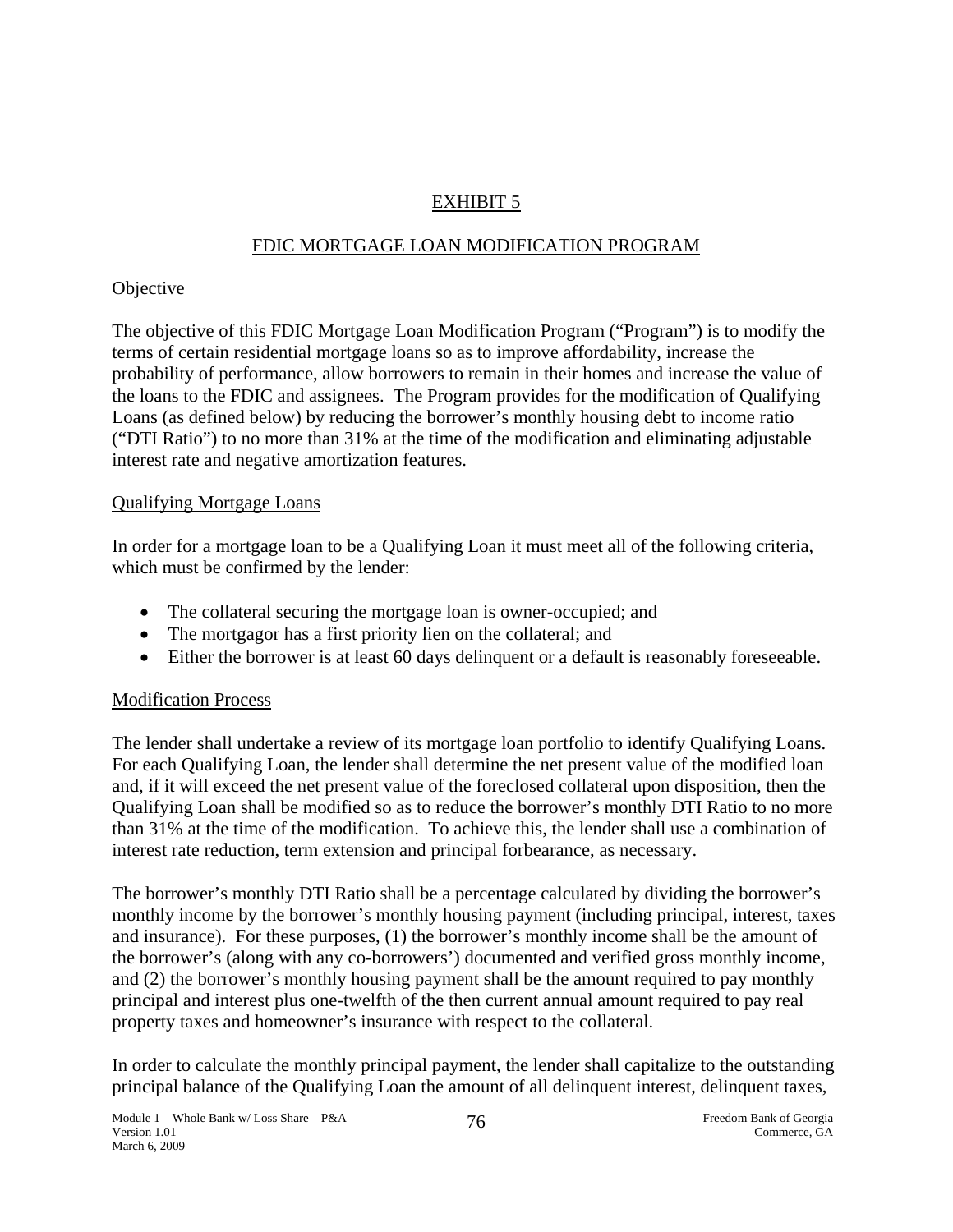past due insurance premiums, third party fees and (without duplication) escrow advances (such amount, the "Capitalized Balance").

In order to achieve the goal of reducing the DTI Ratio to 31%, the lender shall take the following steps in the following order of priority with respect to each Qualifying Loan:

- 1. Reduce the interest rate to the then current Freddie Mac Survey Rate for 30-year fixed rate mortgage loans, and adjust the term to 30 years.
- 2. If the DTI Ratio is still in excess of 31%, reduce the interest rate further, but no lower than 3%, until the DTI ratio of 31% is achieved.
- 3. If the DTI Ratio is still in excess of 31% after adjusting the interest rate to 3%, extend the remaining term of the loan by 10 years.
- 4. If the DTI Ratio is still in excess of 31%, calculate a new monthly payment (the "Adjusted Payment Amount") that will result in the borrower's monthly DTI Ratio not exceeding 31%. After calculating the Adjusted Payment Amount, the lender shall bifurcate the Capitalized Balance into two portions – the amortizing portion and the nonamortizing portion. The amortizing portion of the Capitalized Balance shall be the mortgage amount that will fully amortize over a 40-year term at an annual interest rate of 3% and monthly payments equal to the Adjusted Payment Amount. The non-amortizing portion of the Capitalized Balance shall be the difference between the Capitalized Balance and the amortizing portion of the Capitalized Balance. The lender shall forbear on collecting the non-amortizing portion of the Capitalized Balance, and such amount shall be due and payable only upon the earlier of (i) maturity of the modified loan, (ii) a sale of the property or (iii) a pay-off or refinancing of the loan. No interest shall be charged on the non-amortizing portion of the Capitalized Balance, but repayment shall be secured by a first lien on the collateral.

At the end of the five (5) year period, the interest rate on the modified loan shall adjust to the Freddie Mac Survey Rate as of the date of the loan modification, but subject to an annual adjustment cap of one percent (1%) per year. At that time, the monthly amount due by the borrower will also adjust to amortize fully the remaining Capitalized Balance (or, in any case in which the Capitalized Balance was bifurcated, the amortizing portion thereof) over the remaining term of the modified loan.

#### Additional Modification Terms

In connection with the modification of any Qualifying Loan, the following additional requirements shall apply.

1. The lender shall not charge (and no borrower shall be required to pay) any modification, refinance or other similar fees or points in connection with the modification, nor shall any such fees, costs or charges be capitalized.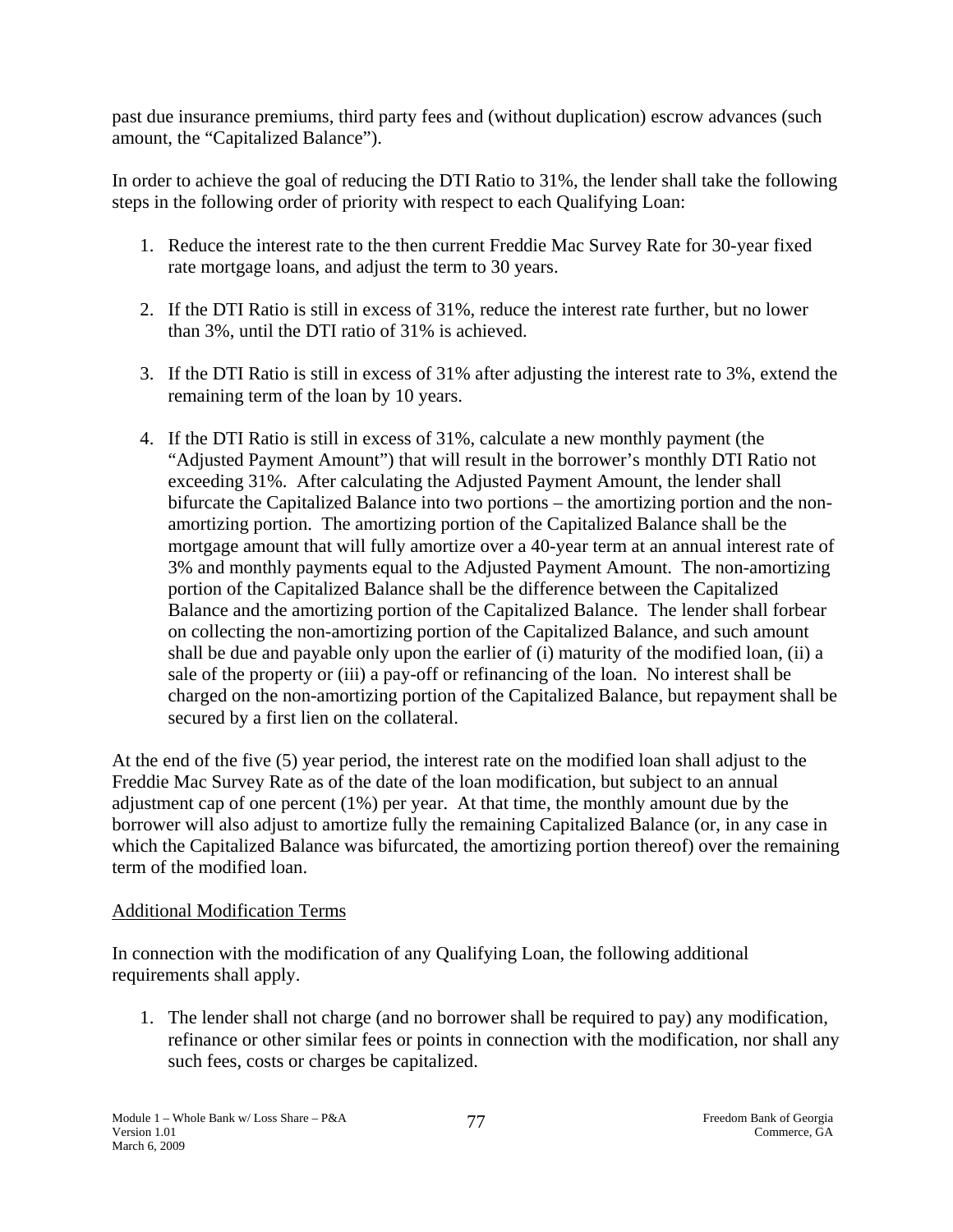- 2. Unpaid late fees and prepayment penalties otherwise chargeable to the borrower shall be waived.
- 3. Modified loans shall not include any prepayment penalties.
- 4. The lender shall establish an escrow account for the payment of future taxes and insurance premiums.

#### Related Junior Lien Mortgage Loans

In cases where the lender holds a junior lien mortgage loan that is collateralized by the same property that collateralizes a Qualifying Loan that is modified as described above, the junior lien mortgage loan shall also be modified to enhance overall affordability to the borrower. At a minimum, the lender shall reduce the interest rate on the junior lien mortgage loan to no more than 2% per annum. Further modifications may be made at the lender's discretion as needed to support affordability and performance of the modified first lien Qualifying Loan.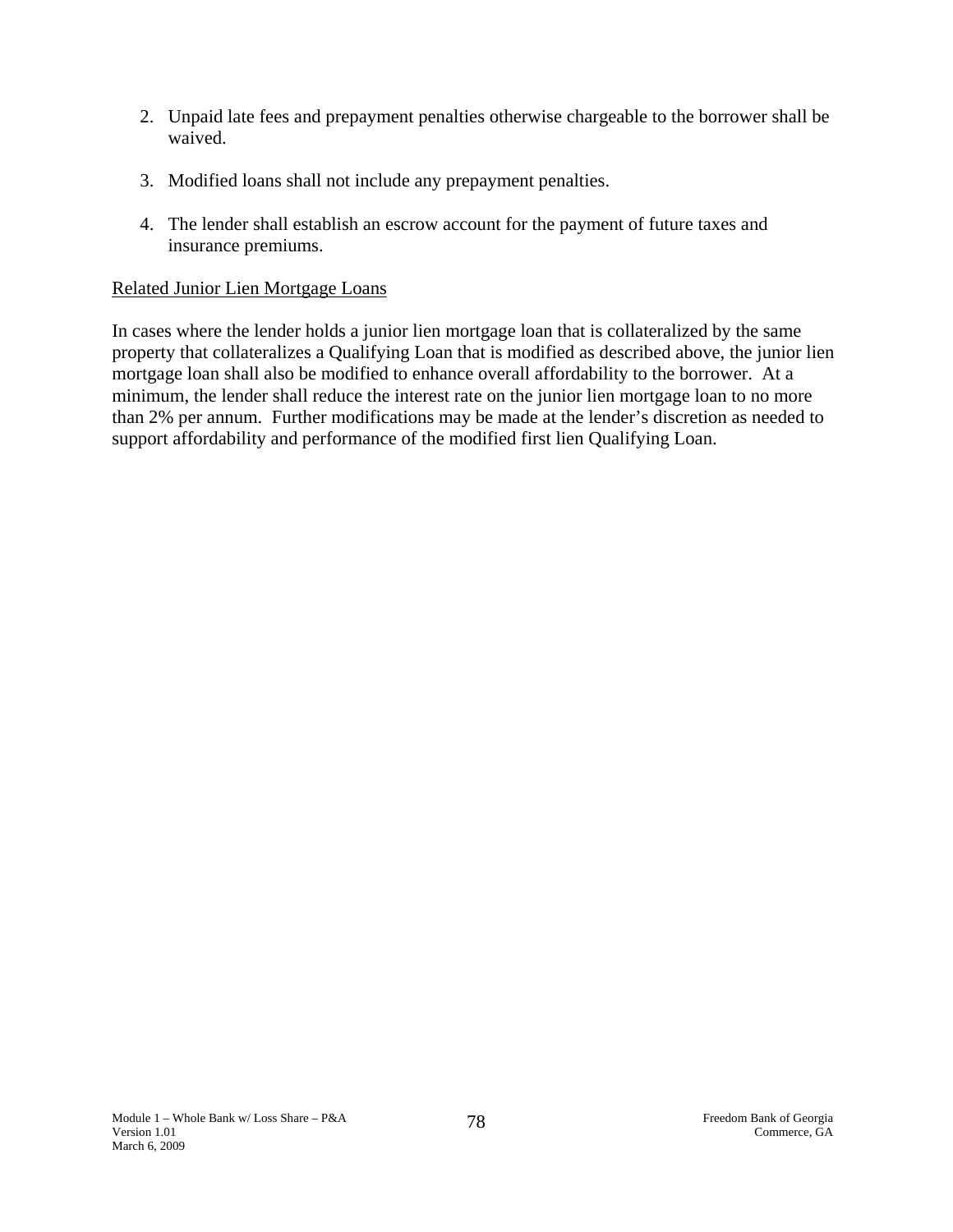#### **EXHIBIT 4.15B**

#### **NON-SINGLE FAMILY SHARED-LOSS AGREEMENT**

This agreement for reimbursement of loss sharing expenses on certain loans (the "Non-SF Shared-Loss Agreement") shall apply when the Assuming Bank purchases Shared-Loss Assets as that term is defined herein. The terms hereof shall modify and supplement, as necessary, the terms of the Purchase and Assumption Agreement to which this Non-SF Shared-Loss Agreement is attached as Exhibit 4.15B and incorporated therein. To the extent any inconsistencies may arise between the terms of the Purchase and Assumption Agreement and this Non-SF Shared-Loss Agreement with respect to the subject matter of this Non-SF Shared-Loss Agreement, the terms of this Non-SF Shared-Loss Agreement shall control. References in this Non-SF Shared-Loss Agreement to a particular Section shall be deemed to refer to a Section in this Non-SF Shared-Loss Agreement unless the context indicates that a Section of the Purchase and Assumption Agreement is intended.

#### **ARTICLE I -- DEFINITIONS**

Capitalized terms used in this Non-SF Shared-Loss Agreement that are not defined in this Non-SF Shared-Loss Agreement are defined in the Agreement In addition to the terms defined above, defined below are certain additional terms relating to loss-sharing, as used in this Non-SF Shared-Loss Agreement.

**"AAA"** means the American Arbitration Association as provided in Section 2.1(f)(iii) of this Non-SF Shared-Loss Agreement.

**"Accrued Interest"** means, with respect to any Shared-Loss Loan, Permitted Advance or Shared-Loss Loan Commitment Advance at any time, the amount of earned and unpaid interest, taxes, credit life and/or disability insurance premiums (if any) payable by the Obligor accrued on or with respect to such Shared-Loss Loan, Permitted Advance or Shared-Loss Loan Commitment Advance, all as reflected on the Accounting Records of the Failed Bank or the Assuming Bank (as applicable); provided, that Accrued Interest shall not include any amount that accrues on or with respect to any Shared-Loss Loan, Permitted Advance or Shared-Loss Loan Commitment Advance after that Asset has been placed on non-accrual or nonperforming status by either the Failed Bank or the Assuming Bank (as applicable).

**"Additional ORE"** means Shared-Loss Loans that become Other Real Estate after Bank Closing Date.

**Examplicable Anniversary of the Commencement Date**" means the fifth (5th) anniversary of the Commencement Date.

**"Calendar Quarter"** means a quarterly period (a) for the first such period, beginning on the Commencement Date and ending on the last calendar day of either March, June, September or December, whichever is the first to occur after the Commencement Date, and (b) for quarterly periods thereafter, beginning on the first calendar day of the calendar month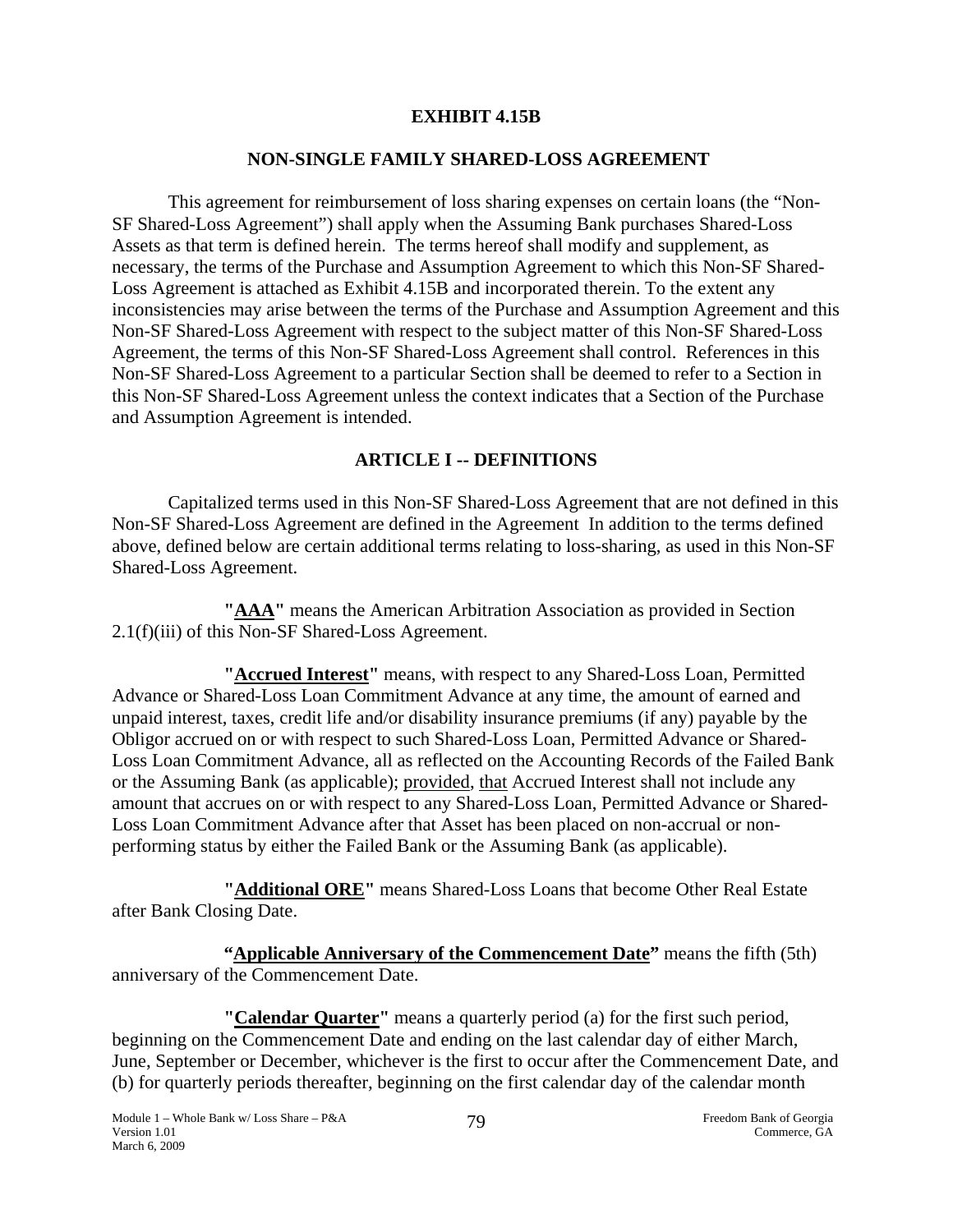immediately after the month that ended the prior period and ending on the last calendar day of each successive three-calendar-month period thereafter (i.e., each March, June, September and December, starting in the applicable order depending on the ending date of first such period) of any year.

**"Capitalized Expenditures"** means those expenditures that (i) would be capitalized under generally accepted accounting principles, and (ii) are incurred with respect to Other Real Estate, Additional ORE or Subsidiary ORE. Capitalized Expenditures shall not include expenses related to environmental conditions including, but not limited to, remediation, storage or disposal of any hazardous or toxic substances or any pollutant or contaminant.

**"Charge-Offs"** means, with respect to any Shared-Loss Assets for any period, an amount equal to the aggregate amount of loans or portions of loans classified as "Loss" under the Examination Criteria, including reversals or charge-offs of Accrued Interest and charge-offs of the principal amount of such assets net of unearned interest (including write-downs associated with Other Real Estate, Additional ORE, Subsidiary ORE or loan modification(s)) effected by the Assuming Bank during such period in accordance with the Examination Criteria and reflected on the Accounting Records of the Assuming Bank; provided, that: (i) the aggregate amount of Accrued Interest (including any reversals thereof) for the period after Bank Closing that shall be included in determining the amount of Charge-Offs for any Shared-Loss Loan shall not exceed ninety (90) days' Accrued Interest; (ii) no Charge-Off shall be taken with respect to any anticipated expenditure by the Assuming Bank until such expenditure is actually incurred; (iii) any financial statement adjustments made in connection with the purchase of any Assets pursuant to this Purchase and Assumption Agreement or any future purchase, merger, consolidation or other acquisition of the Assuming Bank shall not constitute "Charge-Offs"; and (iv) losses incurred on the sale or other disposition of Shared-Loss Assets to any Person (other than the sale or other disposition of Other Real Estate, Additional ORE or Subsidiary ORE to a Person other than an Affiliate of the Assuming Bank which is conducted in a commercially reasonable and prudent manner) shall not constitute Charge-Offs.

**"Commencement Date"** means the first calendar day following Bank Closing.

**"Consumer Loans"** means Loans to individuals for household, family and other personal expenditures (including United States and/or State-guaranteed student loans and extensions of credit pursuant to a credit card plan or debit card plan).

**"Environmental Assessment"** means an assessment of the presence, storage or release of any hazardous or toxic substance, pollutant or contaminant with respect to the collateral securing a Shared-Loss Loan that has been fully or partially charged off.

**"Examination Criteria"** means the loan classification criteria customarily employed by, or any applicable regulations of, the Assuming Bank's Chartering Authority.

**"Failed Bank Charge-Offs/Write-Downs"** means, with respect to any Asset, an amount equal to the aggregate amount of reversals or charge-offs of Accrued Interest and charge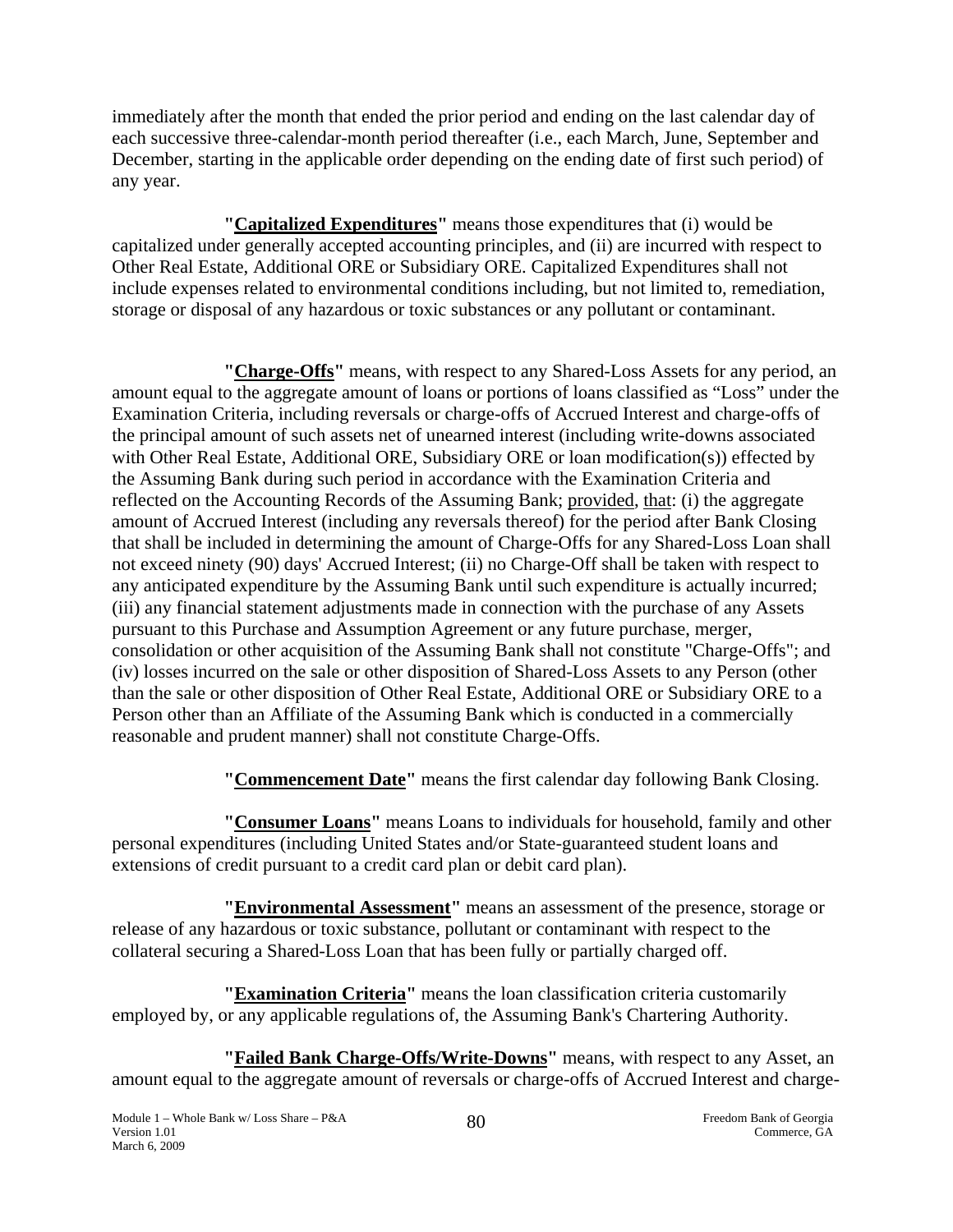offs and write-downs of principal effected by the Failed Bank with respect to that Asset as reflected on the Accounting Records of the Failed Bank.

**"FDIC Party"** has the meaning provided in Section 2.1(f)(ii) of this Non-SF Shared-Loss Agreement.

**"Home Equity Loans"** means Loans that constitute the funded portions of lines of credit secured by mortgages on one- to four-family residences or stock of cooperative housing associations.

**"Net Charge-Offs"** means, with respect to any period, an amount equal to the aggregate amount of Charge-Offs for such period less the amount of Recoveries for such period.

 SF Shared-Loss Agreement. **"Neutral Member"** has the meaning provided in Section 2.1(f)(ii) of this Non-

**"Non-Shared-Loss Loan Commitment"** means any Commitment other than a Shared-Loss Loan Commitment.

**"Notice of Dispute"** has the meaning provided in Section 2.1(f)(iii) of this Non-SF Shared-Loss Agreement.

**"ORE Subsidiary"** means any Subsidiary of the Assuming Bank that engages solely in holding, servicing, managing or liquidating interests of a type described in clause (A) of the definition of "Other Real Estate," which interests have arisen from the collection or settlement of a Shared-Loss Loan.

**"Other Real Estate"** means all of the following (including any of the following fully or partially charged off the books and records of the Failed Bank or the Assuming Bank) that (i) are owned by the Failed Bank as of Bank Closing and are purchased pursuant to the Agreement or (ii) have arisen subsequent to Bank Closing from the collection or settlement by the Assuming Bank of a Shared-Loss Loan:

(A) all interests in real estate (other than Bank Premises and Fixtures), including but not limited to mineral rights, leasehold rights, condominium and cooperative interests, air rights and development rights; and

(B) all other assets (whether real or personal property) acquired by foreclosure or in full or partial satisfaction of judgments or indebtedness.

**"Permitted Advance"** means an advance of funds by the Assuming Bank with respect to a Shared-Loss Loan, or the making of a legally binding commitment by the Assuming Bank to advance funds with respect to a Shared-Loss Loan, that (i) in the case of such an advance, is actually made, and, in the case of such a commitment, is made and all of the proceeds thereof actually advanced, within one (1) year after the Commencement Date, (ii) does not cause the sum of (A) the book value of such Shared-Loss Loan as reflected on the Accounting Records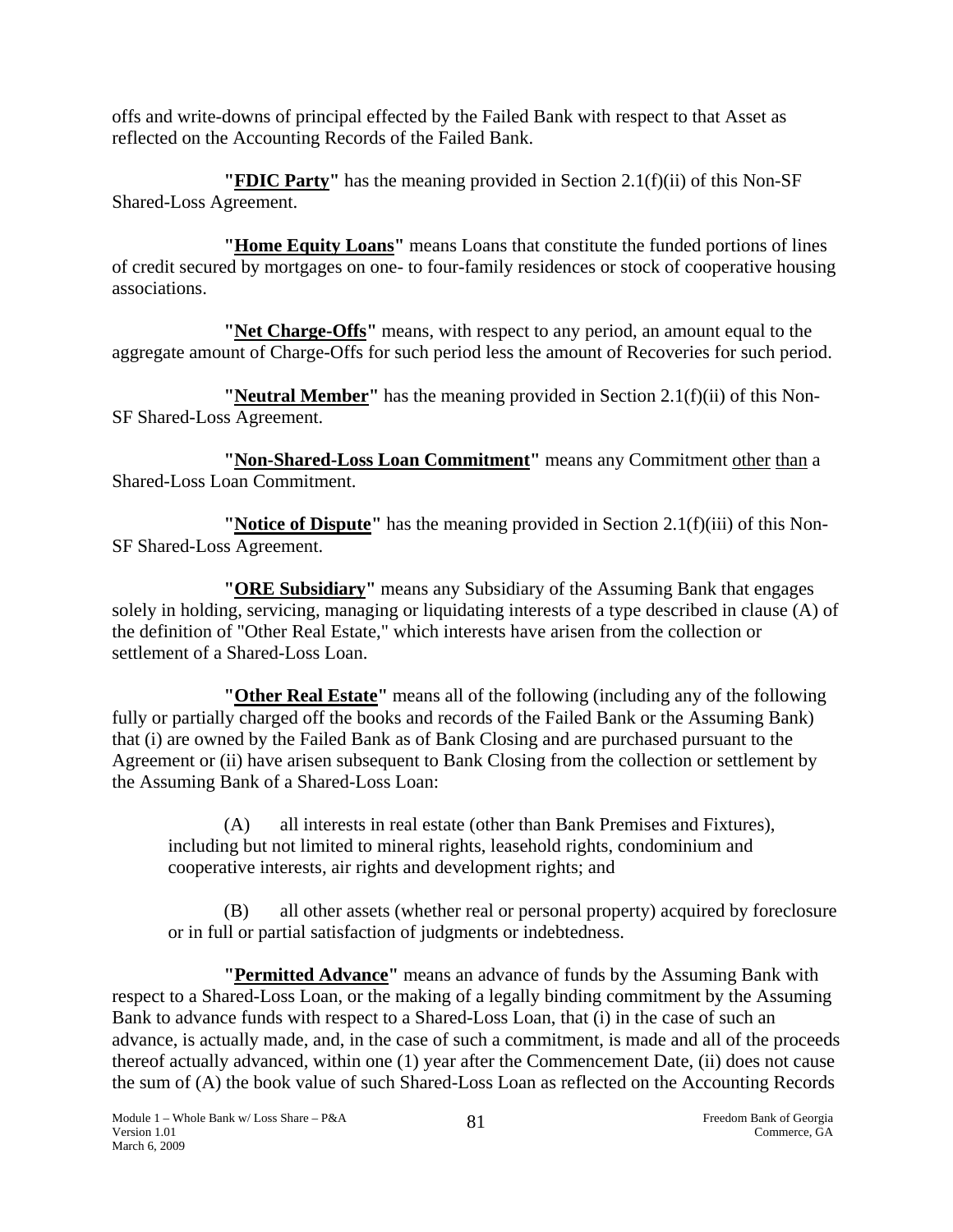of the Assuming Bank after any such advance has been made by the Assuming Bank plus (B) the unfunded amount of any such commitment made by the Assuming Bank related thereto, to exceed 110% of the Book Value of such Shared-Loss Loan, (iii) is not made with respect to a Shared-Loss Loan with respect to which (A) there exists a related Shared-Loss Loan Commitment or (B) the Assuming Bank has taken a Charge-Off and (iv) is made in good faith, is supported at the time it is made by documentation in the Credit Files and conforms to and is in accordance with the applicable requirements set forth in Article III of this Non-SF Shared-Loss Agreement and with the then effective written internal credit policy guidelines of the Assuming Bank; provided, that the limitations in subparagraphs (i), (ii) and (iii) of this definition shall not apply to any such action (other than to an advance or commitment related to the remediation, storage or final disposal of any hazardous or toxic substance, pollutant or contaminant) that is taken to preserve or secure the value of the collateral for such Shared-Loss Loan.

**"Permitted Amendment"** means, with respect to any Shared-Loss Loan Commitment or Shared-Loss Loan, any amendment, modification, renewal or extension thereof, or any waiver of any term, right, or remedy thereunder, made by the Assuming Bank in good faith and otherwise in accordance with the applicable requirements set forth in Article III of this Non-SF Shared-Loss Agreement and the then effective written internal credit policy guidelines of the Assuming Bank; provided, that:

(i) with respect to a Shared-Loss Loan Commitment or a Shared-Loss Loan that is not a revolving line of credit, no such amendment, modification, renewal, extension, or waiver, except as allowed under the definition of Permitted Advance, shall operate to increase the amount of principal (A) then remaining available to be advanced by the Assuming Bank under the Shared-Loss Loan Commitment or (B) then outstanding under the Shared-Loss Loan;

(ii) with respect to a Shared-Loss Loan Commitment or a Shared-Loss Loan that is a revolving line of credit, no such amendment, modification, renewal, extension, or waiver, except as allowed under the definition of Permitted Advance, shall operate to increase the maximum amount of principal authorized as of Bank Closing to be outstanding at any one time under the underlying revolving line of credit relationship with the debtor (regardless of the extent to which such revolving line of credit may have been funded as of Bank Closing or may subsequently have been funded and/or repaid); and

(iii) no such amendment, modification, renewal, extension or waiver shall extend the term of such Shared-Loss Loan Commitment or Shared-Loss Loan beyond the end of the final Shared-Loss Quarter unless the term of such Shared-Loss Loan Commitment or Shared-Loss Loan as existed on Bank Closing was beyond the end of the final Shared-Loss Quarter, in which event no such amendment, modification, renewal, extension or waiver shall extend such term beyond the term as existed as of Bank Closing.

**"Quarterly Certificate"** has the meaning provided in Section 2.1(a)(i) of this Non-SF Shared-Loss Agreement.

**"Recoveries"** (I)(A) In addition to any sums to be applied as Recoveries pursuant to subparagraph (II) below, "Recoveries" means, with respect to any period, the sum of (without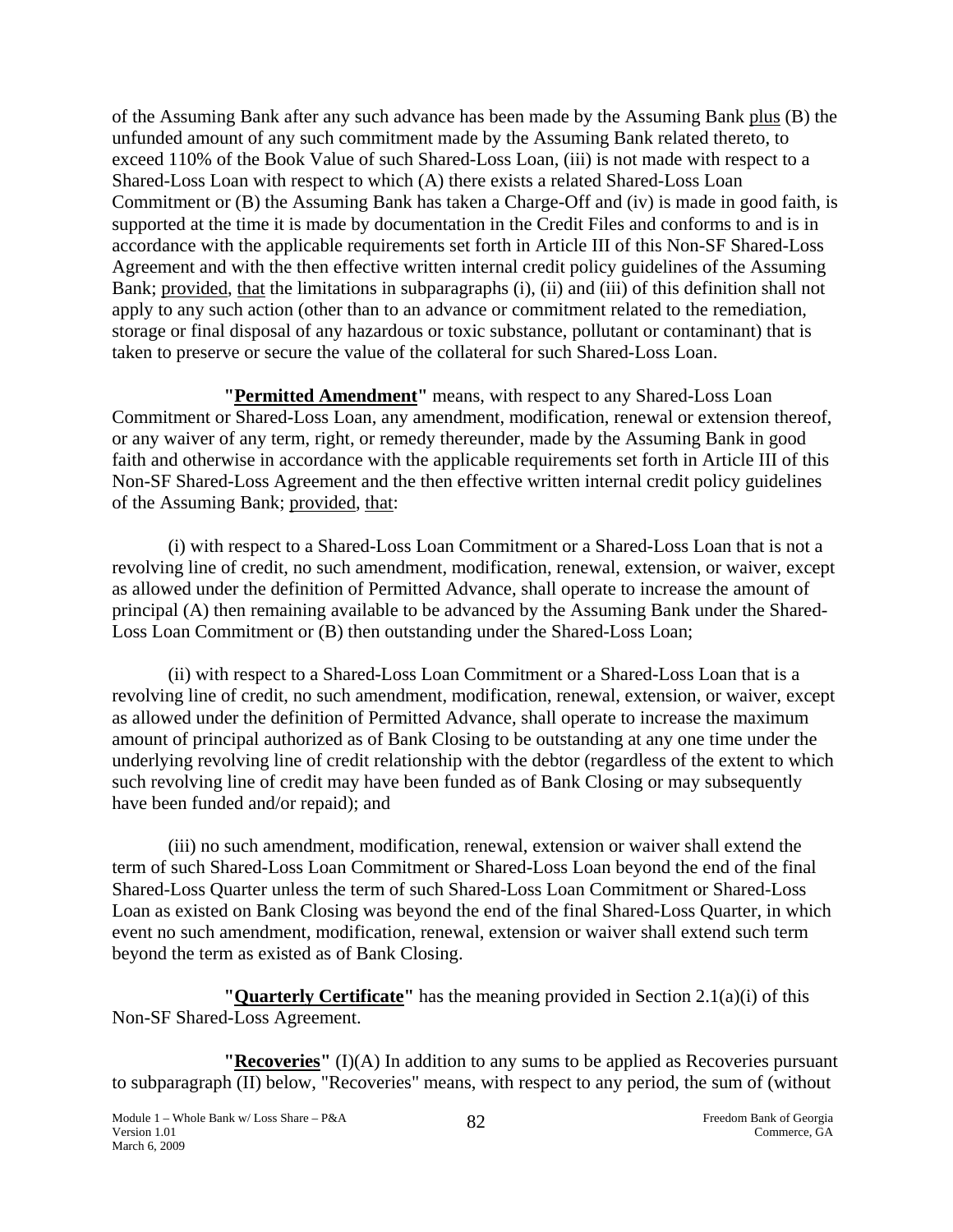duplication):

Shared-Loss Quarter; plus (i) the amount of collections during such period by the Assuming Bank on Charge-Offs of Shared-Loss Assets effected by the Assuming Bank prior to the end of the final

(ii) the amount of collections during such period by the Assuming Bank on Failed Bank Charge-Offs/Write-Downs; plus

(iii) the amount of gain on any sale or other disposition during such period by the Assuming Bank of Shared Loss Loans, Other Real Estate, Additional ORE or Subsidiary ORE (provided, that the amount of any such gain included in Recoveries shall not exceed the aggregate amount of the related Failed Bank Charge-Offs/Write-Downs and Charge-Offs taken and any related Reimbursable Expenses and Recovery Expenses); plus

(iv) the amount of collections during such period by the Assuming Bank of any Reimbursable Expenses or Recovery Expenses; plus

(v) the amount of any fee or other consideration received by the Assuming Bank during or prior to such period in connection with any amendment, modification, renewal, extension, refinance, restructure, commitment or other similar action taken by the Assuming Bank with respect to an Asset with respect to which there exists a Failed Bank Charge-Off/Write-Down or a Shared-Loss Loan as to which a Charge-Off has been effected by the Assuming Bank during or prior to such period (provided, that the amount of any such fee or other consideration included in Recoveries shall not exceed the aggregate amount of the related Failed Bank Charge-Offs/Write-Downs and Charge-Offs taken and any related Reimbursable Expenses and Recovery Expenses).

(I)(B) For the purpose of determining the amounts to be applied as Recoveries pursuant to subparagraph (I)(A) above, the Assuming Bank shall apply amounts received on the Assets that are not otherwise applied to reduce the book value of principal of a Shared-Loss Loan (or, in the case of Other Real Estate, Additional ORE, Subsidiary ORE and Capitalized Expenditures, that are not otherwise applied to reduce the book value thereof) in the following order: first to Charge-Offs and Failed Bank Charge-Offs/Write Downs; then to Reimbursable Expenses and Recovery Expenses; then to interest income; and then to other expenses incurred by the Assuming Bank.

(II) If there occurs an amendment, modification, renewal, extension, refinance, restructure, commitment, sale or other similar action with respect to a Shared-Loss Loan as to which there exists a Failed Bank Charge-Off/Write Down or as to which a Charge-Off has been effected by the Assuming Bank during or prior to such period, and if, as a result of such occurrence, the Assuming Bank recognizes any interest income for financial accounting purposes on that Shared-Loss Loan, then "Recoveries" shall also include the portion of the total amount of any such interest income recognized by the Assuming Bank which is derived by multiplying: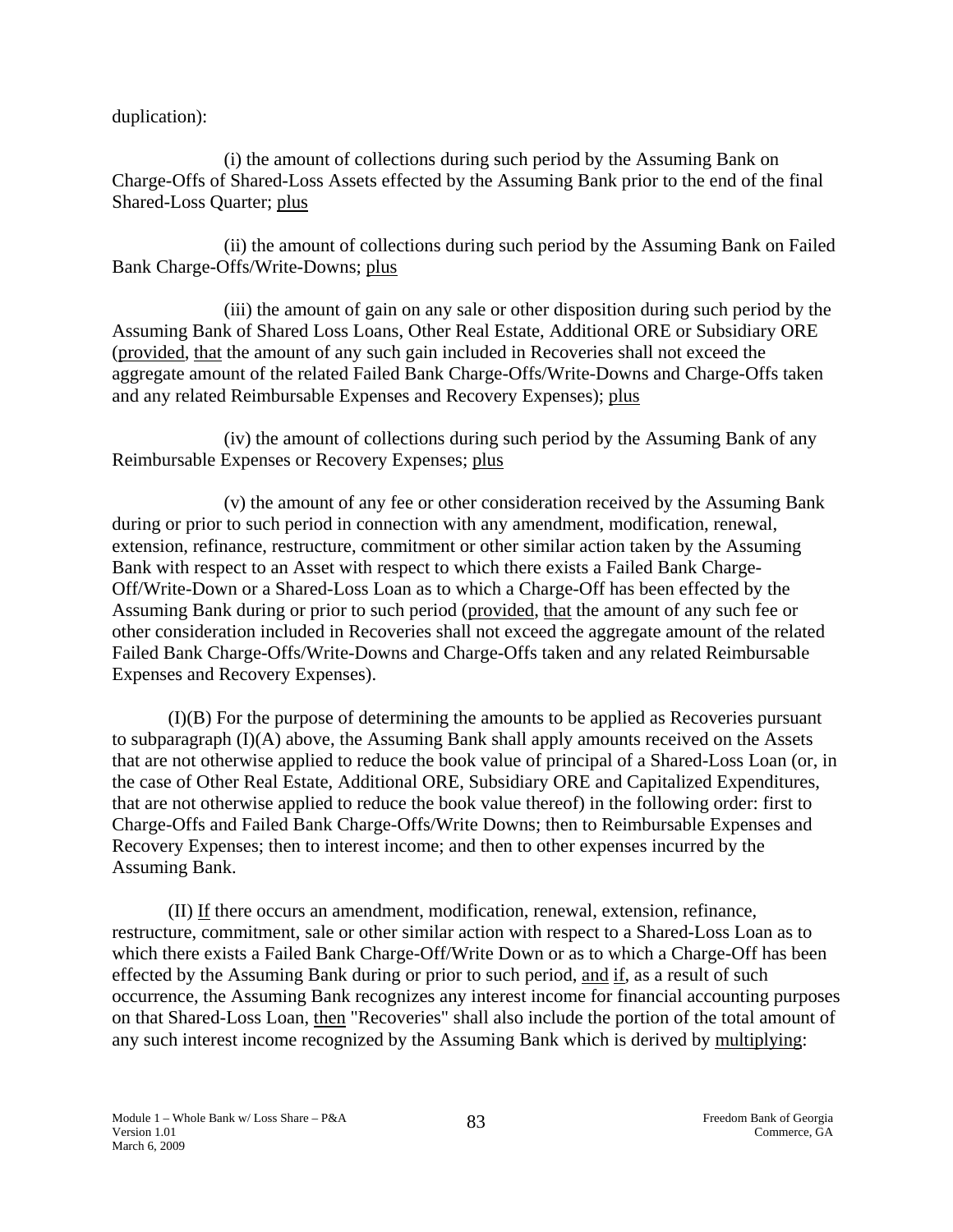(A) the total amount of any such interest income recognized by the Assuming Bank during such period with respect to that Shared-Loss Loan as described above, by

(B) a fraction, the numerator of which is the aggregate principal amount (excluding reversals or charge-offs of Accrued Interest) of all such Failed Bank Charge-Offs/Write-Downs and Charge-Offs effected by the Assuming Bank with respect to that Shared-Loss Loan plus the principal amount of that Shared-Loss Loan that has not yet been chargedoff but has been placed on nonaccrual status, all of which occurred at any time prior to or during the period in which the interest income referred to in subparagraph  $(II)(A)$ immediately above was recognized, and the denominator of which is the total amount of principal indebtedness (including all such prior Failed Bank Charge-Offs/Write-Downs and Charge-Offs as described above) due from the Obligor on that Shared-Loss Loan as of the end of such period;

provided, however, that the amount of any interest income included as Recoveries for a particular Shared-Loss Loan shall not exceed the aggregate amount of (a) Failed Bank Charge-Offs/Write-Downs, (b) Charge-Offs effected by the Assuming Bank during or prior to the period in which the amount of Recoveries is being determined, plus (c) any Reimbursable Expenses and Recovery Expenses paid to the Assuming Bank pursuant to this Non-SF Shared-Loss Agreement during or prior to the period in which the amount of Recoveries is being determined, all with respect to that particular Shared-Loss Loan; and, provided, further, that any collections on any such Shared-Loss Loan that are not applied to reduce book value of principal or recognized as interest income shall be applied pursuant to subparagraph (I) above.

(III) Notwithstanding subparagraphs (I) and (II) above, the term "Recoveries" shall not include: (a) any amounts paid to the Assuming Bank by the Receiver pursuant to Section 2.1 of this Non-SF Shared-Loss Agreement, (b) amounts received with respect to Charge-Offs effected by the Assuming Bank after the final Shared-Loss Quarter, (c) after the final Shared-Loss Quarter, income received by the Assuming Bank from the operation of, and any gains recognized by the Assuming Bank on the disposition of, Other Real Estate, Additional ORE or Subsidiary ORE (such income and gains being hereinafter together referred to as "ORE Income"), except to the extent that aggregate ORE Income exceeds the aggregate expenses paid to third parties by the Assuming Bank after the final Shared-Loss Quarter to manage, operate and maintain Other Real Estate, Additional ORE or Subsidiary ORE (such expenses being hereinafter referred to as "ORE Expenses"). In determining the extent aggregate ORE Income exceeds aggregate ORE Expenses for any Recovery Quarter as set forth immediately above in subparagraph (c), the Assuming Bank will subtract (i) ORE Expenses paid to third parties during such Recovery Quarter (provided, that, in the case of the final Recovery Quarter only, the Assuming Bank will subtract ORE Expenses paid to third parties from the beginning of the final Recovery Quarter up to the date the Assuming Bank is required to deliver the final Quarterly Certificate pursuant to this Non-SF Shared-Loss Agreement) from (ii) ORE Income received during such Recovery Quarter, to calculate net ORE income ("Net ORE Income") for that Recovery Quarter. If the amount of Net ORE Income so calculated for a Recovery Quarter is positive, such amount shall be reported as Recoveries on the Quarterly Certificate for such Recovery Quarter. If the amount of Net ORE Income so calculated for a Recovery Quarter is negative ("Net ORE Loss Carryforward"), such amount shall be added to any ORE Expenses paid to third parties in the next succeeding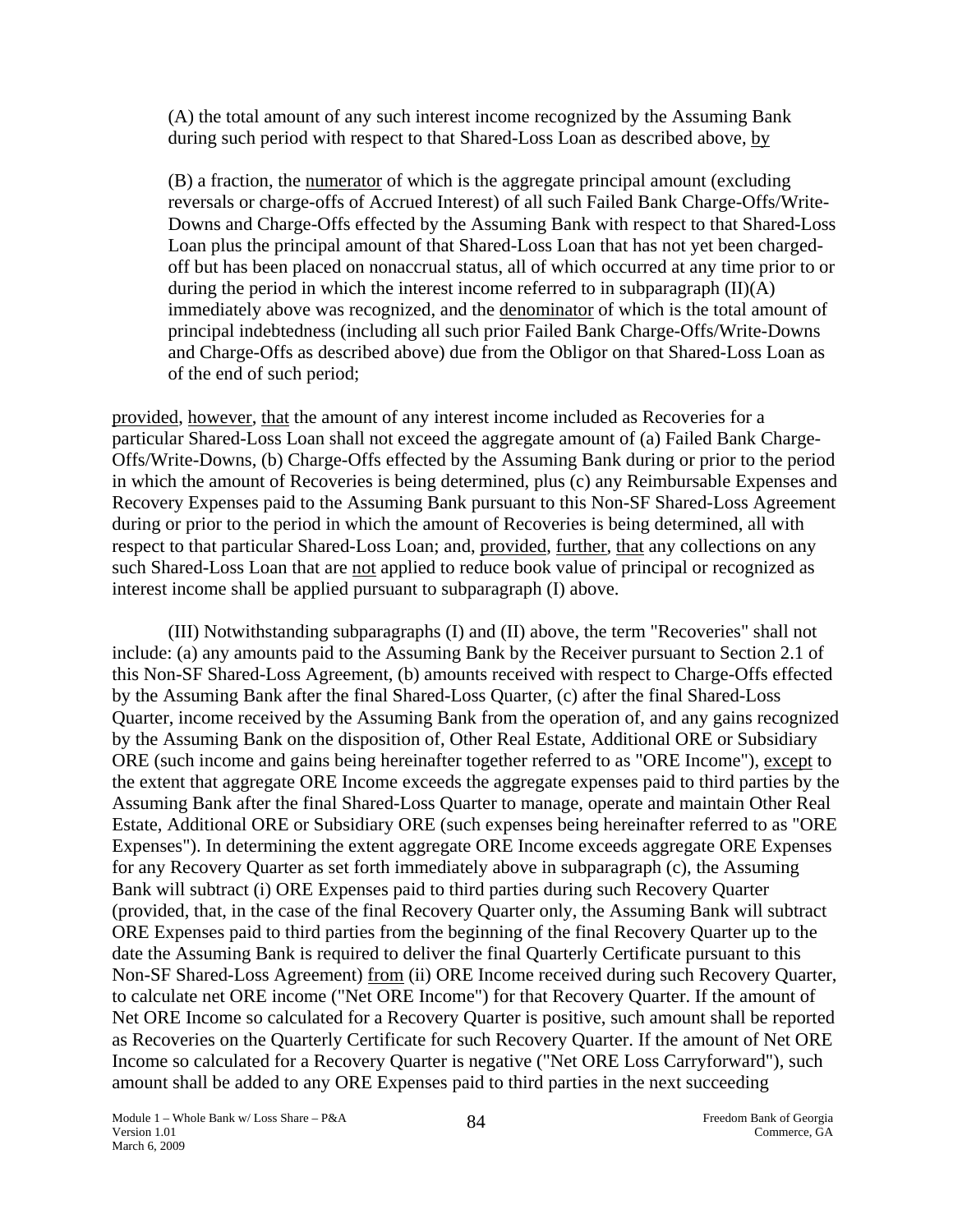Recovery Quarter, which sum shall then be subtracted from ORE Income for that next succeeding Recovery Quarter, for the purpose of determining the amount of Net ORE Income (or, if applicable, Net ORE Loss Carryforward) for that next succeeding Recovery Quarter. If, as of the end of the final Recovery Quarter, a Net ORE Loss Carryforward exists, then the amount of the Net ORE Loss Carryforward that does not exceed the aggregate amount of Net ORE Income reported as Recoveries on Quarterly Certificates for all Recovery Quarters may be included as a Recovery Expense on the Quarterly Certificate for the final Recovery Quarter.

**"Recovery Amount"** has the meaning provided in Section 2.1(b)(ii) of this Non-SF Shared-Loss Agreement.

**"Recovery Expenses"** means, for any Recovery Quarter, the amount of actual, reasonable and necessary out-of-pocket expenses (other than Capitalized Expenditures) paid to third parties (other than Affiliates of the Assuming Bank) by the Assuming Bank, as limited by Sections 3.2(c) and (d) of Article III to this Non-SF Shared-Loss Agreement, to recover amounts owed with respect to (i) any Shared-Loss Asset as to which a Charge-Off was effected prior to the end of the final Shared-Loss Quarter (provided that such amounts were incurred no earlier than the date the first Charge-Off on such Shared-Loss Asset was reflected on the Accounting Records of the Assuming Bank), and (ii) Failed Bank Charge-Offs/Write-Downs (including, in each case, expenses related to an Environmental Assessment but excluding (A) any other expenses related to such environmental conditions including, but not limited to, the remediation, storage or final disposal of any such hazardous or toxic substance, or any such pollutant or contaminant and (B) expenses related to any lender liability claims or actions, including but not limited to, such claims or actions arising from environmental conditions); provided, that, so long as income with respect to a Shared-Loss Loan is being pro-rated pursuant to the arithmetical formula in subsection (II) of the definition of "Recoveries", the term "Recovery Expenses" shall not include that portion of any such expenses paid during such Recovery Quarter to recover any amounts owed on that Shared-Loss Loan that is derived by:

subtracting (1) the product derived by multiplying:

(A) the total amount of any such expenses paid by the Assuming Bank during such Recovery Quarter with respect to that Shared-Loss Loan, by

(B) a fraction, the numerator of which is the aggregate principal amount (excluding reversals or charge-offs of Accrued Interest) of all such Failed Bank Charge-Offs/Write-Downs and Charge-Offs effected by the Assuming Bank with respect to that Shared-Loss Loan plus the principal amount of that Shared-Loss Loan that has not yet been charged-off but has been placed on nonaccrual status, all of which occurred at any time prior to or during the period in which the interest income referred to in subparagraph (II)(A) of the definition of "Recoveries" was recognized, and the denominator of which is the total amount of principal indebtedness (including all such prior Failed Bank Charge-Offs/Write-Downs and Charge-Offs as described above) due from the Obligor on that Shared-Loss Loan as of the end of such period;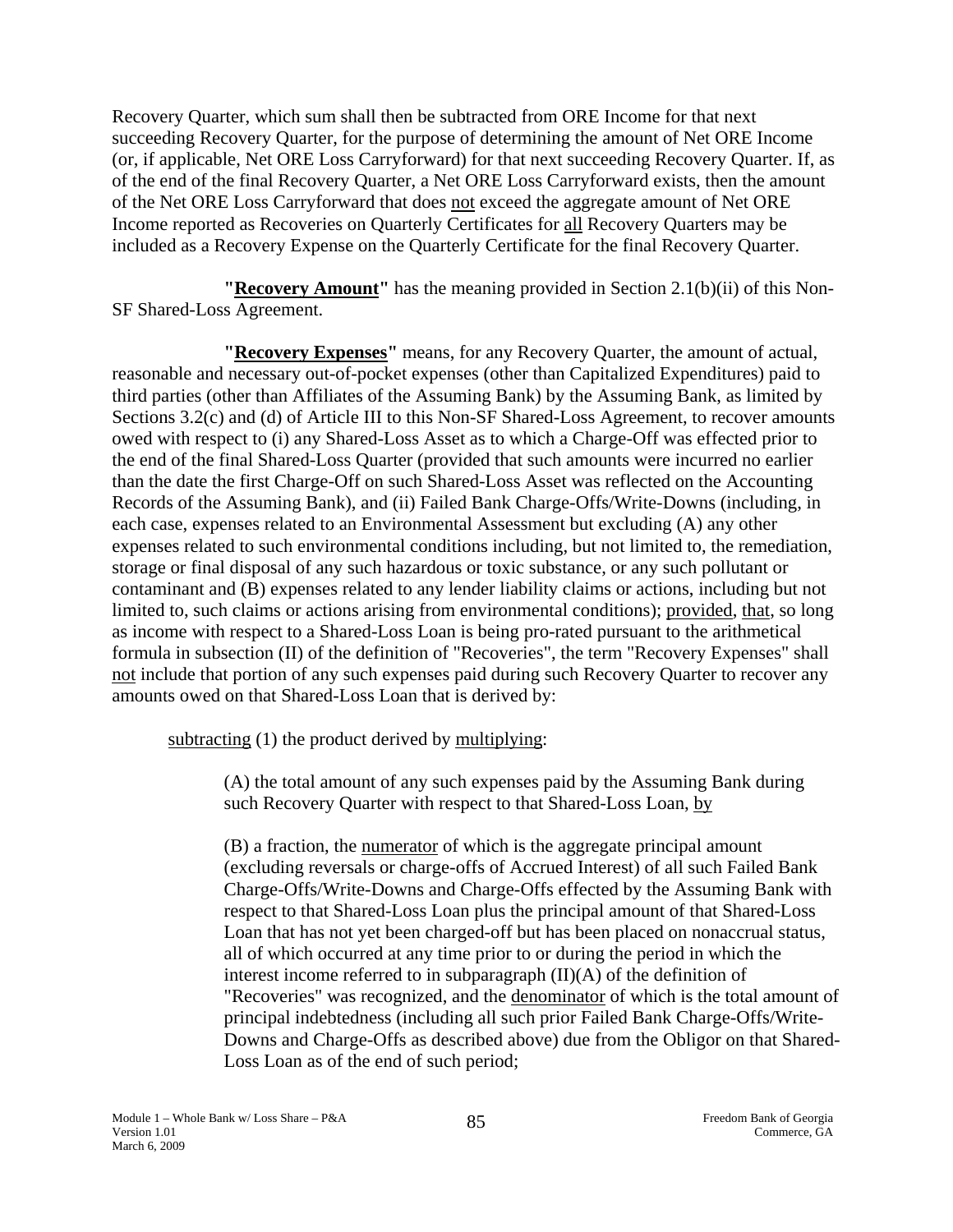from (2) the total amount of any such expenses paid during that Recovery Quarter with respect to that Shared-Loss Loan.

**"Recovery Quarter"** has the meaning provided in Section 2.1(a)(ii) of this Non-SF Shared-Loss Agreement.

**"Reimbursable Expenses"** means, for any Shared-Loss Quarter, the amount of actual, reasonable and necessary out-of-pocket expenses (other than Capitalized Expenditures) paid to third parties (other than Affiliates of the Assuming Bank) by the Assuming Bank, as limited by Sections 3.2(c) and (d) of Article III of this Non-SF Shared-Loss Agreement, to:

(i) recover amounts owed with respect to any Shared-Loss Asset as to which a Charge-Off has been effected prior to the end of the final Shared-Loss Quarter (provided that such amounts were incurred no earlier than the date the first Charge-Off on such Shared-Loss Asset was reflected on the Accounting Records of the Assuming Bank) and recover amounts owed with respect to Failed Bank Charge-Offs/Write-Downs (including, in each case, expenses related to an Environmental Assessment but excluding (A) any other expenses related to such environmental conditions including, but not limited to, the remediation, storage or final disposal of any such hazardous or toxic substance, or any such pollutant or contaminant and (B) expenses related to any lender liability claims or actions, including but not limited to, such claims or actions arising from environmental conditions); provided, that, so long as income with respect to a Shared-Loss Loan is being pro-rated pursuant to the arithmetical formula in subsection (II) of the definition of "Recoveries", the term "Reimbursable Expenses" shall not include that portion of any such expenses paid during such Shared-Loss Quarter to recover any amounts owed on that Shared-Loss Loan that is derived by:

subtracting (1) the product derived by multiplying:

(A) the total amount of any such expenses paid by the Assuming Bank during such Shared-Loss Quarter with respect to that Shared-Loss Loan, by

(B) a fraction, the numerator of which is the aggregate principal amount (excluding reversals or charge-offs of Accrued Interest) of all such Failed Bank Charge-Offs/Write-Downs and Charge-Offs effected by the Assuming Bank with respect to that Shared-Loss Loan plus the principal amount of that Shared-Loss Loan that has not yet been charged-off but has been placed on nonaccrual status, all of which occurred at any time prior to or during the period in which the interest income referred to in subparagraph  $(II)(A)$  of the definition of "Recoveries" was recognized, and the denominator of which is the total amount of principal indebtedness (including all such prior Failed Bank Charge-Offs/Write-Downs and Charge-Offs as described above) due from the Obligor on that Shared-Loss Loan as of the end of such period;

from (2) the total amount of any such expenses paid during that Shared-Loss Quarter with respect to that Shared-Loss Loan; and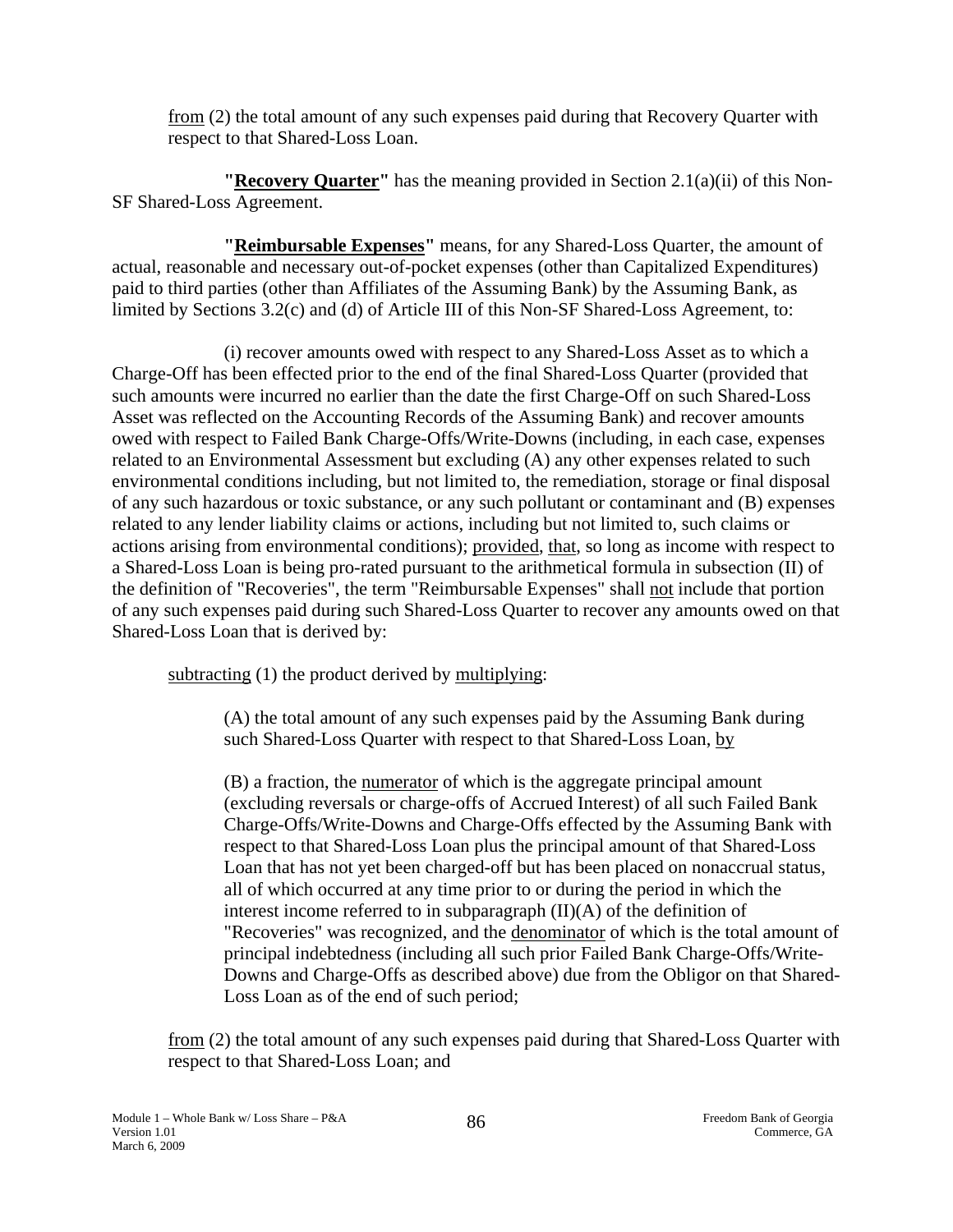(ii) manage, operate or maintain Other Real Estate, Additional ORE or Subsidiary ORE less the amount of any income received by the Assuming Bank during such Shared-Loss Quarter with respect to such Other Real Estate, Additional ORE or Subsidiary ORE (which resulting amount under this clause (ii) may be negative).

**"Residential Mortgage Loans"** means Loans, excluding advances made pursuant to Home Equity Loans, that are secured by mortgages on one- to four-family residences or stock of cooperative housing associations.

**"Review Board"** has the meaning provided in Section 2.1(f)(i) of this Non-SF Shared-Loss Agreement.

**"Shared-Loss Amount"** has the meaning provided in Section 2.1(b)(i) of this Non-SF Shared-Loss Agreement.

 in which such interest accrued. **"Shared-Loss Asset Repurchase Price"** means, with respect to any Shared-Loss Asset, which shall be determined by the Receiver, the principal amount thereof due from an Obligor (including, subject to the limitations discussed below, the amount of any Accrued Interest) stated on the Accounting Records of the Assuming Bank, as of the date as of which the Shared-Loss Asset Repurchase Price is being determined (regardless, in the case of a Shared-Loss Loan, of the Legal Balance thereof); provided, that (i) in the case of a Shared-Loss Loan there shall be excluded from such amount the amount of any Accrued Interest accrued on or with respect to such Shared-Loss Loan prior to the ninety (90)-day period ending on the day prior to the purchase date determined pursuant to Sections  $2.1(e)(i)$  or  $2.1(e)(iii)$  of this Non-SF Shared-Loss Agreement, except to the extent such Accrued Interest was included in the Book Value of such Shared-Loss Loan, and (ii) any collections on a Shared-Loss Loan received by the Assuming Bank after the purchase date applicable to such Shared-Loss Loan shall be applied (without duplication) to reduce the Shared-Loss Asset Repurchase Price of such Shared-Loss Loan on a dollar-for-dollar basis. For purposes of determining the amount of unpaid interest which accrued during a given period with respect to a variable-rate Shared-Loss Loan, all collections of interest shall be deemed to be applied to unpaid interest in the chronological order

**"Shared-Loss Assets"** means Shared-Loss Loans, Other Real Estate purchased by the Assuming Bank, Additional ORE, Subsidiary ORE and Capitalized Expenditures.

# **"Shared-Loss Loan Commitment"** means:

(i) any Commitment to make a further extension of credit or to make a further advance with respect to an existing Shared-Loss Loan; and

(ii) any Shared-Loss Loan Commitment (described in subparagraph (i) immediately preceding) with respect to which the Assuming Bank has made a Permitted Amendment.

**"Shared-Loss Loan Commitment Advance"** means an advance pursuant to a Shared-Loss Loan Commitment with respect to which the Assuming Bank has not made a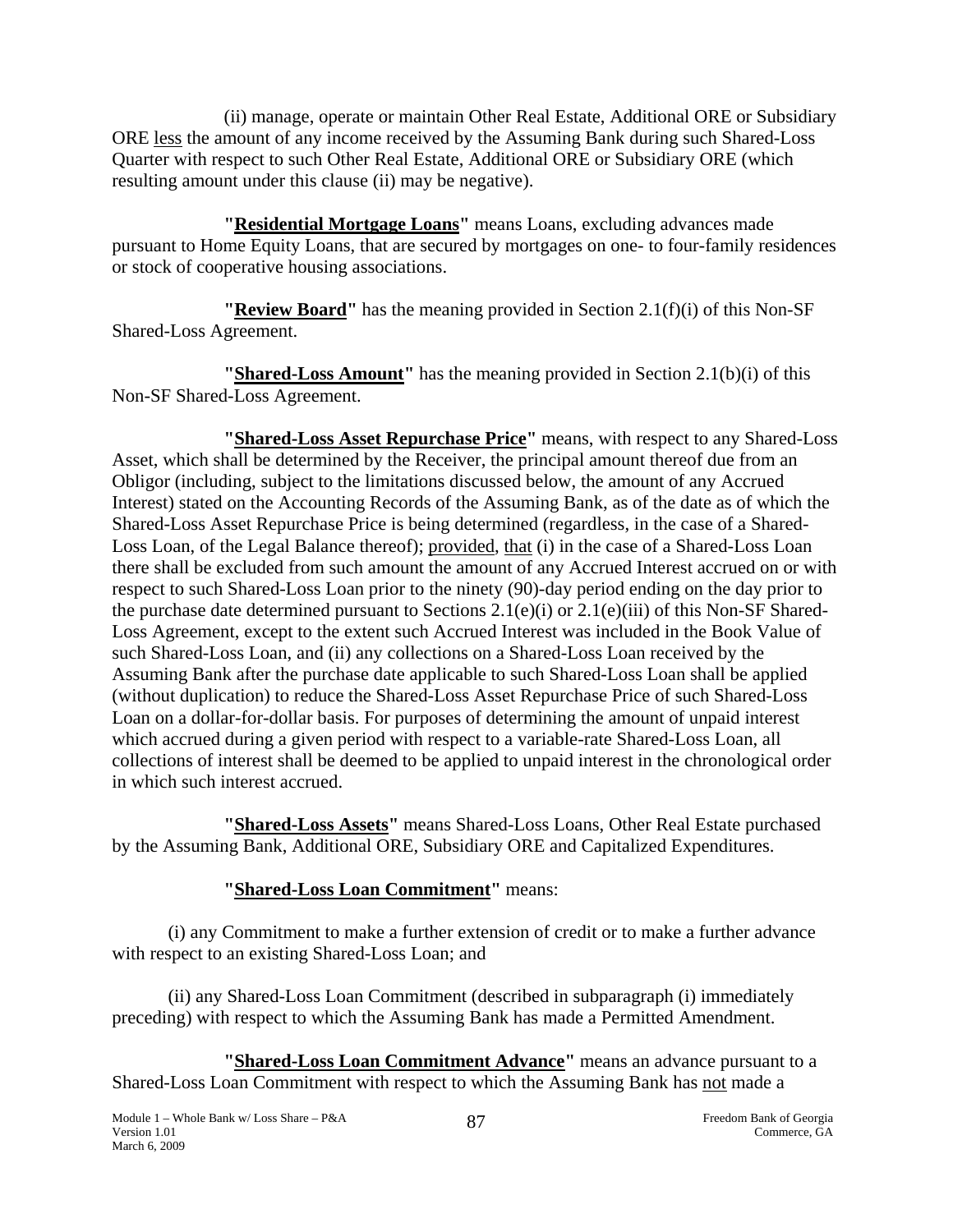Permitted Advance.

## **"Shared-Loss Loans"** means:

(i)(A) Loans purchased by the Assuming Bank pursuant to the Agreement set forth on Exhibit 4.15(b) (B) New Shared-Loss Loans purchased by the Assuming Bank pursuant to the Agreement, (C) Permitted Advances and (D) Shared-Loss Loan Commitment Advances, if any; provided, that Shared-Loss Loans shall not include Loans, New Shared-Loss Loans, Permitted Advances and Shared-Loss Loan Commitment Advances with respect to which an Acquired Subsidiary, or a constituent Subsidiary thereof, is an Obligor; and

(ii) any Shared-Loss Loans (described in subparagraph (i) immediately preceding) with respect to which the Assuming Bank has made a Permitted Amendment.

**"Shared-Loss Payment Trigger"** means when the sum of the Cumulative Loss Amount under the Single Family Shared-Loss Agreement and the cumulative Net Charge-Offs under this Non-SF Shared-Loss Agreement, exceeds the First Loss Tranche.

**"Shared-Loss Quarter"** has the meaning provided in Section 2.1(a)(i) of this Non-SF Shared-Loss Agreement.

**"Stated Threshold"** means total losses under the shared loss agreements in the amount of \$41,000,000.00.

**"Subsidiary ORE"** means all assets owned by ORE Subsidiaries that would constitute Additional ORE if such assets were on the books of the Assuming Bank.

**"Termination Date"** means the eighth (8th) anniversary of the Commencement Date.

# **ARTICLE II** -- **SHARED-LOSS ARRANGEMENT**

# **2.1 Shared-Loss Arrangement.**

**(a) Quarterly Certificates.** (i) Not later than thirty (30) days after the end of each Calendar Quarter from and including the initial Calendar Quarter to and including the Calendar Quarter in which the Applicable Anniversary of the Commencement Date falls (each of such Calendar Quarters being referred to herein as a "Shared-Loss Quarter"), the Assuming Bank shall deliver to the Receiver a certificate, signed by the Assuming Bank's chief executive officer and its chief financial officer, setting forth in such form and detail as the Receiver may specify (a "Quarterly Certificate"):

> (A) the amount of Charge-Offs, the amount of Recoveries and the amount of Net Charge-Offs (which amount may be negative) during such Shared-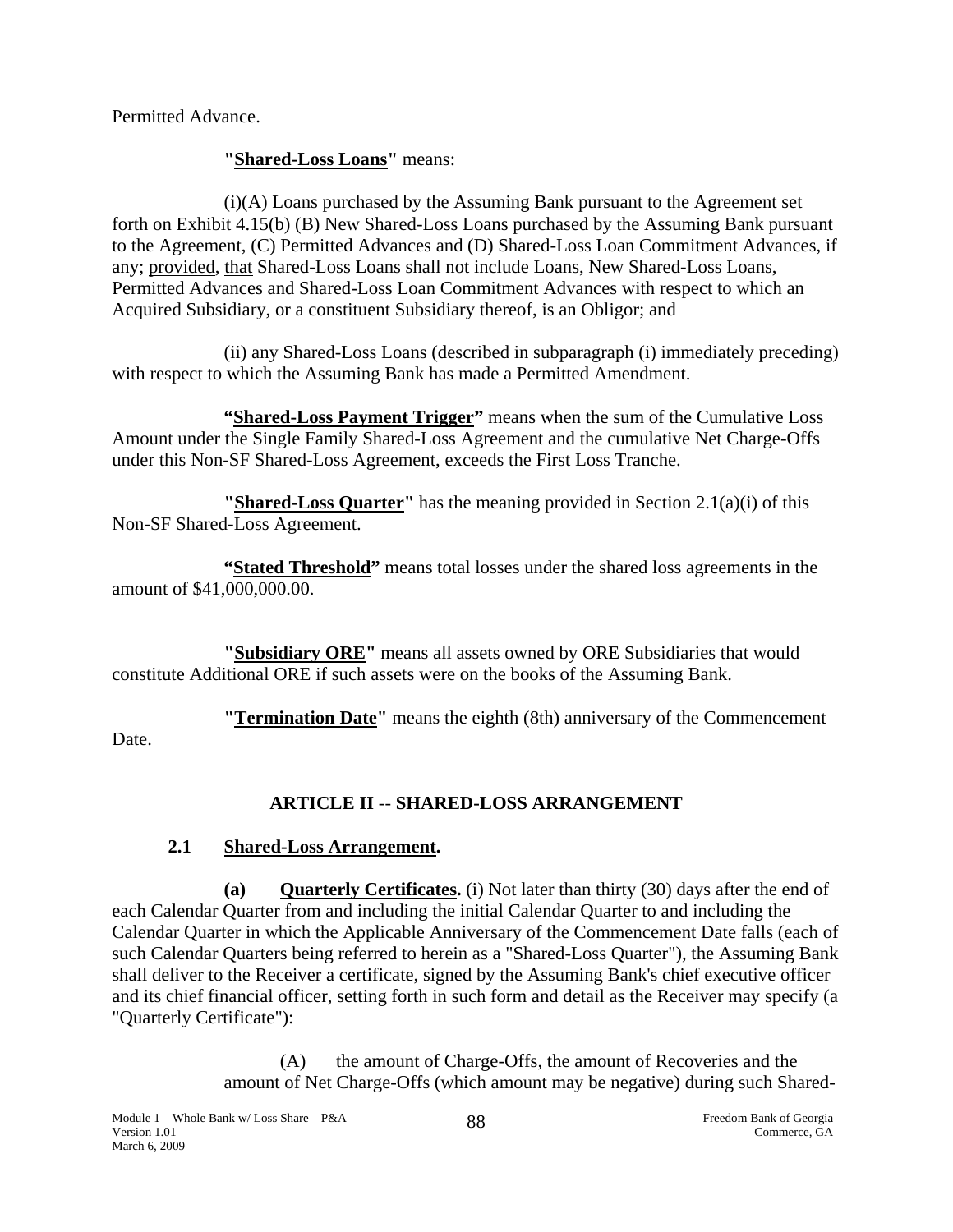Loss Quarter with respect to the Shared-Loss Assets (and for Recoveries, with respect to the Assets for which a charge-off was effected by the Failed Bank prior to Bank Closing); and

(B) the aggregate amount of Reimbursable Expenses (which amount may be negative) during such Shared-Loss Quarter.

(ii) Not later than thirty (30) days after the end of each Calendar Quarter from and including the first Calendar Quarter following the final Shared-Loss Quarter to and including the Calendar Quarter in which the Termination Date falls (each of such Calendar Quarters being referred to herein as a "Recovery Quarter"), the Assuming Bank shall deliver to the Receiver a Quarterly Certificate setting forth, in such form and detail as the Receiver may specify, the amount of Recoveries and Recovery Expenses during such Recovery Quarter. On the Quarterly Certificate for the first Recovery Quarter only, the Assuming Bank may report as a separate item, in such form and detail as the Receiver may specify, the aggregate amount of any Reimbursable Expenses that: (a) were incurred prior to or during the final Shared-Loss Quarter, and (b) had not been included in any Quarterly Certificate for any Shared-Loss Quarter because they had not been actually paid by the Assuming Bank (in accordance with the terms of this Non-SF Shared-Loss Agreement) during any Shared-Loss Quarter and (c) were actually paid by the Assuming Bank (in accordance with the terms of this Non-SF Shared-Loss Agreement) during the first Recovery Quarter.

### **(b) Payments With Respect to Shared-Loss Assets.**

 $(i)$  For purposes of this Section 2.1(b), the Assuming Bank shall record the Shared-Loss Assets on its Accounting Records at Book Value. If the amount of all Net Charge-Offs during any Shared-Loss Quarter plus Reimbursable Expenses during such Shared-Loss Quarter (the "Shared-Loss Amount") is positive, then, except as provided in Sections 2.1(c) and (e) below, and subject to the provisions of Section 2.1(b)(vi) below, not later than fifteen (15) days after the date on which the Receiver receives the Quarterly Certificate with respect to such Shared-Loss Quarter, the Receiver shall pay to the Assuming Bank an amount equal to eighty percent (80%) of the Shared-Loss Amount for such Shared-Loss Quarter. If the Shared-Loss Amount during any Shared-Loss Quarter is negative, the Assuming Bank shall pay to the Receiver an amount equal to eighty percent (80%) of the Shared-Loss Amount for such Shared-Loss Quarter, which payment shall be delivered to the Receiver together with the Quarterly Certificate for such Shared-Loss Quarter.

(ii) If the amount of gross Recoveries during any Recovery Quarter less Recovery Expenses during such Recovery Quarter (the "Recovery Amount") is positive, then, simultaneously with its delivery of the Quarterly Certificate with respect to such Recovery Quarter, the Assuming Bank shall pay to the Receiver an amount equal to eighty percent (80%) of the Recovery Amount for such Recovery Quarter. If the Recovery Amount is negative, then such negative amount shall be subtracted from the amount of gross Recoveries during the next succeeding Recovery Quarter in determining the Recovery Amount in such next succeeding Recovery Quarter; provided, that this Section 2.1(b)(ii) shall operate successively in the event that the Recovery Amount (after giving effect to this Section 2.1(b)(ii)) in such next succeeding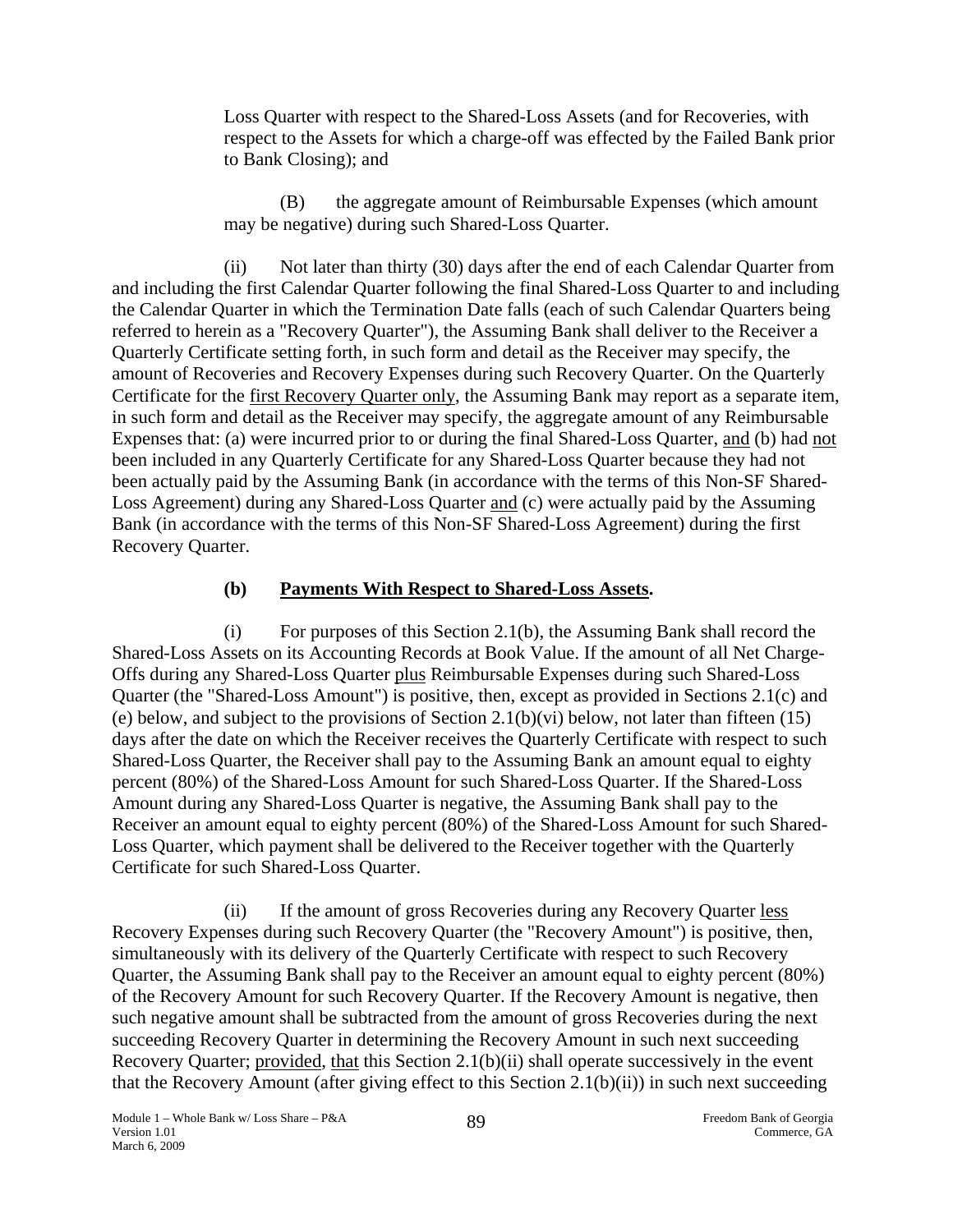Recovery Quarter is negative. The Assuming Bank shall specify, in the Quarterly Certificate for the final Recovery Quarter, the aggregate amount for all Recovery Quarters only, as of the end of, and including, the final Recovery Quarter of (A) Recoveries ("Aggregate Recovery Period Recoveries"), (B) Recovery Expenses ("Aggregate Recovery Expenses"), and (C) only those Recovery Expenses that have been actually "offset" against Aggregate Recovery Period Recoveries (including those so "offset" in that final Recovery Quarter) ("Aggregate Offset Recovery Expenses"); as used in this sentence, the term "offset" means the amount that has been applied to reduce gross Recoveries in any Recovery Quarter pursuant to the methodology set forth in this Section 2.1(b)(ii). If, at the end of the final Recovery Quarter the amount of Aggregate Recovery Expenses exceeds the amount of Aggregate Recovery Period Recoveries, the Receiver shall have no obligation to pay to the Assuming Bank all or any portion of such excess. Subsequent to the Assuming Bank's calculation of the Recovery Amount (if any) for the final Recovery Quarter, the Assuming Bank shall also show on the Quarterly Certificate for the final Recovery Quarter the results of the following three mathematical calculations: (i) Aggregate Recovery Period Recoveries minus Aggregate Offset Recovery Expenses; (ii) Aggregate Recovery Expenses minus Aggregate Offset Recovery Expenses; and (iii) the lesser of the two amounts calculated in (i) and (ii) immediately above ("Additional Recovery Expenses") multiplied by 80% (the amount so calculated in (iii) being defined as the "Additional Recovery Expense Amount"). If the Additional Recovery Expense Amount is greater than zero, then the Assuming Bank may request in the Quarterly Certificate for the final Recovery Quarter that the Receiver reimburse the Assuming Bank the amount of the Additional Recovery Expense Amount and the Receiver shall pay to the Assuming Bank the Additional Recovery Expense Amount within fifteen (15) days after the date on which the Receiver receives that Quarterly Certificate. On the Quarterly Certificate for the final Recovery Quarter only, the Assuming Bank may include, in addition to any Recovery Expenses for that Recovery Quarter that were paid by the Assuming Bank in that Recovery Quarter, those Recovery Expenses that: (a) were incurred prior to or during the final Recovery Quarter, and (b) had not been included in any Quarterly Certificate for any Recovery Quarter because they had not been actually paid by the Assuming Bank (in accordance with the terms of this Non-SF Shared-Loss Agreement) during any Recovery Quarter, and (c) were actually paid by the Assuming Bank (in accordance with the terms of this Non-SF Shared-Loss Agreement) prior to the date the Assuming Bank is required to deliver that final Quarterly Certificate to the Receiver under the terms of Section 2.1(a)(ii).

(iii) Concurrently with the delivery date of the Quarterly Certificate for the final Recovery Quarter as provided in Section 2.1(a)(ii), the Assuming Bank shall deliver to the Receiver a certificate, signed by the Assuming Bank's chief executive officer and its chief financial officer, setting forth in such form and detail (including supporting schedules) as the Receiver may specify, the amount of any excess of (A) the aggregate amount of Net Charge-Offs for all Shared-Loss Quarters plus all Reimbursable Expenses and Aggregate Offset Recovery Expenses plus Additional Recovery Expenses minus the aggregate amount of gross Recoveries for all Recovery Quarters, over (B) the Stated Threshold. Not later than forty-five (45) days after the date on which the Receiver receives such certificate, the Receiver shall pay to the Assuming Bank an amount equal to fifteen percent (15%) of such excess.

(iv) With respect to each Shared-Loss Quarter and Recovery Quarter, collections by the Assuming Bank on any charge-off effected by the Failed Bank prior to Bank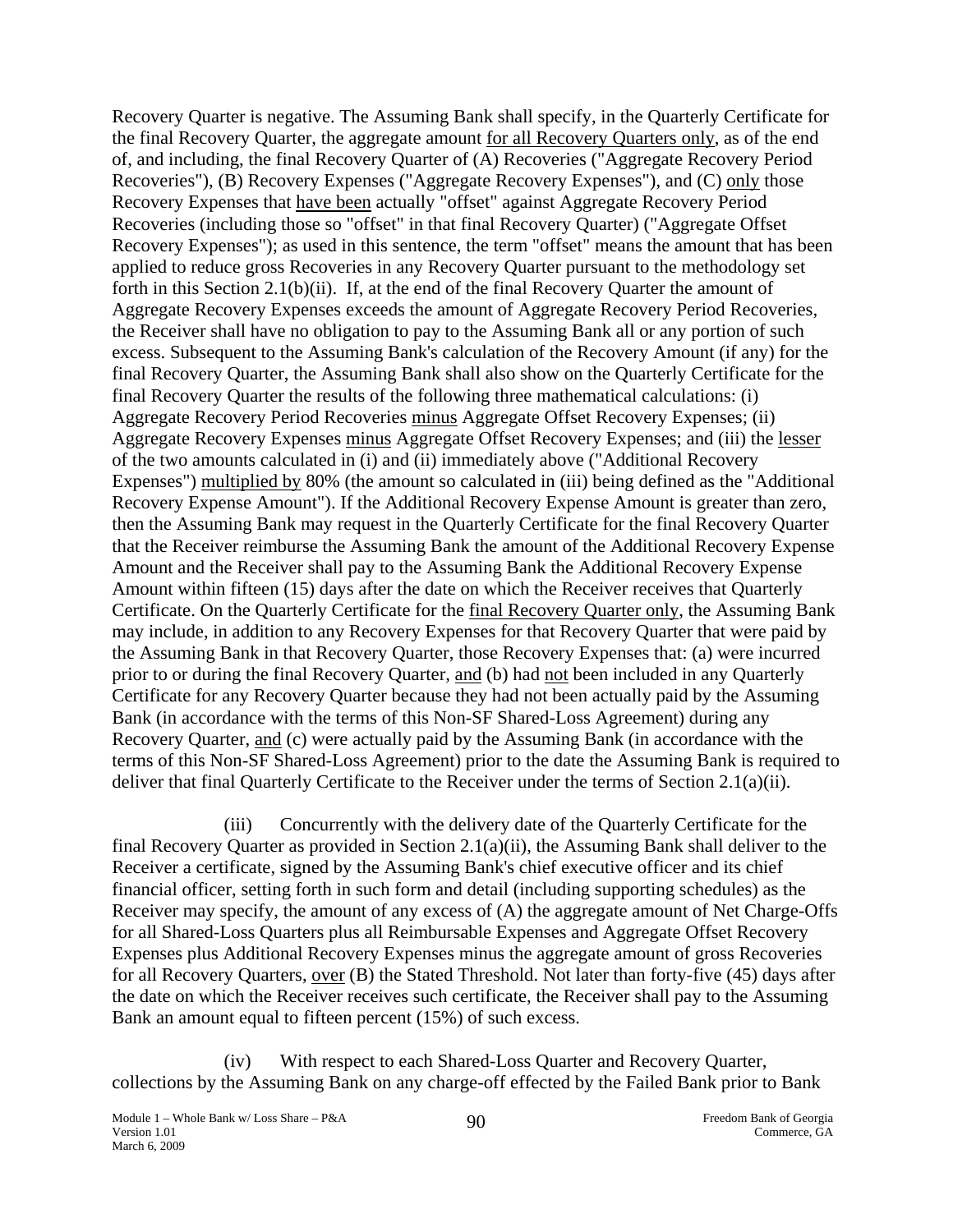Closing on an Asset other than a Shared-Loss Asset shall be reported as Recoveries under this Section 2.1 only to the extent such collections exceed the Book Value of such Asset, if any. For any Shared-Loss Quarter or Recovery Quarter in which collections by the Assuming Bank on such Asset are applied to both Book Value and to a charge-off effected by the Failed Bank prior to Bank Closing, the amount of expenditures incurred by the Assuming Bank attributable to the collection of any such Asset, that shall be considered a Reimbursable Expense or a Recovery Expense under this Section 2.1 will be limited to a proportion of such expenditures which is equal to the proportion derived by dividing (A) the amount of collections on such Asset applied to a charge-off effected by the Failed Bank prior to Bank Closing, by (B) the total collections on such Assets.

(v) If the Assuming Bank has duly specified an amount of Reimbursable Expenses on the Quarterly Certificate for the first Recovery Quarter as described above in the last sentence of Section 2.1(a)(ii), then, not later than fifteen (15) days after the date on which the Receiver receives that Quarterly Certificate, the Receiver shall pay to the Assuming Bank an amount equal to eighty percent (80%) of the amount of such Reimbursable Expenses.

(vi) Receiver has no obligation to make payment for any Shared Loss Quarters until the Shared-Loss Payment Trigger is reached.

**(c) Limitation on Shared-Loss Payment.** The Receiver shall not be required to make any payments pursuant to this Section 2.1 with respect to any Charge-Off of a Shared-Loss Asset that the Receiver or the Corporation determines, based upon the Examination Criteria, should not have been effected by the Assuming Bank. In the event that the Receiver does not make any payments with respect to any Charge-Off of a Shared-Loss Asset pursuant to this Section 2.1 or determines that a payment was improperly made, the Assuming Bank and the Receiver shall make such accounting adjustments and payments as may be necessary to give retroactive effect to such corrections.

**(d) Sale of, or Additional Advances or Amendments with Respect to, Shared-Loss Loans.** No Shared-Loss Loan shall be treated as a Shared-Loss Asset pursuant to this Section 2.1 (i) after the Assuming Bank makes any additional advance, commitment or increase in the amount of a commitment with respect to such Shared-Loss Loan that does not constitute a Permitted Advance or a Shared-Loss Loan Commitment Advance, (iii) after the Assuming Bank makes any amendment, modification, renewal or extension to such Shared-Loss Loan that does not constitute a Permitted Amendment, or (iv) after the Assuming Bank has managed, administered or collected any "Related Loan" (as such term is defined in Section 3.4 of Article III of this Exhibit) in any manner which would have the effect of increasing the amount of any collections with respect to the Related Loan to the detriment of such Shared-Loss Asset to which such loan is related; provided, that any such Shared-Loss Loan that has been the subject of Charge-Offs prior to the taking of any action described in clause (i), (ii), or (iii) of this Section 2.1(d) by the Assuming Bank shall be treated as a Shared-Loss Asset pursuant to this Section 2.1 solely for the purpose of treatment of Recoveries on such Charge-Offs until such time as the amount of Recoveries with respect to such Shared-Loss Asset equals such Charge-Offs.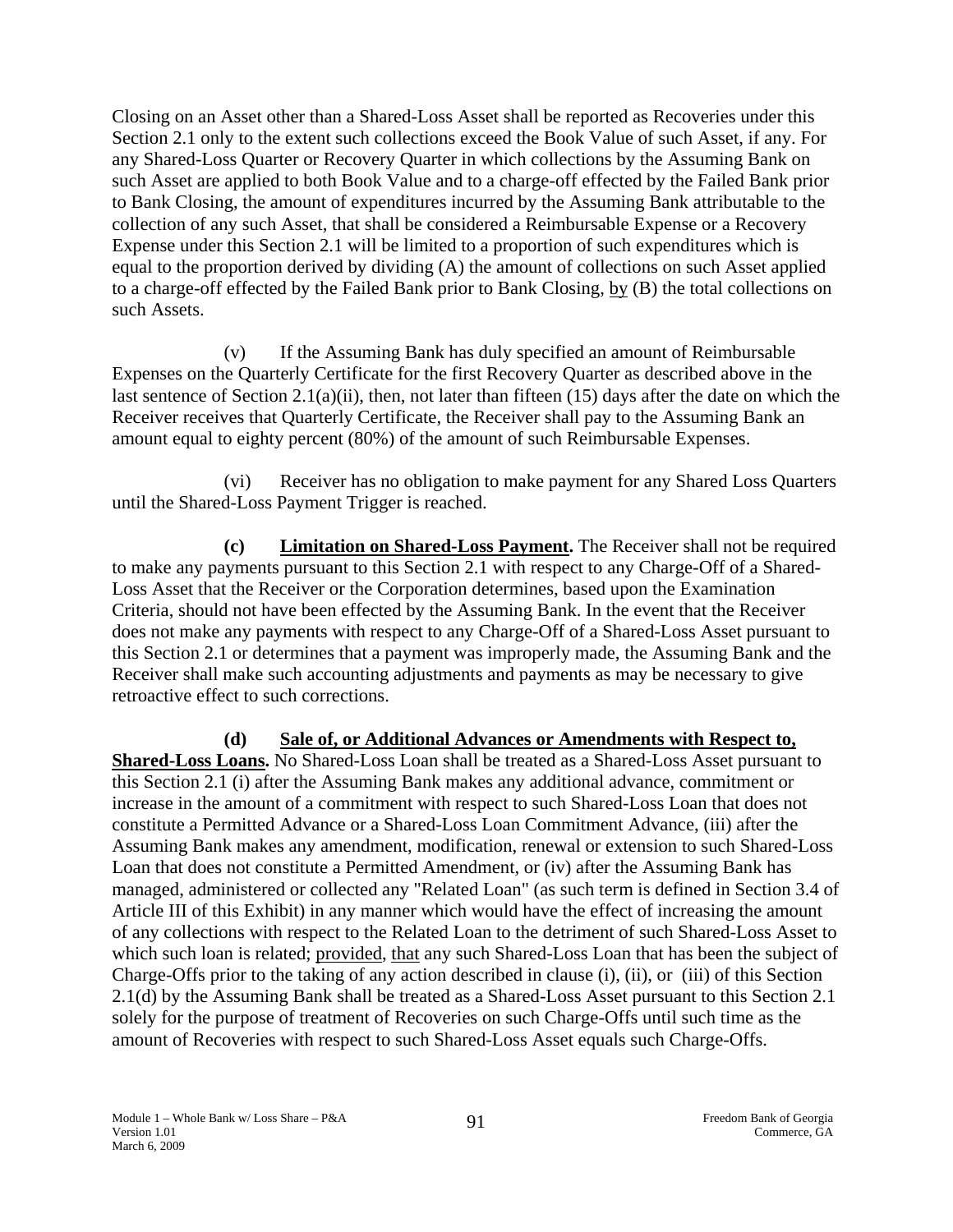#### **(e) Option to Purchase.**

(i) In the event that the Assuming Bank determines that there is a substantial likelihood that continued efforts to collect a Shared-Loss Asset or an Asset for which a chargeoff was effected by the Failed Bank with, in either case, a Legal Balance of \$500,000 or more on the Accounting Records of the Assuming Bank will result in an expenditure of funds by the Assuming Bank to a third party for a specified purpose (the expenditure of which, in its best judgment, will maximize collections), which do not constitute Reimbursable Expenses or Recovery Expenses, and such expenses will exceed ten percent (10%) of the then book value thereof as reflected on the Accounting Records of the Assuming Bank, the Assuming Bank shall (i) promptly so notify the Receiver and (ii) request that such expenditure be treated as a Reimbursable Expense or Recovery Expense for purposes of this Section 2.1. (Where the Assuming Bank determines that there is a substantial likelihood that the previously mentioned situation exists with respect to continued efforts to collect a Shared-Loss Asset or an Asset for which a charge-off was effected by the Failed Bank with, in either case, a Legal Balance of less than \$500,000 on the Accounting Records of the Assuming Bank, the Assuming Bank may so notify the Receiver and request that such expenditure be treated as a Reimbursable Expense or Recovery Expense.) Within thirty (30) days after its receipt of such a notice, the Receiver will advise the Assuming Bank of its consent or denial that such expenditures shall be treated as a Reimbursable Expense or Recovery Expense, as the case may be. Notwithstanding the failure of the Receiver to give its consent with respect to such expenditures, the Assuming Bank shall continue to administer such Shared-Loss Asset in accordance with Section 2.2, except that the Assuming Bank shall not be required to make such expenditures. At any time after its receipt of such a notice and on or prior to the Termination Date the Receiver shall have the right to purchase such Shared-Loss Asset or Asset as provided in Section 2.1(e)(iii), notwithstanding any consent by the Receiver with respect to such expenditure.

(ii) During the period prior to the Termination Date, the Assuming Bank shall notify the Receiver within fifteen (15) days after any of the following becomes fully or partially charged-off:

> (A) a Shared-Loss Loan having a Legal Balance (or, in the case of more than one (1) Shared-Loss Loan made to the same Obligor, a combined Legal Balance) of \$500,000 or more in circumstances in which the legal claim against the relevant Obligor survives; or

(B) a Shared-Loss Loan to a director, an "executive officer" as defined in 12 C.F.R. 215.2(d), a "principal shareholder" as defined in 12 C.F.R. 215.2(l), or an Affiliate of the Assuming Bank.

(iii) If the Receiver determines in its sole discretion that the Assuming Bank is not diligently pursuing collection efforts with respect to any Shared-Loss Asset which has been fully or partially charged-off or written-down (including any Shared-Loss Asset which is identified or required to be identified in a notice pursuant to Section 2.1(e)(ii)) or any Asset for which there exists a Failed Bank Charge-Off/Write-Down, the Receiver may at its option, exercisable at any time on or prior to the Termination Date, require the Assuming Bank to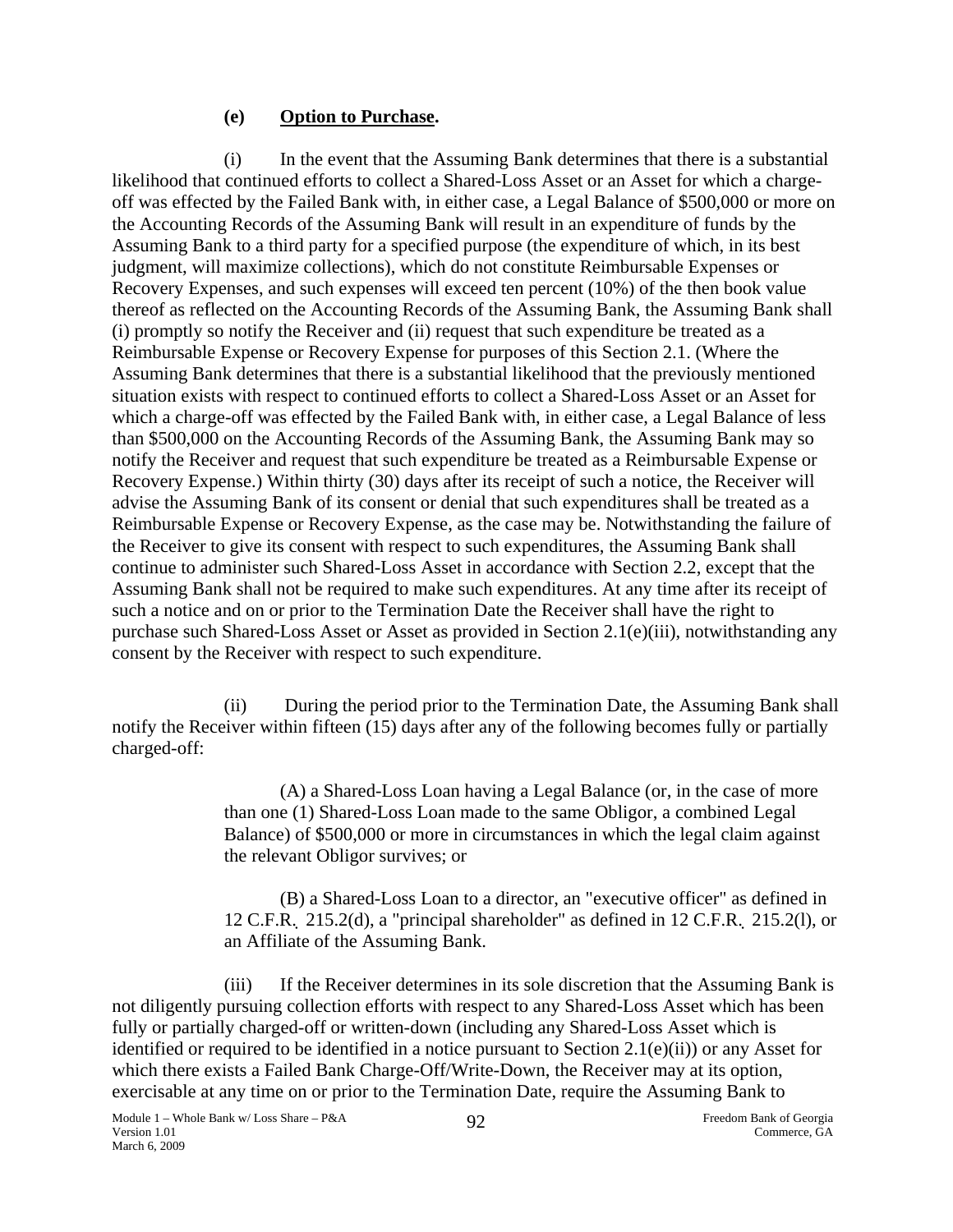assign, transfer and convey such Shared-Loss Asset or Asset to and for the sole benefit of the Receiver for a price equal to the Repurchase Price thereof less the Related Liability Amount with respect to any Related Liabilities related to such Shared-Loss Asset or Asset.

(iv) Not later than ten (10) days after the date upon which the Assuming Bank receives notice of the Receiver's intention to purchase or require the assignment of any Shared-Loss Asset or Asset pursuant to Section 2.1(e)(i) or (iii), the Assuming Bank shall transfer to the Receiver such Shared-Loss Asset or Asset and any Credit Files relating thereto and shall take all such other actions as may be necessary and appropriate to adequately effect the transfer of such Shared-Loss Asset or Asset from the Assuming Bank to the Receiver. Not later than fifteen (15) days after the date upon which the Receiver receives such Shared-Loss Asset or Asset and any Credit Files relating thereto, the Receiver shall pay to the Assuming Bank an amount equal to the Repurchase Price of such Shared-Loss Asset or Asset less the Related Liability Amount.

(v) The Receiver shall assume all Related Liabilities with respect to any Shared-Loss Asset or Asset set forth in the notice described in Section 2.1(e)(iv).

# **(f) Dispute Resolution.**

(i) (A) Any dispute as to whether a Charge-Off of a Shared-Loss Asset was made in accordance with Examination Criteria shall be resolved by the Assuming Bank's Chartering Authority. (B) With respect to any other dispute arising under the terms of this this Non-SF Shared-Loss Agreement, at the discretion of the Corporation, to be exercised in each instance of such other dispute, and with the subsequent written consent of the Assuming Bank, such other dispute shall be resolved by determination of a review board (a "Review Board") established pursuant to Section 2.1(f). Any Review Board under this Section 2.1(f) shall follow the provisions of the Federal Arbitration Act and shall follow the provisions of the Administrative Dispute Resolution Act of 1996 ("ADRA"), as amended. (C) Any determination by the Assuming Bank's Chartering Authority or by a Review Board shall be conclusive and binding on the parties hereto and not subject to further dispute, and judgment may be entered on said determination in accordance with applicable arbitration law in any court having jurisdiction thereof.

(ii) A Review Board shall consist of three (3) members, each of whom shall have such expertise as the Corporation and the Assuming Bank agree is relevant. As appropriate, the receiver or the Corporation (the "FDIC Party") will select one member, one member will be selected by the Assuming Bank and the third member (the "Neutral Member") will be selected by the other two members. The member of the Review Board selected by a party may be removed at any time by such party upon two (2) days' written notice to the other party of the selection of a replacement member. The Neutral Member may be removed by unanimous action of the members appointed by the FDIC Party and the Assuming Bank after two (2) days' prior written notice to the FDIC Party and the Assuming Bank of the selection of a replacement Neutral Member. In addition, if a Neutral Member fails for any reason to serve or continue to serve on the Review Board, the other remaining members shall so notify the parties to the dispute and the Neutral Member in writing that such Neutral Member will be replaced, and the Neutral Member shall thereafter be replaced by the unanimous action of the other remaining members within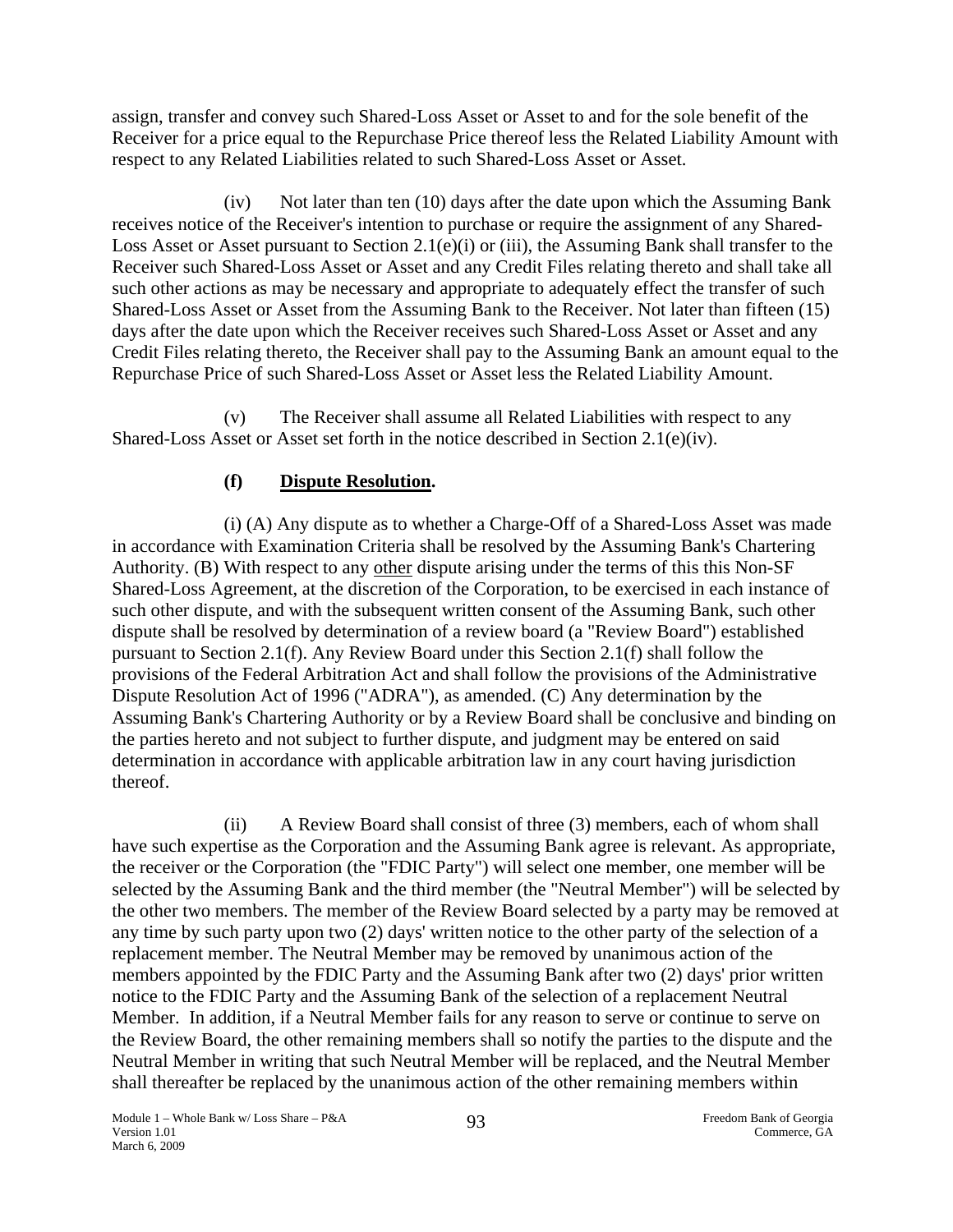twenty (20) business days of that notification.

(iii) No dispute may be submitted to a Review Board by any of the parties to this Non-SF Shared-Loss Agreement unless such party has provided to the other party a written notice of dispute ("Notice of Dispute"). During the forty-five (45)-day period following the providing of a Notice of Dispute, the parties to the dispute will make every effort in good faith to resolve the dispute by mutual agreement. As part of these good faith efforts, the parties should consider the use of less formal dispute resolution techniques, as judged appropriate by each party in its sole discretion. Such techniques may include, but are not limited to, mediation, settlement conference, and early neutral evaluation. If the parties have not agreed to a resolution of the dispute by the end of such forty-five (45)-day period, then, subject to the discretion of the Corporation and the written consent of the Assuming Bank as set forth in Section 2.1(f)(i)(B) above, on the first day following the end of such period, the FDIC Party and the Assuming Bank shall notify each other of its selection of its member of the Review Board and such members shall be instructed to promptly select the Neutral Member of the Review Board. If the members appointed by the FDIC Party and the Assuming Bank are unable to promptly agree upon the initial selection of the Neutral Member, or a timely replacement Neutral Member as set forth in Section 2.1(f)(ii) above, the two appointed members shall apply to the American Arbitration Association ("AAA"), and such Neutral Member shall be appointed in accordance with the Commercial Arbitration Rules of the AAA.

(iv) The resolution of a dispute pursuant to this Section 2.1(f) shall be governed by the Commercial Arbitration Rules of the AAA to the extent that such rules are not inconsistent with this Section 2.1(f). The Review Board may modify the procedures set forth in such rules from time to time with the prior approval of the FDIC Party and the Assuming Bank.

(v) Within fifteen (15) days after the last to occur of the final written submissions of both parties, the presentation of witnesses, if any, and oral presentations, if any, the Review Board shall adopt the position of one of the parties and shall present to the parties a written award regarding the dispute. The determination of any two (2) members of a Review Board will constitute the determination of such Review Board.

(vi) The FDIC Party and the Assuming Bank will each pay the fees and expenses of the member of the Review Board selected by it. The FDIC Party and Assuming Bank will share equally the fees and expenses of the Neutral Member. No such fees or expenses incurred by the Assuming Bank shall be subject to reimbursement by the FDIC Party under this Non-SF Shared-Loss Agreement or otherwise.

(vii) Each party will bear all costs and expenses incurred by it in connection with the submission of any dispute to a Review Board. No such costs or expenses incurred by the Assuming Bank shall be subject to reimbursement by the FDIC Party under this Non-SF Shared-Loss Agreement or otherwise. The Review Board shall have no authority to award costs or expenses incurred by either party to these proceedings.

(viii) Any dispute resolution proceeding held pursuant to this Section 2.1(f) shall not be public. In addition, each party and each member of any Review Board shall strictly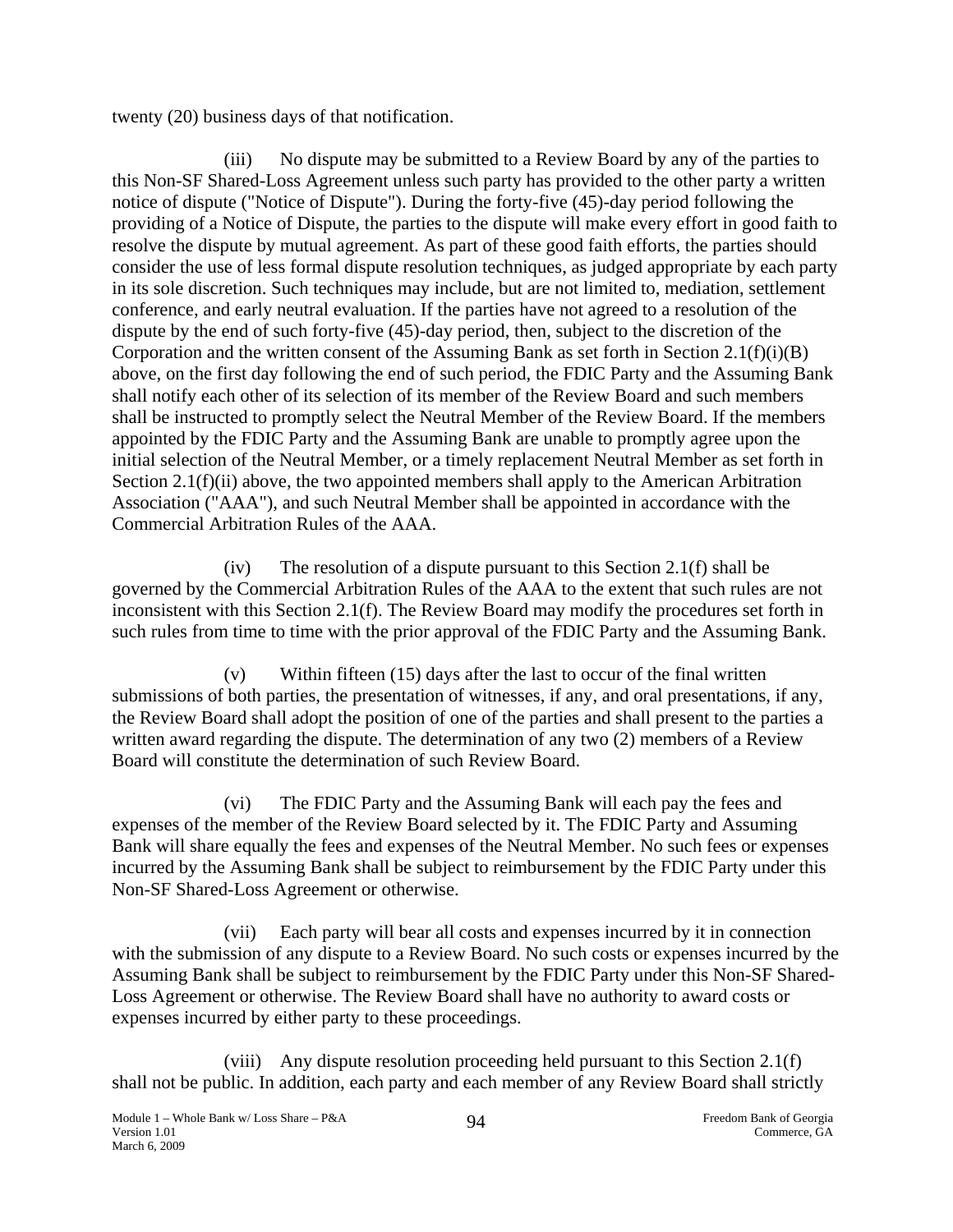maintain the confidentiality of all issues, disputes, arguments, positions and interpretations of any such proceeding, as well as all information, attachments, enclosures, exhibits, summaries, compilations, studies, analyses, notes, documents, statements, schedules and other similar items associated therewith. Pursuant to ADRA, dispute resolution communications may not be disclosed either by the parties or by any member of the Review board unless:

(1) all parties to the dispute resolution proceeding agree in writing;

(2) the communication has already been made public;

(3) the communication is required by statute to be made public; or (4) a court determines that such testimony or disclosure is necessary to prevent a manifest injustice, help establish a violation of the law or prevent harm to the public health or safety, or of sufficient magnitude in the particular case to outweigh the integrity of dispute resolution proceedings in general by reducing the confidence of parties in future cases that their communications will remain confidential.

(ix) Any dispute resolution proceeding pursuant to this Section 2.1(f) (whether as a matter of good faith negotiations, by resort to a Review Board, or otherwise) is a compromise negotiation for purposes of the Federal Rules of Evidence and state rules of evidence. The parties agree that all proceedings, including any statement made or document prepared by any party, attorney or other participants are privileged and shall not be disclosed in any subsequent proceeding or document or construed for any purpose as an admission against interest. Any document submitted and any statements made during any dispute resolution proceeding are for settlement purposes only. The parties further agree not to subpoena any of the members of the Review Board or any documents submitted to the Review Board. In no event will the Neutral Member voluntarily testify on behalf of any party.

(x) No decision, interpretation, determination, analysis, statement, award or other pronouncement of any Review Board shall constitute precedent as regards any subsequent proceeding (whether or not such proceeding involves dispute resolution under this Non-SF Shared-Loss Agreement) nor shall any Review Board be bound to follow any decision, interpretation, determination, analysis, statement, award or other pronouncement rendered by any previous Review Board or any other previous dispute resolution panel which may have convened in connection with a transaction involving other failed financial institutions or Federal assistance transactions.

(xi) The parties may extend any period of time in this Section 2.1(f) by mutual agreement. Notwithstanding anything above to the contrary, no dispute shall be submitted to a Review Board until each member of the Review Board, and any substitute member, if applicable, agrees to be bound by the provisions of this Section 2.1(f) as applicable to members of a Review Board. Prior to the commencement of the Review Board proceedings, or, in the case of a substitute Neutral Member, prior to the re-commencement of such proceedings subsequent to that substitution, the Neutral Member shall provide a written oath of impartiality.

**2.2 Administration of Shared-Loss Assets.** The Assuming Bank shall at all times prior to the Termination Date comply with the Rules Regarding the Administration of Shared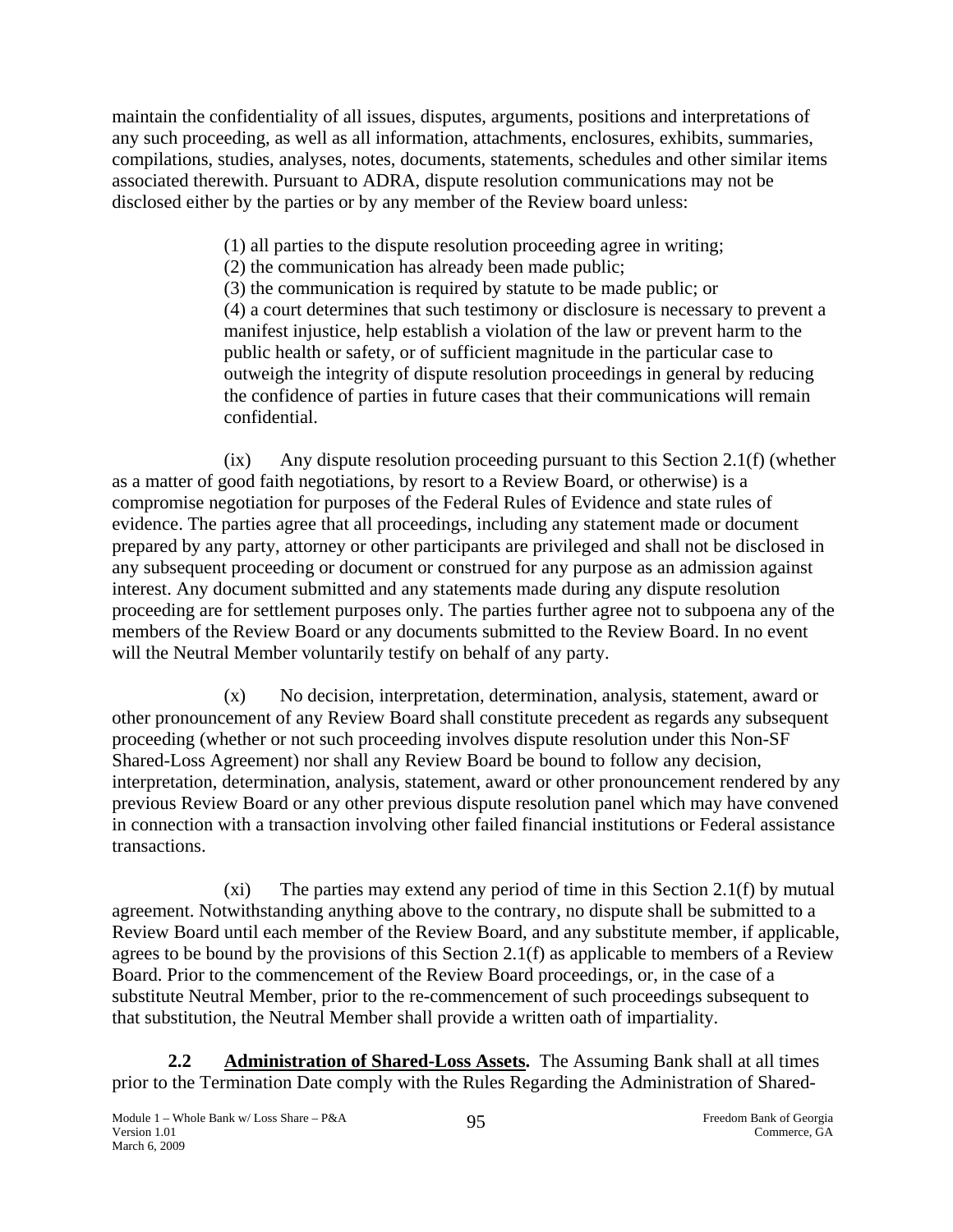Loss Assets as set forth in Article III of this Exhibit.

# **2.3 Auditor Report; Right to Audit.**

(a) Within ninety (90) days after the end of each calendar year from and including the calendar year during which Bank Closing falls to and including the calendar year during which the Termination Date falls, the Assuming Bank shall deliver to the Corporation and to the Receiver a report signed by its independent public accountants stating that they have reviewed the terms of this Non-SF Shared-Loss Agreement and that, in the course of their annual audit of the Assuming Bank's books and records, nothing has come to their attention suggesting that any computations required to be made by the Assuming Bank during such calendar year by this Article II were not made by the Assuming Bank in accordance herewith. In the event that the Assuming Bank cannot comply with the preceding sentence, it shall promptly submit to the Receiver corrected computations together with a report signed by its independent public accountants stating that, after giving effect to such corrected computations, nothing has come to their attention suggesting that any computations required to be made by the Assuming Bank during such year by this Article II were not made by the Assuming Bank in accordance herewith. In such event, the Assuming Bank and the Receiver shall make all such accounting adjustments and payments as may be necessary to give effect to each correction reflected in such corrected computations, retroactive to the date on which the corresponding incorrect computation was made.

(b) The Assuming Bank shall perform on a semi-annual basis an internal audit of its compliance with the provisions of this Article II and shall provide the Receiver and the Corporation with copies of the internal audit reports and access to internal audit workpapers related to such internal audit.

(c) The Receiver or the Corporation may perform an audit to determine the Assuming Bank's compliance with the provisions of this Non-SF Shared-Loss Agreement, including this Article II, at any time. The scope and duration of any such audit shall be within the sole discretion of the Receiver or the Corporation, as the case may be. The Receiver or the Corporation, as the case may be, shall bear the expense of any such audit. In the event that any corrections are necessary as a result of such an audit, the Assuming Bank and the Receiver shall make such accounting adjustments and payments as may be necessary to give retroactive effect to such corrections.

**2.4 Withholdings.** Notwithstanding any other provision in this Article II, the Receiver, upon the direction of the Director (or designee) of the Corporation's Division of Resolutions and Receiverships, may withhold payment for any amounts included in a Quarterly Certificate delivered pursuant to Section 2.1, if, in its sole judgment, there is a reasonable basis for denying the eligibility of an item for which reimbursement or payment is sought under such Section. In such event, the Receiver shall provide a written notice to the Assuming Bank detailing the grounds for withholding such payment. At such time as the Assuming Bank demonstrates to the satisfaction of the Receiver that the grounds for such withholding of payment, or portion of payment, no longer exist or have been cured, then the Receiver shall pay the Assuming Bank the amount withheld which the Receiver determines is eligible for payment,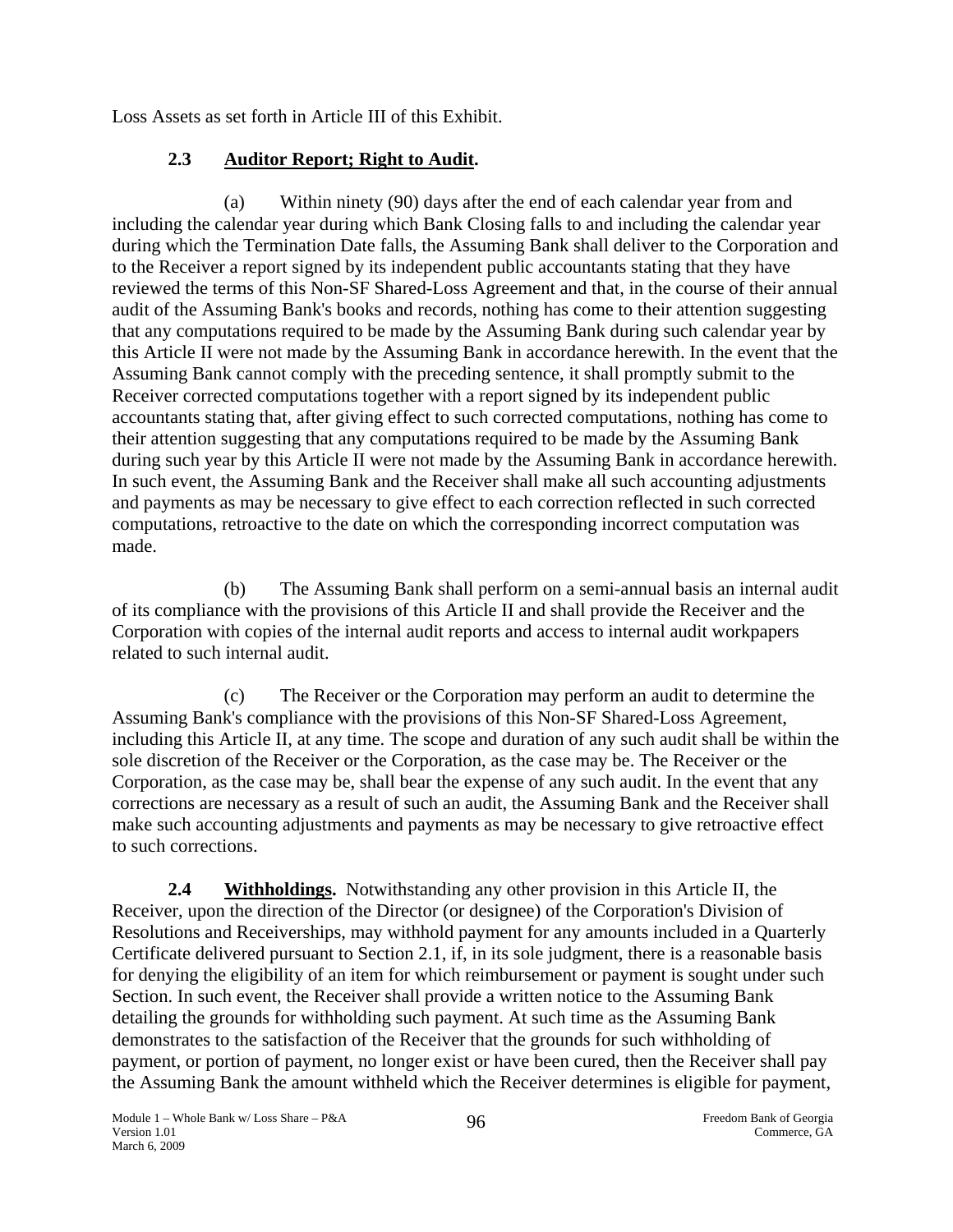within fifteen (15) Business Days. In the event the Receiver or the Assuming Bank elects to submit the issue of the eligibility of the item for reimbursement or payment for determination under the dispute resolution procedures of Section 2.1(f), then (i) if the dispute is settled by the mutual agreement of the parties in accordance with Section 2.1(f)(iii), the Receiver shall pay the amount withheld (to the extent so agreed) within fifteen (15) Business Days from the date upon which the dispute is determined by the parties to be resolved by mutual agreement, and (ii) if the dispute is resolved by the determination of a Review Board, the Receiver shall pay the amount withheld (to the extent so determined) within fifteen (15) Business Days from the date upon which the Receiver is notified of the determination by the Review Board of its obligation to make such payment. Any payment by the Receiver pursuant to this Section 2.4 shall be made together with interest on the amount thereof from the date the payment was agreed or determined otherwise to be due, at the interest rate per annum determined by the Receiver to be equal to the coupon equivalent of the three (3)-month U.S. Treasury Bill Rate in effect as of the first Business Day of each Calendar Quarter during which such interest accrues as reported in the Federal Reserve Board's Statistical Release for Selected Interest Rates H.15 opposite the caption "Auction Average - 3-Month" or, if not so reported for such day, for the next preceding Business Day for which such rate was so reported.

**2.5 Books and Records**. The Assuming Bank shall at all times keep books and records which fairly present all dealings and transactions carried out in connection with its business and affairs. Except as otherwise provided for in the Purchase and Assumption Agreement or this Non-SF Shared-Loss Agreement, all financial books and records shall be kept in accordance with generally accepted accounting principles, consistently applied for the periods involved and in a manner such that information necessary to determine compliance with any requirement of the Purchase and Assumption Agreement or this Non-SF Shared-Loss Agreement will be readily obtainable, and in a manner such that the purposes of the Purchase and Assumption Agreement or this Non-SF Shared-Loss Agreement may be effectively accomplished. Without the prior written approval of the Corporation, the Assuming Bank shall not make any change in its accounting principles affecting the Shared-Loss Assets except as required by a change in generally accepted accounting principles. The Assuming Bank shall notify the Corporation of any change in its accounting principles affecting the Shared-Loss Assets which it believes are required by a change in generally accepted accounting principles.

**2.6 Information**. The Assuming Bank shall promptly provide to the Corporation such other information, including financial statements and computations, relating to the performance of the provisions of the Agreement or otherwise relating to its business and affairs or this Exhibit, as the Corporation or the Receiver may request from time to time.

**2.7 Tax Ruling.** The Assuming Bank shall not at any time, without the Corporation's prior written consent, seek a private letter ruling or other determination from the Internal Revenue Service or otherwise seek to qualify for any special tax treatment or benefits associated with any payments made by the Corporation pursuant to the Agreement or this Exhibit.

# **ARTICLE III - RULES REGARDING THE ADMINISTRATION OF SHARED-LOSS ASSETS**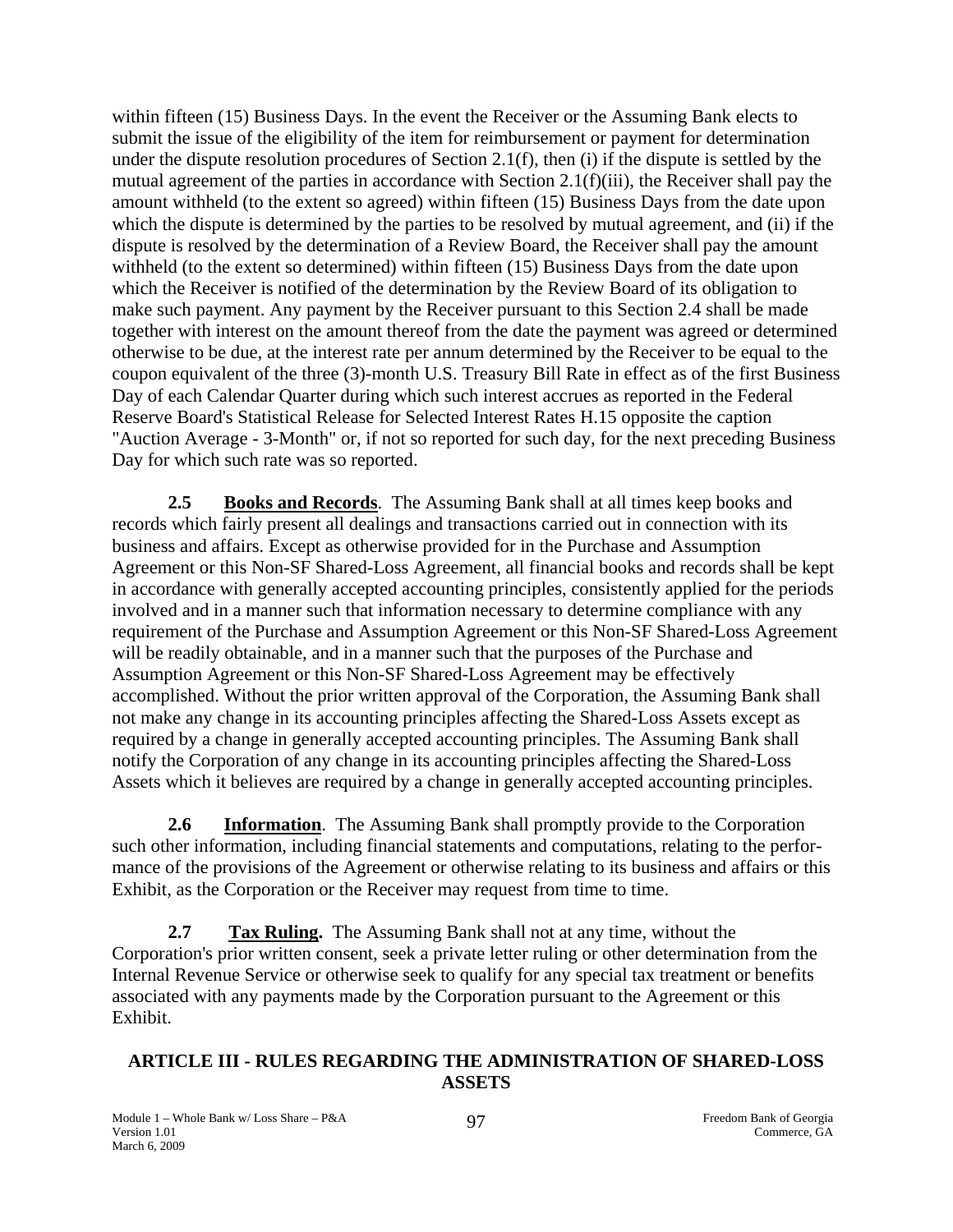**3.1 Agreement with Respect to Administration.** The Assuming Bank shall (and shall cause any of its Affiliates to which the Assuming Bank transfers any Shared-Loss Assets to) manage, administer, and collect the Shared-Loss Assets while owned by the Assuming Bank or any Affiliate thereof during the term of the Agreement in accordance with the rules set forth in this Article III ("Rules"). The Assuming Bank shall be responsible to the Receiver and the Corporation in the performance of its duties hereunder and shall provide to the Receiver and the Corporation such reports as the Receiver or the Corporation deems advisable, including but not limited to the reports required by Section 3.3 hereof, and shall permit the Receiver and the Corporation at all times to monitor the Assuming Bank's performance of its duties hereunder.

**3.2 Duties of the Assuming Bank.** (a) In performance of its duties under these Rules, the Assuming Bank shall:

(i) manage, administer, collect and effect Charge-Offs and Recoveries with respect to each Shared-Loss Asset in a manner consistent with  $(A)$  usual and prudent business and banking practices; (B) the Assuming Bank's practices and procedures including, without limitation, the then-effective written internal credit policy guidelines of the Assuming Bank, with respect to the management, administration and collection of and taking of charge-offs and write-downs with respect to loans, other real estate and repossessed collateral that do not constitute Shared-Loss Assets;

(ii) exercise its best business judgment in managing, administering, collecting and effecting Charge-Offs with respect to Shared-Loss Assets;

(iii) use its best efforts to maximize collections with respect to Shared-Loss Assets and, if applicable for a particular Shared-Loss Asset, without regard to the effect of maximizing collections on assets held by the Assuming Bank or any of its Affiliates that are not Shared-Loss Assets;

(iv) adopt and implement accounting, reporting, record-keeping and similar systems with respect to the Shared-Loss Assets, as provided in Section 3.3 hereof;

(v) retain sufficient staff to perform its duties hereunder;

(vi) provide written notification in accordance with Article IV of this Exhibit immediately after the execution of any contract pursuant to which any third party (other than an Affiliate of the Assuming Bank) will manage, administer or collect any of the Shared-Loss Assets, together with a copy of that contract.

(b) Any transaction with or between any Affiliate of the Assuming Bank with respect to any Shared-Loss Asset including, without limitation, the execution of any contract pursuant to which any Affiliate of the Assuming Bank will manage, administer or collect any of the Shared-Loss Assets, or any other action involving self-dealing, shall be subject to the prior written approval of the Receiver or the Corporation.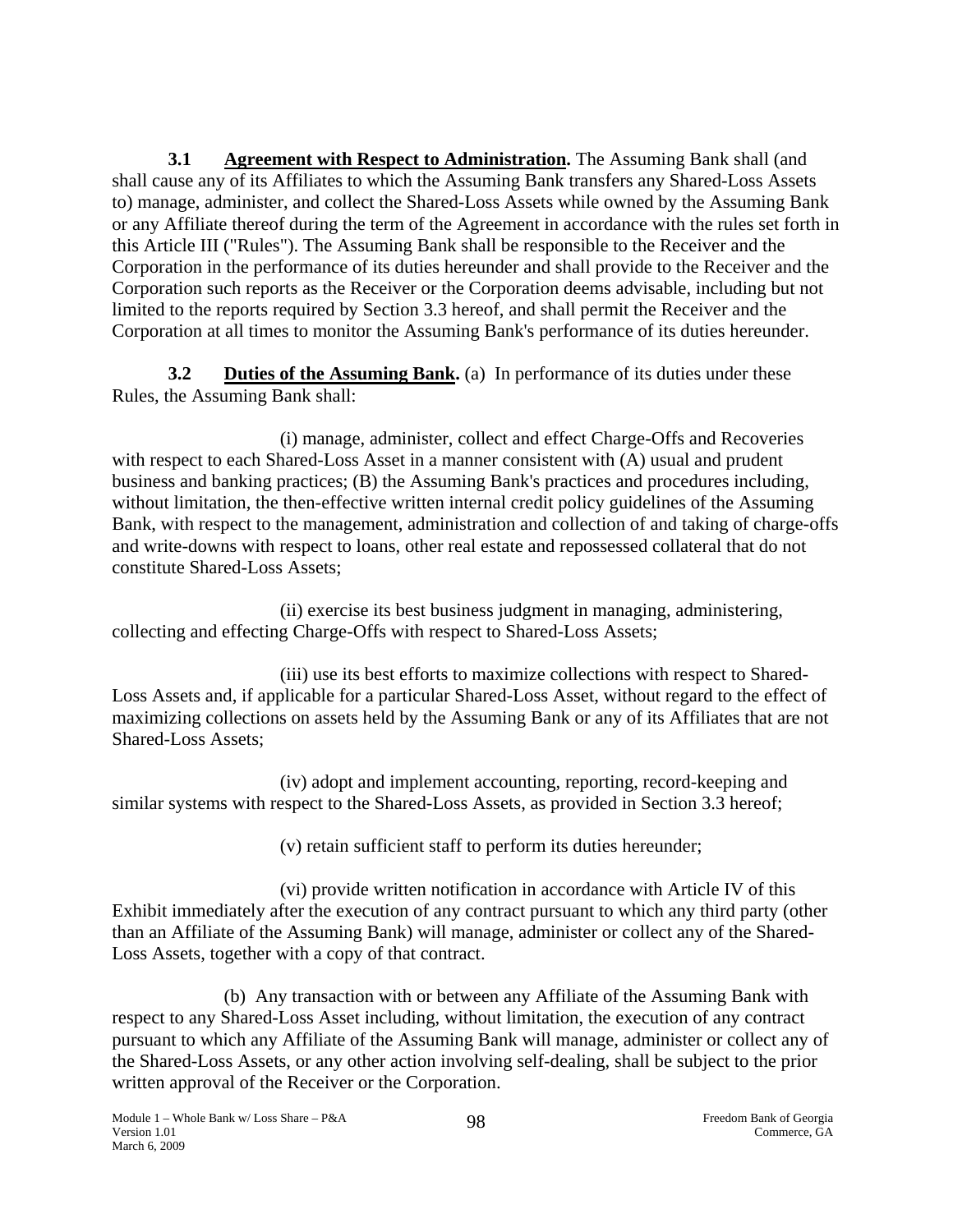(c) The following categories of expenses shall not be deemed to be Reimbursable Expenses or Recovery Expenses:

(i) Federal, State, or local income taxes and expenses related thereto;

(ii) salaries or other compensation and related benefits of Assuming Bank employees and the employees of its Affiliates including, without limitation, any bonus, commission or severance arrangements, training, payroll taxes, dues, or travel- or relocationrelated expenses;

(iii) the cost of space occupied by the Assuming Bank, any Affiliate thereof and their staff, the rental of and maintenance of furniture and equipment, and expenses for data processing including the purchase or enhancement of data processing systems;

(iv) except as otherwise provided herein, fees for accounting and other independent professional consultants (other than consultants retained to assess the presence, storage or release of any hazardous or toxic substance, or any pollutant or contaminant with respect to the collateral securing a Shared-Loss Loan that has been fully or partially charged-off); provided, that for purposes of this Section 3.2(c)(iv), fees of attorneys and appraisers engaged as necessary to assist in collections with respect to Shared-Loss Assets shall not be deemed to be fees of other independent consultants;

(v) allocated portions of any other overhead or general and administrative expense other than any fees relating to specific assets, such as appraisal fees or environmental audit fees, for services of a type the Assuming Bank does not normally perform internally;

(vi) any expense not incurred in good faith and with the same degree of care that the Assuming Bank normally would exercise in the collection of troubled assets in which it alone had an interest; and

(vii) any expense incurred for a product, service or activity that is of an extravagant nature or design.

(d) The Assuming Bank shall not contract with third parties to provide services the cost of which would be a Reimbursable Expense or Recovery Expense if the Assuming Bank would have provided such services itself if the relevant Shared-Loss Assets were not subject to the loss-sharing provisions of Section 2.1 of this Commercial Loss-Share Agreement.

**3.3 Shared-Loss Asset Records and Reports**. The Assuming Bank shall establish and maintain records on a separate general ledger, and on such subsidiary ledgers as may be appropriate to account for the Shared-Loss Assets, in such form and detail as the Receiver or the Corporation may require, to enable the Assuming Bank to prepare and deliver to the Receiver or the Corporation such reports as the Receiver or the Corporation may from time to time request regarding the Shared-Loss Assets and the Quarterly Certificates required by Section 2.1 of this Exhibit.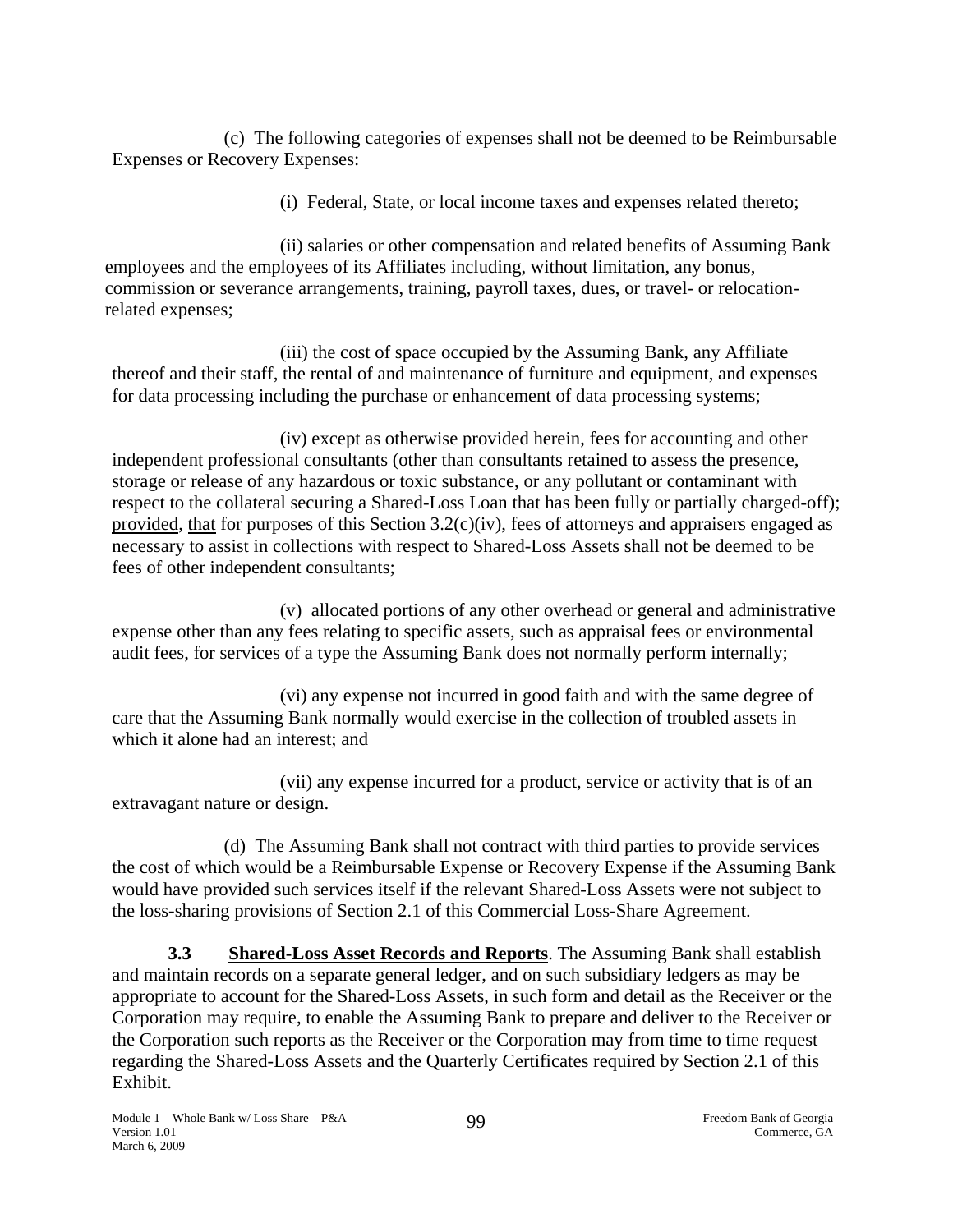# **3.4 Related Loans**.

(a) The Assuming Bank shall not manage, administer or collect any "Related Loan" in any manner which would have the effect of increasing the amount of any collections with respect to the Related Loan to the detriment of the Shared-Loss Asset to which such loan is related. A "Related Loan" means any loan or extension of credit held by the Assuming Bank at any time on or prior to the end of the final Recovery Quarter that is: (i) made to the same Obligor with respect to a Loan that is a Shared-Loss Asset or with respect to a Loan from which Other Real Estate, Additional ORE or Subsidiary ORE derived, or (ii) attributable to the same primary Obligor with respect to any Loan described in clause (i) under the rules of the Assuming Bank's Chartering Authority concerning the legal lending limits of financial institutions organized under its jurisdiction as in effect on the Commencement Date, as applied to the Assuming Bank.

(b) The Assuming Bank shall prepare and deliver to the Receiver with the Quarterly Certificates for the Calendar Quarters ending June 30 and December 31 for all Shared-Loss Quarters and Recovery Quarters, a schedule of all Related Loans which are commercial loans or commercial real estate loans with Legal Balances of \$500,000 or more on the Accounting Records of the Assuming Bank as of the end of each such semi-annual period, and all other commercial loans or commercial real estate loans attributable to the same Obligor on such loans of \$500,000 or more.

**3.5 Legal Action; Utilization of Special Receivership Powers**. The Assuming Bank shall notify the Receiver in writing (such notice to be given in accordance with Article IV below and to include all relevant details) prior to utilizing in any legal action any special legal power or right which the Assuming Bank derives as a result of having acquired an asset from the Receiver, and the Assuming Bank shall not utilize any such power unless the Receiver shall have consented in writing to the proposed usage. The Receiver shall have the right to direct such proposed usage by the Assuming Bank and the Assuming Bank shall comply in all respects with such direction. Upon request of the Receiver, the Assuming Bank will advise the Receiver as to the status of any such legal action. The Assuming Bank shall immediately notify the Receiver of any judgment in litigation involving any of the aforesaid special powers or rights.

# **ARTICLE IV -- LOSS-SHARING NOTICES GIVEN TO CORPORATION AND/OR RECEIVER**

As a supplement to the notice provisions contained in Section 13.7 of the Agreement, any notice, request, demand, consent, approval, or other communication (a "Notice") given to the Corporation and/or the Receiver in the loss-sharing context shall be given as follows:

**4.1** With respect to a Notice under Sections 2 and Sections 3.2, 3.3, and 3.4 of this Exhibit: